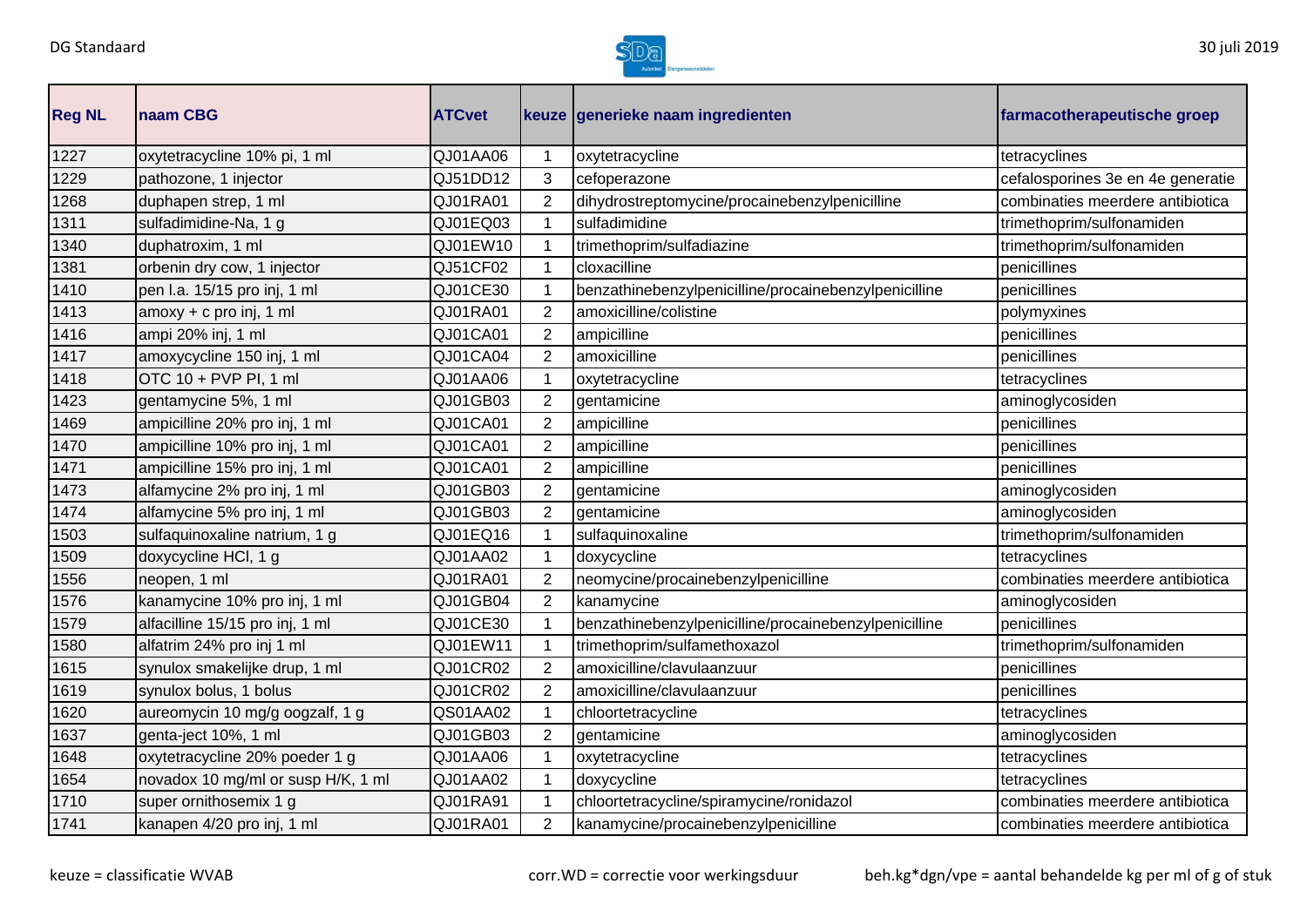

| <b>Reg NL</b> | naam CBG                                           | <b>ATCvet</b>   |                | keuze generieke naam ingredienten                     | farmacotherapeutische groep       |
|---------------|----------------------------------------------------|-----------------|----------------|-------------------------------------------------------|-----------------------------------|
| 1742          | procaine penicilline '30' pro inj, 1 ml            | QJ01CE09        |                | procainebenzylpenicilline                             | penicillines                      |
| 1751          | tylosine 20% pro inj, 1 ml                         | QJ01FA90        | $\mathbf{1}$   | tylosine                                              | macroliden/lincosamiden           |
| 1754          | ampicilline 50 mg tabl 1 st                        | QJ01CA01        | $\overline{2}$ | ampicilline                                           | penicillines                      |
| 1755          | ampicilline 125 mg tabl, 1 st                      | QJ01CA01        | 2              | ampicilline                                           | penicillines                      |
| 1756          | ampicilline 400 mg tabl, 1 st                      | QJ01CA01        | $\overline{2}$ | ampicilline                                           | penicillines                      |
| 1760          | spectam inj, 1 ml                                  | QJ01XX04        | $\overline{2}$ | spectinomycine                                        | overig                            |
| 1783          | tylosine 20% injectie, 1 ml                        | QJ01FA90        | 1              | tylosine                                              | macroliden/lincosamiden           |
| 1790          | super mastidol, 1 injector                         | QJ51RC23        | 2              | benzylpenicilline/neomycine/procainebenzylpenicilline | combinaties meerdere antibiotica  |
| 1808          | feedmix trim/sul 80/420, 1 g                       | QJ01EW10        | $\mathbf 1$    | trimethoprim/sulfadiazine                             | trimethoprim/sulfonamiden         |
| 1810          | trim/sul 80/420 WO, 1 g                            | QJ01EW10        |                | trimethoprim/sulfadiazine                             | trimethoprim/sulfonamiden         |
| 1826          | cepravin 80 mg/g oogzalf, 1 g                      | QJ51DB90        | 2              | cefalonium                                            | cefalosporines 1e en 2e generatie |
| 1837          | ampi-kel 20                                        | QJ01CA01        | 2              | ampicilline                                           | penicillines                      |
| 1957          | alfatrim 80/400 tablet, 1 st                       | QJ01EW10        |                | trimethoprim/sulfadiazine                             | trimethoprim/sulfonamiden         |
| 1959          | amoxicilline 200 mg tablet, 1 st                   | QJ01CA04        | $\overline{2}$ | amoxicilline                                          | penicillines                      |
| 1960          | amoxicilline 50 mg tablet, 1 st                    | QJ01CA04        | 2              | amoxicilline                                          | penicillines                      |
| 1966          | sulfadimidine natrium 33,3% pro injectie,          | QJ01EQ03        |                | sulfadimidine                                         | trimethoprim/sulfonamiden         |
| 1985          | ampisol 20%, 1 g                                   | QJ01CA01        | $\overline{2}$ | ampicilline                                           | penicillines                      |
| 2004          | feedmix oxy 10%, 1 g                               | QJ01AA06        |                | oxytetracycline                                       | tetracyclines                     |
| 2007          | polypen 50 mg tablet, 1 st                         | QJ01CA04        | 2              | amoxicilline                                          | penicillines                      |
| 2008          | polypen 500 mg tablet, 1 st                        | QJ01CA04        | 2              | amoxicilline                                          | penicillines                      |
| 2054          | baytril 5% injectievloeistof, 1 ml                 | QJ01MA90        | 3              | enrofloxacin                                          | fluorochinolonen                  |
| 2104          | terramycine oogzalf 1 g                            | QS01CA01        | $\overline{2}$ | oxytetracycline/polymyxine B                          | combinaties meerdere antibiotica  |
| 2106          | ampicilline doseerinjector, 1 g                    | QJ01CA01        | $\overline{2}$ | ampicilline                                           | penicillines                      |
| 2107          | ampicilline 250 mg, 1 st                           | QJ01CA01        | $\overline{2}$ | ampicilline                                           | penicillines                      |
| 2110          | oogzalf chlooramfenicol + vitamine A, 1 g          | <b>QS01AA01</b> |                | chlooramfenicol                                       | amfenicolen                       |
| 2116          | amoxicilline 15% pro inj.                          | QJ01CA04        | $\overline{2}$ | amoxicilline                                          | penicillines                      |
| 2129          | dermalgin huidzalf 1 ml                            | QD07CA01        | 2              | neomycine                                             | aminoglycosiden                   |
| 2158          | feedmix V4, 1 g                                    | QJ01AA06        |                | oxytetracycline                                       | tetracyclines                     |
| 2182          | colisol, 1 ml                                      | QA07AA10        | 2              | colistine                                             | polymyxines                       |
| 2213          | trim/sul 80/420, 1 g                               | QJ01EW10        |                | trimethoprim/sulfadiazine                             | trimethoprim/sulfonamiden         |
| 2232          | amoxibactin 50 mg smakelijke tablet, 1 st QJ01CA04 |                 | $\overline{2}$ | amoxicilline                                          | penicillines                      |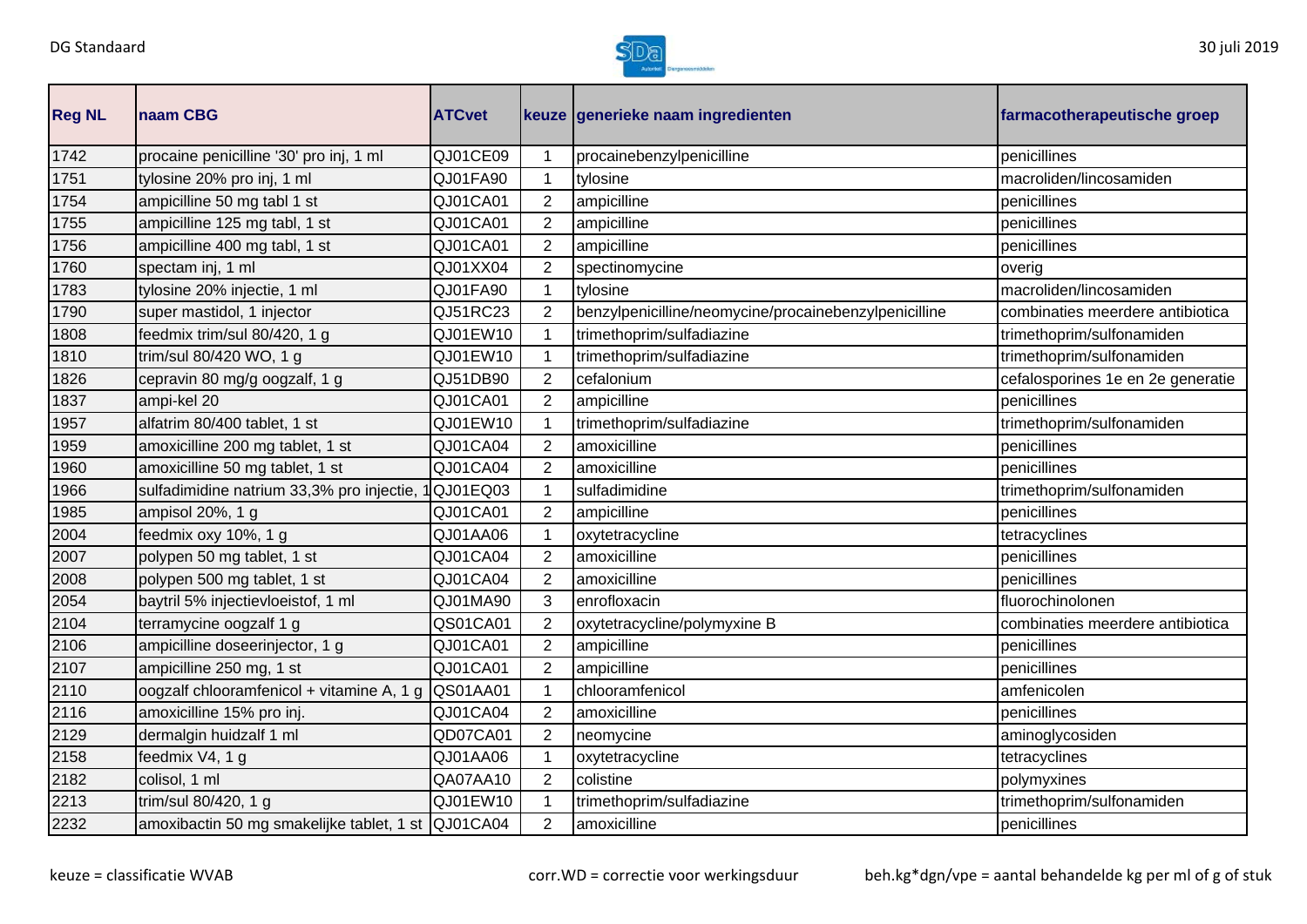

| <b>Reg NL</b> | naam CBG                                            | <b>ATCvet</b> |                | keuze generieke naam ingredienten              | farmacotherapeutische groep      |
|---------------|-----------------------------------------------------|---------------|----------------|------------------------------------------------|----------------------------------|
| 2233          | amoxibactin 250 mg smakelijke tablet, 1 st QJ01CA04 |               | $\overline{2}$ | amoxicilline                                   | penicillines                     |
| 2243          | linc. oral tablet 200 mg, 1 st                      | QJ01FF02      | $\mathbf{1}$   | lincomycine                                    | macroliden/lincosamiden          |
| 2275          | amoxicilline 100 inj, 1 ml                          | QJ01CA04      | $\overline{2}$ | amoxicilline                                   | penicillines                     |
| 2295          | vualin plus-33 V11, 1g                              | QJ01RA94      | $\overline{2}$ | lincomycine/spectinomycine                     | combinaties meerdere antibiotica |
| 2314          | linco-spectin 12,5%, 1 g                            | QJ01RA94      | $\overline{2}$ | lincomycine/spectinomycine                     | combinaties meerdere antibiotica |
| 2321          | spectam scour halt, 1 g                             | QJ01XX04      | $\overline{2}$ | spectinomycine                                 | overig                           |
| 2331          | hydrocortidem huidzalf 1 g                          | QD07CA03      | $\overline{2}$ | neomycine                                      | aminoglycosiden                  |
| 2383          | tiacil oogdr 1 ml                                   | QS03CA01      | $\overline{2}$ | gentamicine                                    | aminoglycosiden                  |
| 2398          | geomycine schuimtablet, 1 tablet                    | QG51AA01      | $\mathbf 1$    | oxytetracycline                                | tetracyclines                    |
| 2431          | pen 30 pro inj., 1 ml                               | QJ01CE09      | 1              | procainebenzylpenicilline                      | penicillines                     |
| 2433          | pen-strep 20/20 pro inj.                            | QJ01RA01      | $\overline{2}$ | dihydrostreptomycine/procainebenzylpenicilline | combinaties meerdere antibiotica |
| 2478          | ampicilline 20% susp. pro inj.                      | QJ01CA01      | $\overline{2}$ | ampicilline                                    | penicillines                     |
| 2485          | gentalin 5%, 1 ml                                   | QJ01GB03      | 2              | gentamicine                                    | aminoglycosiden                  |
| 2486          | oxytetra, 1 ml                                      | QJ01AA06      | 1              | oxytetracycline                                | tetracyclines                    |
| 2507          | nageboorte capsule, 1 capsule                       | QG51AA01      | 1              | oxytetracycline                                | tetracyclines                    |
| 2538          | amoxicilline 400 mg tablet, 1 st                    | QJ01CA04      | $\overline{2}$ | amoxicilline                                   | penicillines                     |
| 2576          | drinkmix colistine, 1 g                             | QA07AA10      | $\overline{2}$ | colistine                                      | polymyxines                      |
| 2577          | colistine-sulfaat 4%, 1 g                           | QA07AA10      | 2              | colistine                                      | polymyxines                      |
| 2588          | feedmix doxy-B, 1 g                                 | QJ01AA02      | 1              | doxycycline                                    | tetracyclines                    |
| 2613          | ampicillin 10%, 1 ml                                | QJ01CA01      | $\overline{2}$ | ampicilline                                    | penicillines                     |
| 2646          | biosol 70%, 1 g                                     | QA07AA01      | $\overline{2}$ | neomycine                                      | aminoglycosiden                  |
| 2659          | norodine 24% injectie, 1 ml                         | QJ01EW10      | 1              | trimethoprim/sulfadiazine                      | trimethoprim/sulfonamiden        |
| 2668          | drinkmix doxy-B 5%, 1 g                             | QJ01AA02      | 1              | doxycycline                                    | tetracyclines                    |
| 2713          | doxycycline-hyclaat 50%, 1 g                        | QJ01AA02      | 1              | doxycycline                                    | tetracyclines                    |
| 2723          | norocillin 300, 1 ml                                | QJ01CE09      | 1              | procainebenzylpenicilline                      | penicillines                     |
| 2725          | norobrittin, 1 ml                                   | QJ01CA01      | $\overline{2}$ | ampicilline                                    | penicillines                     |
| 2738          | alamycine LA, 1 ml                                  | QJ01AA06      | $\mathbf{1}$   | oxytetracycline                                | tetracyclines                    |
| 2755          | gentapolycort oogdruppels, 1 ml                     | QS01CA01      | $\overline{2}$ | gentamicine/polymyxine B                       | combinaties meerdere antibiotica |
| 2756          | gentapol B oogdruppels, 1 ml                        | QS01AA30      | $\overline{2}$ | gentamicine/polymyxine B                       | combinaties meerdere antibiotica |
| 2795          | amoxilline 20% pro inj.                             | QJ01CA04      | $\overline{2}$ | amoxicilline                                   | penicillines                     |
| 2798          | kanamycine 25% pro inj.                             | QJ01GB04      | $\overline{2}$ | kanamycine                                     | aminoglycosiden                  |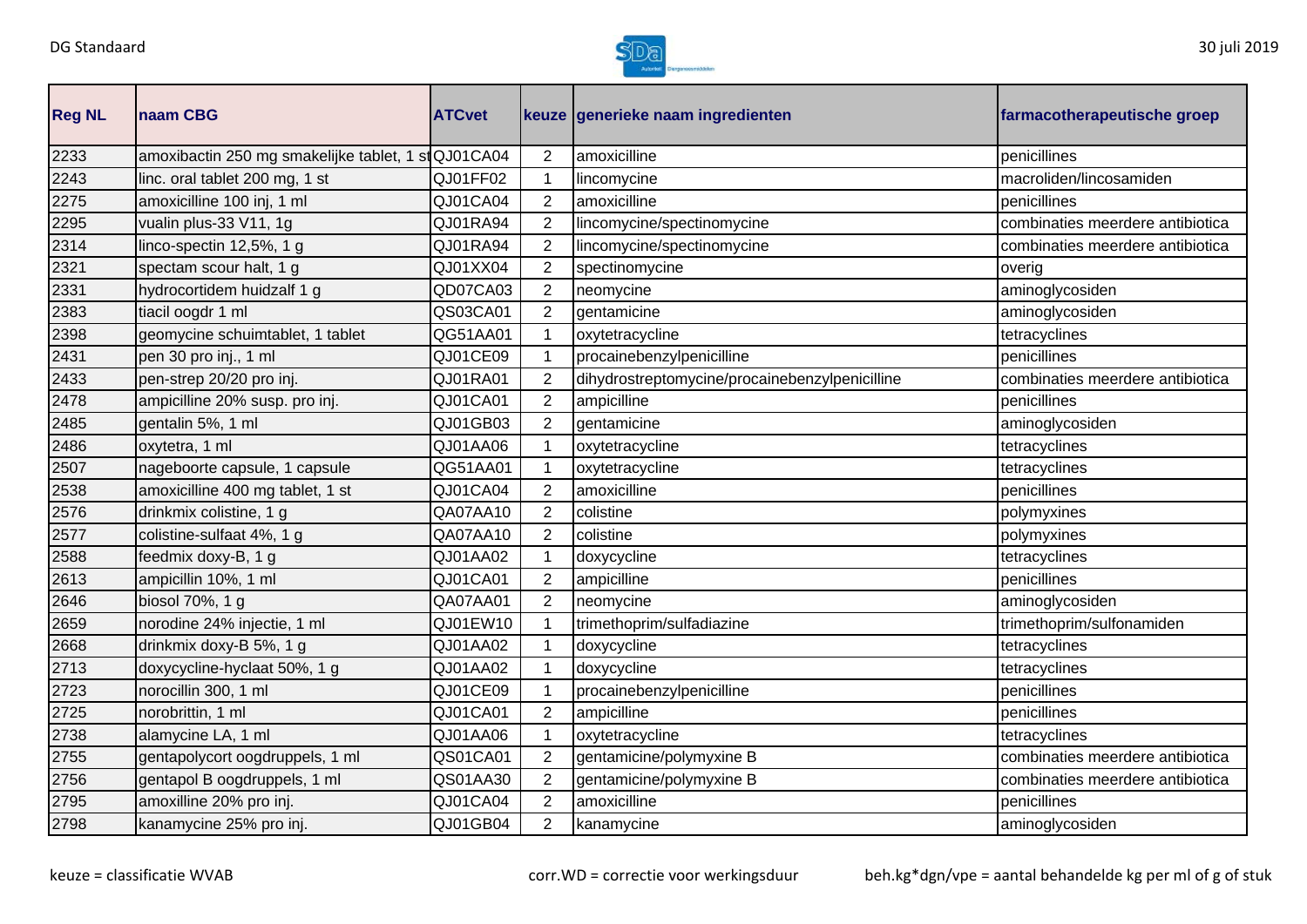

| <b>Reg NL</b> | naam CBG                             | <b>ATCvet</b> |                | keuze generieke naam ingredienten              | farmacotherapeutische groep      |
|---------------|--------------------------------------|---------------|----------------|------------------------------------------------|----------------------------------|
| 2814          | amoxicilline 10% pro inj.            | QJ01CA04      | $\overline{2}$ | amoxicilline                                   | penicillines                     |
| 2880          | colisolution 400, 1 ml               | QA07AA10      | $\overline{2}$ | colistine                                      | polymyxines                      |
| 2912          | baytril oplossing 2,5% oraal, 1 ml   | QJ01MA90      | 3              | enrofloxacin                                   | fluorochinolonen                 |
| 2929          | baytril 10% oplossing-oraal, 1 ml    | QJ01MA90      | 3              | enrofloxacin                                   | fluorochinolonen                 |
| 2939          | betamox 400                          | QJ01CA04      | 2              | amoxicilline                                   | penicillines                     |
| 2941          | betamox 200                          | QJ01CA04      | $\overline{2}$ | amoxicilline                                   | penicillines                     |
| 2942          | betamox 40                           | QJ01CA04      | 2              | amoxicilline                                   | penicillines                     |
| 2986          | norodine bolus 1 gram, 1 st          | QJ01EW10      |                | trimethoprim/sulfadiazine                      | trimethoprim/sulfonamiden        |
| 2987          | norodine oral piglet suspension      | QJ01EW10      | 1              | trimethoprim/sulfadiazine                      | trimethoprim/sulfonamiden        |
| 2991          | norodine 20 tablets                  | QJ01EW10      | $\mathbf 1$    | trimethoprim/sulfadiazine                      | trimethoprim/sulfonamiden        |
| 2993          | norodine 80 tablets                  | QJ01EW10      | 1              | trimethoprim/sulfadiazine                      | trimethoprim/sulfonamiden        |
| 3005          | ampisur, 1 ml                        | QJ01CA01      | $\overline{2}$ | ampicilline                                    | penicillines                     |
| 3008          | lincomix 220 premix, 1 g             | QJ01FF02      | $\mathbf 1$    | lincomycine                                    | macroliden/lincosamiden          |
| 3051          | kaomycin, 1 ml                       | QA07AA01      | $\overline{2}$ | neomycine                                      | aminoglycosiden                  |
| 3087          | penstrep-ject                        | QJ01RA01      | $\overline{2}$ | dihydrostreptomycine/procainebenzylpenicilline | combinaties meerdere antibiotica |
| 3095          | lincomycine 20%, 1 g                 | QJ01FF02      | $\mathbf 1$    | lincomycine                                    | macroliden/lincosamiden          |
| 3144          | baytril 2,5% injektievloeistof, 1 ml | QJ01MA90      | 3              | enrofloxacin                                   | fluorochinolonen                 |
| 3256          | colisol 400, 1 ml                    | QA07AA10      | $\overline{2}$ | colistine                                      | polymyxines                      |
| 3258          | colistine 1200 WO, 1 g               | QA07AA10      | $\overline{2}$ | colistine                                      | polymyxines                      |
| 3264          | belcomix 200 WO, 1 g                 | QA07AA10      | $\overline{2}$ | colistine                                      | polymyxines                      |
| 3297          | benzylpenicilline natrium            | QJ01CE01      | 1              | benzylpenicilline                              | penicillines                     |
| 3309          | stomorgyl 10 tablet, 1 st            | QJ01RA04      | 1              | metronidazol/spiramycine                       | combinaties meerdere antibiotica |
| 3404          | colistin, 1g                         | QA07AA10      | $\overline{2}$ | colistine                                      | polymyxines                      |
| 3409          | tribissen 48% inj, 1 ml              | QJ01EW10      | 1              | trimethoprim/sulfadiazine                      | trimethoprim/sulfonamiden        |
| 3413          | trisulin, 1 ml                       | QJ01EW11      |                | trimethoprim/sulfamethoxazol                   | trimethoprim/sulfonamiden        |
| 3426          | aescamox 50 mg, 1st                  | QJ01CA04      | 2              | amoxicilline                                   | penicillines                     |
| 3432          | opticlox oogz 1 g                    | QS01AA90      | $\mathbf 1$    | cloxacilline                                   | penicillines                     |
| 3438          | baytril oplossing 0,5% oraal, 1 ml   | QJ01MA90      | 3              | enrofloxacin                                   | fluorochinolonen                 |
| 3453          | micromycin-C pro injectie, 1 ml      | QJ01RA01      | $\overline{2}$ | amoxicilline/colistine                         | polymyxines                      |
| 3489          | baytril injectievloeistof 10%, 1 ml  | QJ01MA90      | 3              | enrofloxacin                                   | fluorochinolonen                 |
| 3548          | oxykel-10 LA, 1 ml                   | QJ01AA06      | $\mathbf 1$    | oxytetracycline                                | tetracyclines                    |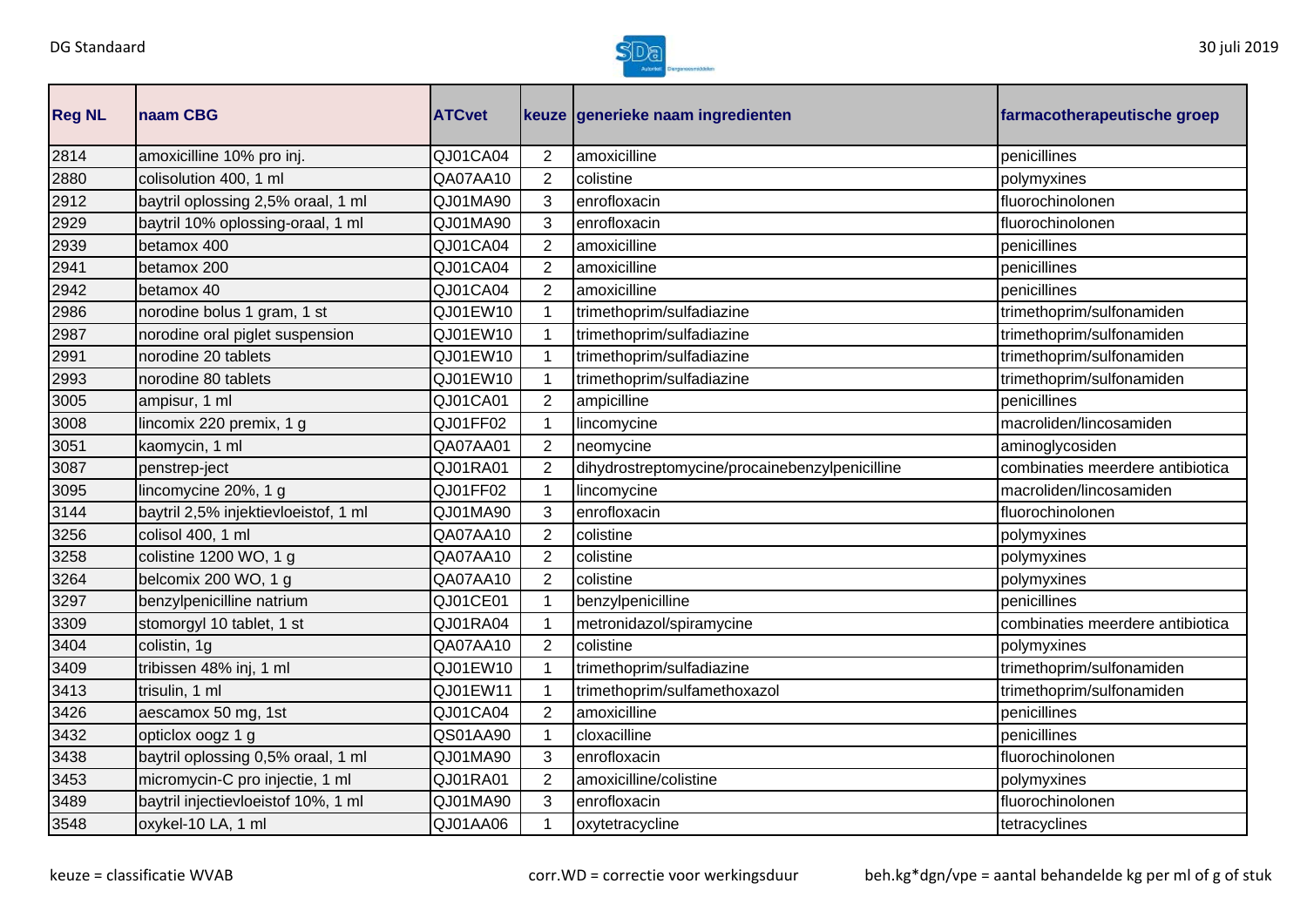

| <b>Reg NL</b> | <b>Inaam CBG</b>                       | <b>ATCvet</b> |                | keuze generieke naam ingredienten                     | farmacotherapeutische groep      |
|---------------|----------------------------------------|---------------|----------------|-------------------------------------------------------|----------------------------------|
| 3593          | cubarmix 12%, 1 g                      | QJ01EW10      |                | trimethoprim/sulfadiazine                             | trimethoprim/sulfonamiden        |
| 3595          | duphamox 40 mg tablet, 1 st            | QJ01CA04      | 2              | amoxicilline                                          | penicillines                     |
| 3597          | duphamox 200 mg tablet, 1 st           | QJ01CA04      | 2              | amoxicilline                                          | penicillines                     |
| 3626          | ampicilline mix 30, 1 g                | QJ01CA01      | 2              | ampicilline                                           | penicillines                     |
| 3696          | inotyl - 200                           | QJ01FA90      |                | tylosine                                              | macroliden/lincosamiden          |
| 3703          | erythromycine 20% pro inj.             | QJ01FA01      |                | erythromycine                                         | macroliden/lincosamiden          |
| 3713          | sulfadimethoxine 20% PI, 1 ml          | QJ01EQ09      |                | sulfadimethoxine                                      | trimethoprim/sulfonamiden        |
| 3731          | lincomycin 10% pro inj.                | QJ01FF02      |                | lincomycine                                           | macroliden/lincosamiden          |
| 3751          | lincocin 40% oplosbaar poeder, 1 g     | QJ01FF02      |                | lincomycine                                           | macroliden/lincosamiden          |
| 3787          | chlooramfenicol 2% + vitA oogzalf 1 g  | QS01AA01      |                | chlooramfenicol                                       | amfenicolen                      |
| 3794          | isathal 10 mg/g ooggel, 1 g            | QS01AA13      |                | fusidinezuur                                          | overig                           |
| 3905          | chlooramphenicol 1% + vitA oogzalf 1 g | QS01AA01      |                | chlooramfenicol                                       | amfenicolen                      |
| 3910          | penistrepto 20 - 20                    | QJ01RA01      | 2              | dihydrostreptomycine/procainebenzylpenicilline        | combinaties meerdere antibiotica |
| 3913          | p.p. 30% susp. pro inj., 1 ml          | QJ01CE09      |                | procainebenzylpenicilline                             | penicillines                     |
| 3917          | tylan 100 premix 10%, 1 g              | QJ01FA90      |                | tylosine                                              | macroliden/lincosamiden          |
| 3917V         | feedmix tylosine 2%, 1 g               | QJ01FA90      |                | tylosine                                              | macroliden/lincosamiden          |
| 3951          | oculsan oogdruppels, 1 ml              | QS01CA03      | 2              | neomycine                                             | aminoglycosiden                  |
| 3955          | tribissen piglet suspension, 1 ml      | QJ01EW10      |                | trimethoprim/sulfadiazine                             | trimethoprim/sulfonamiden        |
| 4006          | cavasan oogzalf, 1 g                   | QS01AA01      |                | chlooramfenicol                                       | amfenicolen                      |
| 4111          | engemycine 10% LA, 1 ml                | QJ01AA06      |                | oxytetracycline                                       | tetracyclines                    |
| 4122          | engemycine 5%, 1 ml                    | QJ01AA06      |                | oxytetracycline                                       | tetracyclines                    |
| 4251          | duplocilline, 1 ml                     | QJ01CE30      |                | benzathinebenzylpenicilline/procainebenzylpenicilline | penicillines                     |
| 4256          | paracilline oplosbaar poeder, 1 g      | QJ01CA04      | $\overline{2}$ | amoxicilline                                          | penicillines                     |
| 4259          | depocilline, 1 ml                      | QJ01CE09      |                | procainebenzylpenicilline                             | penicillines                     |
| 4264          | depomycine, 1 ml                       | QJ01RA01      | 2              | dihydrostreptomycine/procainebenzylpenicilline        | combinaties meerdere antibiotica |
| 4281          | doxycycline 15 mg tablet, 1 st         | QJ01AA02      |                | doxycycline                                           | tetracyclines                    |
| 4282          | doxycycline 75 mg tablet, 1 st         | QJ01AA02      |                | doxycycline                                           | tetracyclines                    |
| 4287          | enterogel pig-pump, 1 ml               | QA07AA10      | 2              | colistine                                             | polymyxines                      |
| 4304          | doxoral 15 mg smakelijke tablet, 1 st  | QJ01AA02      |                | doxycycline                                           | tetracyclines                    |
| 4308          | doxoral aqua drops, 1 ml               | QJ01AA02      |                | doxycycline                                           | tetracyclines                    |
| 4310          | helgritin PD oog/oordr 1 ml            | QS03CA01      | $\overline{2}$ | gentamicine/polymyxine B                              | combinaties meerdere antibiotica |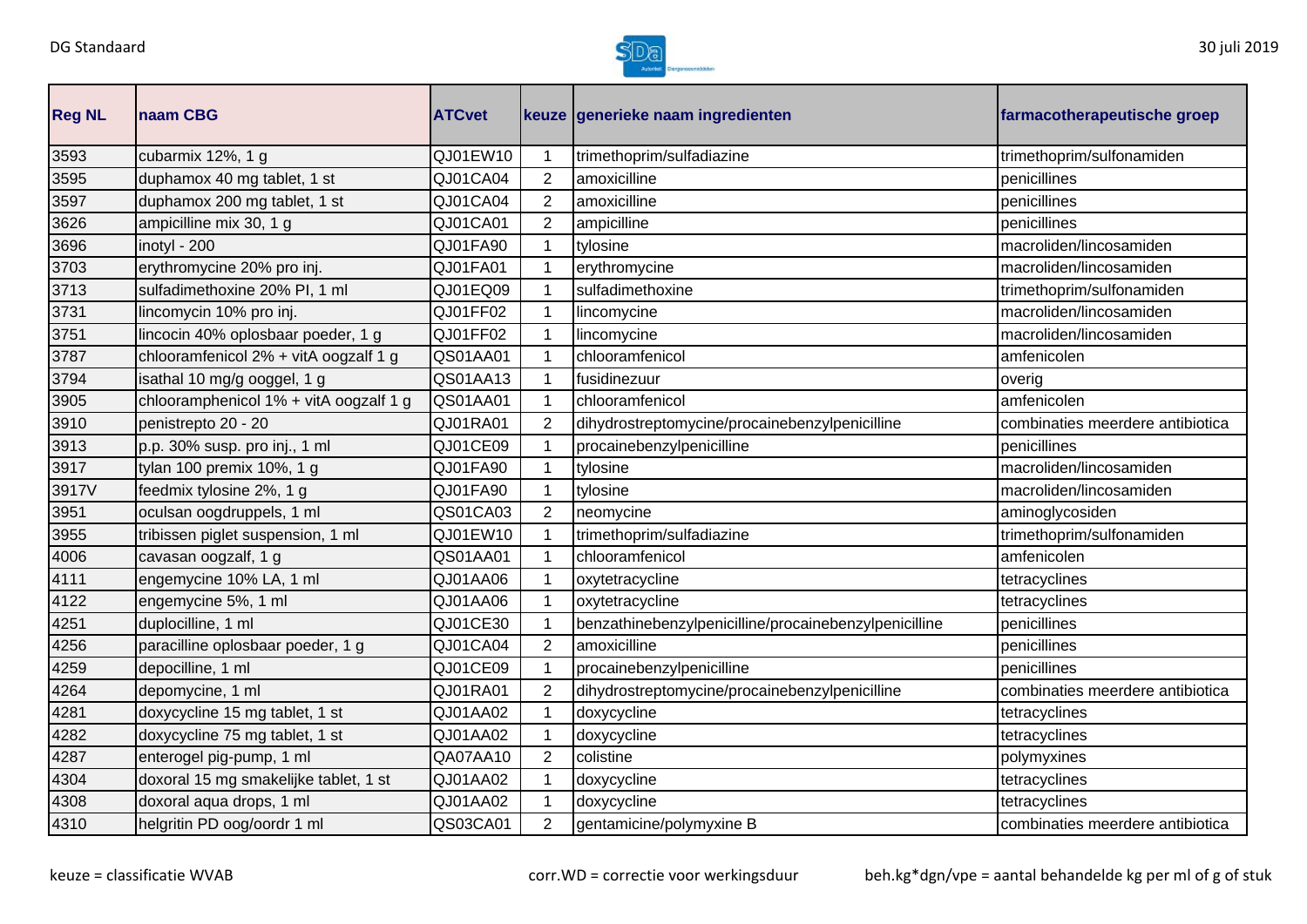

| <b>Reg NL</b> | naam CBG                                   | <b>ATCvet</b> |                | keuze generieke naam ingredienten  | farmacotherapeutische groep       |
|---------------|--------------------------------------------|---------------|----------------|------------------------------------|-----------------------------------|
| 4327          | doxoral 75 mg smakelijke tablet, 1 st      | QJ01AA02      | 1              | doxycycline                        | tetracyclines                     |
| 4330          | tylan-200 injectie, 1 ml                   | QJ01FA90      | $\mathbf{1}$   | tylosine                           | macroliden/lincosamiden           |
| 4397          | cephalexine 200 mg tablet, 1 st            | QJ01DB01      | $\overline{2}$ | cefalexine                         | cefalosporines 1e en 2e generatie |
| 4414          | cephalexine 50 mg tablet, 1 st             | QJ01DB01      | $\overline{2}$ | cefalexine                         | cefalosporines 1e en 2e generatie |
| 4421          | doxycycline 100 mg tablet, 1 st            | QJ01AA02      | 1              | doxycycline                        | tetracyclines                     |
| 4496          | coli 1200 WO, 1 g                          | QA07AA10      | $\overline{2}$ | colistine                          | polymyxines                       |
| 4498          | aescamox 200 tablet, 1 st                  | QJ01CA04      | 2              | amoxicilline                       | penicillines                      |
| 4500          | aescamox 400 tablet, 1 st                  | QJ01CA04      | $\overline{2}$ | amoxicilline                       | penicillines                      |
| 4633          | ronaxan 100 mg tablet, 1 st                | QJ01AA02      | 1              | doxycycline                        | tetracyclines                     |
| 4637          | ronaxan 20 mg tablet, 1 st                 | QJ01AA02      | 1              | doxycycline                        | tetracyclines                     |
| 4686          | trimethosulf mix 7,5%, 1 g                 | QJ01EW10      | 1              | trimethoprim/sulfadiazine          | trimethoprim/sulfonamiden         |
| 4736          | inoxyl oral doser. 1 ml                    | QJ01MB05      | $\overline{2}$ | oxolinezuur                        | chinolonen                        |
| 4753          | kombitrim 120 tablet, 1 st                 | QJ01EW11      | 1              | trimethoprim/sulfamethoxazol       | trimethoprim/sulfonamiden         |
| 4792          | surolan cutaan, 1 ml                       | QS01CA01      | $\overline{2}$ | polymyxine B                       | polymyxines                       |
| 4980          | alfamydex oogdr, 1 ml                      | QS01CA01      | $\overline{2}$ | gentamicine                        | aminoglycosiden                   |
| 5053          | tribissen boli, 1 bolus                    | QJ01EW10      | 1              | trimethoprim/sulfadiazine          | trimethoprim/sulfonamiden         |
| 5055          | tribrissen oral paste 400mg/g 37,5 g, 1 st | QJ01EW10      |                | trimethoprim/sulfadiazine          | trimethoprim/sulfonamiden         |
| 5068          | feedmix V11, 1 g                           | QJ01RA94      | $\overline{2}$ | lincomycine/spectinomycine         | combinaties meerdere antibiotica  |
| 5070          | feedmix V1, 1 g                            | QJ01FF02      | $\mathbf{1}$   | lincomycine                        | macroliden/lincosamiden           |
| 5135          | rhinigenta neusspray, 1 ml                 | QS01AA11      | $\overline{2}$ | gentamicine                        | aminoglycosiden                   |
| 5193          | ampisol 100%, 1 g                          | QJ01CA01      | $\overline{2}$ | ampicilline                        | penicillines                      |
| 5273          | borgal tablet 300 mg, 1 st                 | QJ01EW13      | 1              | trimethoprim/sulfadoxine           | trimethoprim/sulfonamiden         |
| 5281          | borgal 24%, 1 ml                           | QJ01EW13      | 1              | trimethoprim/sulfadoxine           | trimethoprim/sulfonamiden         |
| 5284          | flumiquil 3%, 1 g                          | QJ01MB07      | $\overline{2}$ | flumequine                         | chinolonen                        |
| 5290          | flumiquil 10% drinkbare oplossing, 1 ml    | QJ01MB07      | $\overline{2}$ | flumequine                         | chinolonen                        |
| 5291          | flumiquil 50%, 1 g                         | QJ01MB07      | $\overline{2}$ | flumequine                         | chinolonen                        |
| 5387          | clindoral 200 mg tablet, 1 st              | QJ01FF01      | $\mathbf{1}$   | clindamycine                       | macroliden/lincosamiden           |
| 5388          | cosumix plus, 1g                           | QJ01EW30      | $\mathbf{1}$   | trimethoprim/sulfachloorpyridazine | trimethoprim/sulfonamiden         |
| 5614          | colistine-sulfaat 4%, 1 g                  | QA07AA10      | $\overline{2}$ | colistine                          | polymyxines                       |
| 5673          | polypen 200 mg tablet, 1 st                | QJ01CA04      | $\overline{2}$ | amoxicilline                       | penicillines                      |
| 5757          | metrazol 250 mg tablet, 1 st               | QJ01XD01      | 1              | metronidazol                       | overig                            |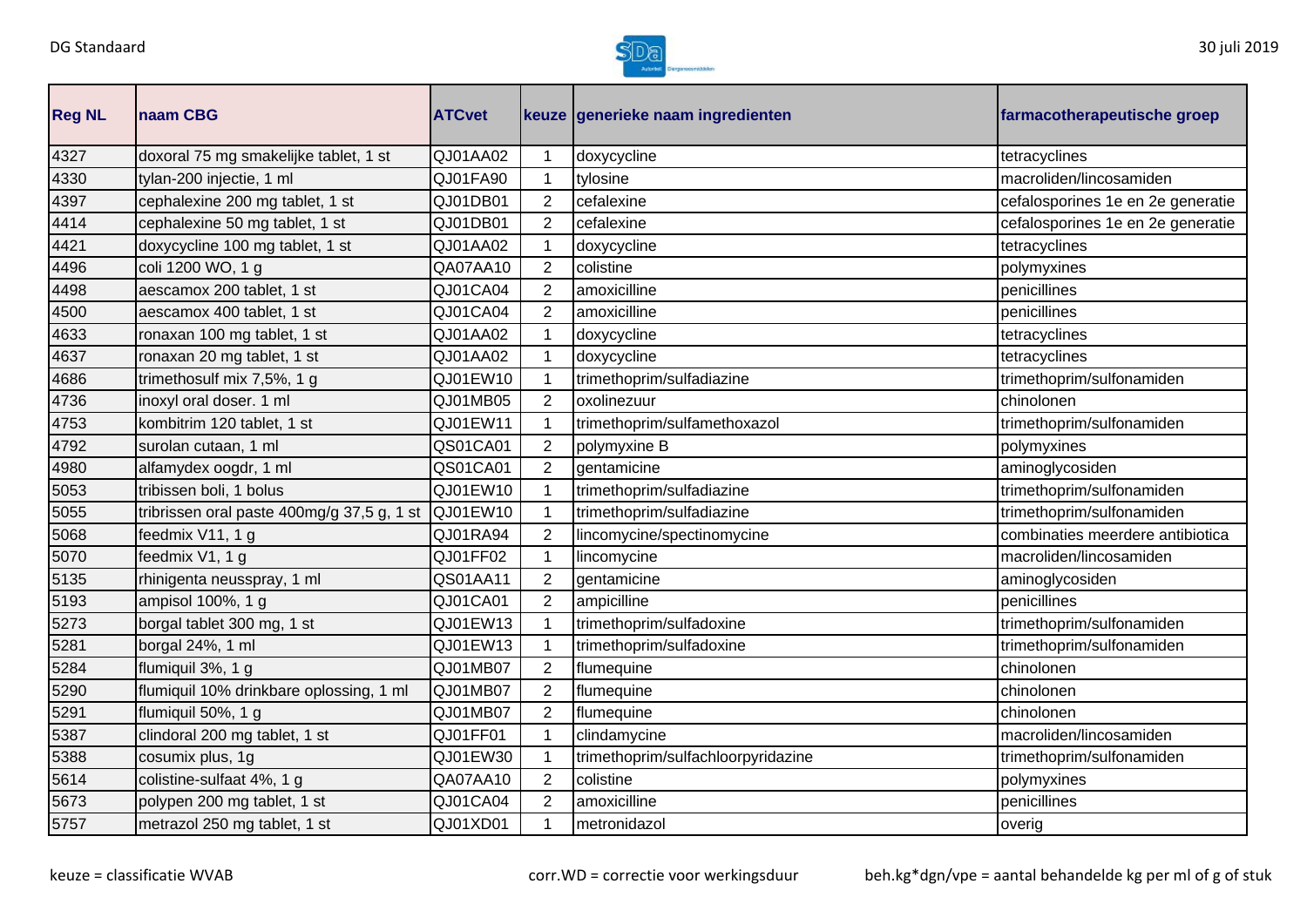

| <b>Reg NL</b> | naam CBG                                       | <b>ATCvet</b> |                | keuze generieke naam ingredienten                         | farmacotherapeutische groep       |
|---------------|------------------------------------------------|---------------|----------------|-----------------------------------------------------------|-----------------------------------|
| 5901          | colistine 1200 topdressing, 1 g                | QA07AA10      | $\overline{2}$ | colistine                                                 | polymyxines                       |
| 5977          | hostacycline LA, 1 ml                          | QJ01AA06      | 1              | oxytetracycline                                           | tetracyclines                     |
| 5980          | doxyclin 100 mg tablet, 1 st                   | QJ01AA02      | $\mathbf 1$    | doxycycline                                               | tetracyclines                     |
| 6901          | orbenin extra dry cow, 1 injector              | QJ51CF02      | 1              | cloxacilline                                              | penicillines                      |
| 6933          | dermapet huidzalf 1 g                          | QD07CA03      | $\overline{2}$ | neomycine                                                 | aminoglycosiden                   |
| 7062          | tridox pro inj, 1 ml                           | QJ01AA06      | 1              | oxytetracycline                                           | tetracyclines                     |
| 7188          | pen & strep, 1 ml                              | QJ01RA01      | $\overline{2}$ | dihydrostreptomycine/procainebenzylpenicilline            | combinaties meerdere antibiotica  |
| 7253          | oxytetracycline HCI drinkwater, 1 g            | QJ01AA06      | 1              | oxytetracycline                                           | tetracyclines                     |
| 7254          | OTC-400 zak, 1g                                | QJ01AA06      | 1              | oxytetracycline                                           | tetracyclines                     |
| 7255          | cefaseptin forte                               | QJ01DB01      | $\overline{2}$ | cefalexine                                                | cefalosporines 1e en 2e generatie |
| 7256          | cefaseptin mite                                | QJ01DB01      | $\overline{2}$ | cefalexine                                                | cefalosporines 1e en 2e generatie |
| 7265          | lincomix 110 premix, 1 g                       | QJ01FF02      | 1              | lincomycine                                               | macroliden/lincosamiden           |
| 7267          | chloortetra 20%, 1 g                           | QJ01AA03      | 1              | chloortetracycline                                        | tetracyclines                     |
| 7273          | spectolyte sachet 20 g                         | QJ01XX04      | $\overline{2}$ | spectinomycine                                            | overig                            |
| 7276          | neomycine sulfaat, 1g                          | QA07AA01      | $\overline{2}$ | neomycine                                                 | aminoglycosiden                   |
| 7277          | oxy-400 V4, 1 g                                | QJ01AA06      | $\mathbf 1$    | oxytetracycline                                           | tetracyclines                     |
| 7301          | suanovil 50, 1 g                               | QJ01FA02      | $\mathbf 1$    | spiramycine                                               | macroliden/lincosamiden           |
| 7310          | stomorgyl 20 tablet, 1 st                      | QJ01RA04      | 1              | metronidazol/spiramycine                                  | combinaties meerdere antibiotica  |
| 7311          | stomorgyl 2 tablet, 1 st                       | QJ01RA04      | 1              | metronidazol/spiramycine                                  | combinaties meerdere antibiotica  |
| 7324          | amoxy active 131 mg/g, 1 g                     | QJ01CA04      | $\overline{2}$ | amoxicilline                                              | penicillines                      |
| 7376          | vualin plus, 1 ml (injectievlst)               | QJ01RA94      | 2              | lincomycine/spectinomycine                                | combinaties meerdere antibiotica  |
| 7404          | ronizol 2,5% opl poeder, 1 g (UDH)             | QP51AA08      | 1              | ronidazol                                                 | overig                            |
| 7431          | ampicilline poeder voor inj.                   | QJ01CA01      | $\overline{2}$ | ampicilline                                               | penicillines                      |
| 7479          | limoxin-100 speciaal, 1 ml                     | QJ01AA06      |                | oxytetracycline                                           | tetracyclines                     |
| 7538          | drinkmix tiamulin 10%, 1 g                     | QJ01XQ01      | 1              | tiamulin                                                  | pleuromutilines                   |
| 7540          | amoxyvet smakelijke druppels                   | QJ01CA04      | 2              | amoxicilline                                              | penicillines                      |
| 7545          | oxytetracycline HCl 10%, 1 ml                  | QJ01AA06      | $\mathbf{1}$   | oxytetracycline                                           | tetracyclines                     |
| 7549          | clindobion huidzalf 1 g                        | QD10AF01      | $\mathbf{1}$   | clindamycine                                              | macroliden/lincosamiden           |
| 7560          | pronafcin DC, 1 injector                       | QJ51RC23      | $\overline{2}$ | dihydrostreptomycine/nafcilline/procainebenzylpenicilline | combinaties meerdere antibiotica  |
| 7568          | apralan G 100 premix 10%, 1g                   | QA07AA92      | 2              | apramycine                                                | aminoglycosiden                   |
| 7568V         | apramycine gemedicineerd voormengsel 2QA07AA92 |               | $\overline{2}$ | apramycine                                                | aminoglycosiden                   |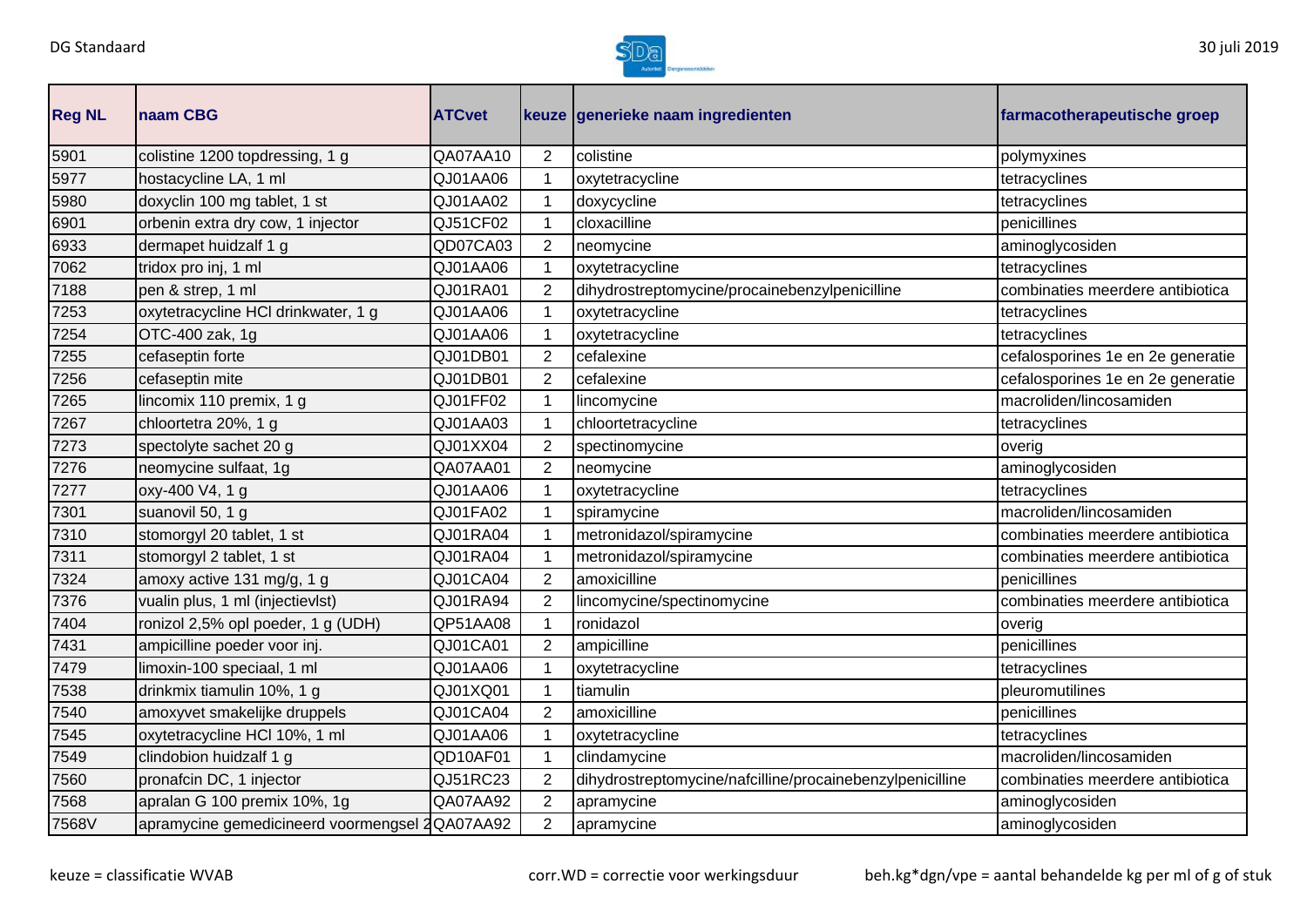

| <b>Reg NL</b> | <b>Inaam CBG</b>                        | <b>ATCvet</b> |                | keuze generieke naam ingredienten | farmacotherapeutische groep       |
|---------------|-----------------------------------------|---------------|----------------|-----------------------------------|-----------------------------------|
| 7587          | trimethoprim, 1 g                       | QJ01EA01      |                | trimethoprim                      | trimethoprim/sulfonamiden         |
| 7589          | trimethosulf premix, 1 g                | QJ01EW10      |                | trimethoprim/sulfadiazine         | trimethoprim/sulfonamiden         |
| 7611          | trim/sul 20/100 oraal, 1 ml             | QJ01EW11      |                | trimethoprim/sulfamethoxazol      | trimethoprim/sulfonamiden         |
| 7637          | alamycine 10, 1 ml                      | QJ01AA06      |                | oxytetracycline                   | tetracyclines                     |
| 7666          | kombitrim 480                           | QJ01EW11      |                | trimethoprim/sulfamethoxazol      | trimethoprim/sulfonamiden         |
| 7667          | salazosulfapyridine 500 mg tablet, 1 st | QA07EC01      |                | sulfasalazine                     | trimethoprim/sulfonamiden         |
| 7675          | doxycycline-hyclaat 20%, 1 g            | QJ01AA02      |                | doxycycline                       | tetracyclines                     |
| 7691          | terramycin/LA 100/250, 1 ml             | QJ01AA06      |                | oxytetracycline                   | tetracyclines                     |
| 7732          | flumequine 10% WSP, 1 g                 | QJ01MB07      | $\overline{2}$ | flumequine                        | chinolonen                        |
| 7733          | colistine 4800 WSP, 1 g                 | QA07AA10      | $\overline{2}$ | colistine                         | polymyxines                       |
| 7745          | oxysol 20%, 1 ml                        | QJ01AA06      |                | oxytetracycline                   | tetracyclines                     |
| 7771          | sulfadimidine natrium, 1 g              | QJ01EQ03      |                | sulfadimidine                     | trimethoprim/sulfonamiden         |
| 7773          | ampicilline trihydraat, 1 g             | QJ01CA01      | 2              | ampicilline                       | penicillines                      |
| 7806          | clindamycine 200 mg tablet, 1 st        | QJ01FF01      |                | clindamycine                      | macroliden/lincosamiden           |
| 7827          | albipen 15%, 1 ml                       | QJ01CA01      | $\overline{2}$ | ampicilline                       | penicillines                      |
| 7828          | albipen la, 1 ml                        | QJ01CA01      | $\overline{2}$ | ampicilline                       | penicillines                      |
| 7848          | sulfatrim 20/100 tablet, 1 st           | QJ01EW10      |                | trimethoprim/sulfadiazine         | trimethoprim/sulfonamiden         |
| 7849          | sulfatrim 80/400 tablet, 1 st           | QJ01EW10      |                | trimethoprim/sulfadiazine         | trimethoprim/sulfonamiden         |
| 7855          | erythrocine 200, 1 ml                   | QJ01FA01      | 1              | erythromycine                     | macroliden/lincosamiden           |
| 7863          | cubarmix 48%, 1 g                       | QJ01EW10      |                | trimethoprim/sulfadiazine         | trimethoprim/sulfonamiden         |
| 7865          | baytril flavour 15 mg tablet, 1 st      | QJ01MA90      | 3              | enrofloxacin                      | fluorochinolonen                  |
| 7866          | baytril flavour 50 mg tablet, 1 st      | QJ01MA90      | 3              | enrofloxacin                      | fluorochinolonen                  |
| 7867          | baytril flavour 150 mg tablet, 1 st     | QJ01MA90      | 3              | enrofloxacin                      | fluorochinolonen                  |
| 7921          | antirobe 25 mg tablet, 1 st             | QJ01FF01      |                | clindamycine                      | macroliden/lincosamiden           |
| 7922          | antirobe 75 mg tablet, 1 st             | QJ01FF01      |                | clindamycine                      | macroliden/lincosamiden           |
| 7923          | antirobe 150 mg tablet, 1 st            | QJ01FF01      |                | clindamycine                      | macroliden/lincosamiden           |
| 7929          | cefaral 50 mg smakelijke tablet, 1 st   | QJ01DB01      | $\overline{2}$ | cefalexine                        | cefalosporines 1e en 2e generatie |
| 7930          | cefaral 250 mg smakelijke tablet, 1 st  | QJ01DB01      | 2              | cefalexine                        | cefalosporines 1e en 2e generatie |
| 7939          | trimethosulfmix 50%, 1 g                | QJ01EW10      | 1              | trimethoprim/sulfadiazine         | trimethoprim/sulfonamiden         |
| 7950          | amocol injectie, 1 ml                   | QJ01RA01      | $\overline{2}$ | amoxicilline/colistine            | polymyxines                       |
| 7957          | lincomix 110 premix, 1 g                | QJ01FF02      |                | lincomycine                       | macroliden/lincosamiden           |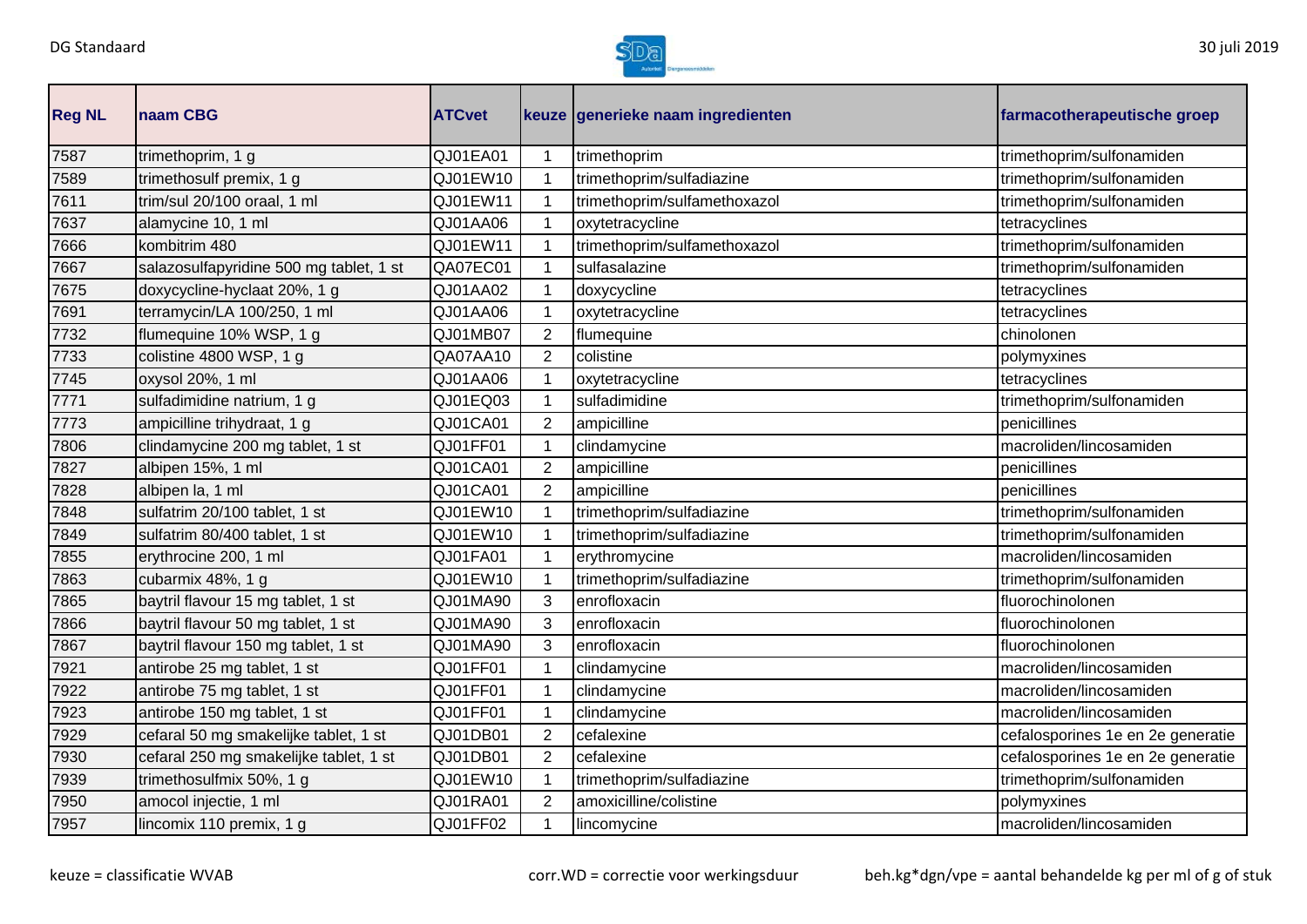

| <b>Reg NL</b> | naam CBG                       | <b>ATCvet</b> |                | keuze generieke naam ingredienten                         | farmacotherapeutische groep       |
|---------------|--------------------------------|---------------|----------------|-----------------------------------------------------------|-----------------------------------|
| 7958          | amoxicilline 15% WSP, 1 g      | QJ01CA04      | $\overline{2}$ | amoxicilline                                              | penicillines                      |
| 7960          | gentodiar gel, 1 do            | QA07AA91      | $\overline{2}$ | gentamicine                                               | aminoglycosiden                   |
| 7965          | streptoprocpen 20-20, 1 ml     | QJ01RA01      | $\overline{2}$ | dihydrostreptomycine/procainebenzylpenicilline            | combinaties meerdere antibiotica  |
| 7973          | doxycycline 20% WO, 1g         | QJ01AA02      | 1              | doxycycline                                               | tetracyclines                     |
| 7982          | ESB 3 30%, 1 g                 | QP51AG04      | 1              | sulfaclozine Na                                           | trimethoprim/sulfonamiden         |
| 7993          | nuflor, 1 ml                   | QJ01BA90      |                | florfenicol                                               | amfenicolen                       |
| 7996          | lincocin 100 mg/ml, 1 ml       | QJ01FF02      |                | lincomycine                                               | macroliden/lincosamiden           |
| 8000          | oxytetracycline 40% WSP, 1 g   | QJ01AA06      |                | oxytetracycline                                           | tetracyclines                     |
| 8012          | denagard 45% WSP, 1 g          | QJ01XQ01      |                | tiamulin                                                  | pleuromutilines                   |
| 8013          | denagard 12,5%, 1 ml           | QJ01XQ01      | 1              | tiamulin                                                  | pleuromutilines                   |
| 8014          | denagard 10% injectie, 1 ml    | QJ01XQ01      |                | tiamulin                                                  | pleuromutilines                   |
| 8015          | denagard 10% premix, 1 g       | QJ01XQ01      | 1              | tiamulin                                                  | pleuromutilines                   |
| 8015V         | tiamutin 0,8% voormix, 1g      | QJ01XQ01      | 1              | tiamulin                                                  | pleuromutilines                   |
| 8016          | denagard 2% premix, 1 g        | QJ01XQ01      | 1              | tiamulin                                                  | pleuromutilines                   |
| 8017          | trimethosulf topdressing, 1 g  | QJ01EW10      |                | trimethoprim/sulfadiazine                                 | trimethoprim/sulfonamiden         |
| 8018          | oxy-400 topdressing, 1 g       | QJ01AA06      |                | oxytetracycline                                           | tetracyclines                     |
| 8028          | diatrim 24%, 1 ml              | QJ01EW11      |                | trimethoprim/sulfamethoxazol                              | trimethoprim/sulfonamiden         |
| 8036          | doxymix 15% super WO, 1 g      | QJ01AA02      | $\mathbf 1$    | doxycycline                                               | tetracyclines                     |
| 8043          | clindacutin zalf, 1 g          | QJ01FF01      | 1              | clindamycine                                              | macroliden/lincosamiden           |
| 8044          | nafpenzal DC, 1 injector       | QJ51RC23      | $\overline{2}$ | dihydrostreptomycine/nafcilline/procainebenzylpenicilline | combinaties meerdere antibiotica  |
| 8046          | cefa-cure 50 mg tablet, 1 st   | QJ01DB05      | $\overline{2}$ | cefadroxil                                                | cefalosporines 1e en 2e generatie |
| 8055          | lincocin 300 mg.ml, 1 ml       | QJ01FF02      |                | lincomycine                                               | macroliden/lincosamiden           |
| 8060          | amo-colmix WO, 1 g             | QJ01RA01      | $\overline{2}$ | amoxicilline/colistine                                    | polymyxines                       |
| 8067          | oxy LA inj, 1 ml               | QJ01AA06      |                | oxytetracycline                                           | tetracyclines                     |
| 8068          | TMP/SMZ inj 1 ml               | QJ01EW11      |                | trimethoprim/sulfamethoxazol                              | trimethoprim/sulfonamiden         |
| 8076          | T.S.-sol, 1 ml                 | QJ01EW11      |                | trimethoprim/sulfamethoxazol                              | trimethoprim/sulfonamiden         |
| 8089          | colistine 200 topdressing, 1 g | QA07AA10      | $\overline{2}$ | colistine                                                 | polymyxines                       |
| 8090          | oxytetramix 400 WO, 1 g        | QJ01AA06      | 1              | oxytetracycline                                           | tetracyclines                     |
| 8092          | delvomast MC, 1 injector       | QJ51RC22      | $\overline{2}$ | benzylpenicilline/dihydrostreptomycine/nafcilline         | combinaties meerdere antibiotica  |
| 8117          | vualin plus 100 WO, 1 g        | QJ01RA94      | $\overline{2}$ | lincomycine/spectinomycine                                | combinaties meerdere antibiotica  |
| 8119          | vualin 40% WO, 1 g             | QJ01FF02      | $\mathbf 1$    | lincomycine                                               | macroliden/lincosamiden           |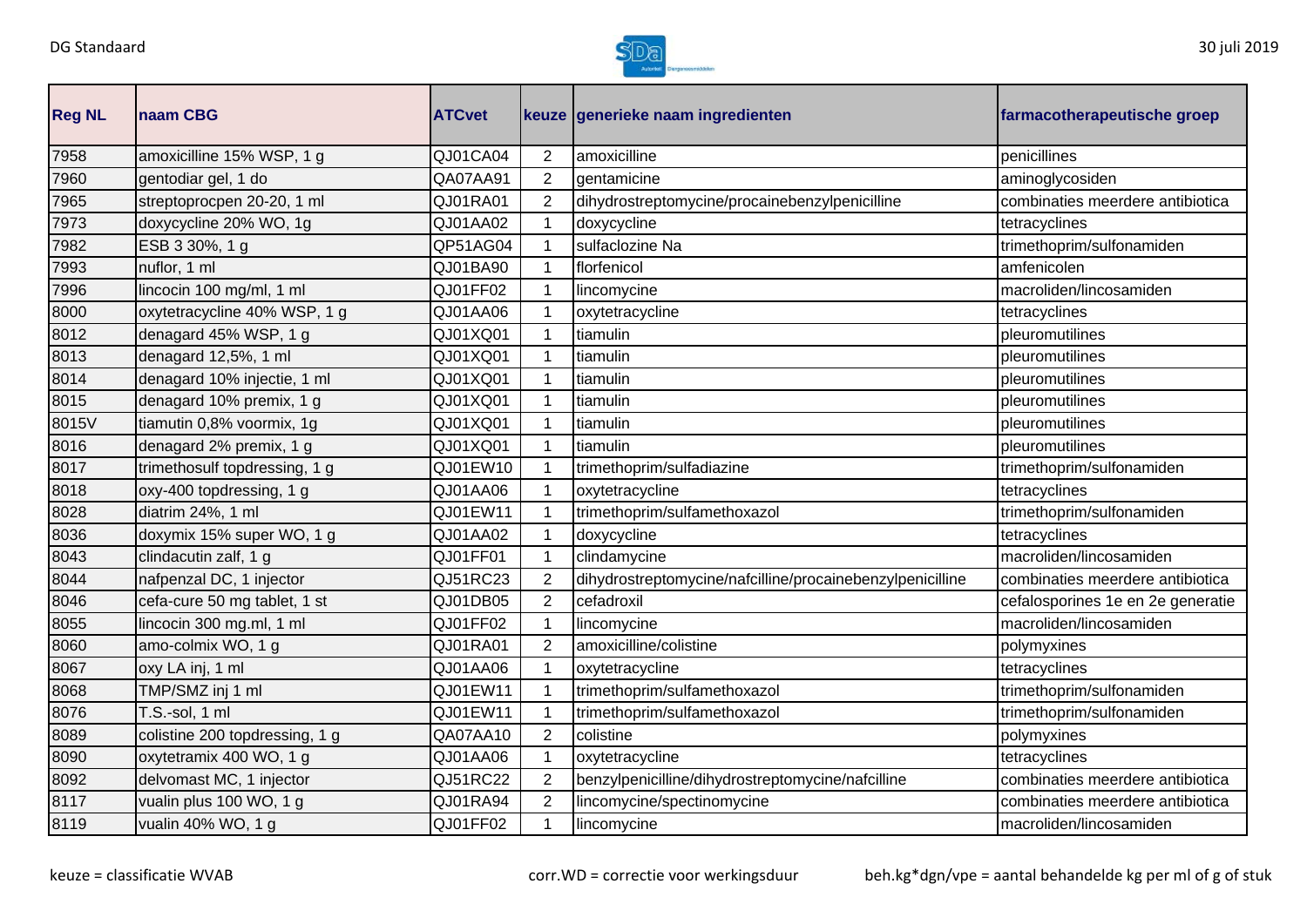

| <b>Reg NL</b> | naam CBG                                | <b>ATCvet</b> |                | keuze generieke naam ingredienten              | farmacotherapeutische groep       |
|---------------|-----------------------------------------|---------------|----------------|------------------------------------------------|-----------------------------------|
| 8137          | enterogel voor kalveren injector, 1 ml  | QA07AA10      | $\overline{2}$ | colistine                                      | polymyxines                       |
| 8183          | flumix 50% super WO, 1 g                | QJ01MB07      | $\overline{2}$ | flumequine                                     | chinolonen                        |
| 8206          | albipen 15%, 1 ml                       | QJ01CA01      | $\overline{2}$ | ampicilline                                    | penicillines                      |
| 8211          | baytril 5% injectievloeistof, 1 ml      | QJ01MA90      | 3              | enrofloxacin                                   | fluorochinolonen                  |
| 8212          | baytril injectievloeistof 10%, 1 ml     | QJ01MA90      | 3              | enrofloxacin                                   | fluorochinolonen                  |
| 8258          | uterol staaftabletten, 1 staaftablet    | QG51AA02      |                | tetracycline                                   | tetracyclines                     |
| 8260          | nageboorte kapsule TTC-2 G, 1 capsule   | QG51AA02      | 1              | tetracycline                                   | tetracyclines                     |
| 8271          | lincomycine-spectinomycine, 1 ml        | QJ01RA94      | 2              | lincomycine/spectinomycine                     | combinaties meerdere antibiotica  |
| 8284          | alamycine 32,1 mg/ml aerosol, bus a 140 | QD06AA03      | 1              | oxytetracycline                                | tetracyclines                     |
| 8290          | duphacycline 300 extend, 1 ml           | QJ01AA06      |                | oxytetracycline                                | tetracyclines                     |
| 8291          | engemycine 10%, 1 ml                    | QJ01AA06      | 1              | oxytetracycline                                | tetracyclines                     |
| 8293          | vualin, 1 ml                            | QJ01FF02      |                | lincomycine                                    | macroliden/lincosamiden           |
| 8296          | tylosine 20%, 1 ml                      | QJ01FA90      | $\mathbf 1$    | tylosine                                       | macroliden/lincosamiden           |
| 8300          | norodine 24% injectie, 1 ml             | QJ01EW10      | 1              | trimethoprim/sulfadiazine                      | trimethoprim/sulfonamiden         |
| 8302          | cefa-cure tablets 200 mg                | QJ01DB05      | $\overline{2}$ | cefadroxil                                     | cefalosporines 1e en 2e generatie |
| 8303          | cefa-cure tablets 1000 mg               | QJ01DB05      | $\overline{2}$ | cefadroxil                                     | cefalosporines 1e en 2e generatie |
| 8328          | praxavet ampi-15, 1 ml                  | QJ01CA01      | $\overline{2}$ | ampicilline                                    | penicillines                      |
| 8330          | praxavet penstrep 20-20, 1 ml           | QJ01RA01      | $\overline{2}$ | dihydrostreptomycine/procainebenzylpenicilline | combinaties meerdere antibiotica  |
| 8331          | praxavet TMPS IV, 1 ml                  | QJ01EW10      | 1              | trimethoprim/sulfadiazine                      | trimethoprim/sulfonamiden         |
| 8332          | praxavet pen-30, 1 ml                   | QJ01CE09      | $\mathbf{1}$   | procainebenzylpenicilline                      | penicillines                      |
| 8334          | FAR TMPS, 1 ml                          | QJ01EW11      | 1              | trimethoprim/sulfamethoxazol                   | trimethoprim/sulfonamiden         |
| 8357          | ubrocelan, 1 injector                   | QJ51RC23      | $\overline{2}$ | neomycine/procainebenzylpenicilline            | combinaties meerdere antibiotica  |
| 8378          | chlortetracycline, 1 g tablet, 1 st     | QG51AA08      |                | chloortetracycline                             | tetracyclines                     |
| 8380          | longicine, 1 ml                         | QJ01AA06      |                | oxytetracycline                                | tetracyclines                     |
| 8382          | procpen, 1 ml                           | QJ01CE09      |                | procainebenzylpenicilline                      | penicillines                      |
| 8411          | citroxy 50% WSP, 1 g                    | QJ01AA06      | 1              | oxytetracycline                                | tetracyclines                     |
| 8413          | oxytetracycline 40% WO, 1 g             | QJ01AA06      | 1              | oxytetracycline                                | tetracyclines                     |
| 8435          | diatrim 24%, 1 ml                       | QJ01EW10      | 1              | trimethoprim/sulfadiazine                      | trimethoprim/sulfonamiden         |
| 8436          | duphacycline 100, 1 ml                  | QJ01AA06      |                | oxytetracycline                                | tetracyclines                     |
| 8448          | tucoprim premix, 1 g                    | QJ01EW10      |                | trimethoprim/sulfadiazine                      | trimethoprim/sulfonamiden         |
| 8470          | CAF oogdr 1 g                           | QS01AA01      | 1              | chlooramfenicol                                | amfenicolen                       |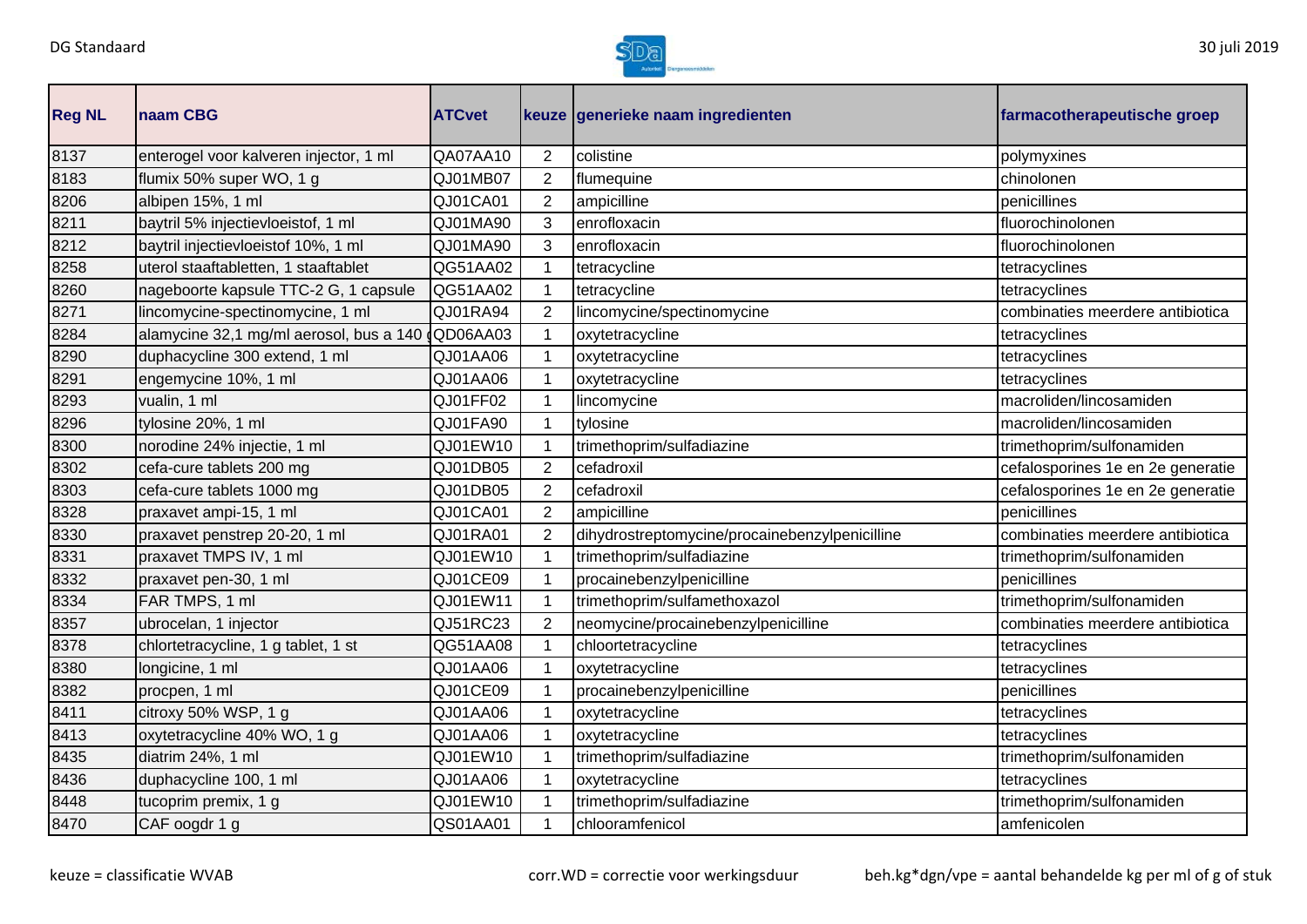

| <b>Reg NL</b> | naam CBG                               | <b>ATCvet</b> |                | keuze generieke naam ingredienten  | farmacotherapeutische groep       |
|---------------|----------------------------------------|---------------|----------------|------------------------------------|-----------------------------------|
| 8471          | amphoprim inj, 1 ml                    | QJ01EW13      | 1              | trimethoprim/sulfadoxine           | trimethoprim/sulfonamiden         |
| 8473          | oxytetracycline 10% inj, 1 ml          | QJ01AA06      | 1              | oxytetracycline                    | tetracyclines                     |
| 8480          | ampicilline 20%, 1 ml                  | QJ01CA01      | $\overline{2}$ | ampicilline                        | penicillines                      |
| 8488          | geomycineject, 1 ml                    | QJ01AA06      | 1              | oxytetracycline                    | tetracyclines                     |
| 8515          | oxyject 10%, 1 ml                      | QJ01AA06      |                | oxytetracycline                    | tetracyclines                     |
| 8522          | metricure, 1 injector                  | QG51AA05      | $\overline{2}$ | cefapirine                         | cefalosporines 1e en 2e generatie |
| 8523          | lactaclox, 1 injector                  | QJ51CR50      | $\overline{2}$ | ampicilline/cloxacilline           | penicillines                      |
| 8524          | bovaclox DC, 1 injector                | QJ51CR50      | 2              | ampicilline/benzathinecloxacilline | penicillines                      |
| 8532          | ceporex 250 mg tablet, 1 st            | QJ01DB01      | $\overline{2}$ | cefalexine                         | cefalosporines 1e en 2e generatie |
| 8534          | ceporex injection 1 ml                 | QJ01DB01      | $\overline{2}$ | cefalexine                         | cefalosporines 1e en 2e generatie |
| 8536          | duoprim, 1 ml                          | QJ01EW13      | $\mathbf 1$    | trimethoprim/sulfadoxine           | trimethoprim/sulfonamiden         |
| 8539          | enterflume 500 mg/g                    | QJ01MB07      | $\overline{2}$ | flumequine                         | chinolonen                        |
| 8541          | feedmix sulfatrim, 1 g                 | QJ01EW10      | 1              | trimethoprim/sulfadiazine          | trimethoprim/sulfonamiden         |
| 8543          | suramox 5% premix, 1g                  | QJ01CA04      | $\overline{2}$ | amoxicilline                       | penicillines                      |
| 8554          | doxycycline-hyclaat 50%, 1 g           | QJ01AA02      | 1              | doxycycline                        | tetracyclines                     |
| 8609          | neosol 70%, 1 g                        | QA07AA01      | $\overline{2}$ | neomycine                          | aminoglycosiden                   |
| 8628          | amoxival 40 mg tablet, 1 st            | QJ01CA04      | $\overline{2}$ | amoxicilline                       | penicillines                      |
| 8652          | mamyzin, 1 g                           | QJ01CE90      | $\mathbf 1$    | penethamaat                        | penicillines                      |
| 8669          | flumesol 10%, 1 ml                     | QJ01MB07      | $\overline{2}$ | flumequine                         | chinolonen                        |
| 8674          | feedmix TS, 1 g                        | QJ01EW11      | 1              | trimethoprim/sulfamethoxazol       | trimethoprim/sulfonamiden         |
| 8678          | oxytetracycline HCl, 1 g               | QJ01AA06      | 1              | oxytetracycline                    | tetracyclines                     |
| 8690          | synulox smakelijke 500 mg tablet, 1 st | QJ01CR02      | $\overline{2}$ | amoxicilline/clavulaanzuur         | penicillines                      |
| 8707          | amoxyvet 15% susp v inje H/K 1 ml      | QJ01CA04      | $\overline{2}$ | amoxicilline                       | penicillines                      |
| 8708          | oxy 100 inj., 1 ml                     | QJ01AA06      | 1              | oxytetracycline                    | tetracyclines                     |
| 8713          | amoxicilline 20% pro inj.              | QJ01CA04      | $\overline{2}$ | amoxicilline                       | penicillines                      |
| 8728          | trimethoprim, 1 g                      | QJ01EA01      | 1              | trimethoprim                       | trimethoprim/sulfonamiden         |
| 8753          | doxylin 50% WSP, 1 g                   | QJ01AA02      | $\mathbf 1$    | doxycycline                        | tetracyclines                     |
| 8758          | enterflume kalf kip poeder v opl, 1 g  | QJ01MB07      | $\overline{2}$ | flumequine                         | chinolonen                        |
| 8762          | dofatrim-ject, 1 ml                    | QJ01EW13      |                | trimethoprim/sulfadoxine           | trimethoprim/sulfonamiden         |
| 8767          | therios 60 mg tablet, 1 st             | QJ01DB01      | $\overline{2}$ | cefalexine                         | cefalosporines 1e en 2e generatie |
| 8777          | TS-120, 1 ml                           | QJ01EW11      | 1              | trimethoprim/sulfamethoxazol       | trimethoprim/sulfonamiden         |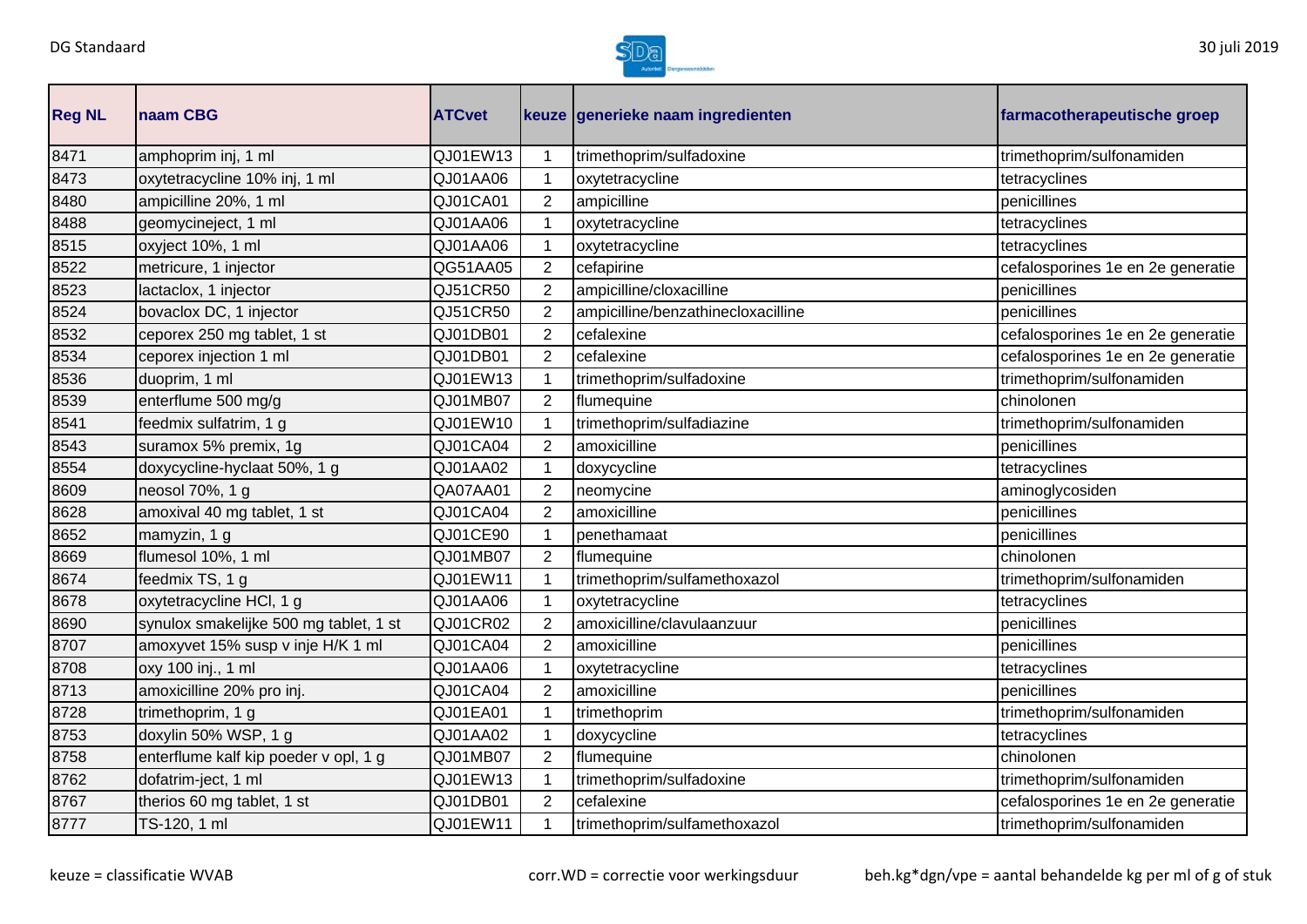

| <b>Reg NL</b> | naam CBG                               | <b>ATCvet</b> |                | keuze generieke naam ingredienten              | farmacotherapeutische groep      |
|---------------|----------------------------------------|---------------|----------------|------------------------------------------------|----------------------------------|
| 8786          | colicilline oraal, sachet a 100 g      | QJ01RA01      | $\overline{2}$ | ampicilline/colistine                          | polymyxines                      |
| 8787          | amoxicilline 150 inj, 1 ml             | QJ01CA04      | $\overline{2}$ | amoxicilline                                   | penicillines                     |
| 8815          | duphapen, 1 ml                         | QJ01CE09      | $\mathbf{1}$   | procainebenzylpenicilline                      | penicillines                     |
| 8843          | curaclox mastitis injector, 1 injector | QJ51RC26      | $\overline{2}$ | ampicilline/cloxacilline                       | penicillines                     |
| 8846          | pen-strep 20/20 pro inj.               | QJ01RA01      | $\overline{2}$ | dihydrostreptomycine/procainebenzylpenicilline | combinaties meerdere antibiotica |
| 8852          | paracilline 10%, 1 ml                  | QJ01CA04      | $\overline{2}$ | amoxicilline                                   | penicillines                     |
| 8853          | neocort emulsie, 1 ml                  | QD07CA01      | $\overline{2}$ | neomycine                                      | aminoglycosiden                  |
| 8854          | duphacycline spray, bus a 140 g        | QD06AA03      | 1              | oxytetracycline                                | tetracyclines                    |
| 8881          | dihydro 400 WO, 1 g                    | QJ01AA06      | $\mathbf 1$    | oxytetracycline                                | tetracyclines                    |
| 8908          | praxavet TMPS IM, 1 ml                 | QJ01EW10      | $\mathbf{1}$   | trimethoprim/sulfadiazine                      | trimethoprim/sulfonamiden        |
| 8909          | DHS 25% pro inj, 1 ml                  | QJ01GA90      | $\overline{2}$ | dihydrostreptomycine                           | aminoglycosiden                  |
| 8917          | doxycycline-hyclaat, 1 g               | QJ01AA02      | 1              | doxycycline                                    | tetracyclines                    |
| 8943          | organosol-S, 1 ml                      | QJ01EW11      | 1              | trimethoprim/sulfamethoxazol                   | trimethoprim/sulfonamiden        |
| 8949          | amoxy-col WSP, 1g                      | QJ01RA01      | $\overline{2}$ | amoxicilline/colistine                         | polymyxines                      |
| 8952          | prevaclox, 1 injector                  | QJ51CR50      | $\overline{2}$ | ampicilline/benzathinecloxacilline             | penicillines                     |
| 8953          | oxytetracycline HCl 10%, 1 ml          | QJ01AA06      | $\mathbf{1}$   | oxytetracycline                                | tetracyclines                    |
| 8955          | lactastop rood, 1 injector             | QJ51CR50      | $\overline{2}$ | ampicilline/benzathinecloxacilline             | penicillines                     |
| 8964          | duphacilline ampi, 1 ml                | QJ01CA01      | $\overline{2}$ | ampicilline                                    | penicillines                     |
| 8978          | neocort oogdruppels, 1 ml              | QS03CA02      | $\overline{2}$ | neomycine                                      | aminoglycosiden                  |
| 9013          | CTC 2,45% w/w spray, 1 ml              | QD06AA02      | 1              | chloortetracycline                             | tetracyclines                    |
| 9019          | lactacure, 1 injector                  | QJ51CR50      | $\overline{2}$ | ampicilline/cloxacilline                       | penicillines                     |
| 9028          | amoxyvet 400, 1 tablet                 | QJ01CA04      | $\overline{2}$ | amoxicilline                                   | penicillines                     |
| 9081          | amoxycolin, 1 ml                       | QJ01RA01      | $\overline{2}$ | amoxicilline/colistine                         | polymyxines                      |
| 9093          | lincomycine 20%, 1 g                   | QJ01FF02      | 1              | lincomycine                                    | macroliden/lincosamiden          |
| 9101          | colistine 4% topdressing, 1 g          | QA07AA10      | $\overline{2}$ | colistine                                      | polymyxines                      |
| 9103          | tylosine 20% injectie, 1 ml            | QJ01FA90      | 1              | tylosine                                       | macroliden/lincosamiden          |
| 9105          | ampicillan 20%, 1 ml                   | QJ01CA01      | $\overline{2}$ | ampicilline                                    | penicillines                     |
| 9106          | methoxasol-T, 1 ml                     | QJ01EW11      | $\mathbf{1}$   | trimethoprim/sulfamethoxazol                   | trimethoprim/sulfonamiden        |
| 9107          | bivatop 200, 1 ml                      | QJ01AA06      | 1              | oxytetracycline                                | tetracyclines                    |
| 9110          | oxytetracycline spray, 1 bus a 200 ml  | QD06AA03      |                | oxytetracycline                                | tetracyclines                    |
| 9113          | doxy WS, 1g                            | QJ01AA02      | 1              | doxycycline                                    | tetracyclines                    |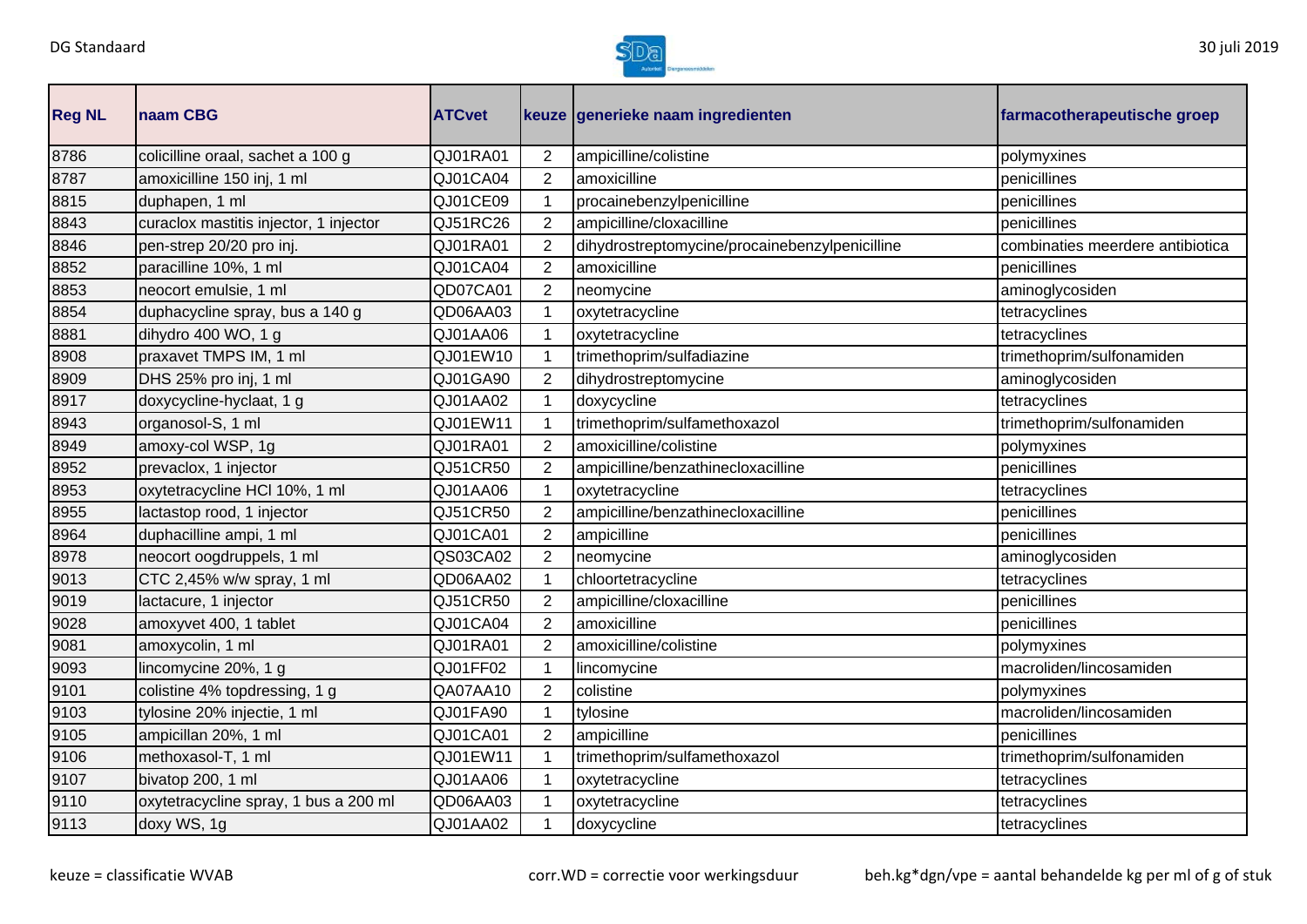

| <b>Reg NL</b> | naam CBG                              | <b>ATCvet</b> |                | keuze generieke naam ingredienten                     | farmacotherapeutische groep       |
|---------------|---------------------------------------|---------------|----------------|-------------------------------------------------------|-----------------------------------|
| 9117          | kloxerate plus DC, 1 injector         | QJ51CR50      | 2              | ampicilline/benzathinecloxacilline                    | penicillines                      |
| 9136          | doxy-B 250 topdressing, 1 g           | QJ01AA20      | 1              | doxycycline                                           | tetracyclines                     |
| 9144          | lincomycine 20% topdressing, 1 g      | QJ01FF02      |                | lincomycine                                           | macroliden/lincosamiden           |
| 9149          | aescephaline 250                      | QJ01DB01      | 2              | cefalexine                                            | cefalosporines 1e en 2e generatie |
| 9163          | cefa-safe 30mg/ml, 1 injector         | QJ51DB08      | 2              | cefapirine                                            | cefalosporines 1e en 2e generatie |
| 9164          | vetramox 1 ml                         | QJ01CA04      | $\overline{2}$ | amoxicilline                                          | penicillines                      |
| 9166          | pulmotil G40 premix, 1 g              | QJ01FA91      | 1              | tilmicosine                                           | macroliden/lincosamiden           |
| 9167          | pulmotil G100 premix, 1 g             | QJ01FA91      |                | tilmicosine                                           | macroliden/lincosamiden           |
| 9168          | pulmotil G200 premix, 1 g             | QJ01FA91      |                | tilmicosine                                           | macroliden/lincosamiden           |
| 9169          | marbocyl 2%, 1 ml                     | QJ01MA93      | 3              | marbofloxacine                                        | fluorochinolonen                  |
| 9204          | procaine penicilline 30 pro inj, 1 ml | QJ01CE09      |                | procainebenzylpenicilline                             | penicillines                      |
| 9205          | amicol oogzalf, 1 g                   | QS01AA01      | 1              | chlooramfenicol                                       | amfenicolen                       |
| 9210          | albiotic formula injector, 1 injector | QJ51RG01      | 2              | lincomycine/neomycine                                 | combinaties meerdere antibiotica  |
| 9326          | baytril MAX injectievloeistof, 1 ml   | QJ01MA90      | 3              | enrofloxacin                                          | fluorochinolonen                  |
| 9332          | penject 30, 1 ml                      | QJ01CE09      |                | procainebenzylpenicilline                             | penicillines                      |
| 9333          | pen 30, 1 ml                          | QJ01CE09      |                | procainebenzylpenicilline                             | penicillines                      |
| 9348          | rilexine 200 LC, 1 injector           | QJ51DB01      | 2              | cefalexine                                            | cefalosporines 1e en 2e generatie |
| 9421          | amoxicilline 20%, 1 ml                | QJ01CA04      | 2              | amoxicilline                                          | penicillines                      |
| 9427          | avuloxil 1 injector                   | QJ51RV01      | $\overline{2}$ | amoxicilline/clavulaanzuur/prednisolon                | penicillines                      |
| 9433          | amoxicilline 15% inje 1 ml            | QJ01CA04      | 2              | amoxicilline                                          | penicillines                      |
| 9448          | micotil 300, 1 ml                     | QJ01FA91      |                | tilmicosine                                           | macroliden/lincosamiden           |
| 9461          | tylan WO, 1g                          | QJ01FA90      |                | tylosine                                              | macroliden/lincosamiden           |
| 9468          | cobactan LC, 1 mastitisinjector       | QJ51DE90      | 3              | cefquinome                                            | cefalosporines 3e en 4e generatie |
| 9529          | feedmix TS topdressing, 1g            | QJ01EW11      |                | trimethoprim/sulfamethoxazol                          | trimethoprim/sulfonamiden         |
| 9540          | duphamox 150, 1 ml                    | QJ01CA04      | 2              | amoxicilline                                          | penicillines                      |
| 9541          | super mastidol, 1 injector            | QJ51RC23      | 2              | benzylpenicilline/neomycine/procainebenzylpenicilline | combinaties meerdere antibiotica  |
| 9545          | oxytretracycline 10% +pvp pi, 1 ml    | QJ01AA06      | 1              | oxytetracycline                                       | tetracyclines                     |
| 9573          | alamycine LA 300, 1 ml                | QJ01AA06      | $\mathbf{1}$   | oxytetracycline                                       | tetracyclines                     |
| 9578          | cyclosol 10%, 1 ml                    | QJ01AA06      |                | oxytetracycline                                       | tetracyclines                     |
| 9604          | pulmotil AC, 1 ml                     | QJ01FA91      |                | tilmicosine                                           | macroliden/lincosamiden           |
| 9612          | soludox 500 mg/g, 1 g                 | QJ01AA02      | 1              | doxycycline                                           | tetracyclines                     |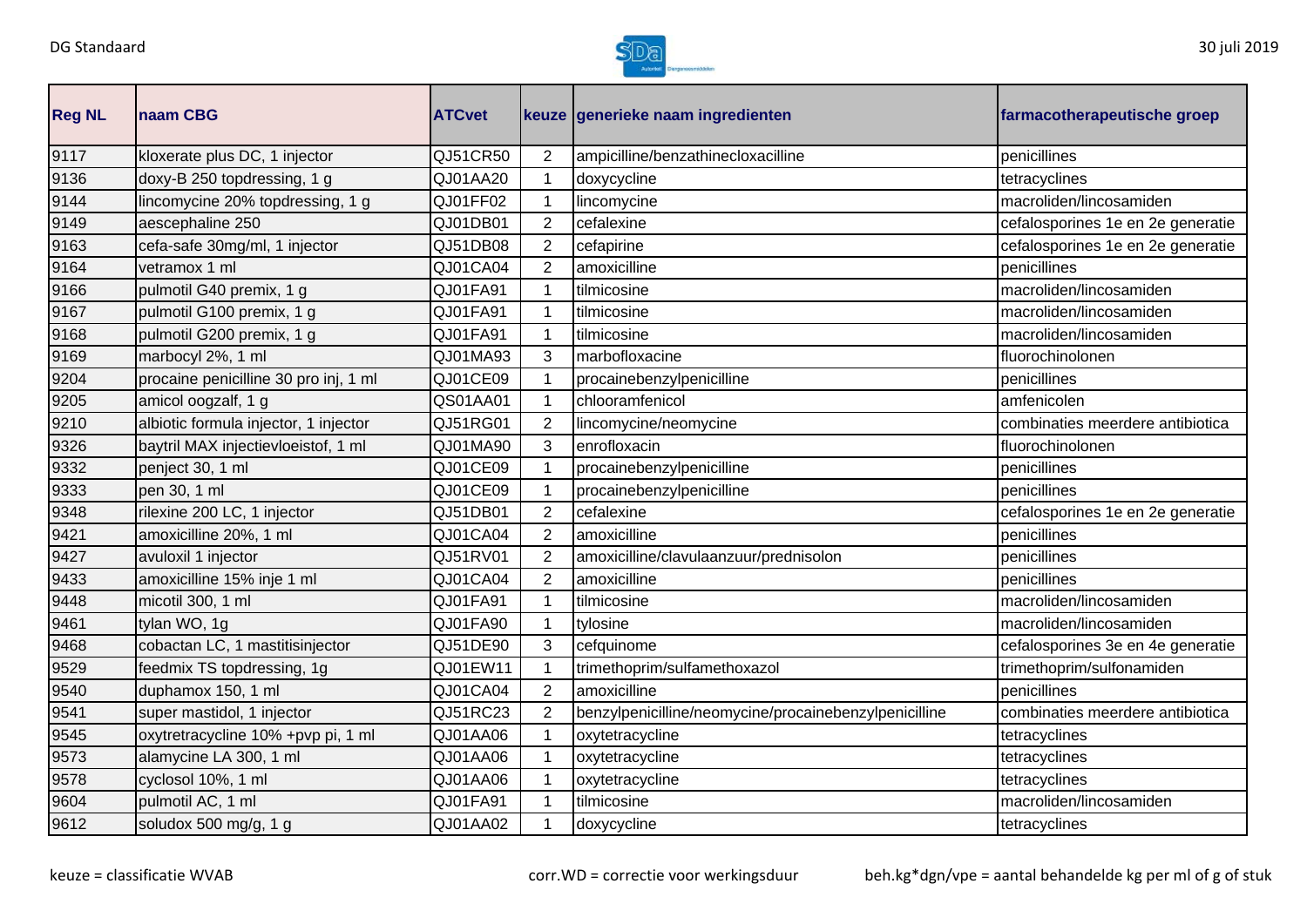

| <b>Reg NL</b> | <b>Inaam CBG</b>                                   | <b>ATCvet</b> |                | keuze generieke naam ingredienten                         | farmacotherapeutische groep       |
|---------------|----------------------------------------------------|---------------|----------------|-----------------------------------------------------------|-----------------------------------|
| 9617          | oxytetracycline HCl, 1 g                           | QJ01AA06      |                | oxytetracycline                                           | tetracyclines                     |
| 9621          | cephalexine 50 mg tablet, 1 st                     | QJ01DB01      | $\overline{2}$ | cefalexine                                                | cefalosporines 1e en 2e generatie |
| 9622          | marbocyl bolus, 50 mg, 1 stuk                      | QJ01MA93      | 3              | marbofloxacine                                            | fluorochinolonen                  |
| 9625          | doxycycline 20 mg tablet, 1 st                     | QJ01AA02      |                | doxycycline                                               | tetracyclines                     |
| 9626          | soligental 3000 IE/ml oogdruppels, 1 ml            | QS01AA11      | $\overline{2}$ | gentamicine                                               | aminoglycosiden                   |
| 9637          | amoxisane 50 tablet, 1 st                          | QJ01CA04      | $\overline{2}$ | amoxicilline                                              | penicillines                      |
| 9638          | amoxisane 200 tablet, 1 st                         | QJ01CA04      | $\overline{2}$ | amoxicilline                                              | penicillines                      |
| 9639          | amoxisane 500 tablet, 1 st                         | QJ01CA04      | $\overline{2}$ | amoxicilline                                              | penicillines                      |
| 9645          | cobactan 2,5%, 1 ml                                | QJ01DE90      | 3              | cefquinome                                                | cefalosporines 3e en 4e generatie |
| 9655          | vetaderm emulsie, 1 ml                             | QD07CA01      | $\overline{2}$ | neomycine                                                 | aminoglycosiden                   |
| 9659          | marbocyl fd                                        | QJ01MA93      | 3              | marbofloxacine                                            | fluorochinolonen                  |
| 9676          | cefalexinekombivet 50 mg tablet, 1 st              | QJ01DB01      | $\overline{2}$ | cefalexine                                                | cefalosporines 1e en 2e generatie |
| 9677          | cefalexinekombivet 250 mg tablet, 1 st             | QJ01DB01      | $\overline{2}$ | cefalexine                                                | cefalosporines 1e en 2e generatie |
| 9678          | trimethoprim-sulfadiazine kombivet 20/100 QJ01EW10 |               |                | trimethoprim/sulfadiazine                                 | trimethoprim/sulfonamiden         |
| 9679          | clindamycine kombivet 200 mg tablet, 1 st QJ01FF01 |               |                | clindamycine                                              | macroliden/lincosamiden           |
| 9680          | doxycycline kombivet 100 mg tablet, 1 st           | QJ01AA02      |                | doxycycline                                               | tetracyclines                     |
| 9681          | amoxicilline kombivet 50 mg tablet, 1 st           | QJ01CA04      | 2              | amoxicilline                                              | penicillines                      |
| 9682          | amoxicilline kombivet 200 mg tablet, 1 st          | QJ01CA04      | $\overline{2}$ | amoxicilline                                              | penicillines                      |
| 9683          | trimethoprim - sulfadiazine kombivet 80/40QJ01EW10 |               |                | trimethoprim/sulfadiazine                                 | trimethoprim/sulfonamiden         |
| 9694          | dicural orale oplossing, 1ml                       | QJ01MA94      | 3              | difloxacine                                               | fluorochinolonen                  |
| 9695          | sulfatrim 1200 bolus, 1 st                         | QJ01EW10      |                | trimethoprim/sulfadiazine                                 | trimethoprim/sulfonamiden         |
| 9705          | nafpenzal 3D, 1 injector                           | QJ51RC23      | $\overline{2}$ | dihydrostreptomycine/nafcilline/procainebenzylpenicilline | combinaties meerdere antibiotica  |
| 9708          | linco-spectin premix, 1 g                          | QJ01RA94      | $\overline{2}$ | lincomycine/spectinomycine                                | combinaties meerdere antibiotica  |
| 9709          | tylan-200 injectie, 1 ml                           | QJ01FA90      |                | tylosine                                                  | macroliden/lincosamiden           |
| 9769          | A.A. Colistine 1200 wo, 1 g                        | QA07AA10      | $\overline{2}$ | colistine                                                 | polymyxines                       |
| 9771          | a.a. trim pro inj. 1 ml                            | QJ01EW11      |                | trimethoprim/sulfamethoxazol                              | trimethoprim/sulfonamiden         |
| 9778          | ampi-dry 5000, 1 g                                 | QJ01CA01      | $\overline{2}$ | ampicilline                                               | penicillines                      |
| 9781          | helgrittin PD oogdr 1 ml                           | QS01CA01      | $\overline{2}$ | gentamicine/polymyxine B                                  | combinaties meerdere antibiotica  |
| 9783          | helgritin PD oordr 1 ml                            | QS01CA01      | $\overline{2}$ | gentamicine/polymyxine B                                  | combinaties meerdere antibiotica  |
| 9788          | dicural 15 mg tablet, 1 st                         | QJ01MA94      | 3              | difloxacine                                               | fluorochinolonen                  |
| 9789          | dicural 50 mg tablet, 1 st                         | QJ01MA94      | 3              | difloxacine                                               | fluorochinolonen                  |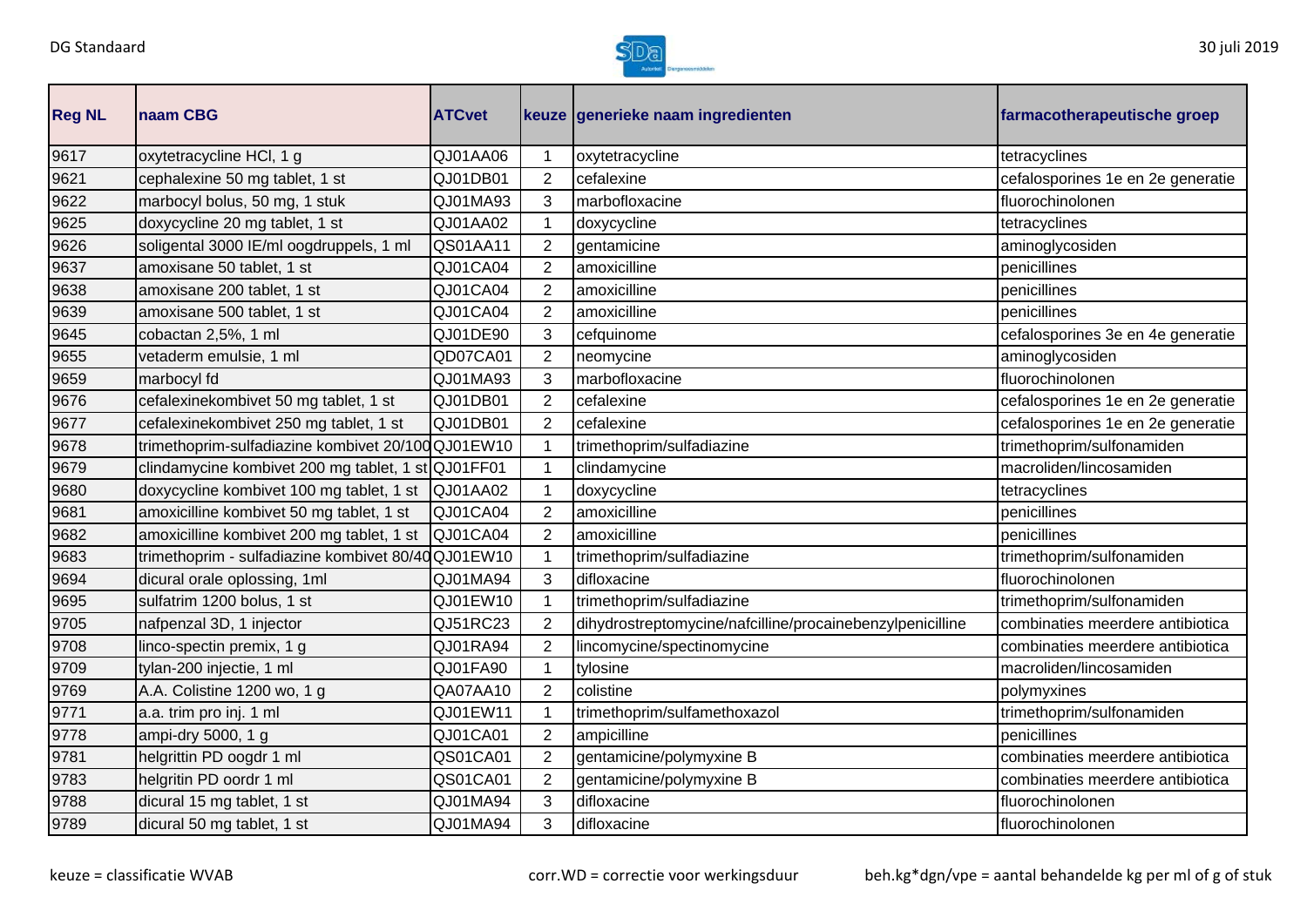

| <b>Reg NL</b> | naam CBG                                            | <b>ATCvet</b> |                | keuze generieke naam ingredienten              | farmacotherapeutische groep       |
|---------------|-----------------------------------------------------|---------------|----------------|------------------------------------------------|-----------------------------------|
| 9790          | dicural 100 mg tablet, 1 st                         | QJ01MA94      | 3              | difloxacine                                    | fluorochinolonen                  |
| 9791          | dicural 150 mg tablet, 1 st                         | QJ01MA94      | 3              | difloxacine                                    | fluorochinolonen                  |
| 9794          | econor premix 10%, 1g                               | QJ01XQ02      | 1              | valnemulin                                     | pleuromutilines                   |
| 9825          | lincospectin pro injectione, 1 ml                   | QJ01RA94      | 2              | lincomycine/spectinomycine                     | combinaties meerdere antibiotica  |
| 9826          | pulmodox 5% premix, 1g                              | QJ01AA02      |                | doxycycline                                    | tetracyclines                     |
| 9834          | aescotrim 480                                       | QJ01EW11      |                | trimethoprim/sulfamethoxazol                   | trimethoprim/sulfonamiden         |
| 9872          | suramox 50% OSP pig, 1 g                            | QJ01CA04      | 2              | amoxicilline                                   | penicillines                      |
| 9875          | auribiotic, 1 ml                                    | QS01CA03      | $\overline{2}$ | neomycine                                      | aminoglycosiden                   |
| 9876          | ibaflin 150 mg tablet, 1 st                         | QJ01MA96      | 3              | ibafloxacine                                   | fluorochinolonen                  |
| 9880          | ibaflin 300 mg tablet, 1 st                         | QJ01MA96      | 3              | ibafloxacine                                   | fluorochinolonen                  |
| 9882          | otifin PD oordr 1 ml                                | QS01CA01      | 2              | gentamicine/polymyxine B                       | combinaties meerdere antibiotica  |
| 9902          | clavubactin 50/12,5 tabl, 1 st                      | QJ01CR02      | $\overline{2}$ | amoxicilline/clavulaanzuur                     | penicillines                      |
| 9903          | clavubactin 250/62,5 tabl, 1 st                     | QJ01CR02      | 2              | amoxicilline/clavulaanzuur                     | penicillines                      |
| 9904          | clavubactin 500/125 tabl, 1 st                      | QJ01CR02      | 2              | amoxicilline/clavulaanzuur                     | penicillines                      |
| 9915          | excenel steriel poeder, 1 g                         | QJ01DD90      | 3              | ceftiofur                                      | cefalosporines 3e en 4e generatie |
| 9916          | linco-spectin 100, 1 g                              | QJ01RA94      | 2              | lincomycine/spectinomycine                     | combinaties meerdere antibiotica  |
| 9932          | ampi-ject 15%, 1 ml                                 | QJ01CA01      | 2              | ampicilline                                    | penicillines                      |
| 9933          | procpen 30, 1 ml                                    | QJ01CE09      |                | procainebenzylpenicilline                      | penicillines                      |
| 9934          | drycloxacil, 1 injector                             | QJ51CR50      | $\overline{2}$ | ampicilline/benzathinecloxacilline             | penicillines                      |
| 9936          | masticlox plus, 1 injector                          | QJ51CR50      | 2              | ampicilline/cloxacilline                       | penicillines                      |
| 9945          | advocin 180, 1 ml                                   | QJ01MA92      | 3              | danofloxacin                                   | fluorochinolonen                  |
| 9947          | dicural injectie 50 mg/ml, 1 ml                     | QJ01MA94      | 3              | difloxacine                                    | fluorochinolonen                  |
| 9949          | nuflor drinking water concentrate for swineQJ01BA90 |               |                | florfenicol                                    | amfenicolen                       |
| 9972          | pulmotil AC, 1 ml                                   | QJ01FA91      |                | tilmicosine                                    | macroliden/lincosamiden           |
| 9976          | tylan 20 premix 2%, 1 g                             | QJ01FA90      |                | tylosine                                       | macroliden/lincosamiden           |
| 9982          | tylan G250 premix 25%, 1 g                          | QJ01FA90      |                | tylosine                                       | macroliden/lincosamiden           |
| 9984          | tylan WO, 1g                                        | QJ01FA90      | $\mathbf{1}$   | tylosine                                       | macroliden/lincosamiden           |
| 10012         | floxytetra LA, 1 ml                                 | QJ01AA06      | $\mathbf{1}$   | oxytetracycline                                | tetracyclines                     |
| 10013         | sulfatrim 24% pro inj 1 ml                          | QJ01EW11      | $\mathbf{1}$   | trimethoprim/sulfamethoxazol                   | trimethoprim/sulfonamiden         |
| 10016         | penstrep-ject 1 ml                                  | QJ01RA01      | $\overline{2}$ | dihydrostreptomycine/procainebenzylpenicilline | combinaties meerdere antibiotica  |
| 10033         | orbax tablets 6,25 mg                               | QJ01MA95      | 3              | orbifloxacine                                  | fluorochinolonen                  |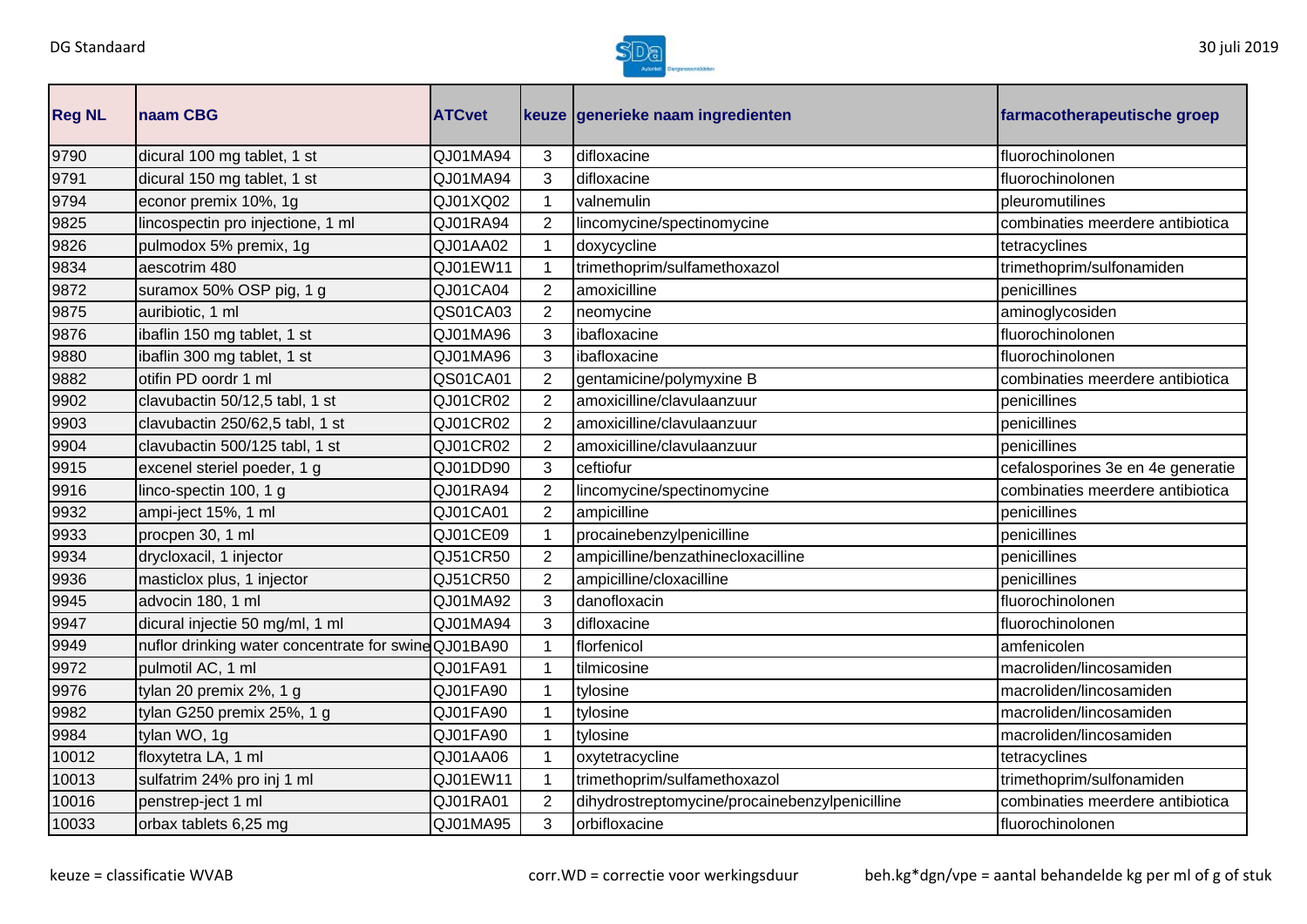

| <b>Reg NL</b> | <b>Inaam CBG</b>                                     | <b>ATCvet</b> |                | keuze generieke naam ingredienten | farmacotherapeutische groep       |
|---------------|------------------------------------------------------|---------------|----------------|-----------------------------------|-----------------------------------|
| 10034         | orbax tablets 25 mg                                  | QJ01MA95      | 3              | orbifloxacine                     | fluorochinolonen                  |
| 10035         | orbax tablets 75 mg                                  | QJ01MA95      | 3              | orbifloxacine                     | fluorochinolonen                  |
| 10053         | nuflor swine inj, 1 ml                               | QJ01BA90      |                | florfenicol                       | amfenicolen                       |
| 10055         | apralan oplosbaar 1g                                 | QA07AA92      | 2              | apramycine                        | aminoglycosiden                   |
| 10058         | oxytetracycline 32,1 mg/ml aerosol, bus a            | QD06AA03      |                | oxytetracycline                   | tetracyclines                     |
| 10061         | excenel flow, 1 ml                                   | QJ01DD90      | 3              | ceftiofur                         | cefalosporines 3e en 4e generatie |
| 10085         | clavoral 50/12,5 tablet, 1 st                        | QJ01CR02      | $\overline{2}$ | amoxicilline/clavulaanzuur        | penicillines                      |
| 10086         | clavoral 250/62,5 tablet, 1 st                       | QJ01CR02      | $\overline{2}$ | amoxicilline/clavulaanzuur        | penicillines                      |
| 10087         | clavoral 500/125 tablet, 1 st                        | QJ01CR02      | $\overline{2}$ | amoxicilline/clavulaanzuur        | penicillines                      |
| 10100         | tylan-200 injectie, 1 ml                             | QJ01FA90      |                | tylosine                          | macroliden/lincosamiden           |
| 10105         | cyclosol LA, 1 ml                                    | QJ01AA06      |                | oxytetracycline                   | tetracyclines                     |
| 10112         | octacilline, 1 g                                     | QJ01CA04      | $\overline{2}$ | amoxicilline                      | penicillines                      |
| 10113         | amoxoral 500 mg tablet, 1 st                         | QJ01CA04      | $\overline{2}$ | amoxicilline                      | penicillines                      |
| 10114         | advocin 180, 1 ml                                    | QJ01MA92      | 3              | danofloxacin                      | fluorochinolonen                  |
| 10123         | pneumotil 4% topdressing, 1 g                        | QJ01FA91      |                | tilmicosine                       | macroliden/lincosamiden           |
| 10135         | trimsulint, 1 ml                                     | QJ01EW11      |                | trimethoprim/sulfamethoxazol      | trimethoprim/sulfonamiden         |
| 10149         | ibaflin 3% orale gel voor hond en kat, 1 ml QJ01MA96 |               | 3              | ibafloxacine                      | fluorochinolonen                  |
| 10150         | ibaflin 7,5% orale gel voor honden, 1 ml             | QJ01MA96      | 3              | ibafloxacine                      | fluorochinolonen                  |
| 10153         | pirsue 5 mg/ml 1 injector                            | QJ51FF90      |                | pirlimycine                       | macroliden/lincosamiden           |
| 10173         | suramox 10% inj, 1 ml                                | QJ01CA04      | 2              | amoxicilline                      | penicillines                      |
| 10175         | tiasol 12,5%, 1 ml                                   | QJ01XQ01      |                | tiamulin                          | pleuromutilines                   |
| 10176         | tialin 10% injectie, 1 ml                            | QJ01XQ01      |                | tiamulin                          | pleuromutilines                   |
| 10177         | tialin 2% premix, 1g                                 | QJ01XQ01      |                | tiamulin                          | pleuromutilines                   |
| 10177V        | tialin 0,8% voormix, 1g                              | QJ01XQ01      |                | tiamulin                          | pleuromutilines                   |
| 10178         | tialin 10% premix, 1g                                | QJ01XQ01      |                | tiamulin                          | pleuromutilines                   |
| 10183         | draxxin 100 mg/ml opl v inj, 1 ml                    | QJ01FA94      | $\overline{2}$ | tulathromycine                    | macroliden/lincosamiden           |
| 10184         | doxy 200 WSP                                         | QJ01AA02      | $\mathbf{1}$   | doxycycline                       | tetracyclines                     |
| 10186         | T.M.P.S. oral, 1 ml                                  | QJ01EW11      | $\mathbf{1}$   | trimethoprim/sulfamethoxazol      | trimethoprim/sulfonamiden         |
| 10192         | clavobay 50 mg tablet, 1 st                          | QJ01CR02      | $\overline{2}$ | amoxicilline/clavulaanzuur        | penicillines                      |
| 10193         | clavobay 250 mg tablet, 1 st                         | QJ01CR02      | 2              | amoxicilline/clavulaanzuur        | penicillines                      |
| 10194         | nisamox 50 mg tablet, 1 st                           | QJ01CR02      | $\overline{2}$ | amoxicilline/clavulaanzuur        | penicillines                      |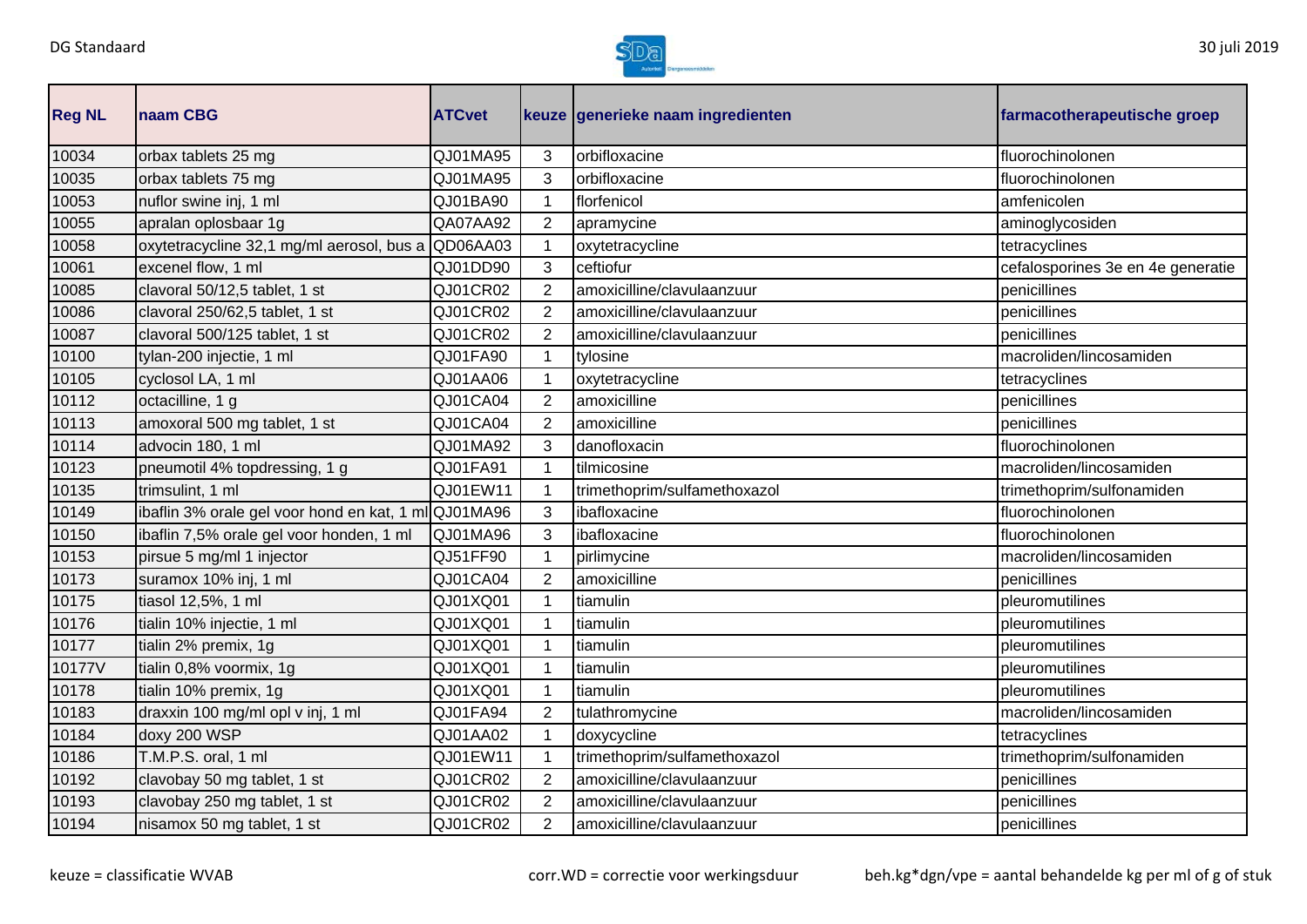

| <b>Reg NL</b> | naam CBG                               | <b>ATCvet</b> |                | keuze generieke naam ingredienten | farmacotherapeutische groep       |
|---------------|----------------------------------------|---------------|----------------|-----------------------------------|-----------------------------------|
| 10195         | nisamox 250 mg tablet, 1 st            | QJ01CR02      | $\overline{2}$ | amoxicilline/clavulaanzuur        | penicillines                      |
| 10196         | noroclav 50 mg tablet, 1 st            | QJ01CR02      | $\overline{2}$ | amoxicilline/clavulaanzuur        | penicillines                      |
| 10197         | noroclav 250 mg tablet, 1 st           | QJ01CR02      | $\overline{2}$ | amoxicilline/clavulaanzuur        | penicillines                      |
| 10206         | cefaral 500 mg tablet, 1 st            | QJ01DB01      | $\overline{2}$ | cefalexine                        | cefalosporines 1e en 2e generatie |
| 10212         | danocin 180, 1 ml                      | QJ01MA92      | 3              | danofloxacin                      | fluorochinolonen                  |
| 10213         | tylogran WSP, 1 g                      | QJ01FA90      |                | tylosine                          | macroliden/lincosamiden           |
| 10236         | marbocyl p5 mg                         | QJ01MA93      | 3              | marbofloxacine                    | fluorochinolonen                  |
| 10237         | marbocyl 20 mg tablet, 1 stuk          | QJ01MA93      | 3              | marbofloxacine                    | fluorochinolonen                  |
| 10238         | marbocyl p80 mg                        | QJ01MA93      | 3              | marbofloxacine                    | fluorochinolonen                  |
| 10242         | amo-col injectie, 1 ml                 | QJ01RA01      | $\overline{2}$ | amoxicilline/colistine            | polymyxines                       |
| 10245         | doxoral 150 mg tablet, 1 st            | QJ01AA02      | 1              | doxycycline                       | tetracyclines                     |
| 10257         | amoxy+C injectie, 1 ml                 | QJ01RA01      | $\overline{2}$ | amoxicilline/colistine            | polymyxines                       |
| 10266         | aivlosin 42,5mg/g premix 1g            | QJ01FA92      | 1              | tylvalosine                       | macroliden/lincosamiden           |
| 10275         | soludox 50%, 1 g                       | QJ01AA02      | 1              | doxycycline                       | tetracyclines                     |
| 10277         | aurizon oordr 1 ml                     | QS02CA06      | 3              | marbofloxacine                    | fluorochinolonen                  |
| 10279         | trim/sul 80/420, 1 g                   | QJ01EW10      | 1              | trimethoprim/sulfadiazine         | trimethoprim/sulfonamiden         |
| 10291         | vualin plus 100 WO, 1 g                | QJ01RA94      | $\overline{2}$ | lincomycine/spectinomycine        | combinaties meerdere antibiotica  |
| 10298         | diatrim, 1 ml                          | QJ01EW10      | 1              | trimethoprim/sulfadiazine         | trimethoprim/sulfonamiden         |
| 10315         | naxcel 100 mg/ml varken, 1 ml          | QJ01DD90      | 3              | ceftiofur                         | cefalosporines 3e en 4e generatie |
| 10316         | clavaseptin 50 mg tablet, 1 st         | QJ01CR02      | $\overline{2}$ | amoxicilline/clavulaanzuur        | penicillines                      |
| 10317         | clavaseptin 250 mg tablet, 1 st        | QJ01CR02      | 2              | amoxicilline/clavulaanzuur        | penicillines                      |
| 10318         | clavaseptin 500 mg tablet, 1 st        | QJ01CR02      | $\overline{2}$ | amoxicilline/clavulaanzuur        | penicillines                      |
| 10331         | amocolint injectie, 1 ml               | QJ01RA01      | $\overline{2}$ | amoxicilline/colistine            | polymyxines                       |
| 10333         | phenoxypen WSP 325 mg/g 1 g            | QJ01CE02      |                | fenoxymethylpenicilline           | penicillines                      |
| 10348         | rilexine 75 tablet, 1 st               | QJ01DB01      | $\overline{2}$ | cefalexine                        | cefalosporines 1e en 2e generatie |
| 10349         | rilexine 300 tablet, 1 st              | QJ01DB01      | $\overline{2}$ | cefalexine                        | cefalosporines 1e en 2e generatie |
| 10350         | rilexine 600 tablet, 1 st              | QJ01DB01      | $\overline{2}$ | cefalexine                        | cefalosporines 1e en 2e generatie |
| 10351         | sulfatrim oral paste 400mg/g 45g, 1 st | QJ01EW10      | $\mathbf{1}$   | trimethoprim/sulfadiazine         | trimethoprim/sulfonamiden         |
| 10363         | cobactan iv 4,5%, 1 ml                 | QJ01DE90      | 3              | cefquinome                        | cefalosporines 3e en 4e generatie |
| 10367         | Tylan 2% topdressing                   | QJ01FA90      |                | tylosine                          | macroliden/lincosamiden           |
| 10370         | oxy 500 topdressing, 1 g               | QJ01AA06      | 1              | oxytetracycline                   | tetracyclines                     |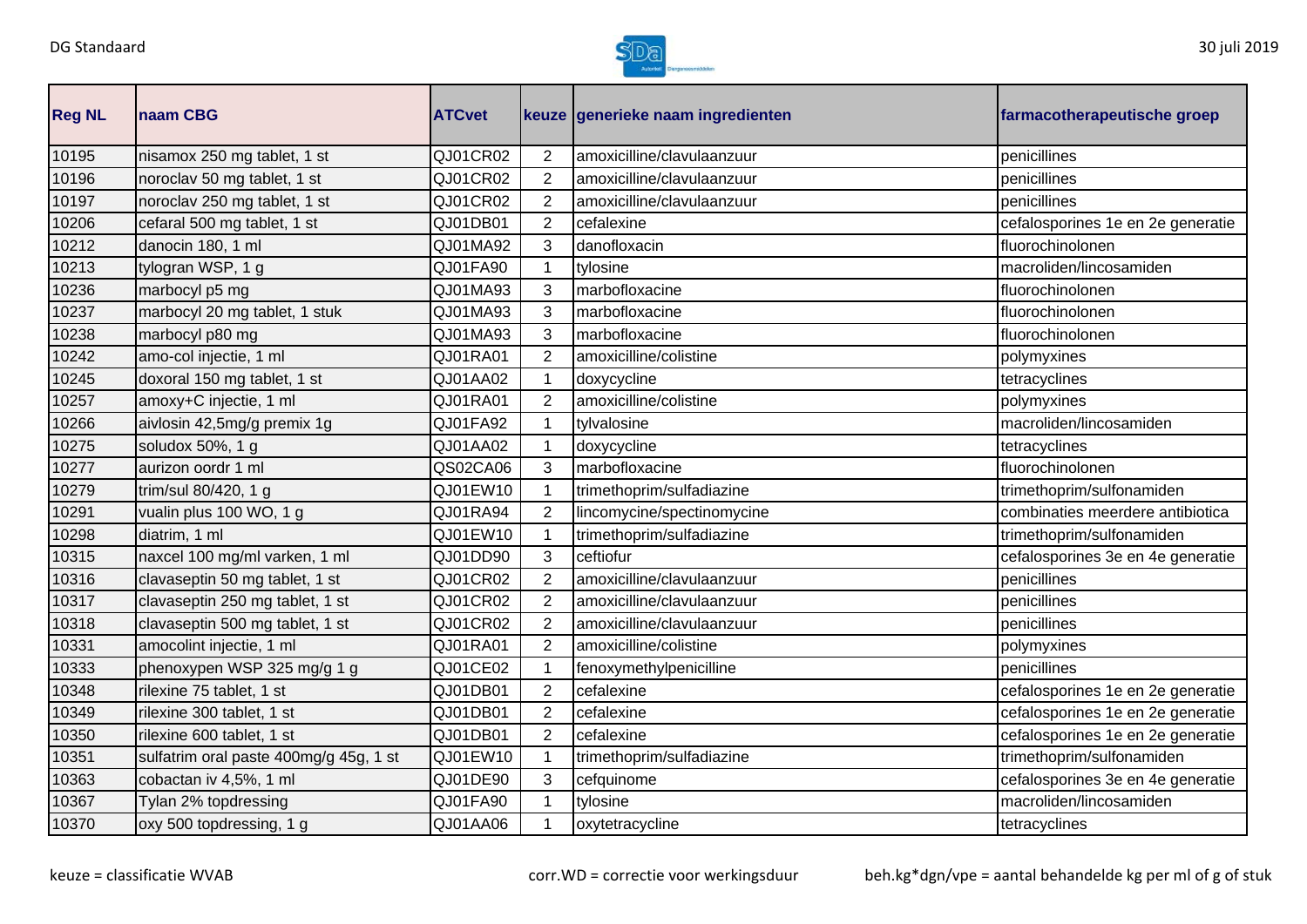

| <b>Reg NL</b> | naam CBG                               | <b>ATCvet</b> |                | keuze generieke naam ingredienten | farmacotherapeutische groep       |
|---------------|----------------------------------------|---------------|----------------|-----------------------------------|-----------------------------------|
| 10371         | doxy-B 100 topdressing, 1 g            | QJ01AA02      | $\mathbf{1}$   | doxycycline                       | tetracyclines                     |
| 10372         | sulfatrim topdressing, 1 g             | QJ01EW10      | $\mathbf{1}$   | trimethoprim/sulfadiazine         | trimethoprim/sulfonamiden         |
| 10405         | convenia 80 mg/ml inj, 1 ml            | QJ01DD91      | 3              | cefovecin                         | cefalosporines 3e en 4e generatie |
| 10409         | enrox 10% oplossing-oraal, 1 ml        | QJ01MA90      | 3              | enrofloxacin                      | fluorochinolonen                  |
| 10417         | cobactan 7,5% LA voor rund, 1 ml       | QJ01DE90      | 3              | cefquinome                        | cefalosporines 3e en 4e generatie |
| 10421         | aivlosin 8,5mg/g pdr oraal 1 g         | QJ01FA92      |                | tylvalosine                       | macroliden/lincosamiden           |
| 10430         | aivlosin 8,5mg/g premix 1 g            | QJ01FA92      | $\mathbf 1$    | tylvalosine                       | macroliden/lincosamiden           |
| 10436         | marbocyl S 10%, 1 ml                   | QJ01MA93      | 3              | marbofloxacine                    | fluorochinolonen                  |
| 10437         | sultrisan oral paste 400mg/g 45g, 1 st | QJ01EW10      | 1              | trimethoprim/sulfadiazine         | trimethoprim/sulfonamiden         |
| 10452         | bacivet S 1 g                          | QA07AA93      | $\mathbf{1}$   | bacitracine                       | overig                            |
| 10467         | selectan 300mg/ml, 1 ml                | QJ01BA90      | $\mathbf{1}$   | florfenicol                       | amfenicolen                       |
| 10473         | nuflor swine 40 mg/g premix, 1 g       | QJ01BA90      | 1              | florfenicol                       | amfenicolen                       |
| 10487         | enroxil 5% injectievloeistof, 1 ml     | QJ01MA90      | 3              | enrofloxacin                      | fluorochinolonen                  |
| 10488         | enroxil injectievloeistof 10%, 1 ml    | QJ01MA90      | 3              | enrofloxacin                      | fluorochinolonen                  |
| 10491         | colistine 4800 WSP, 1 g                | QA07AA10      | $\overline{2}$ | colistine                         | polymyxines                       |
| 10500         | cevaxel 50mg/ml, 1 ml                  | QJ01DD90      | 3              | ceftiofur                         | cefalosporines 3e en 4e generatie |
| 10500P        | cevaxel steriel poeder, 1 g            | QJ01DD90      | 3              | ceftiofur                         | cefalosporines 3e en 4e generatie |
| 10502         | kariflox 10% oplossing-oraal, 1 ml     | QJ01MA90      | 3              | enrofloxacin                      | fluorochinolonen                  |
| 10503         | lanflox 10% oplossing-oraal, 1 ml      | QJ01MA90      | 3              | enrofloxacin                      | fluorochinolonen                  |
| 10539         | resflor 300mg/ml, 1 ml                 | QJ01BA99      | $\mathbf{1}$   | florfenicol                       | amfenicolen                       |
| 10544         | floxamax 10% oplossing 1 ml            | QJ01MA90      | 3              | enrofloxacin                      | fluorochinolonen                  |
| 10552         | vetmulin 450 mg/g WSG, 1 g             | QJ01XQ01      | 1              | tiamulin                          | pleuromutilines                   |
| 10555         | karidox 10% oral solution, 1 ml        | QJ01AA02      | $\mathbf 1$    | doxycycline                       | tetracyclines                     |
| 10556         | liquidox 10% oraal, 1 ml               | QJ01AA02      | 1              | doxycycline                       | tetracyclines                     |
| 10560         | tilmovet 25%, 1 ml                     | QJ01FA91      | 1              | tilmicosine                       | macroliden/lincosamiden           |
| 10564         | nisamox 500 mg tablet, 1 st            | QJ01CR02      | $\overline{2}$ | amoxicilline/clavulaanzuur        | penicillines                      |
| 10565         | clavobay 500 mg tablet, 1 st           | QJ01CR02      | $\overline{2}$ | amoxicilline/clavulaanzuur        | penicillines                      |
| 10568         | noroclav 500 mg tablet, 1 st           | QJ01CR02      | $\overline{2}$ | amoxicilline/clavulaanzuur        | penicillines                      |
| 1616T1        | synulox 50 mg smakelijke tablet, 1 st  | QJ01CR02      | $\overline{2}$ | amoxicilline/clavulaanzuur        | penicillines                      |
| 1616T2        | synulox 250 mg smakelijke tablet, 1 st | QJ01CR02      | 2              | amoxicilline/clavulaanzuur        | penicillines                      |
| 20141         | sulfatrim drops, 1 ml                  | QJ01EW11      | $\mathbf{1}$   | trimethoprim/sulfamethoxazol      | trimethoprim/sulfonamiden         |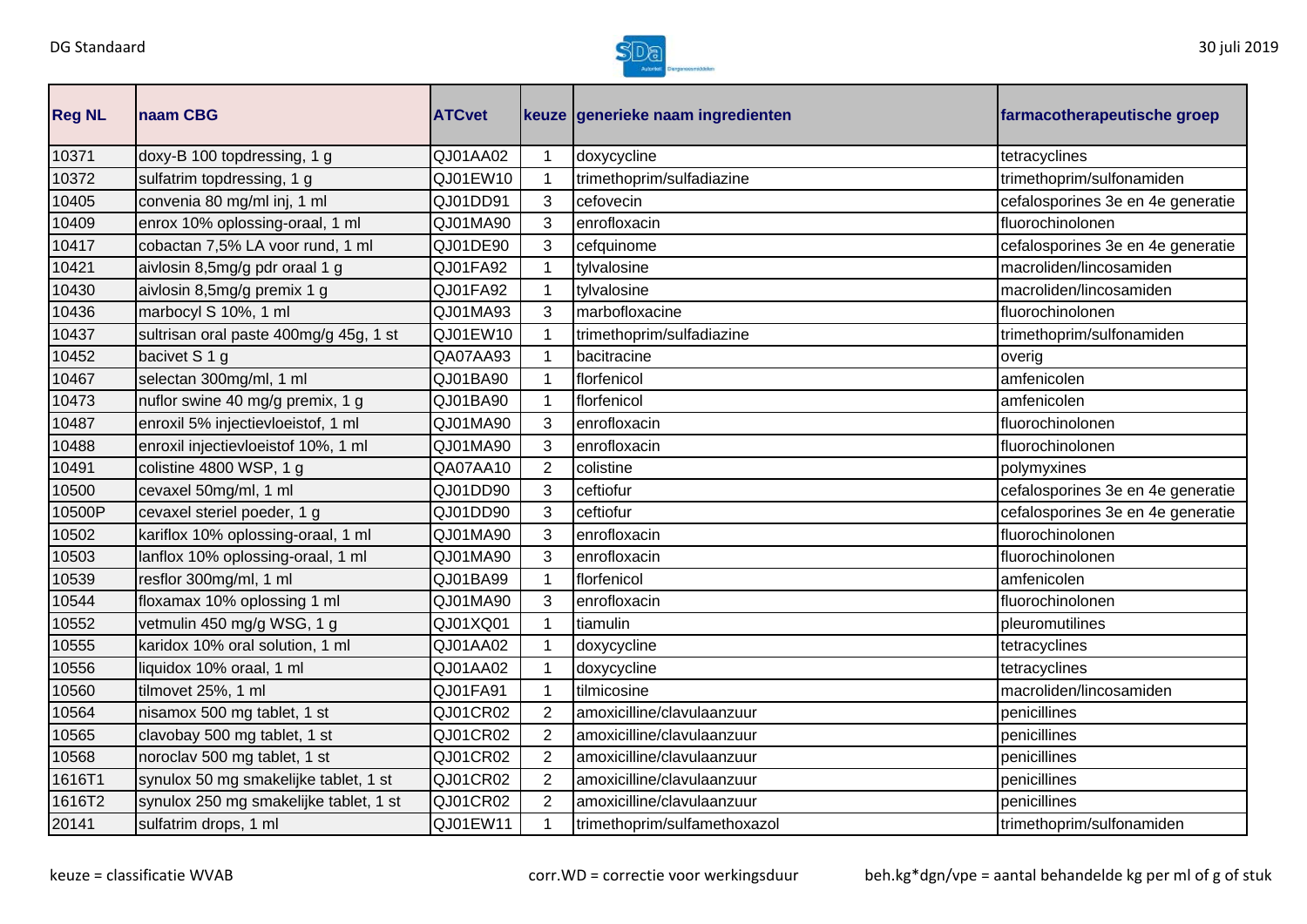

| <b>Reg NL</b> | <b>Inaam CBG</b>                                    | <b>ATCvet</b> |                | keuze generieke naam ingredienten              | farmacotherapeutische groep       |
|---------------|-----------------------------------------------------|---------------|----------------|------------------------------------------------|-----------------------------------|
| 20142         | enrofloxoral drops, 1 ml                            | QJ01MA90      | 3              | enrofloxacin                                   | fluorochinolonen                  |
| 100195        | tylosinetartraat 100%, 1g                           | QJ01FA90      |                | tylosine                                       | macroliden/lincosamiden           |
| 100210        | zactran 150 mg/ml opl voor inj voor rund eQJ01FA95  |               | $\overline{2}$ | gamithromycine                                 | macroliden/lincosamiden           |
| 100424        | baytril 5% injectievloeistof, 1 ml                  | QJ01MA90      | 3              | enrofloxacin                                   | fluorochinolonen                  |
| 100528        | tilmovet 10% premix, 1g                             | QJ01FA91      |                | tilmicosine                                    | macroliden/lincosamiden           |
| 100566        | xeden 15 mg tablet, 1 st                            | QJ01MA90      | 3              | enrofloxacin                                   | fluorochinolonen                  |
| 100584        | xeden 50 mg tablet, 1 st                            | QJ01MA90      | 3              | enrofloxacin                                   | fluorochinolonen                  |
| 100585        | xeden 150 mg tablet, 1 st                           | QJ01MA90      | 3              | enrofloxacin                                   | fluorochinolonen                  |
| 100656        | animedazon spray, 1 st                              | QD06AA02      |                | chloortetracycline                             | tetracyclines                     |
| 100663        | enrox flavour 15 mg tablet, 1 st                    | QJ01MA90      | 3              | enrofloxacin                                   | fluorochinolonen                  |
| 100671        | enrox flavour 50 mg tablet, 1 st                    | QJ01MA90      | 3              | enrofloxacin                                   | fluorochinolonen                  |
| 100673        | enrox flavour 150 mg tablet, 1 st                   | QJ01MA90      | 3              | enrofloxacin                                   | fluorochinolonen                  |
| 100679        | penstrep-ject, 1 ml                                 | QJ01RA01      | $\overline{2}$ | dihydrostreptomycine/procainebenzylpenicilline | combinaties meerdere antibiotica  |
| 100731        | vetmulin 2% premix, 1g                              | QJ01XQ01      |                | tiamulin                                       | pleuromutilines                   |
| 100739        | tilmovet 4% premix, 1 g                             | QJ01FA91      |                | tilmicosine                                    | macroliden/lincosamiden           |
| 100742        | tilmovet 20% premix, 1 g                            | QJ01FA91      |                | tilmicosine                                    | macroliden/lincosamiden           |
| 100762        | nuflor minidose, 1 ml                               | QJ01BA90      |                | florfenicol                                    | amfenicolen                       |
| 100764        | otiderm oordruppels, 1 g                            | QS02CA04      | 3              | enrofloxacine                                  | fluorochinolonen                  |
| 100872        | chloromed 150 mg/g oraal poeder voor ka QJ01AA03    |               |                | chloortetracycline                             | tetracyclines                     |
| 101012        | pharmasin 20 mg/g granules, 1 g                     | QJ01FA90      |                | tylosine                                       | macroliden/lincosamiden           |
| 101024        | pharmasin 100 mg/g premix, 1 g                      | QJ01FA90      |                | tylosine                                       | macroliden/lincosamiden           |
| 101027        | pharmasin 250 mg/g premix, 1 g                      | QJ01FA90      |                | tylosine                                       | macroliden/lincosamiden           |
| 101166        | lanflox 0,5%, 1 ml                                  | QJ01MA90      | 3              | enrofloxacin                                   | fluorochinolonen                  |
| 101171        | kariflox 25mg/ml, 1 ml                              | QJ01MA90      | 3              | enrofloxacin                                   | fluorochinolonen                  |
| 101174        | kariflox 5mg/ml, 1 ml                               | QJ01MA90      | 3              | enrofloxacin                                   | fluorochinolonen                  |
| 101211        | lanflox 25mg/ml, 1 ml                               | QJ01MA90      | 3              | enrofloxacin                                   | fluorochinolonen                  |
| 101337        | vetmulin 100 mg/g premix varkens, kippenQJ01XQ01    |               | 1              | tiamulin                                       | pleuromutilines                   |
| 101416        | cobactan 4,5%, 1 ml                                 | QJ01DE90      | 3              | cefquinome                                     | cefalosporines 3e en 4e generatie |
| 101606        | powerflox 50 mg/ml injectievloeistof, 1 ml          | QJ01MA90      | 3              | enrofloxacin                                   | fluorochinolonen                  |
| 101612        | powerflox 100 mg/ml injectievloeistof, 1 mlQJ01MA90 |               | 3              | enrofloxacin                                   | fluorochinolonen                  |
| 101616        | virbactan DC, 1 mastitisinjector                    | QJ51DE90      | 3              | cefquinome                                     | cefalosporines 3e en 4e generatie |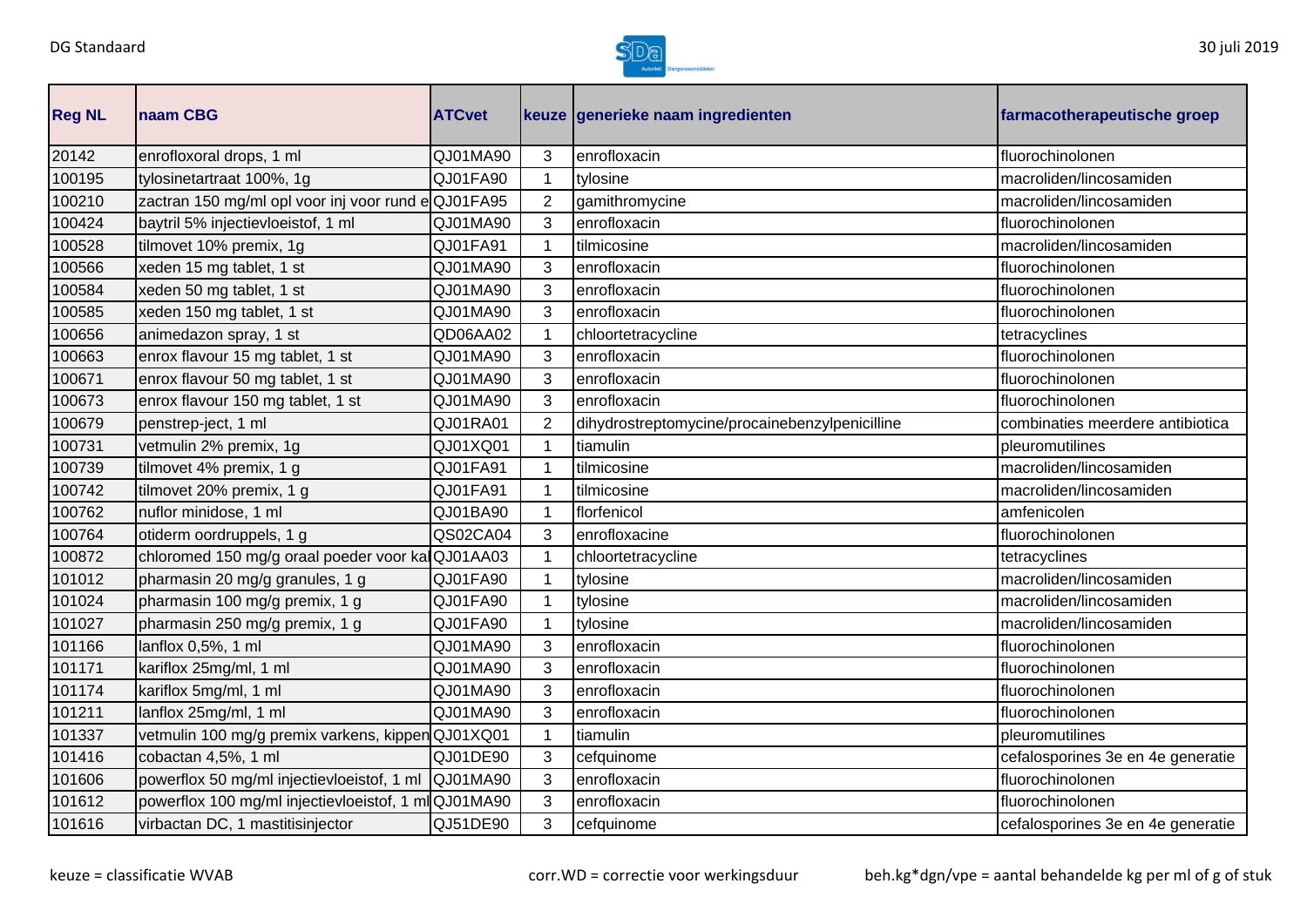

| <b>Reg NL</b> | naam CBG                                        | <b>ATCvet</b> |                | keuze generieke naam ingredienten                     | farmacotherapeutische groep       |
|---------------|-------------------------------------------------|---------------|----------------|-------------------------------------------------------|-----------------------------------|
| 101862        | easotic oordr 1 ml                              | QS02CA03      | 2              | gentamicine                                           | aminoglycosiden                   |
| 102023        | fenflor rund, 1 ml                              | QJ01BA90      | 1              | florfenicol                                           | amfenicolen                       |
| 102056        | fenflor pig inj, 1 ml                           | QJ01BA90      | 1              | florfenicol                                           | amfenicolen                       |
| 102072        | shotaflor pig, 1 ml                             | QJ01BA90      | $\mathbf 1$    | florfenicol                                           | amfenicolen                       |
| 102200        | baytril piglet 2,5%, 1 ml                       | QJ01MA90      | 3              | enrofloxacin                                          | fluorochinolonen                  |
| 102260        | dokamox 100mg/g premix, 1g                      | QJ01CA04      | 2              | amoxicilline                                          | penicillines                      |
| 102277        | hydrodoxx 500mg/g 1 g                           | QJ01AA02      | 1              | doxycycline                                           | tetracyclines                     |
| 102303        | coliplus 2.000.000 IE/ml, 1 ml                  | QA07AA10      | $\overline{2}$ | colistine                                             | polymyxines                       |
| 102306        | ubrolexin, 1 injector                           | QJ51RD01      | $\overline{2}$ | cefalexine/kanamycine                                 | combinaties meerdere antibiotica  |
| 102321        | procapen, 1 ml                                  | QJ01CE09      | 1              | procainebenzylpenicilline                             | penicillines                      |
| 102324        | cefenil pdr v inj, 1 g                          | QJ01DD90      | 3              | ceftiofur                                             | cefalosporines 3e en 4e generatie |
| 102429        | florkem, 1 ml                                   | QJ01BA90      | 1              | florfenicol                                           | amfenicolen                       |
| 102466        | super mastitar, 1 injector                      | QJ51RC22      | $\overline{2}$ | benzylpenicilline/neomycine/procainebenzylpenicilline | combinaties meerdere antibiotica  |
| 102537        | baytril flavour 250 mg tablet, 1 st             | QJ01MA90      | 3              | enrofloxacin                                          | fluorochinolonen                  |
| 102670        | engemycine 3,84% m/m aerosol, bus a 20 QD06AA03 |               |                | oxytetracycline                                       | tetracyclines                     |
| 102814        | aivlosin 625mg/g gran drinkwater 1g             | QJ01FA92      | 1              | tylvalosine                                           | macroliden/lincosamiden           |
| 103063        | fenoflox 50 mg/ml injectievloeistof, 1 ml       | QJ01MA90      | 3              | enrofloxacin                                          | fluorochinolonen                  |
| 103064        | fenoflox 100 mg/ml injectievloeistof, 1 ml      | QJ01MA90      | 3              | enrofloxacin                                          | fluorochinolonen                  |
| 103176        | eficur 50mg/ml, 1 ml                            | QJ01DD90      | 3              | ceftiofur                                             | cefalosporines 3e en 4e generatie |
| 103297        | cobactan 2,5%, 1 ml                             | QJ01DE90      | 3              | cefquinome                                            | cefalosporines 3e en 4e generatie |
| 103381        | naxcel 200 mg/ml rund, 1 ml                     | QJ01DD90      | 3              | ceftiofur                                             | cefalosporines 3e en 4e generatie |
| 103487        | vetmulin 125 mg/ml orale opl 1ml                | QJ01XQ01      | 1              | tiamulin                                              | pleuromutilines                   |
| 103626        | amfipen la, 1 ml                                | QJ01CA01      | $\overline{2}$ | ampicilline                                           | penicillines                      |
| 103646        | tilmovet 100 mg/g gran v varkens, 1 g           | QJ01FA91      | 1              | tilmicosine                                           | macroliden/lincosamiden           |
| 103748        | enrofloxoral 15 mg tablet, 1 st                 | QJ01MA90      | 3              | enrofloxacin                                          | fluorochinolonen                  |
| 103754        | enrofloxoral 50 mg tablet, 1 st                 | QJ01MA90      | 3              | enrofloxacin                                          | fluorochinolonen                  |
| 103755        | enrofloxoral 150 mg tablet, 1 st                | QJ01MA90      | 3              | enrofloxacin                                          | fluorochinolonen                  |
| 103837        | tylan WO, 1g                                    | QJ01FA90      | 1              | tylosine                                              | macroliden/lincosamiden           |
| 104075        | marbokem 100 mg/ml opl voor inj, 1 ml           | QJ01MA93      | 3              | marbofloxacine                                        | fluorochinolonen                  |
| 104120        | alamycine LA 300 (par), 1 ml                    | QJ01AA06      |                | oxytetracycline                                       | tetracyclines                     |
| 104148        | excenel RTU (par), 1 ml                         | QJ01DD90      | 3              | ceftiofur                                             | cefalosporines 3e en 4e generatie |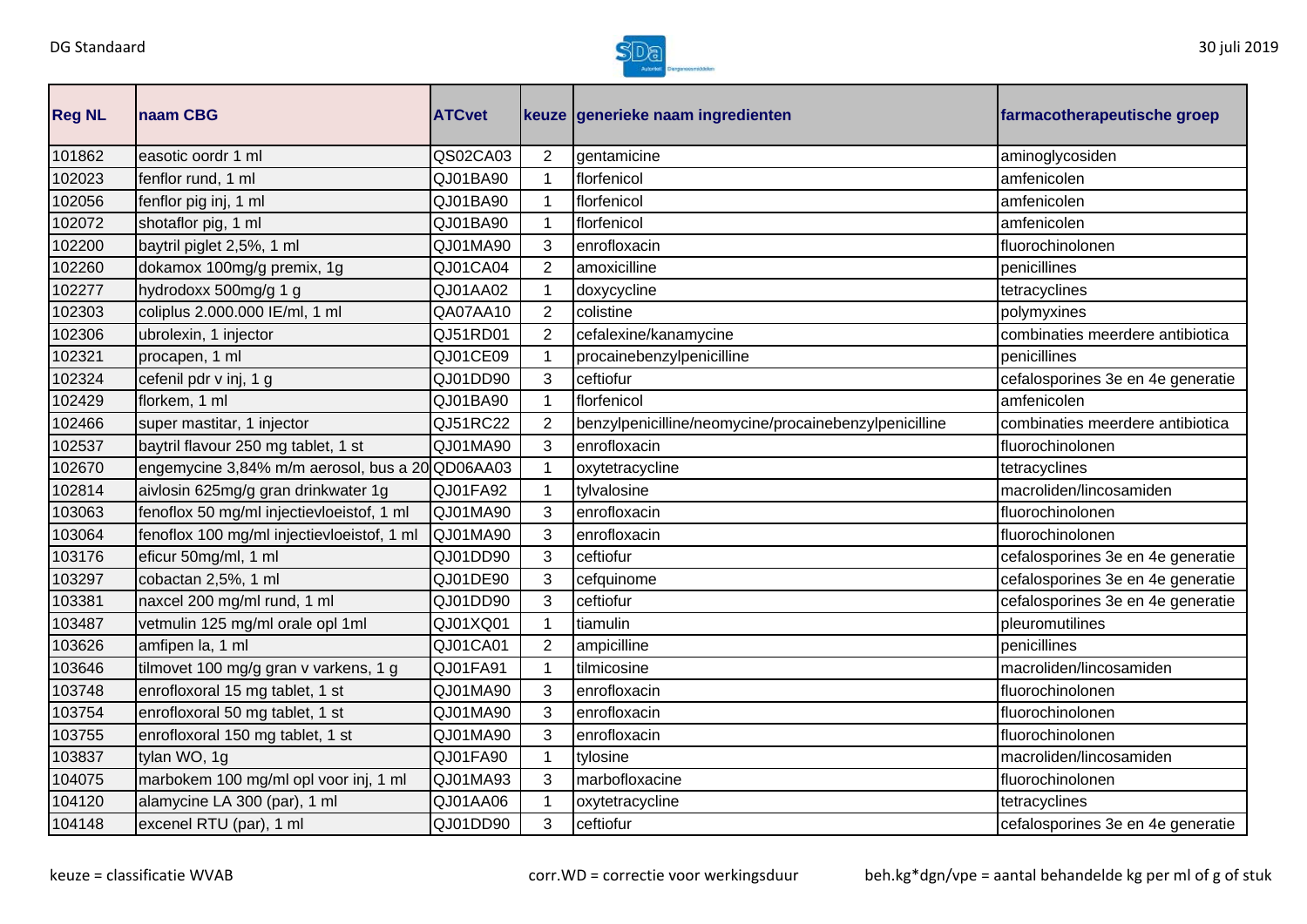

| <b>Reg NL</b> | naam CBG                                | <b>ATCvet</b> |                | keuze generieke naam ingredienten | farmacotherapeutische groep       |
|---------------|-----------------------------------------|---------------|----------------|-----------------------------------|-----------------------------------|
| 104263        | nuflor swine inj (par), 1 ml            | QJ01BA90      | 1              | florfenicol                       | amfenicolen                       |
| 104266        | nuflor (par), 1 ml                      | QJ01BA90      | 1              | florfenicol                       | amfenicolen                       |
| 104343        | neosol 100%, 1g                         | QA07AA01      | $\overline{2}$ | neomycine                         | aminoglycosiden                   |
| 104351        | florgane, 1 ml                          | QJ01BA90      | 1              | florfenicol                       | amfenicolen                       |
| 104352        | floxadil 25 mg/ml inje, 1 ml            | QJ01MA90      | 3              | enrofloxacin                      | fluorochinolonen                  |
| 104353        | floxadil injectievloeistof 5%, 1 ml     | QJ01MA90      | 3              | enrofloxacin                      | fluorochinolonen                  |
| 104354        | floxadil injectievloeistof 10%, 1 ml    | QJ01MA90      | 3              | enrofloxacin                      | fluorochinolonen                  |
| 104388        | posatex oordr 1 ml                      | QJ01MA95      | 3              | orbifloxacine                     | fluorochinolonen                  |
| 104595        | floxabactin 15 mg tablet, 1 st          | QJ01MA90      | 3              | enrofloxacin                      | fluorochinolonen                  |
| 104596        | floxabactin 50 mg, tablet, 1 st         | QJ01MA90      | 3              | enrofloxacin                      | fluorochinolonen                  |
| 104597        | floxabactin 150 mg tablet, 1 st         | QJ01MA90      | 3              | enrofloxacin                      | fluorochinolonen                  |
| 104599        | enrotab 15mg tablet, 1 st               | QJ01MA90      | 3              | enrofloxacin                      | fluorochinolonen                  |
| 104601        | enrotab 50 mg tablet, 1 st              | QJ01MA90      | 3              | enrofloxacin                      | fluorochinolonen                  |
| 104602        | enrotab 150 mg tablet, 1 st             | QJ01MA90      | 3              | enrofloxacin                      | fluorochinolonen                  |
| 104773        | aivlosin 625mg/g gran drinkwater 1g     | QJ01FA92      |                | tylvalosine                       | macroliden/lincosamiden           |
| 104775        | aivlosin 42,5mg/g pdr oraal 1g          | QJ01FA92      | 1              | tylvalosine                       | macroliden/lincosamiden           |
| 104834        | metricure, 1 injector                   | QG51AA05      | 2              | cefapirine                        | cefalosporines 1e en 2e generatie |
| 104880        | nuflor 40 mg/g pdr oraal, 1 g           | QJ01BA90      | 1              | florfenicol                       | amfenicolen                       |
| 104899        | pharmasin 250 mg/g granules, 1 g        | QJ01FA90      | 1              | tylosine                          | macroliden/lincosamiden           |
| 105239        | milbosin 300mg/ml, 1 ml                 | QJ01FA91      | 1              | tilmicosine                       | macroliden/lincosamiden           |
| 105253        | colmyc100 mg/ml injectievloeistof, 1 ml | QJ01MA90      | 3              | enrofloxacin                      | fluorochinolonen                  |
| 105256        | floron 40 mg/g premix, 1 g              | QJ01BA90      | 1              | florfenicol                       | amfenicolen                       |
| 105318        | orbenin extra dry cow, 1 injector       | QJ51CF02      | 1              | cloxacilline                      | penicillines                      |
| 105364        | veraflox 15 mg tablet, 1 st             | QJ01MA97      | 3              | pradofloxacine                    | fluorochinolonen                  |
| 105377        | veraflox 60 mg tablet, 1 st             | QJ01MA97      | 3              | pradofloxacine                    | fluorochinolonen                  |
| 105378        | veraflox 120 mg tablet, 1 st            | QJ01MA97      | 3              | pradofloxacine                    | fluorochinolonen                  |
| 105379        | veraflox 25mg/ml orale susp, 1 mk       | QJ01MA97      | 3              | pradofloxacine                    | fluorochinolonen                  |
| 105388        | orbenin dry cow, 1 injector             | QJ51CF02      | 1              | cloxacilline                      | penicillines                      |
| 105505        | soludox 50%, 1 g                        | QJ01AA02      | 1              | doxycycline                       | tetracyclines                     |
| 105563        | centidox 100% oraal, 1 g                | QJ01AA02      |                | doxycycline                       | tetracyclines                     |
| 105578        | ceftiocyl 50mg/ml injvlst, 1 ml         | QJ01DD90      | 3              | ceftiofur                         | cefalosporines 3e en 4e generatie |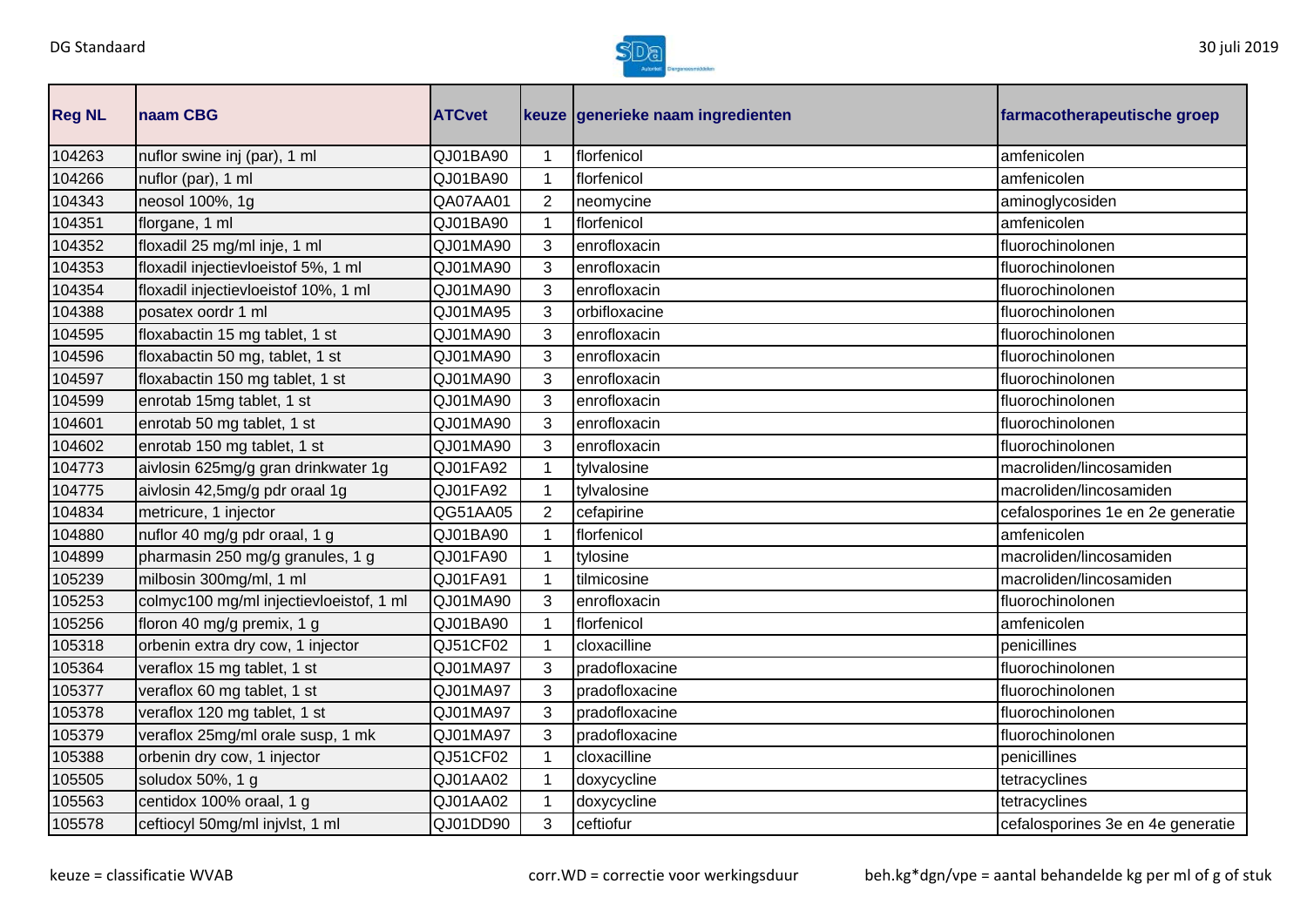

| <b>Reg NL</b> | naam CBG                                          | <b>ATCvet</b> |                | keuze generieke naam ingredienten | farmacotherapeutische groep       |
|---------------|---------------------------------------------------|---------------|----------------|-----------------------------------|-----------------------------------|
| 105591        | therios 75 mg tablet, 1 st                        | QJ01DB01      | $\overline{2}$ | cefalexine                        | cefalosporines 1e en 2e generatie |
| 105787        | xeden 200 mg tablet, 1 st                         | QJ01MA90      | 3              | enrofloxacin                      | fluorochinolonen                  |
| 105880        | therios 300 mg tablet, 1 st                       | QJ01DB01      | $\overline{2}$ | cefalexine                        | cefalosporines 1e en 2e generatie |
| 105881        | therios 750 mg tablet, 1 st                       | QJ01DB01      | $\overline{2}$ | cefalexine                        | cefalosporines 1e en 2e generatie |
| 105883        | ibaflin 30 mg tablet, 1 st                        | QJ01MA96      | 3              | ibafloxacine                      | fluorochinolonen                  |
| 105884        | ibaflin 900 mg tablet, 1 st                       | QJ01MA96      | 3              | ibafloxacine                      | fluorochinolonen                  |
| 105903        | fenflor 300 mg/ml, 1 ml                           | QJ01BA90      | $\mathbf{1}$   | florfenicol                       | amfenicolen                       |
| 105904        | shotaflor 300mg/ml, 1 ml                          | QJ01BA90      | 1              | florfenicol                       | amfenicolen                       |
| 106106        | actitril 100 mg/ml, 1 ml                          | QJ01MA90      | 3              | enrofloxacin                      | fluorochinolonen                  |
| 106126        | enrotron® flavour 50 mg tablet, 1 st              | QJ01MA90      | 3              | enrofloxacin                      | fluorochinolonen                  |
| 106127        | enrotron® flavour 150 mg tablet, 1 st             | QJ01MA90      | 3              | enrofloxacin                      | fluorochinolonen                  |
| 106128        | bacivet S 1g                                      | QA07AA93      | 1              | bacitracine                       | overig                            |
| 106149        | kefloril 300mg/ml, 1 ml                           | QJ01BA90      | 1              | florfenicol                       | amfenicolen                       |
| 106159        | marbox 100 mg/ml opl voor inj, 1 ml               | QJ01MA93      | 3              | marbofloxacine                    | fluorochinolonen                  |
| 106259        | readycef 50mg/ml injvlst, 1 ml                    | QJ01DD90      | 3              | ceftiofur                         | cefalosporines 3e en 4e generatie |
| 106289        | fenflor rund, 1 ml                                | QJ01BA90      | 1              | florfenicol                       | amfenicolen                       |
| 106747        | kefavet vet 250 mg tablet, 1 st                   | QJ01DB01      | 2              | cefalexine                        | cefalosporines 1e en 2e generatie |
| 106753        | kefavet vet 500 mg tablet, 1 st                   | QJ01DB01      | $\overline{2}$ | cefalexine                        | cefalosporines 1e en 2e generatie |
| 106754        | tilmodil 300 mg/ml opl v inj, 1 ml                | QJ01FA91      | $\mathbf 1$    | tilmicosine                       | macroliden/lincosamiden           |
| 106770        | cevaxel rtu 50mg/ml, 1 ml                         | QJ01DD90      | 3              | ceftiofur                         | cefalosporines 3e en 4e generatie |
| 106876        | chloromed 150 mg/g poeder voor oraal ge QJ01AA03  |               |                | chloortetracycline                | tetracyclines                     |
| 106877        | chloromed 150mg/g premix voor gemedici QJ01AA03   |               |                | chloortetracycline                | tetracyclines                     |
| 106878        | nageboorte tablet 2000 mg voor iu gebruikQG51AA02 |               |                | tetracycline                      | tetracyclines                     |
| 107005        | roxacin injectievloeistof 10%, 1 ml               | QJ01MA90      | 3              | enrofloxacin                      | fluorochinolonen                  |
| 107007        | doraflox injectievloeistof 10%, 1 ml              | QJ01MA90      | 3              | enrofloxacin                      | fluorochinolonen                  |
| 107013        | unisol injectievloeistof 10%, 1 ml                | QJ01MA90      | 3              | enrofloxacin                      | fluorochinolonen                  |
| 107047        | marfloquin 100mg/ml, 1 ml                         | QJ01MA93      | 3              | marbofloxacine                    | fluorochinolonen                  |
| 107050        | marbiflox 100mg/ml, 1 ml                          | QJ01MA93      | 3              | marbofloxacine                    | fluorochinolonen                  |
| 107101        | ceftiosan 50mg/ml, 1 ml                           | QJ01DD90      | 3              | ceftiofur                         | cefalosporines 3e en 4e generatie |
| 107172        | forcyl 16%, 1 ml                                  | QJ01MA93      | 3              | marbofloxacine                    | fluorochinolonen                  |
| 107206        | fenflor varken inj, 1 ml                          | QJ01BA90      | 1              | florfenicol                       | amfenicolen                       |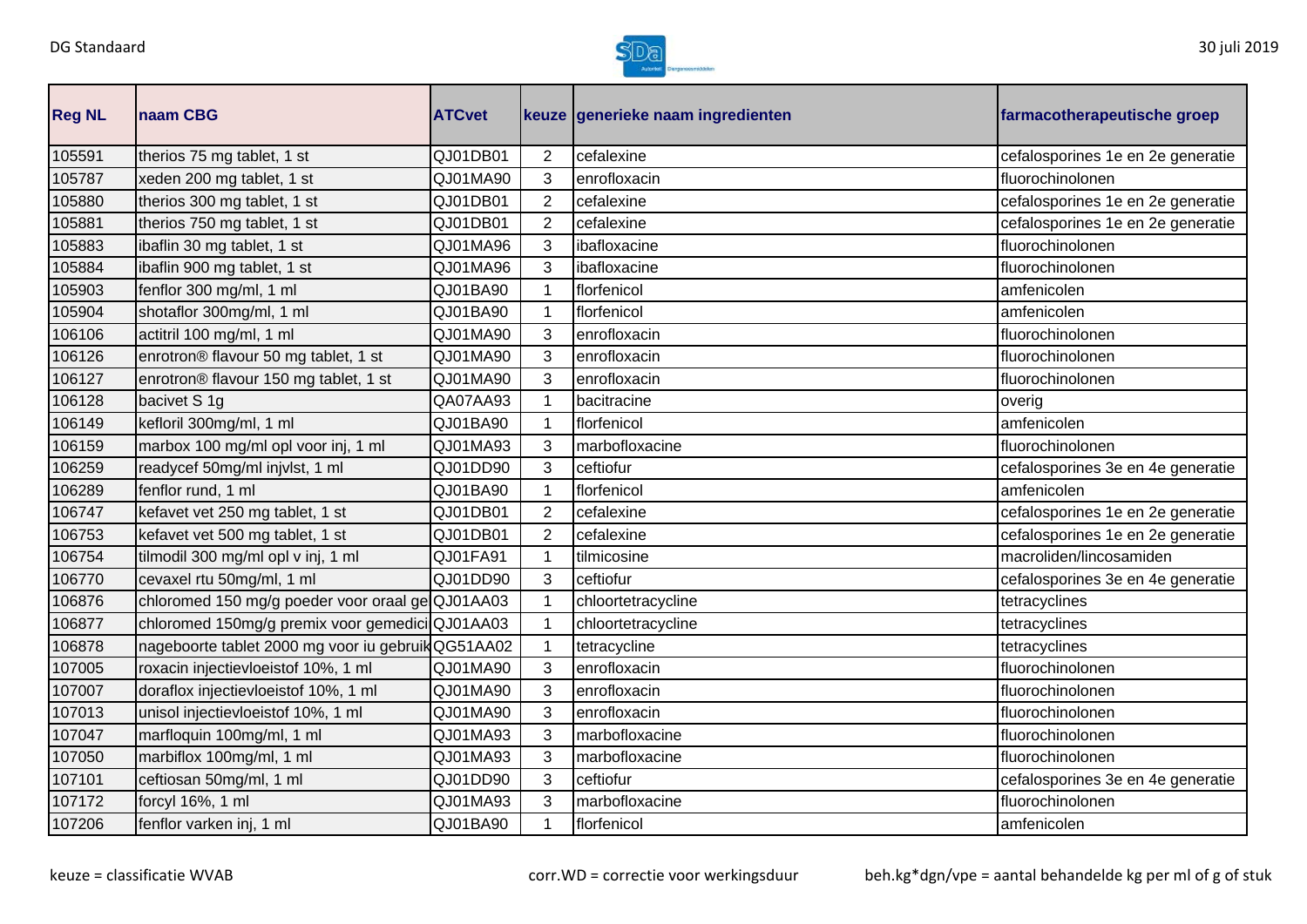

| <b>Reg NL</b> | <b>Inaam CBG</b>                        | <b>ATCvet</b> |                | keuze generieke naam ingredienten         | farmacotherapeutische groep       |
|---------------|-----------------------------------------|---------------|----------------|-------------------------------------------|-----------------------------------|
| 107207        | marfloquin 20mg/ml, 1 ml                | QJ01MA93      | 3              | marbofloxacine                            | fluorochinolonen                  |
| 107208        | marbiflox 20mg/ml, 1 ml                 | QJ01MA93      | 3              | marbofloxacine                            | fluorochinolonen                  |
| 107209        | zuprevo 40 mg/ml inj pig, 1 ml          | QJ01FA96      | $\overline{2}$ | tildipirosin                              | macroliden/lincosamiden           |
| 107211        | zuprevo 180 mg/mlcattle, 1 ml           | QJ01FA96      | 2              | tildipirosin                              | macroliden/lincosamiden           |
| 107262        | actionis 50mg/ml, 1 ml                  | QJ01DD90      | 3              | ceftiofur                                 | cefalosporines 3e en 4e generatie |
| 107333        | selectan oral 23 mg/ml, 1 ml            | QJ01BA90      |                | florfenicol                               | amfenicolen                       |
| 107365        | pharmasin 100% W/W water oplb gran, 1   | QJ01FA90      |                | tylosine                                  | macroliden/lincosamiden           |
| 107417        | ubiflox 100mg/ml voor runderen, 1 ml    | QJ01MA93      | 3              | marbofloxacine                            | fluorochinolonen                  |
| 107420        | ubiflox 100mg/ml, 1 ml                  | QJ01MA93      | 3              | marbofloxacine                            | fluorochinolonen                  |
| 107421        | ubiflox 20mg/ml, 1 ml                   | QJ01MA93      | 3              | marbofloxacine                            | fluorochinolonen                  |
| 107423        | quiflor 20mg/ml, 1 ml                   | QJ01MA93      | 3              | marbofloxacine                            | fluorochinolonen                  |
| 107424        | quiflor 100mg/ml, 1 ml                  | QJ01MA93      | 3              | marbofloxacine                            | fluorochinolonen                  |
| 107425        | quiflor S 100mg/ml, 1 ml                | QJ01MA93      | 3              | marbofloxacine                            | fluorochinolonen                  |
| 107597        | enrodoxil injectievloeistof 10%, 1 ml   | QJ01MA90      | 3              | enrofloxacin                              | fluorochinolonen                  |
| 107739        | DFV doxivet 200 mg/ml, 1 ml             | QJ01AA02      |                | doxycycline                               | tetracyclines                     |
| 107845        | baytril flavour 25 mg/ml oral susp 1 ml | QJ01MA90      | 3              | enrofloxacin                              | fluorochinolonen                  |
| 107921        | clavudale 40 mg/ 10 mg tablet, 1 st     | QJ01CR02      | 2              | amoxicilline/clavulaanzuur                | penicillines                      |
| 107925        | clavudale 200 mg/50 mg tablet, 1 st     | QJ01CR02      | $\overline{2}$ | amoxicilline/clavulaanzuur                | penicillines                      |
| 107927        | clavudale 400 mg/100 mg tablet, 1 st    | QJ01CR02      | $\overline{2}$ | amoxicilline/clavulaanzuur                | penicillines                      |
| 108005        | baytril inject 100mg/ml for pigs, 1 ml  | QJ01MA90      | 3              | enrofloxacin                              | fluorochinolonen                  |
| 108006        | doxival 500 mg/g, 1 g                   | QJ01AA02      |                | doxycycline                               | tetracyclines                     |
| 108007        | DFV doxivet 500 mg/g, 1 g               | QJ01AA02      |                | doxycycline                               | tetracyclines                     |
| 108011        | ubrostar dry cow, 1 injector            | QJ51RC25      | 2              | benzylpenicilline/framycetine/penethamaat | combinaties meerdere antibiotica  |
| 108036        | kesium 50 mg kauwtablet h/k, 1 st       | QJ01CR02      | $\overline{2}$ | amoxicilline/clavulaanzuur                | penicillines                      |
| 108037        | kesium 62,5 mg kauwtablet h/k, 1 st     | QJ01CR02      | $\overline{2}$ | amoxicilline/clavulaanzuur                | penicillines                      |
| 108038        | kesium 250 mg kauwtablet h, 1 st        | QJ01CR02      | 2              | amoxicilline/clavulaanzuur                | penicillines                      |
| 108039        | kesium 500 mg kauwtablet h, 1 st        | QJ01CR02      | $\overline{2}$ | amoxicilline/clavulaanzuur                | penicillines                      |
| 108130        | nuflor 300mg/ml, 1 ml                   | QJ01BA90      | 1              | florfenicol                               | amfenicolen                       |
| 108176        | mycoflor 300mg/ml, 1 ml                 | QJ01BA90      |                | florfenicol                               | amfenicolen                       |
| 108181        | florfenikel 300mg/ml, 1 ml              | QJ01BA90      |                | florfenicol                               | amfenicolen                       |
| 108275        | zobuxa 15 mg tablet, 1 st               | QJ01MA90      | 3              | enrofloxacin                              | fluorochinolonen                  |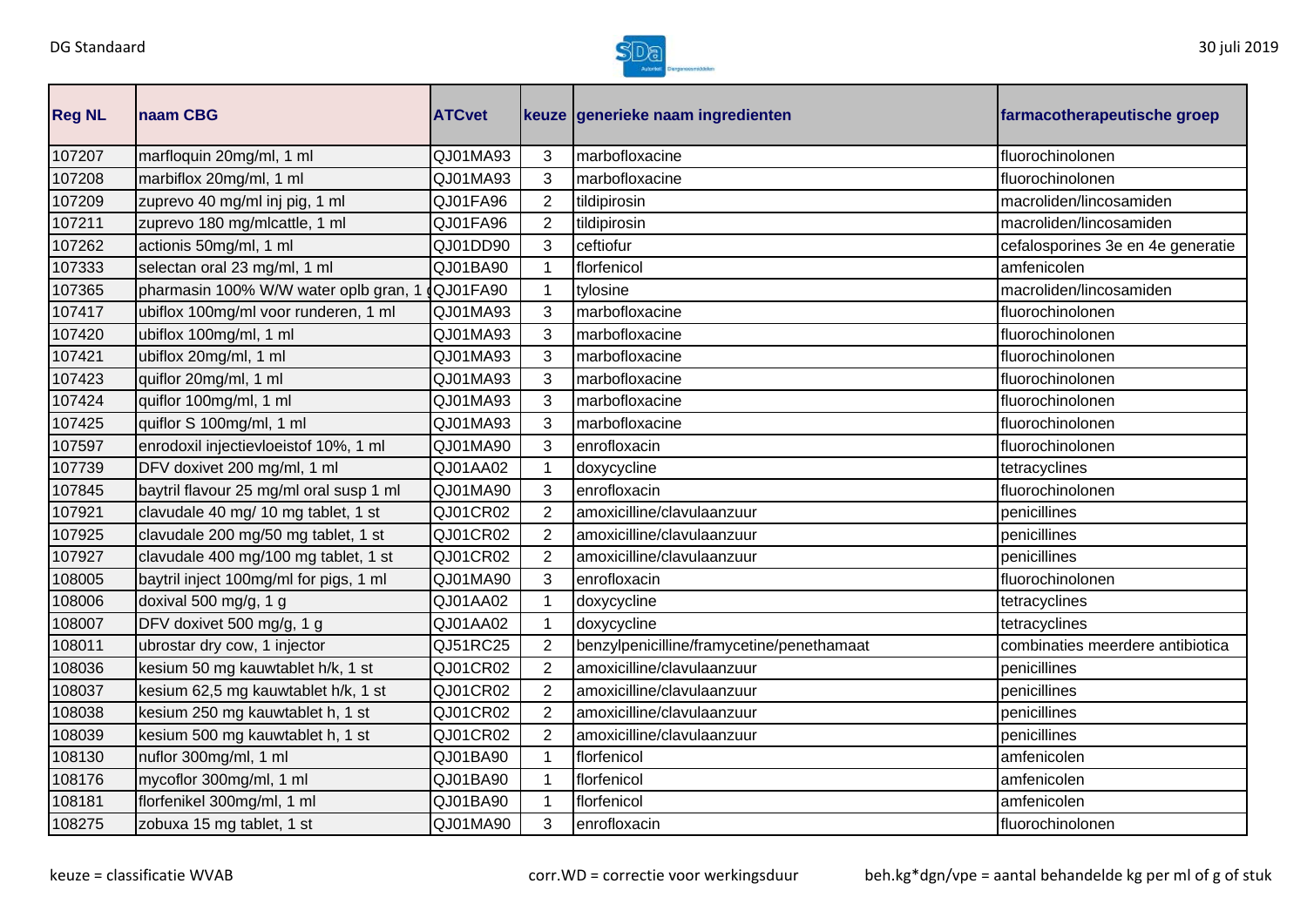

| <b>Reg NL</b> | naam CBG                                         | <b>ATCvet</b>   |                | keuze generieke naam ingredienten               | farmacotherapeutische groep       |
|---------------|--------------------------------------------------|-----------------|----------------|-------------------------------------------------|-----------------------------------|
| 108276        | zobuxa 50 mg tablet, 1 st                        | QJ01MA90        | 3              | enrofloxacin                                    | fluorochinolonen                  |
| 108277        | zobuxa 100 mg tablet, 1 st                       | QJ01MA90        | 3              | enrofloxacin                                    | fluorochinolonen                  |
| 108278        | zobuxa 150 mg tablet, 1 st                       | QJ01MA90        | 3              | enrofloxacin                                    | fluorochinolonen                  |
| 108625        | colfen 300mg/ml, 1 ml                            | QJ01BA90        | $\mathbf{1}$   | florfenicol                                     | amfenicolen                       |
| 108640        | baycubis WSP 325 mg/g 1 g                        | QJ01CE02        | 1              | fenoxymethylpenicilline                         | penicillines                      |
| 108751        | strenzen 500/125 mg/g wateroplosbaar po QJ01CR02 |                 | $\overline{2}$ | amoxicilline/clavulaanzuur                      | penicillines                      |
| 108759        | marbox 100mg/ml, 1 ml                            | QJ01MA93        | 3              | marbofloxacine                                  | fluorochinolonen                  |
| 108828        | enrotron 25 mg/ml injectievloeistof, 1 ml        | QJ01MA90        | 3              | enrofloxacin                                    | fluorochinolonen                  |
| 108829        | enrotron 50 mg/ml injectievloeistof, 1 ml        | QJ01MA90        | 3              | enrofloxacin                                    | fluorochinolonen                  |
| 108830        | enrotron 100 mg/ml injectievloeistof, 1 ml       | QJ01MA90        | 3              | enrofloxacin                                    | fluorochinolonen                  |
| 108911        | metrobac 250 mg tablet, 1 st                     | QJ01XD01        | $\mathbf{1}$   | metronidazol                                    | overig                            |
| 108950        | florgane 300 mg/ml susp voor inj, 1 ml           | QJ01BA90        | $\mathbf 1$    | florfenicol                                     | amfenicolen                       |
| 109195        | multishield DC injector, 1 injector              | QJ51RC23        | $\overline{2}$ | penethamaat/neomycine/procainebenzylpenicilline | combinaties meerdere antibiotica  |
| 109227        | reneval 50 mg/ml injectievloeistof, 1 ml         | QJ01MA90        | 3              | enrofloxacin                                    | fluorochinolonen                  |
| 109232        | reneval 100 mg/ml injectievloeistof, 1 ml        | QJ01MA90        | 3              | enrofloxacin                                    | fluorochinolonen                  |
| 109368        | norfenicol 300mg/ml, 1 ml                        | QJ01BA90        | 1              | florfenicol                                     | amfenicolen                       |
| 109383        | veclavam 50 mg kauwtablet h/k, 1 st              | QJ01CR02        | 2              | amoxicilline/clavulaanzuur                      | penicillines                      |
| 109384        | veclavam 250 mg kauwtablet h/k, 1 st             | QJ01CR02        | $\overline{2}$ | amoxicilline/clavulaanzuur                      | penicillines                      |
| 109385        | veclavam 500 mg kauwtablet h, 1 st               | QJ01CR02        | 2              | amoxicilline/clavulaanzuur                      | penicillines                      |
| 109428        | Clavucill 40 mg / 10mg tablet h/k, 1 st          | QJ01CR02        | $\overline{2}$ | amoxicilline/clavulaanzuur                      | penicillines                      |
| 109432        | Clavucill 200 mg / 50mg tablet h, 1 st           | QJ01CR02        | $\overline{2}$ | amoxicilline/clavulaanzuur                      | penicillines                      |
| 109434        | Clavucill 400 mg / 100 mg tablet h, 1 st         | QJ01CR02        | $\overline{2}$ | amoxicilline/clavulaanzuur                      | penicillines                      |
| 109520        | powdox 500 mg/g oraal poeder, 1 g                | QJ01AA02        | 1              | doxycycline                                     | tetracyclines                     |
| 109540        | clindaseptin 25 mg/ml opl, 1 ml                  | QJ01FF01        | 1              | clindamycine                                    | macroliden/lincosamiden           |
| 109546        | karidox 500 mg/g poeder voor drinkwater          | <b>QJ01AA02</b> |                | doxycycline                                     | tetracyclines                     |
| 109720        | methoxazol 20/100 mg oplossing voor dw, QJ01EW11 |                 |                | trimethoprim/sulfamethoxazol                    | trimethoprim/sulfonamiden         |
| 109966        | enrofloxoral 25 mg tablet, 1 st                  | QJ01MA90        | 3              | enrofloxacin                                    | fluorochinolonen                  |
| 109968        | cefenil RTU 50 mg/ml, 1 ml                       | QJ01DD90        | 3              | ceftiofur                                       | cefalosporines 3e en 4e generatie |
| 109972        | cobactan 7,5% LA voor varken, 1 ml               | QJ01DE90        | 3              | cefquinome                                      | cefalosporines 3e en 4e generatie |
| 110209        | tsefalen 500 mg tablet, 1 st, 1 st               | QJ01DB01        | $\overline{2}$ | cefalexine                                      | cefalosporines 1e en 2e generatie |
| 110212        | tsefalen 1000 mg tablet, 1 st                    | QJ01DB01        | $\overline{2}$ | cefalexine                                      | cefalosporines 1e en 2e generatie |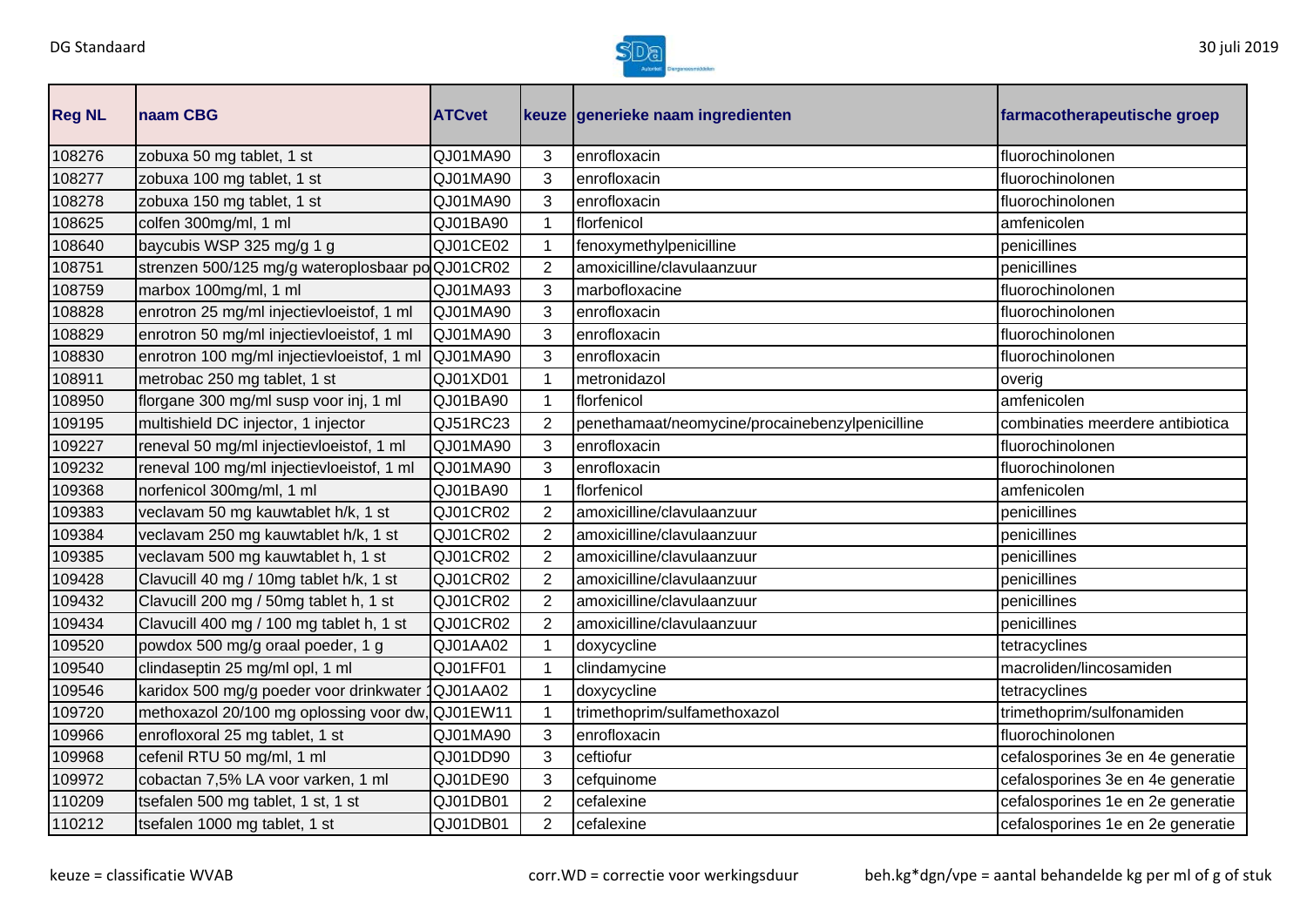

| <b>Reg NL</b> | naam CBG                                  | <b>ATCvet</b> |                | keuze generieke naam ingredienten | farmacotherapeutische groep       |
|---------------|-------------------------------------------|---------------|----------------|-----------------------------------|-----------------------------------|
| 110261        | forcyl swine 160 mg/ml, 1 ml              | QJ01MA93      | 3              | marbofloxacine                    | fluorochinolonen                  |
| 110427        | ubiflox 100mg/ml, 1 ml                    | QJ01MA93      | 3              | marbofloxacine                    | fluorochinolonen                  |
| 110428        | ubiflox 20mg/ml, 1 ml                     | QJ01MA93      | 3              | marbofloxacine                    | fluorochinolonen                  |
| 110648        | floxyme 50 mg/ml opl v dw, 1 ml           | QJ01BA90      | 1              | florfenicol                       | amfenicolen                       |
| 110655        | odimar 100 mg/ml opl v inj, 1 ml          | QJ01MA93      | 3              | marbofloxacine                    | fluorochinolonen                  |
| 110658        | odimar 20 mg/ml opl v inj, 1 ml           | QJ01MA93      | 3              | marbofloxacine                    | fluorochinolonen                  |
| 110669        | marbonor 100 mg/ml injectie, 1 ml         | QJ01MA93      | 3              | marbofloxacine                    | fluorochinolonen                  |
| 110781        | marbosol 20 mg/ml opl v inj, 1 ml         | QJ01MA93      | 3              | marbofloxacine                    | fluorochinolonen                  |
| 110783        | marbosol 100 mg/ml opl v inj, 1 ml        | QJ01MA93      | 3              | marbofloxacine                    | fluorochinolonen                  |
| 110814        | kexxtone 32,4 g bolus, 1 st               | QA16QA06      | $\overline{2}$ | monensin                          | overig                            |
| 110817        | doxylin 100% poeder voor drinkwater 1g    | QJ01AA02      | $\mathbf{1}$   | doxycycline                       | tetracyclines                     |
| 110905        | ceffect 25 mg/ml suspensie voor injectie, | 1QJ01DE90     | 3              | cefquinome                        | cefalosporines 3e en 4e generatie |
| 110979        | Enrotron 5mg/ml orale opl, 1 ml           | QJ01MA90      | 3              | enrofloxacin                      | fluorochinolonen                  |
| 110980        | Enrotron 25mg/ml orale opl, 1 ml          | QJ01MA90      | 3              | enrofloxacin                      | fluorochinolonen                  |
| 110981        | Enrotron 100mg/ml orale opl, 1 ml         | QJ01MA90      | 3              | enrofloxacin                      | fluorochinolonen                  |
| 111053        | soludox 500 mg/g kalkoen, 1 g             | QJ01AA02      |                | doxycycline                       | tetracyclines                     |
| 111107        | softiflox 5 mg kauwtabletten, 1 st        | QJ01MA93      | 3              | marbofloxacine                    | fluorochinolonen                  |
| 111114        | softiflox 20 mg kauwtabletten, 1 st       | QJ01MA93      | 3              | marbofloxacine                    | fluorochinolonen                  |
| 111118        | softiflox 80 mg kauwtabletten, 1 st       | QJ01MA93      | 3              | marbofloxacine                    | fluorochinolonen                  |
| 111188        | marbiflox 100mg/ml, 1 ml                  | QJ01MA93      | 3              | marbofloxacine                    | fluorochinolonen                  |
| 111189        | marbiflox 20mg/ml, 1 ml                   | QJ01MA93      | 3              | marbofloxacine                    | fluorochinolonen                  |
| 111422        | marbosyva 100 mg/ml opl v inj, 1 ml       | QJ01MA93      | 3              | marbofloxacine                    | fluorochinolonen                  |
| 111471        | marfloquin 5 mg tablet, 1 st              | QJ01MA93      | 3              | marbofloxacine                    | fluorochinolonen                  |
| 111472        | marfloquin 20 mg tablet, 1 st             | QJ01MA93      | 3              | marbofloxacine                    | fluorochinolonen                  |
| 111473        | marfloquin 80 mg tablet, 1 st             | QJ01MA93      | 3              | marbofloxacine                    | fluorochinolonen                  |
| 111474        | ubiflox 5 mg tablet, 1 st                 | QJ01MA93      | 3              | marbofloxacine                    | fluorochinolonen                  |
| 111475        | ubiflox 20 mg tablet, 1 st                | QJ01MA93      | 3              | marbofloxacine                    | fluorochinolonen                  |
| 111476        | ubiflox 80 mg tablet, 1 st                | QJ01MA93      | 3              | marbofloxacine                    | fluorochinolonen                  |
| 111480        | quiflor 5 mg tablet, 1 st                 | QJ01MA93      | 3              | marbofloxacine                    | fluorochinolonen                  |
| 111481        | quiflor 20 mg tablet, 1 st                | QJ01MA93      | 3              | marbofloxacine                    | fluorochinolonen                  |
| 111482        | quiflor 80 mg tablet, 1 st                | QJ01MA93      | 3              | marbofloxacine                    | fluorochinolonen                  |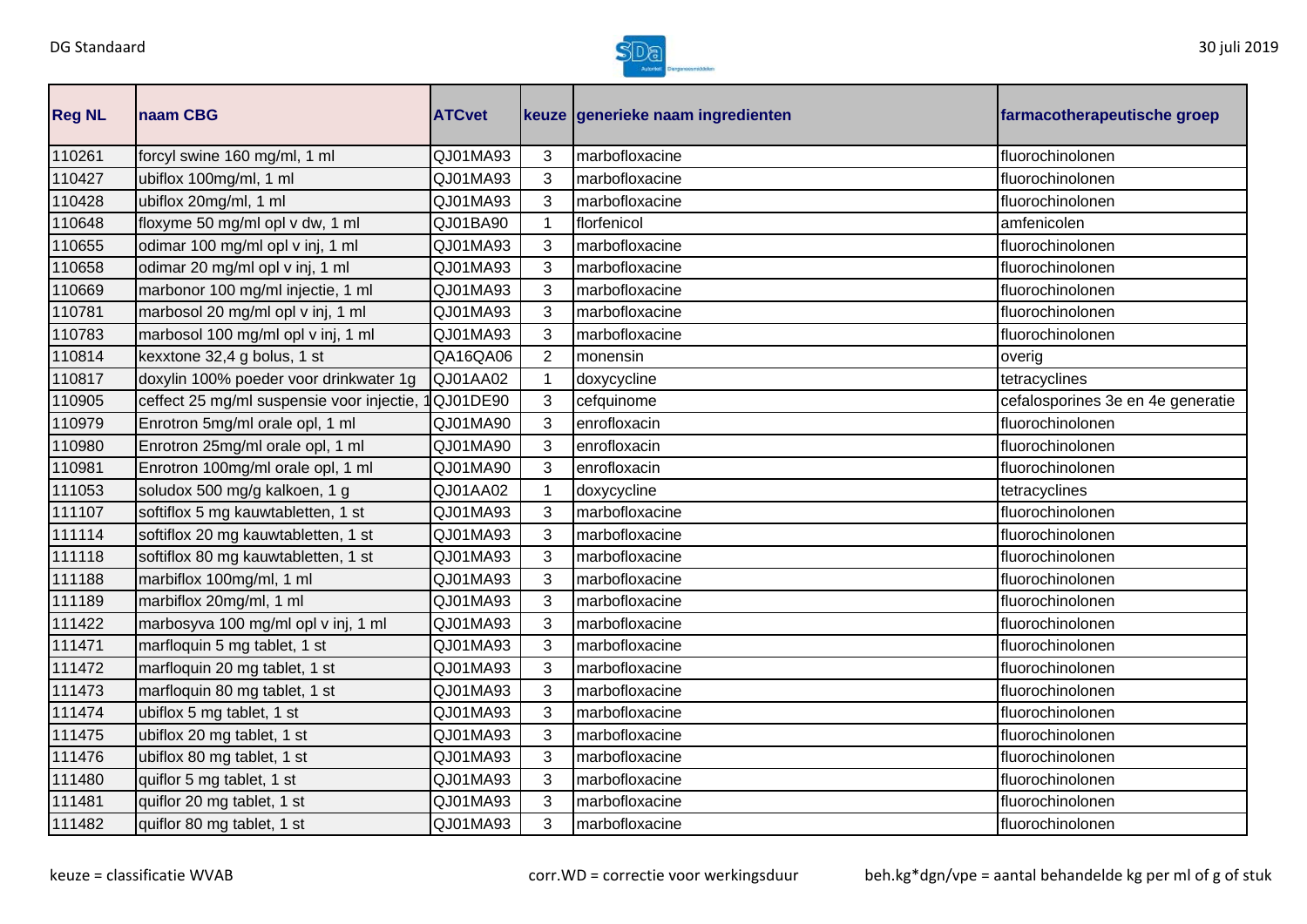

| <b>Reg NL</b> | <b>Inaam CBG</b>                                      | <b>ATCvet</b> |                | keuze generieke naam ingredienten | farmacotherapeutische groep       |
|---------------|-------------------------------------------------------|---------------|----------------|-----------------------------------|-----------------------------------|
| 111532        | boflox 100 mg/ml opl voor inj, 1 ml                   | QJ01MA93      | 3              | marbofloxacine                    | fluorochinolonen                  |
| 111556        | kelbomar 100 mg/ml opl voor inj voor rund QJ01MA93    |               | 3              | marbofloxacine                    | fluorochinolonen                  |
| 111663        | efex 10 mg tablet, 1 st                               | QJ01MA93      | 3              | marbofloxacine                    | fluorochinolonen                  |
| 111664        | efex 40 mg tablet, 1 st                               | QJ01MA93      | 3              | marbofloxacine                    | fluorochinolonen                  |
| 111665        | efex 100 mg tablet, 1 st                              | QJ01MA93      | 3              | marbofloxacine                    | fluorochinolonen                  |
| 111741        | amphen 200 mg/g granulaat voor drinkwatQJ01BA90       |               |                | florfenicol                       | amfenicolen                       |
| 111869        | clavaseptin 62,5 mg smakelijke tablet, 1 st QJ01CR02  |               | $\overline{2}$ | amoxicilline/clavulaanzuur        | penicillines                      |
| 111975        | cefokel 50 mg/ml suspensie voor injectie              | QJ01DD90      | 3              | ceftiofur                         | cefalosporines 3e en 4e generatie |
| 112045        | actimarbo 100 mg/ml oplossing voor inject QJ01MA93    |               | 3              | marbofloxacine                    | fluorochinolonen                  |
| 112077        | oxymax 100 mg/ml, 1 ml                                | QJ01AA06      |                | oxytetracycline                   | tetracyclines                     |
| 112223        | florinject 300 mg/ml opl voor injectie, 1 ml QJ01BA90 |               |                | florfenicol                       | amfenicolen                       |
| 112297        | kesium 625 mg kauwtablet h, 1 st                      | QJ01CR02      | 2              | amoxicilline/clavulaanzuur        | penicillines                      |
| 112391        | marboxidin 5 mg kauwtablet, 1 st                      | QJ01MA93      | 3              | marbofloxacine                    | fluorochinolonen                  |
| 112392        | marboxidin 20 mg kauwtablet, 1st                      | QJ01MA93      | 3              | marbofloxacine                    | fluorochinolonen                  |
| 112393        | marboxidin 80 mg kauwtablet, 1 st                     | QJ01MA93      | 3              | marbofloxacine                    | fluorochinolonen                  |
| 112466        | vetrimoxin L.A. 150 mg/ml susp voor inj, 1            | QJ01CA04      | $\overline{2}$ | amoxicilline                      | penicillines                      |
| 112468        | actimarbo 5 mg tablet, 1 st                           | QJ01MA93      | 3              | marbofloxacine                    | fluorochinolonen                  |
| 112469        | actimarbo 20 mg tablet, 1 st                          | QJ01MA93      | 3              | marbofloxacine                    | fluorochinolonen                  |
| 112470        | actimarbo 80 mg tablet, 1 st                          | QJ01MA93      | 3              | marbofloxacine                    | fluorochinolonen                  |
| 112471        | odimar 5 mg tablet, 1 st                              | QJ01MA93      | 3              | marbofloxacine                    | fluorochinolonen                  |
| 112472        | odimar 20 mg tablet, 1 st                             | QJ01MA93      | 3              | marbofloxacine                    | fluorochinolonen                  |
| 112473        | odimar 80 mg tablet, 1 st                             | QJ01MA93      | 3              | marbofloxacine                    | fluorochinolonen                  |
| 112610        | forcyl 16%, 1 ml                                      | QJ01MA93      | 3              | marbofloxacine                    | fluorochinolonen                  |
| 112820        | suramox 1000 mg/g poeder voor drinkwatdQJ01CA04       |               | $\overline{2}$ | amoxicilline                      | penicillines                      |
| 112940        | isaderm vet gel, 1 g                                  | QD07CC01      |                | fusidinezuur                      | overig                            |
| 112951        | flordofen 300 mg/ml oplossing voor injectidQJ01BA90   |               |                | florfenicol                       | amfenicolen                       |
| 112963        | enroxal 100 mg/ml orale oplossing, 1 ml               | QJ01MA90      | 3              | enrofloxacin                      | fluorochinolonen                  |
| 113407        | tylobac 200 mg/ml opl v inj, 1 ml                     | QJ01FA90      |                | tylosine                          | macroliden/lincosamiden           |
| 113413        | ceffect LC 75 mg, 1 injector                          | QJ51DE90      | 3              | cefquinome                        | cefalosporines 3e en 4e generatie |
| 113446        | zodon 25 mg/ml orale opl, 1 ml                        | QJ01FF01      |                | clindamycine                      | macroliden/lincosamiden           |
| 113509        | nuflor Gold 300 mg/ml oplossing voor injedQJ01BA90    |               |                | florfenicol                       | amfenicolen                       |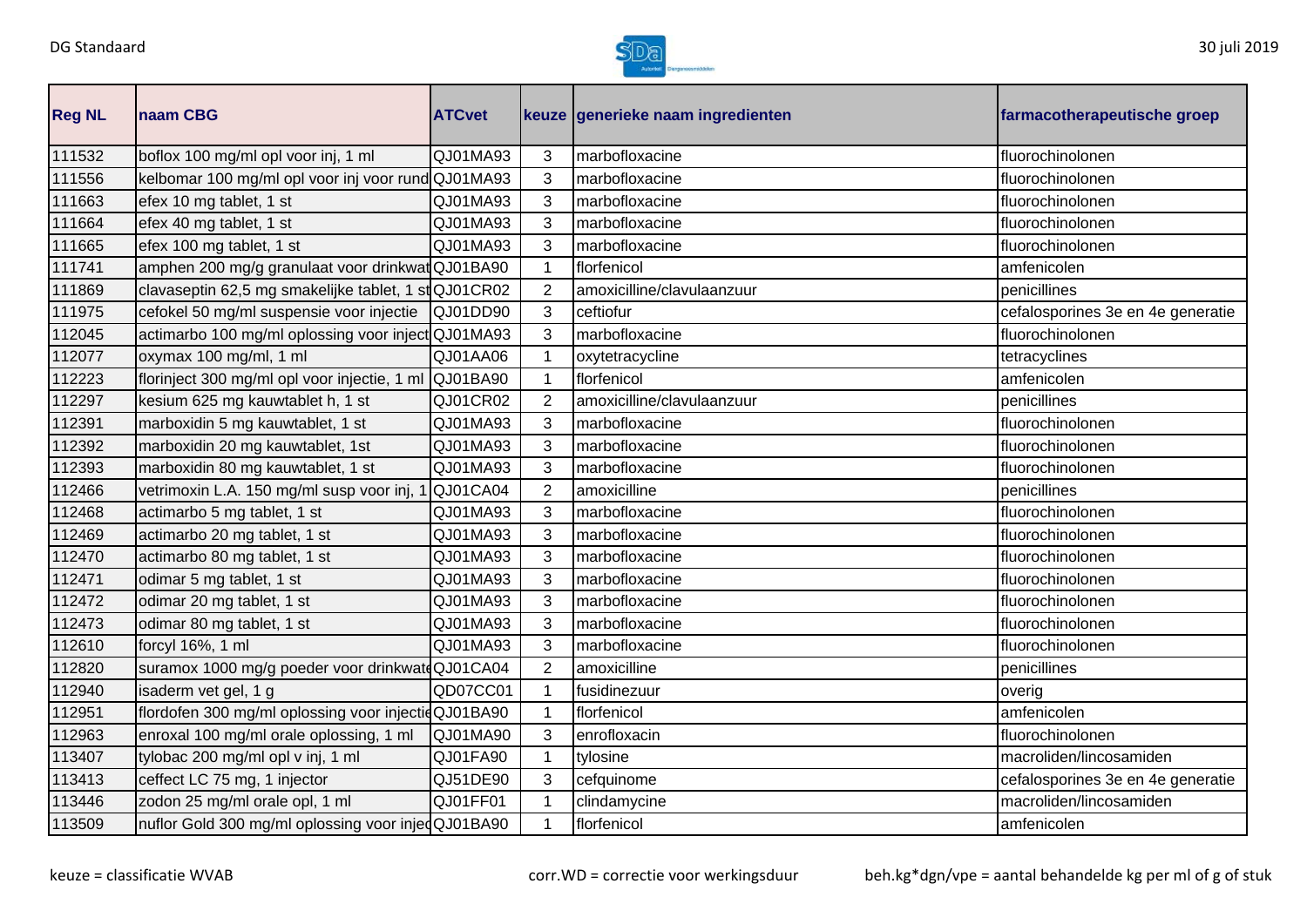

| <b>Reg NL</b> | naam CBG                                          | <b>ATCvet</b> |                | keuze generieke naam ingredienten | farmacotherapeutische groep       |
|---------------|---------------------------------------------------|---------------|----------------|-----------------------------------|-----------------------------------|
| 113511        | parofor 70 mg/g poeder voor dw, 1 g               | QA07AA06      | $\overline{2}$ | paromomycine                      | aminoglycosiden                   |
| 113526        | veclavam 75 mg tablet, 1 st                       | QJ01CR02      | $\overline{2}$ | amoxicilline/clavulaanzuur        | penicillines                      |
| 113625        | A.A.-Trim oplossing voor injectie, 1 ml           | QJ01EW11      | 1              | trimethoprim/sulfamethoxazol      | trimethoprim/sulfonamiden         |
| 113695        | amoxy active 697mg pdr v oraal gebr, 1 g QJ01CA04 |               | $\overline{2}$ | amoxicilline                      | penicillines                      |
| 113790        | zodon 88 mg tablet, 1 st                          | QJ01FF01      | $\mathbf{1}$   | clindamycine                      | macroliden/lincosamiden           |
| 113791        | zodon 150 mg tablet, 1 st                         | QJ01FF01      | 1              | clindamycine                      | macroliden/lincosamiden           |
| 113792        | zodon 264 mg tablet, 1 st                         | QJ01FF01      | $\mathbf 1$    | clindamycine                      | macroliden/lincosamiden           |
| 113900        | belacol 24% liquid, 1 ml                          | QA07AA10      | $\overline{2}$ | colistine                         | polymyxines                       |
| 113915        | sogecoli 2000000 IE/ml conc orale opl, 1          | nQA07AA10     | $\overline{2}$ | colistine                         | polymyxines                       |
| 113916        | maxyl 500 mg/g poeder v dw, 1 g                   | QJ01CA04      | $\overline{2}$ | amoxicilline                      | penicillines                      |
| 113929        | citramox 500 mg/g poeder v dw, 1 g                | QJ01CA04      | $\overline{2}$ | amoxicilline                      | penicillines                      |
| 114160        | osurnia oorgel, 1 st                              | QS02CA90      | 1              | florfenicol                       | amfenicolen                       |
| 114170        | cefimam LC 75 mg intramammaire zalf, 1            | QJ51DE90      | 3              | cefquinome                        | cefalosporines 3e en 4e generatie |
| 114171        | cefquinor LC 75 mg intramammaire zalf, 1 QJ51DE90 |               | 3              | cefquinome                        | cefalosporines 3e en 4e generatie |
| 114316        | bilovet 200 mg/ml inj oplossing, 1 ml             | QJ01FA90      |                | tylosine                          | macroliden/lincosamiden           |
| 114510        | amoxibactin 50 mg tablet, 1 st                    | QJ01CA04      | 2              | amoxicilline                      | penicillines                      |
| 114511        | amoxibactin 250 mg tablet, 1 st                   | QJ01CA04      | $\overline{2}$ | amoxicilline                      | penicillines                      |
| 114513        | amoxibactin 500 mg tablet, 1 st                   | QJ01CA04      | $\overline{2}$ | amoxicilline                      | penicillines                      |
| 114527        | ubropen vet 600mg susp v intramammair gQJ51CE09   |               | 1              | procainebenzylpenicilline         | penicillines                      |
| 114662        | taf spray 28,5 mg/g, 1 st                         | QD06AX99      | 1              | thiamfenicol                      | amfenicolen                       |
| 114677        | doxx-sol 500 mg/g WSP, 1g                         | QJ01AA02      |                | doxycycline                       | tetracyclines                     |
| 114715        | metrobactin 500 mg tablet, 1 st                   | QJ01XD01      | 1              | metronidazol                      | overig                            |
| 115056        | aurimic oordr en susp voor cutaan gebr, 1         | QS02CA01      | $\overline{2}$ | polymyxine B                      | polymyxines                       |
| 115125        | colfive 5000000 IE/ml conc, 1 ml                  | QA07AA10      | $\overline{2}$ | colistine                         | polymyxines                       |
| 115238        | solamocta 697 mg/g pdr v drinkwater, 1g           | QJ01CA04      | $\overline{2}$ | amoxicilline                      | penicillines                      |
| 115257        | norotic oordruppels, 1 ml                         | QS02CA06      | 3              | marbofloxacine                    | fluorochinolonen                  |
| 115258        | draxxin 25 mg/ml opl v inj, 1 ml                  | QJ01FA94      | $\overline{2}$ | tulathromycine                    | macroliden/lincosamiden           |
| 115259        | marbodex oordruppels, 1 ml                        | QS02CA06      | 3              | marbofloxacine                    | fluorochinolonen                  |
| 115264        | floron 300 mg/ml inj, 1 ml                        | QJ01BA90      | 1              | florfenicol                       | amfenicolen                       |
| 115298        | cefabactin 50 mg tablet, 1 st                     | QJ01DB01      | 2              | cefalexine                        | cefalosporines 1e en 2e generatie |
| 115300        | cefabactin 250 mg tablet, 1 st                    | QJ01DB01      | $\overline{2}$ | cefalexine                        | cefalosporines 1e en 2e generatie |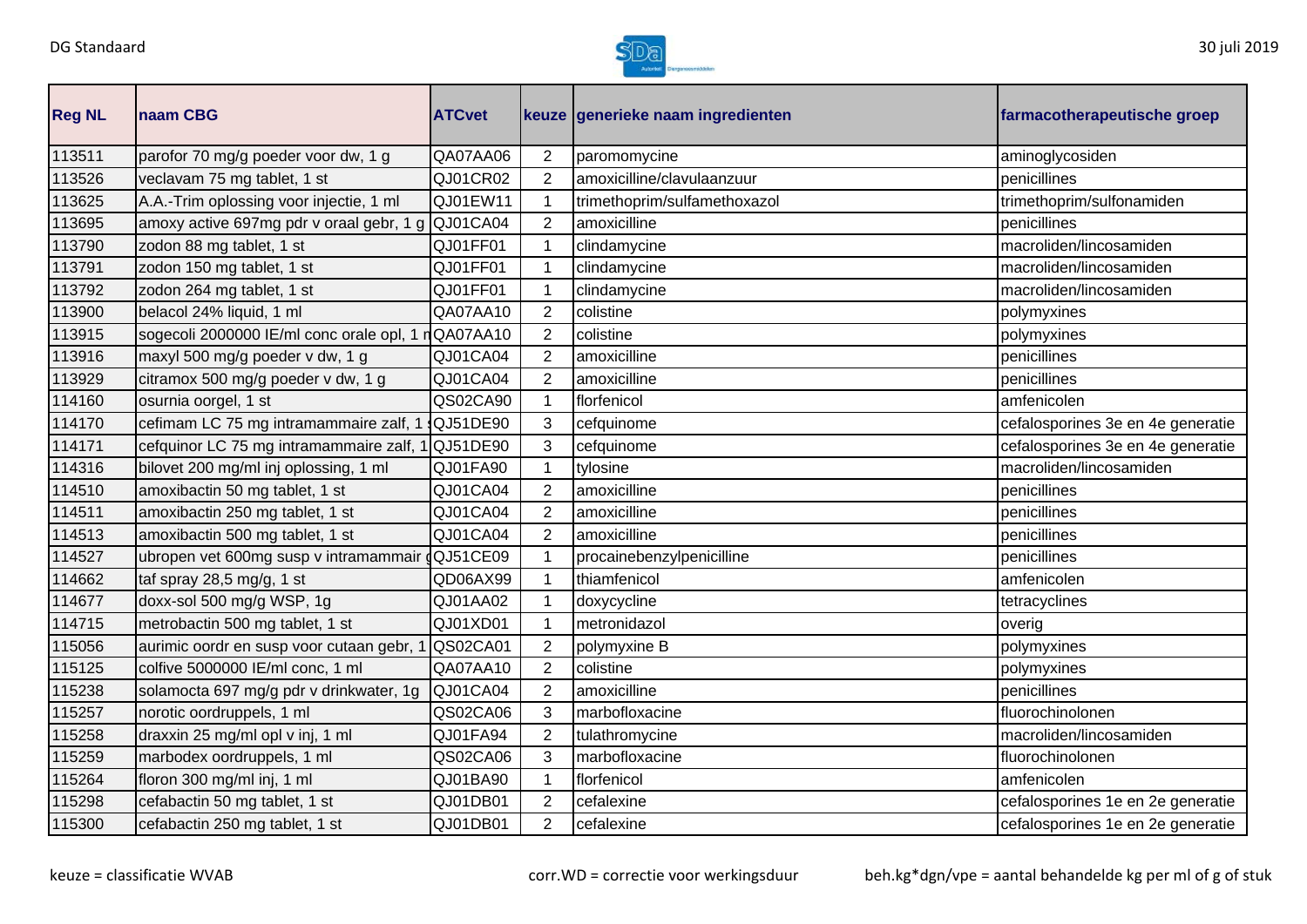

| <b>Reg NL</b> | naam CBG                                           | <b>ATCvet</b> |                | keuze generieke naam ingredienten | farmacotherapeutische groep       |
|---------------|----------------------------------------------------|---------------|----------------|-----------------------------------|-----------------------------------|
| 115301        | cefabactin 500 mg tablet, 1 st                     | QJ01DB01      | 2              | cefalexine                        | cefalosporines 1e en 2e generatie |
| 115302        | doxylin ct wsp 500 mg/g, 1 g                       | QJ01AA02      |                | doxycycline                       | tetracyclines                     |
| 115413        | permacyl 236,3 mg/ml susp voor inje voor QJ01CE90  |               |                | penethamaat                       | penicillines                      |
| 115572        | novomate (277,8 mg/ml susp voor inje) rurQJ01CE90  |               |                | penethamaat                       | penicillines                      |
| 115706        | orniflox 25 mg/ml concentraat, 1 ml                | QJ01MA90      | 3              | enrofloxacin                      | fluorochinolonen                  |
| 116011        | enrobactin 25 mg/ml orale opl, 1 ml                | QJ01MA90      | 3              | enrofloxacin                      | fluorochinolonen                  |
| 116166        | cefabactin 1000 mg tablet, 1 st                    | QJ01DB01      | $\overline{2}$ | cefalexine                        | cefalosporines 1e en 2e generatie |
| 116210        | procapen 3g, 1 injector                            | QJ51CE09      |                | procainebenzylpenicilline         | penicillines                      |
| 116221        | nifencol 100 mg/ml opl v dw, 1 ml                  | QJ01BA90      | 1              | florfenicol                       | amfenicolen                       |
| 116227        | cefaseptin p75 mg tablet, 1st                      | QJ01DB01      | $\overline{2}$ | cefalexine                        | cefalosporines 1e en 2e generatie |
| 116228        | cefaseptin p 300 mg tablet, 1st                    | QJ01DB01      | $\overline{2}$ | cefalexine                        | cefalosporines 1e en 2e generatie |
| 116229        | cefaseptin p 750 mg tablet, 1st                    | QJ01DB01      | $\overline{2}$ | cefalexine                        | cefalosporines 1e en 2e generatie |
| 116268        | rhemox forte 1000 mg/g, 1g                         | QJ01CA04      | 2              | amoxicilline                      | penicillines                      |
| 116316        | amatib poeder voor oraal gebruik 800 mg/QJ01CA04   |               | $\overline{2}$ | amoxicilline                      | penicillines                      |
| 116383        | orbenin lactation 200 mg, 1st                      | QJ51CF02      |                | cloxacilline                      | penicillines                      |
| 116425        | metrobactin 250 mg tablet, 1 st                    | QJ01XD01      |                | metronidazol                      | overig                            |
| 116428        | metrobactin 500 mg tablet, 1 st                    | QJ01XD01      |                | metronidazol                      | overig                            |
| 116592        | mycoflor 200 mg/ml, 1 ml                           | QJ01BA90      | 1              | florfenicol                       | amfenicolen                       |
| 116640        | tylocare puur, 1 g                                 | QJ01FA90      | 1              | tylosine                          | macroliden/lincosamiden           |
| 116643        | mastiplan Ic 300 mg/20 mg susp                     | QJ51RV01      | $\overline{2}$ | cefapirine                        | cefalosporines 1e en 2e generatie |
| 116806        | aa opthacaf oogdruppels 1 g                        | QS01AA01      |                | chlooramfenicol                   | amfenicolen                       |
| 116826        | tylucyl 200 mg/ml inj, 1 ml                        | QJ01FA90      | 1              | tylosine                          | macroliden/lincosamiden           |
| 116971        | ornicure 150 mg/g, 1g                              | QJ01AA02      |                | doxycycline                       | tetracyclines                     |
| 117064        | metaxol 20/100 mg/ml, 1ml                          | QJ01EW11      |                | trimethoprim/sulfamethoxazol      | trimethoprim/sulfonamiden         |
| 117118        | rhemox 500 mg/g, 1g                                | QJ01CA04      | 2              | amoxicilline                      | penicillines                      |
| 117121        | tyawalt 450 mg/g granulaat 1g                      | QJ01XQ01      |                | tiamulin                          | pleuromutilines                   |
| 117542        | belacol 100 % compactate                           | QA07AA10      | $\overline{2}$ | colistine                         | polymyxines                       |
| 117571        | citramox 1000 mg/g pdr voor dw 1 g                 | QJ01CA04      | 2              | amoxicilline                      | penicillines                      |
| 117600        | cefabactin 50 mg tablet voor honden en kaQJ01DB01  |               | $\overline{2}$ | cefalexine                        | cefalosporines 1e en 2e generatie |
| 117601        | cefabactin 250 mg tablet voor honden en KQJ01DB01  |               | 2              | cefalexine                        | cefalosporines 1e en 2e generatie |
| 117602        | cefabactin 500 mg tablet voor honden 1 st QJ01DB01 |               | $\overline{2}$ | cefalexine                        | cefalosporines 1e en 2e generatie |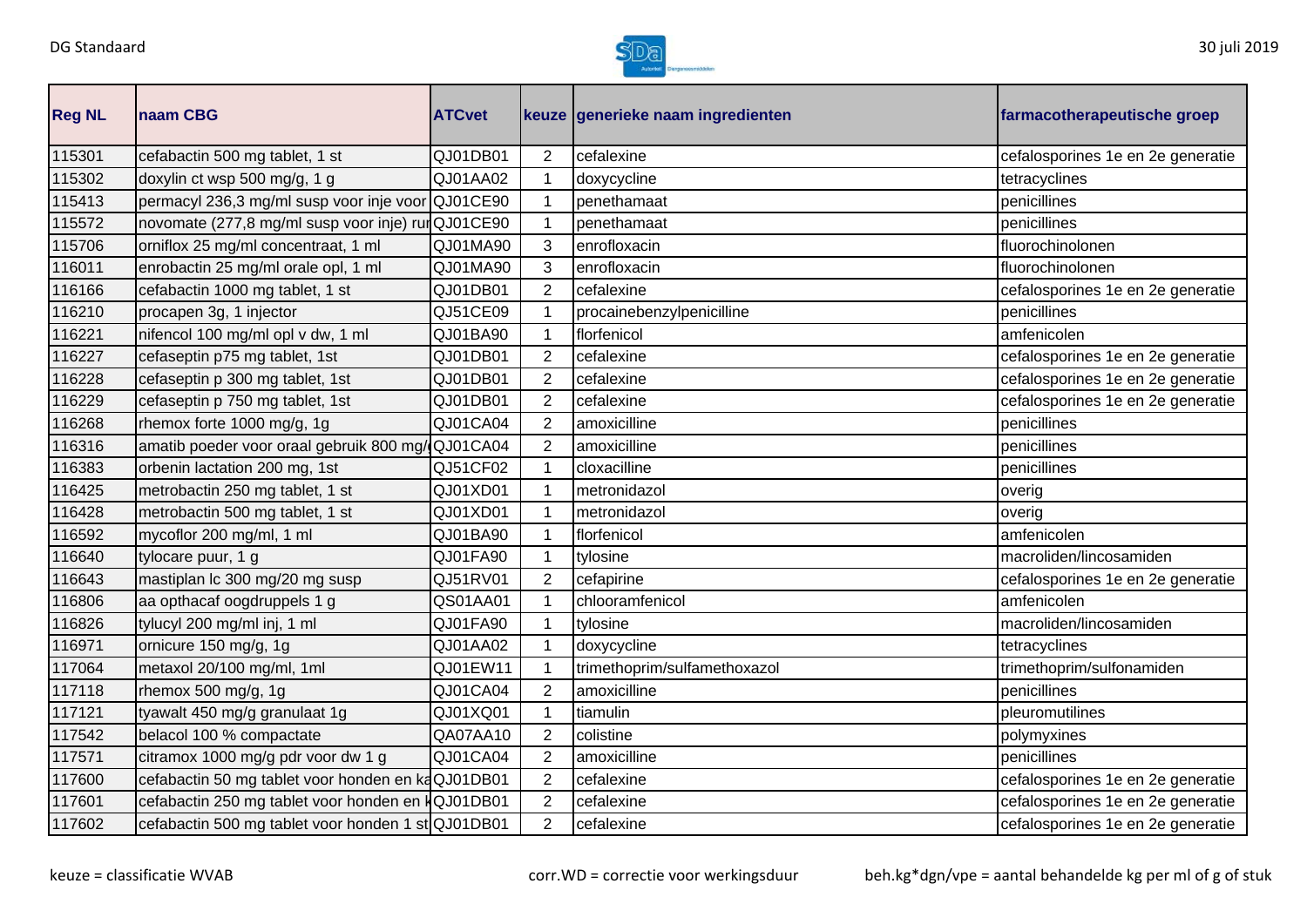

| <b>Reg NL</b> | naam CBG                                            | <b>ATCvet</b> |                | keuze generieke naam ingredienten | farmacotherapeutische groep       |
|---------------|-----------------------------------------------------|---------------|----------------|-----------------------------------|-----------------------------------|
| 117603        | cefabactin 1000 mg tablet voor honden 1 sQJ01DB01   |               | $\overline{2}$ | cefalexine                        | cefalosporines 1e en 2e generatie |
| 117624        | coldostin 4800000 IE/g pdr voor dw/melk 1QA07AA10   |               | $\overline{2}$ | colistine                         | polymyxines                       |
| 117636        | lincophar 400 mg/ml oplossing voor gebruiQJ01FF02   |               | 1              | lincomycine                       | macroliden/lincosamiden           |
| 117805        | marbovet 100 mg/ml, 1ml                             | QJ01MA93      | 3              | marbofloxacine                    | fluorochinolonen                  |
| 117880        | betafuse 1 mg/g + 5 mg/g gel voor honder QS01AA13   |               | $\mathbf{1}$   | fusidinezuur                      | overig                            |
| 117891        | amoxitab 50 mg, 1 st                                | QJ01CA04      | $\overline{2}$ | amoxicilline                      | penicillines                      |
| 117892        | amoxitab 250 mg, 1 st                               | QJ01CA04      | $\overline{2}$ | amoxicilline                      | penicillines                      |
| 117893        | amoxitab 500 mg, 1 st                               | QJ01CA04      | 2              | amoxicilline                      | penicillines                      |
| 117947        | tildosin 300 mg/ml, 1 ml                            | QJ01FA91      | 1              | tilmicosine                       | macroliden/lincosamiden           |
| 117990        | doxatib 500 mg/g pdr voor dw voor varkenQJ01AA02    |               |                | doxycycline                       | tetracyclines                     |
| 118060        | salazobactin 500 mg, 1st                            | QA07EC01      |                | sulfasalazine                     | trimethoprim/sulfonamiden         |
| 118085        | altidox 500 mg/g poeder voor gebruik in drQJ01AA02  |               |                | doxycycline                       | tetracyclines                     |
| 118242        | pharmasin 200 mg/ml 1ml opl v inj voor rulQJ01FA90  |               |                | tylosine                          | macroliden/lincosamiden           |
| 118275        | qivitan 25 mg/ml 1ml suspensie voor inject QJ01DE90 |               | 3              | cefquinome                        | cefalosporines 3e en 4e generatie |
| 118484        | galludoxx 500 mg/g pdr voor dw/kunstmellQJ01AA02    |               |                | doxycycline                       | tetracyclines                     |
| 118582        | apravet pdr voor dw, 1 g                            | QA07AA92      | $\overline{2}$ | apramycine                        | aminoglycosiden                   |
| 118680        | vetroxy LA 200 mg/ml opl.v.inje voor rundeQJ01AA06  |               |                | oxytetracycline                   | tetracyclines                     |
| 118697        | otoxolan oordruppels 1 ml                           | QS02CA06      | 3              | marbofloxacine                    | fluorochinolonen                  |
| 118725        | zeleris 400+5 mg/ml opl v. inje voor rundvoQJ01BA99 |               |                | florfenicol                       | amfenicolen                       |
| 118795        | parofor 140 mg/ml opl voor dw en melk, 1 QA07AA06   |               | 2              | paromomycine                      | aminoglycosiden                   |
| 119058        | Phenocillin 800 mg/g pdr voor drinkwater QJ01CE02   |               |                | fenoxymethylpenicilline           | penicillines                      |
| 119200        | ophtocycline 10 mg/g oogzalf                        | QS01AA02      |                | chloortetracycline                | tetracyclines                     |
| 119439        | vetrimoxin L.A. 150 mg/ml suspensie voor QJ01CA04   |               | $\overline{2}$ | amoxicilline                      | penicillines                      |
| 119446        | Ceftiocyl Flow 50mg/ml susp v inj                   | QJ01DD90      | 3              | ceftiofur                         | cefalosporines 3e en 4e generatie |
| 119457        | vetrimoxin L.A. 150 mg/ml suspensie voor QJ01CA04   |               | 2              | amoxicilline                      | penicillines                      |
| 119575        | revozyn RTU 400mg/ml susp v inj, 1 ml               | QJ01CE90      |                | penethamaat                       | penicillines                      |
| 119661        | T. S. sol 20/100 mg/ml opl. voor drinkwate QJ01EW11 |               | $\mathbf 1$    | trimethoprim/sulfamethoxazol      | trimethoprim/sulfonamiden         |
| 119711        | Doxybactin 50mg tablet                              | QJ01AA02      | $\mathbf{1}$   | doxycycline                       | tetracyclines                     |
| 119712        | Doxybactin 200mg tablet                             | QJ01AA02      | $\mathbf{1}$   | doxycycline                       | tetracyclines                     |
| 119713        | Doxybactin 400mg tablet                             | QJ01AA02      |                | doxycycline                       | tetracyclines                     |
| 119862        | spizobactin 750.000IE/125mg kauwtablet QJ01RA04     |               |                | metronidazol/spiramycine          | combinaties meerdere antibiotica  |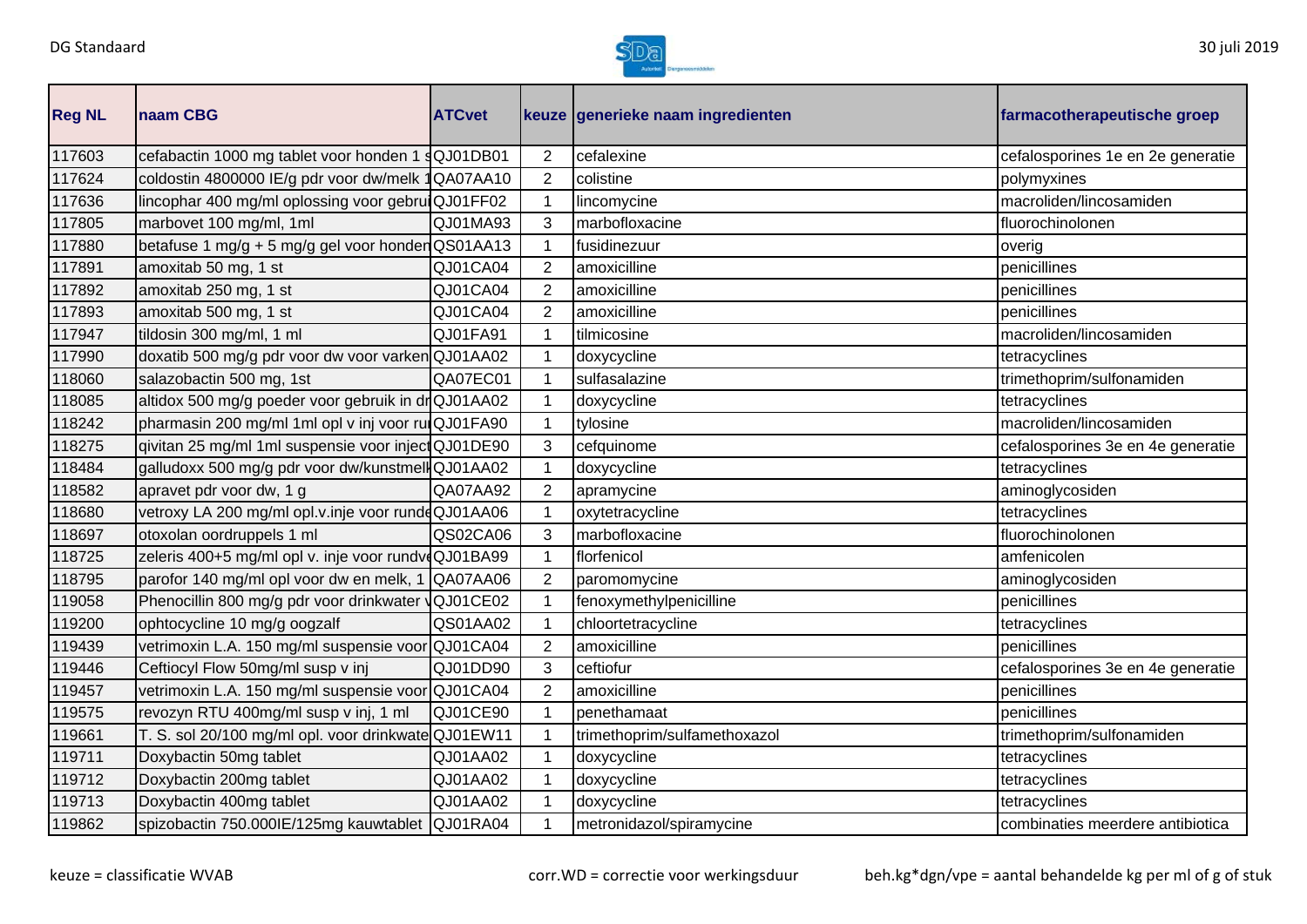

| <b>Reg NL</b> | naam CBG                                           | <b>ATCvet</b> | farmacotherapeutische groep |                                        |                                   |
|---------------|----------------------------------------------------|---------------|-----------------------------|----------------------------------------|-----------------------------------|
| 119864        | spizobactin 1.500.000IE/250mg kauwtable QJ01RA04   |               |                             | metronidazol/spiramycine               | combinaties meerdere antibiotica  |
| 119865        | spizobactin 3.000.000II/500mg kauwtablet QJ01RA04  |               | 1                           | metronidazol/spiramycine               | combinaties meerdere antibiotica  |
| 120186        | Doxyvet-C 500mg/g pdr v dw 1g                      | QJ01AA02      | $\mathbf 1$                 | doxycycline                            | tetracyclines                     |
| 120334        | diatrim 200mg/ml + 40mg/ml 1ml                     | QJ01EW10      |                             | trimethoprim/sulfadiazine              | trimethoprim/sulfonamiden         |
| 120440        | tildosin 250 mg/ml oplossing voor drinkwatQJ01FA91 |               | 1                           | tilmicosine                            | macroliden/lincosamiden           |
| 120547        | givitan LC 75mg intramammaire zalf 1st             | QJ51DE90      | 3                           | cefquinome                             | cefalosporines 3e en 4e generatie |
| 120573        | moxapulvis 500 mg/g poeder voor drinkwa QJ01CA04   |               | $\overline{2}$              | amoxicilline                           | penicillines                      |
| 120633        | gabbrovet 140 mg/ml oplossing voor drink QA07AA06  |               | $\overline{2}$              | paromomycine                           | aminoglycosiden                   |
| 120675        | Cadorex 300 mg/ml opl voor inj, 1 ml               | QJ01BA90      | $\mathbf 1$                 | florfenicol                            | amfenicolen                       |
| 120761        | evomate RTU 400mg/ml susp v inj, 1 ml              | QJ01CE90      |                             | penethamaat                            | penicillines                      |
| 120912        | eradia 125 mg/ml suspensie oraal, 1 ml             | QJ01XD01      | 1                           | metronidazol                           | overig                            |
| 121032        | tialin 125mg/ml opl v drinkwater 1ml               | QJ01XQ01      | 1                           | tiamulin                               | pleuromutilines                   |
| 121033        | tialin 250mg/ml opl v drinkwater 1ml               | QJ01XQ01      | 1                           | tiamulin                               | pleuromutilines                   |
| 121381        | keytil 300+90 mg/ml opl v inje 1ml                 | QJ01FA91      | 1                           | tilmicosine                            | macroliden/lincosamiden           |
| 121629        | tylovectin 200 injvlst                             | QJ01FA90      | 1                           | tylosine                               | macroliden/lincosamiden           |
| 121809        | utertab 2000mg intra uteriene tablet 1 st          | QG51AA02      |                             | tetracycline                           | tetracyclines                     |
| 121812        | combiclav suspensie voor intramammair gQJ51RV01    |               | $\overline{2}$              | amoxicilline/clavulaanzuur/prednisolon | penicillines                      |
| 122073        | nifencol 300mg/ml injvlst                          | QJ01BA90      | $\mathbf 1$                 | florfenicol                            | amfenicolen                       |
| 122075        | peniyet vet 300mg/ml susp v inj 1ml                | QJ01CE09      | 1                           | procainebenzylpenicilline              | penicillines                      |
| 122328        | tilmovet 300mg/ml opl v inj 1ml                    | QJ01FA91      | 1                           | tilmicosine                            | macroliden/lincosamiden           |
| 122340        | tyljet 200mg/ml injvlst 1ml                        | QJ01FA90      |                             | tylosine                               | macroliden/lincosamiden           |
| 122423        | amoxy active CTD 697mg/g pdr v drinkwatQJ01CA04    |               | $\overline{2}$              | amoxicilline                           | penicillines                      |
| 122429        | tulaxa 100mg/ml injvlst 1ml                        | QJ01FA94      | $\overline{2}$              | tulathromycine                         | macroliden/lincosamiden           |
| 122430        | tuloxxin 100mg/ml injvst 1ml                       | QJ01FA94      | 2                           | tulathromycine                         | macroliden/lincosamiden           |
| 122531        | tilmicosol 250mg/ml conc v drinkwater of kQJ01FA91 |               |                             | tilmicosine                            | macroliden/lincosamiden           |
| 122909        | trymox LA 150mg/ml susp v inj, 1ml                 | QJ01CA04      | 2                           | amoxicilline                           | penicillines                      |
| 123140        | metrovis 100mg tablet 1st                          | QJ01XD01      | 1                           | metronidazol                           | overig                            |
| 123141        | metrovis 250mg                                     | QJ01XD01      | 1                           | metronidazol                           | overig                            |
| 123142        | metrovis 750mg tablet 1st                          | QJ01XD01      |                             | metronidazol                           | overig                            |
| 123390        | metrotab flavour 250mg tablet 1st                  | QJ01XD01      |                             | metronidazol                           | overig                            |
| 123480        | diatrim 200mg/ml + 40mg/ml 1ml                     | QJ01EW10      |                             | trimethoprim/sulfadiazine              | trimethoprim/sulfonamiden         |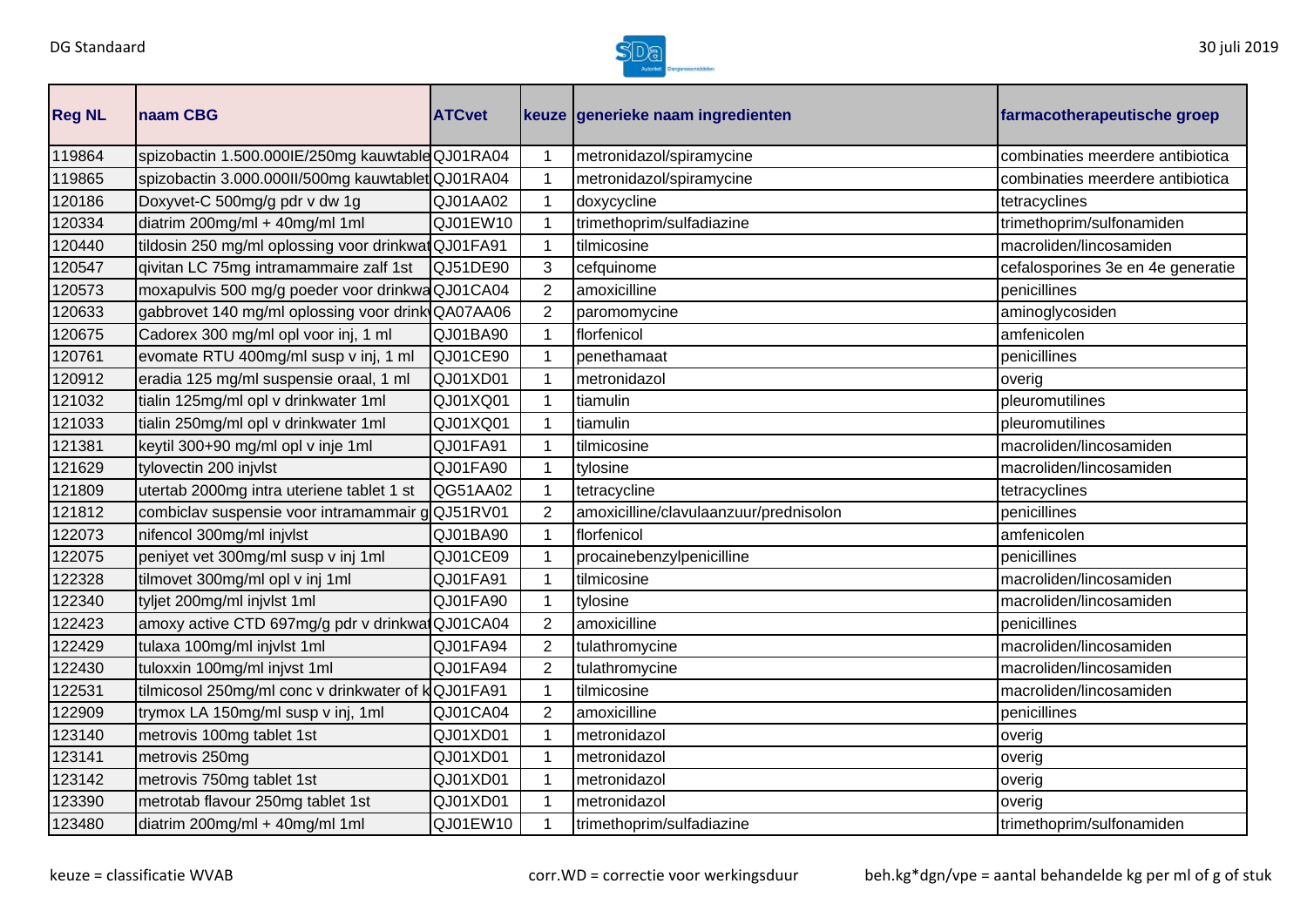

| <b>Reg NL</b> | naam CBG                                           | <b>ATCvet</b>   |                | keuze generieke naam ingredienten | farmacotherapeutische groep       |
|---------------|----------------------------------------------------|-----------------|----------------|-----------------------------------|-----------------------------------|
| 123720        | vetrimoxin la 150mg/ml injvlst                     | QJ01CA04        | $\overline{2}$ | amoxicilline                      | penicillines                      |
| 123776        | vetrimoxin la 150mg/ml injvlst                     | QJ01CA04        | $\overline{2}$ | amoxicilline                      | penicillines                      |
| 124309        | metronidazole VET-AGRO 250mg tablet 1 QJ01XD01     |                 |                | metronidazol                      | overig                            |
| 124339        | tylucyl IM 200 mg/ml opl v inj 1ml                 | QJ01FA90        |                | tylosine                          | macroliden/lincosamiden           |
| 124507        | doxycycline 500mg/g pdr v dw 1g                    | QJ01AA02        |                | doxycycline                       | tetracyclines                     |
| 124762        | pantril 100mg/ml opl v dw 1ml                      | QJ01MA90        | 3              | enrofloxacin                      | fluorochinolonen                  |
| 124963        | tylo 200mg/ml opl v inj 1ml                        | QJ01FA90        |                | tylosine                          | macroliden/lincosamiden           |
| 201601        | noroclav injectie hond/rund, 1 ml                  | QJ01CR02        | 2              | amoxicilline/clavulaanzuur        | penicillines                      |
| 201602        | neomycine triamcinolonac oorzalf, 1 g              | QS01CA03        | $\overline{2}$ | neomycine                         | aminoglycosides                   |
| 201603        | neomycine triamcinolon nystatine oorzalf,          | QS01CA03        | $\overline{2}$ | neomycine                         | aminoglycosiden                   |
| 201605        | ronidazol 100 mg smarttab, 1 st                    | QP51AA08        |                | ronidazol                         | overig                            |
| 201701        | sulfaclozin natrium 60% cascade product            | <b>QP51AG04</b> |                | sulfaclozine Na                   | trimethoprim/sulfonamiden         |
| 20163543      | terra-cortril oogzalf, 1 g                         | QS01CA03        | $\overline{2}$ | oxytetracycline/polymyxine B      | combinaties meerdere antibiotica  |
| 20166836      | kefzol, pdr voor injectieopl, 1 g                  | QJ01DB04        | $\overline{2}$ | cefazoline                        | cefalosporines 1e en 2e generatie |
|               | 103976041 wondercef 4 g poeder voor injectie, 1 st | QJ01DD90        | 3              | ceftiofur                         | cefalosporines 3e en 4e generatie |
|               | 201610322 flagyl 40mg/ml susp, 1 ml                | QJ01XD01        |                | metronidazol                      | overig                            |
|               | BEV131625 gabbrovet 70, 1 g                        | QA07AA06        | $\overline{2}$ | paromomycine                      | aminoglycosiden                   |
|               | BEV171026 potencil injectie, 1 ml                  | QJ01RA01        | $\overline{2}$ | amoxicilline/colistine            | polymyxines                       |
|               | BE181614   synulox rtu 140/35 mg/ml, 1 ml          | QJ01CR02        | 2              | amoxicilline/clavulaanzuur        | penicillines                      |
|               | BEV181614 synulox rtu 140/35 mg/ml, 1 ml           | QJ01CR02        | $\overline{2}$ | amoxicilline/clavulaanzuur        | penicillines                      |
|               | BE129S776 spectoliphen 100 WO, 1 g                 | QJ01RA94        | $\overline{2}$ | lincomycine/spectinomycine        | combinaties meerdere antibiotica  |
|               | BE129S806 oxytetracycline 80% kela opl pdr, 1 g    | QJ01AA06        |                | oxytetracycline                   | tetracyclines                     |
|               | FRV939271 cevamuline solution lapin, 1 ml          | QJ01XQ01        |                | tiamulin                          | pleuromutilines                   |
|               | BE1030S11 gentaveto 5, 1 ml                        | QJ01GB03        | $\overline{2}$ | gentamicine                       | aminoglycosiden                   |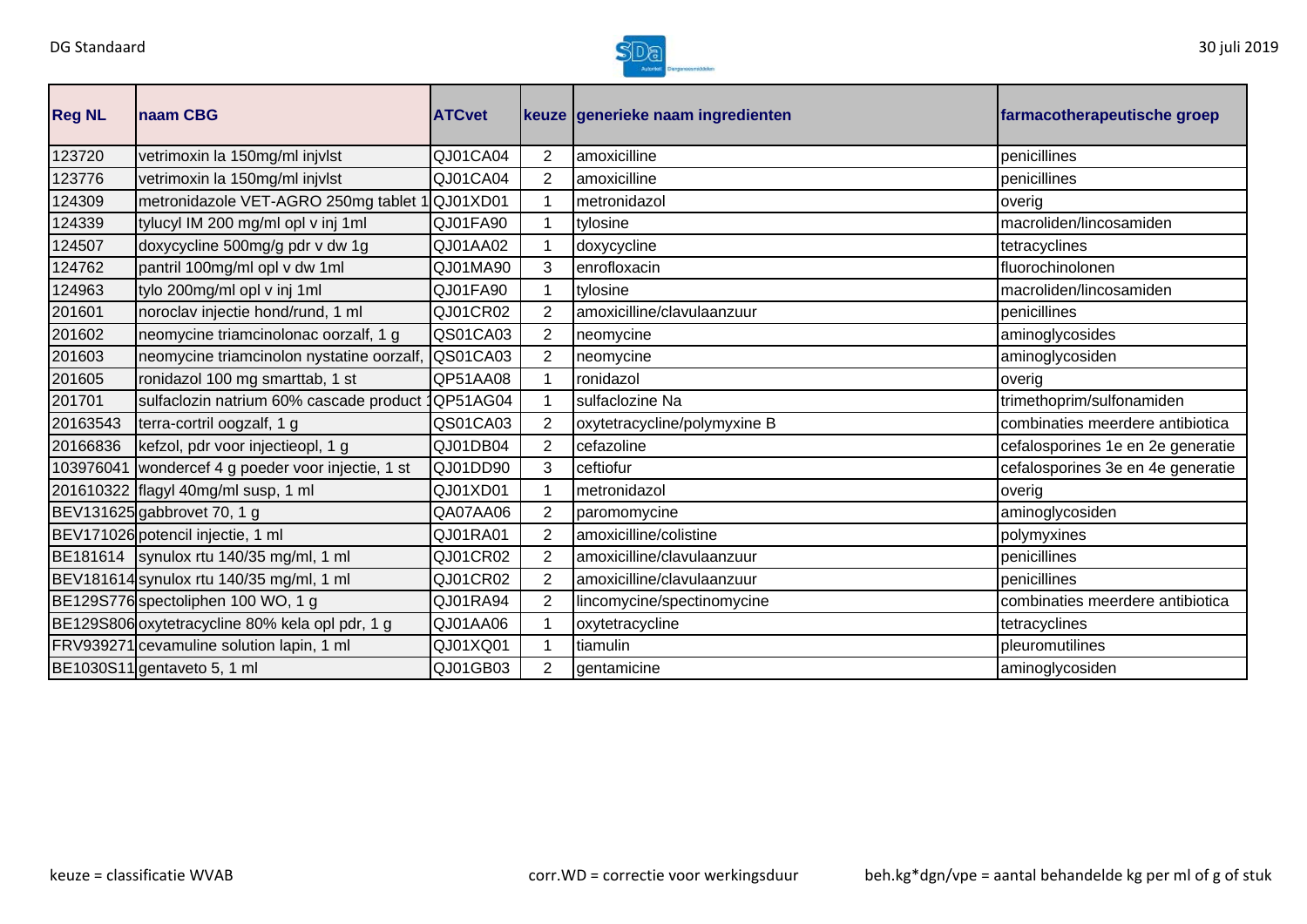

| <b>Reg NL</b> | rundvee | corr<br><b>WD</b> | behkg <sup>*</sup> d<br>gn/vpe | kip | corr<br><b>WD</b> | behkg*d<br>gn/vpe | kalkoen WD    | corr  | behkg*d varken<br>gn/vpe |        | corr<br><b>WD</b> | behkg*d<br>gn/vpe | konijn       | corr<br><b>WD</b> | behkg*d<br>gn/vpe |  |
|---------------|---------|-------------------|--------------------------------|-----|-------------------|-------------------|---------------|-------|--------------------------|--------|-------------------|-------------------|--------------|-------------------|-------------------|--|
| 1227          | rundvee | 1,000             | 25,00                          |     |                   |                   |               |       |                          | varken | 1,000             |                   | 20,00 konijn | 3,500             | 16,27             |  |
| 1229          | rundvee | 2,000             | 1200,00                        |     |                   |                   |               |       |                          |        |                   |                   |              |                   |                   |  |
| 1268          | rundvee | 1,000             | 25,00                          |     |                   |                   |               |       |                          | varken | 1,000             | 25,00             |              |                   |                   |  |
| 1311          | rundvee | 1,000             | 10,00 kip                      |     | 1,000             | 5,26              |               |       |                          | varken | 1,000             |                   | 10,00 konijn | 1,000             | 10,63             |  |
| 1340          | rundvee | 1,000             | 16,00                          |     |                   |                   |               |       |                          | varken | 1,000             |                   | 16,00 konijn | 0,500             | 10,67             |  |
| 1381          | rundvee | 1,000             | 600,00                         |     |                   |                   |               |       |                          |        |                   |                   |              |                   |                   |  |
| 1410          |         |                   |                                |     |                   |                   |               |       |                          |        |                   |                   |              |                   |                   |  |
| 1413          |         |                   |                                |     |                   |                   |               |       |                          |        |                   |                   |              |                   |                   |  |
| 1416          |         |                   |                                |     |                   |                   |               |       |                          |        |                   |                   |              |                   |                   |  |
| 1417          | rundvee | 0,500             | 7,50                           |     |                   |                   |               |       |                          | varken | 0,500             | 7,50              |              |                   |                   |  |
| 1418          | rundvee | 1,000             | 9,30                           |     |                   |                   |               |       |                          | varken | 1,000             |                   | 9,30 konijn  | 1,000             | 5,00              |  |
| 1423          | rundvee | 1,000             | 12,50                          |     |                   |                   |               |       |                          | varken | 1,000             | 12,50             |              |                   |                   |  |
| 1469          |         |                   |                                |     |                   |                   |               |       |                          |        |                   |                   |              |                   |                   |  |
| 1470          |         |                   |                                |     |                   |                   |               |       |                          |        |                   |                   |              |                   |                   |  |
| 1471          |         |                   |                                |     |                   |                   |               |       |                          |        |                   |                   |              |                   |                   |  |
| 1473          |         |                   |                                |     |                   |                   |               |       |                          |        |                   |                   |              |                   |                   |  |
| 1474          |         |                   |                                |     |                   |                   |               |       |                          |        |                   |                   |              |                   |                   |  |
| 1503          |         |                   |                                | kip | 1,000             |                   | 20,00 kalkoen | 1,000 | 33,33                    |        |                   |                   |              |                   |                   |  |
| 1509          | rundvee | 1,000             | 100,00                         |     |                   |                   |               |       |                          | varken | 1,000             | 100,00 konijn     |              | 1,000             | 123,76            |  |
| 1556          | rundvee | 1,000             | 20,00 kip                      |     | 1,000             | 20,00             |               |       |                          | varken | 1,000             | 20,00             |              |                   |                   |  |
| 1576          |         |                   |                                |     |                   |                   |               |       |                          |        |                   |                   |              |                   |                   |  |
| 1579          |         |                   |                                |     |                   |                   |               |       |                          |        |                   |                   |              |                   |                   |  |
| 1580          | rundvee | 1,000             | 10,67                          |     |                   |                   |               |       |                          | varken | 1,000             |                   | 10,67 konijn | 0,500             | 8,00              |  |
| 1615          |         |                   |                                |     |                   |                   |               |       |                          |        |                   |                   |              |                   |                   |  |
| 1619          | rundvee | 0,500             | 22,86                          |     |                   |                   |               |       |                          |        |                   |                   |              |                   |                   |  |
| 1620          |         |                   |                                |     |                   |                   |               |       |                          |        |                   |                   |              |                   |                   |  |
| 1637          | rundvee | 0,500             | 25,00                          |     |                   |                   |               |       |                          | varken | 1,000             | 25,00             |              |                   |                   |  |
| 1648          | rundvee | 0,500             | 6,67                           |     |                   |                   |               |       |                          |        |                   |                   | konijn       | 1,000             | 9,30              |  |
| 1654          |         |                   |                                |     |                   |                   |               |       |                          |        |                   |                   | konijn       | 1,000             | 1,43              |  |
| 1710          |         |                   |                                |     |                   |                   |               |       |                          |        |                   |                   |              |                   |                   |  |
| 1741          |         |                   |                                |     |                   |                   |               |       |                          |        |                   |                   |              |                   |                   |  |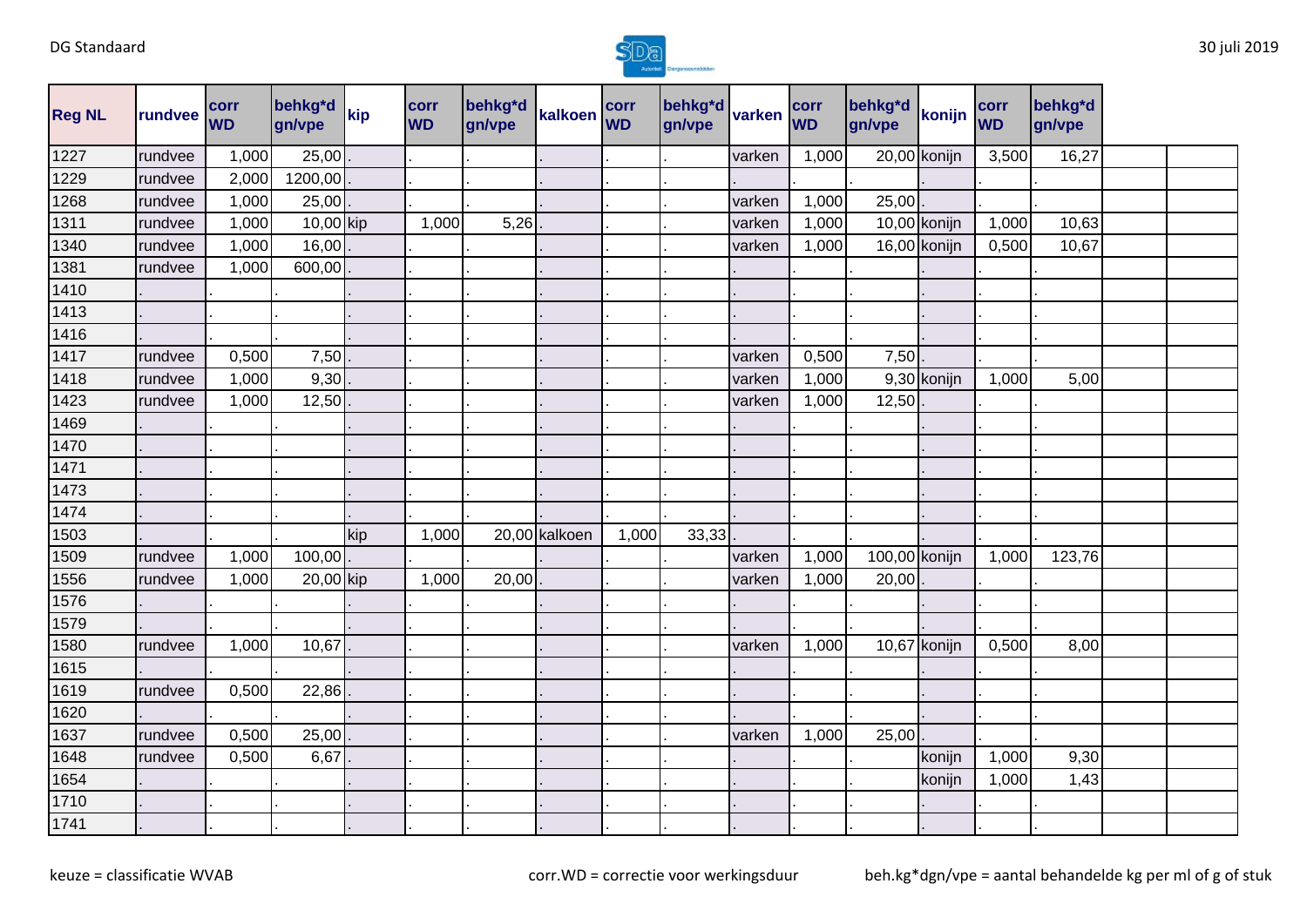

| <b>Reg NL</b> | rundvee | corr<br><b>WD</b> | behkg*d<br>gn/vpe | kip | corr<br><b>WD</b> | behkg*d<br>gn/vpe | kalkoen corr | behkg*d<br>gn/vpe | varken | corr<br><b>WD</b> | behkg*d<br>gn/vpe | konijn       | corr<br><b>WD</b> | behkg*d<br>gn/vpe |  |
|---------------|---------|-------------------|-------------------|-----|-------------------|-------------------|--------------|-------------------|--------|-------------------|-------------------|--------------|-------------------|-------------------|--|
| 1742          |         |                   |                   |     |                   |                   |              |                   |        |                   |                   |              |                   |                   |  |
| 1751          |         |                   |                   |     |                   |                   |              |                   |        |                   |                   |              |                   |                   |  |
| 1754          |         |                   |                   |     |                   |                   |              |                   |        |                   |                   |              |                   |                   |  |
| 1755          |         |                   |                   |     |                   |                   |              |                   |        |                   |                   |              |                   |                   |  |
| 1756          | rundvee | 0,500             | 16,00             |     |                   |                   |              |                   | varken | 0,500             | 16,00             |              |                   |                   |  |
| 1760          |         |                   |                   |     |                   |                   |              |                   | varken | 1,000             | 3,33              |              |                   |                   |  |
| 1783          |         |                   |                   |     |                   |                   |              |                   |        |                   |                   |              |                   |                   |  |
| 1790          | rundvee | 1,000             | 600,00            |     |                   |                   |              |                   | varken | 1,000             | 200,00            |              |                   |                   |  |
| 1808          |         |                   |                   |     |                   |                   |              |                   | varken | 1,000             |                   | 3,88 konijn  | 1,000             | 4,14              |  |
| 1810          | rundvee | 1,000             | 20,00 kip         |     | 1,000             | 10,53             |              |                   | varken | 1,000             |                   | 20,00 konijn | 1,000             | 20,71             |  |
| 1826          |         |                   |                   |     |                   |                   |              |                   |        |                   |                   |              |                   |                   |  |
| 1837          |         |                   |                   |     |                   |                   |              |                   |        |                   |                   |              |                   |                   |  |
| 1957          |         |                   |                   |     |                   |                   |              |                   |        |                   |                   |              |                   |                   |  |
| 1959          |         |                   |                   |     |                   |                   |              |                   |        |                   |                   |              |                   |                   |  |
| 1960          |         |                   |                   |     |                   |                   |              |                   |        |                   |                   |              |                   |                   |  |
| 1966          | rundvee | 1,000             | $2,86$ kip        |     | 1,000             | 2,86              |              |                   | varken | 1,000             |                   | 2,86 konijn  | 1,000             | 3,54              |  |
| 1985          | rundvee | 0,500             | 6,67 kip          |     | 1,000             | 4,00              |              |                   | varken | 0,500             | 6,67              |              |                   |                   |  |
| 2004          |         |                   |                   |     |                   |                   |              |                   | varken | 1,000             |                   | 3,10 konijn  | 1,000             | 5,00              |  |
| 2007          |         |                   |                   |     |                   |                   |              |                   |        |                   |                   |              |                   |                   |  |
| 2008          |         |                   |                   |     |                   |                   |              |                   |        |                   |                   |              |                   |                   |  |
| 2054          | rundvee | 1,000             | 10,00             |     |                   |                   |              |                   | varken | 1,000             |                   | 13,33 konijn | 1,000             | 5,00              |  |
| 2104          |         |                   |                   |     |                   |                   |              |                   |        |                   |                   |              |                   |                   |  |
| 2106          | rundvee | 0,500             | 2,49              |     |                   |                   |              |                   | varken | 0,500             | 2,49              |              |                   |                   |  |
| 2107          | rundvee | 0,500             | 10,00             |     |                   |                   |              |                   | varken | 0,500             | 10,00             |              |                   |                   |  |
| 2110          |         |                   |                   |     |                   |                   |              |                   |        |                   |                   |              |                   |                   |  |
| 2116          |         |                   |                   |     |                   |                   |              |                   |        |                   |                   |              |                   |                   |  |
| 2129          |         |                   |                   |     |                   |                   |              |                   |        |                   |                   |              |                   |                   |  |
| 2158          |         |                   |                   |     |                   |                   |              |                   | varken | 1,000             |                   | 4,00 konijn  | 1,000             | 3,72              |  |
| 2182          | rundvee | 1,000             | $2,50$ kip        |     | 1,000             | 3,33              |              |                   | varken | 1,000             |                   | 2,50 konijn  | 1,000             | 2,50              |  |
| 2213          | rundvee | 0,500             | 20,00 kip         |     | 1,000             | 11,43             |              |                   | varken | 1,000             |                   | 26,67 konijn | 1,000             | 20,71             |  |
| 2232          |         |                   |                   |     |                   |                   |              |                   |        |                   |                   |              |                   |                   |  |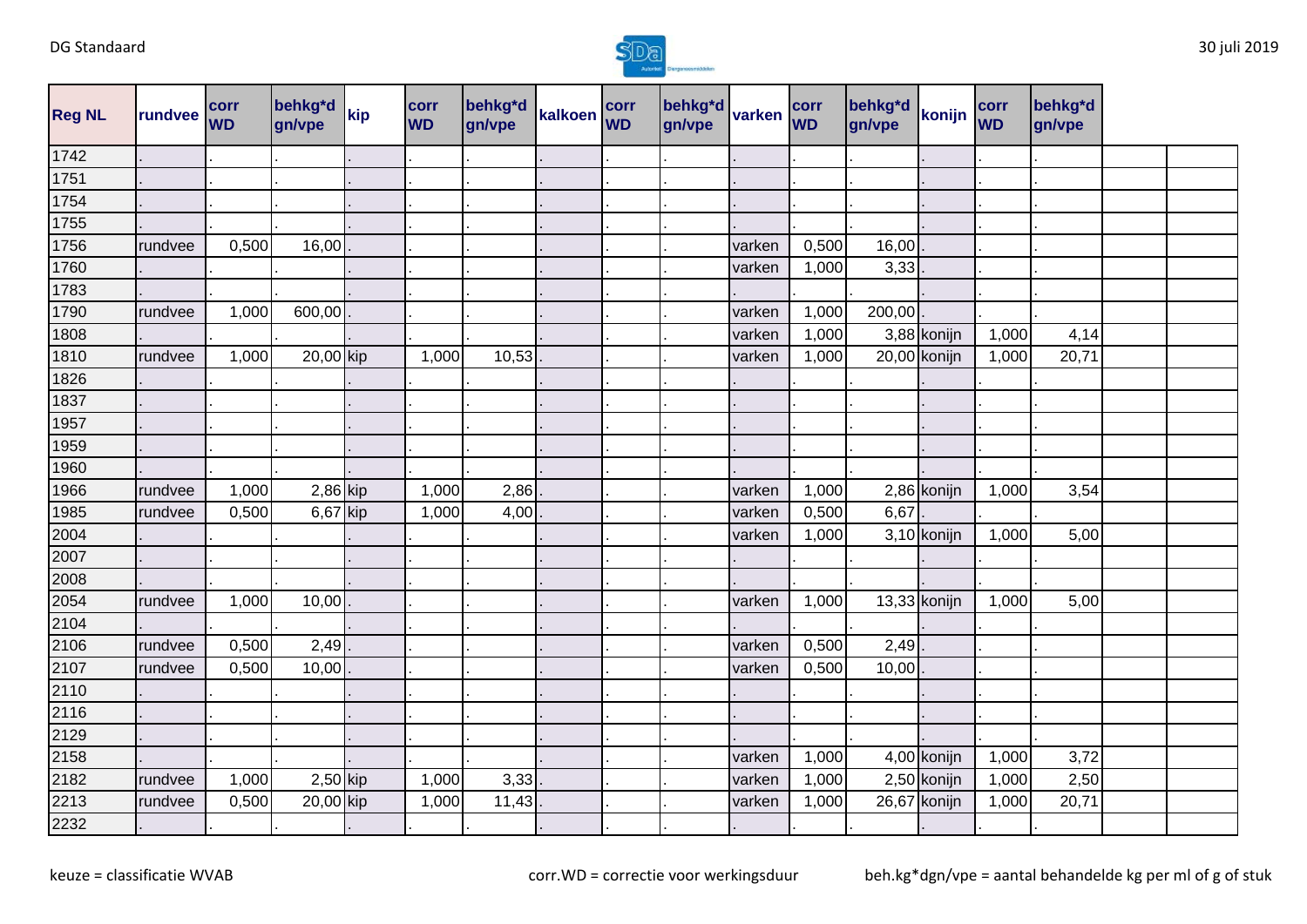

| <b>Reg NL</b> | rundvee | <b>corr</b><br><b>WD</b> | behkg*d<br>gn/vpe       | kip | corr<br><b>WD</b> | behkg*d<br>gn/vpe | kalkoen corr  |       | behkg*d<br>gn/vpe | varken | corr<br><b>WD</b> | behkg*d<br>gn/vpe | konijn         | corr<br><b>WD</b> | behkg*d<br>gn/vpe |  |
|---------------|---------|--------------------------|-------------------------|-----|-------------------|-------------------|---------------|-------|-------------------|--------|-------------------|-------------------|----------------|-------------------|-------------------|--|
| 2233          |         |                          |                         |     |                   |                   |               |       |                   |        |                   |                   |                |                   |                   |  |
| 2243          |         |                          |                         |     |                   |                   |               |       |                   |        |                   |                   |                |                   |                   |  |
| 2275          | rundvee | 0,500                    | 5,00                    |     |                   |                   |               |       |                   | varken | 0,500             | 5,00              |                |                   |                   |  |
| 2295          |         |                          |                         |     |                   |                   |               |       |                   | varken | 1,000             | 4,72              |                |                   |                   |  |
| 2314          |         |                          |                         | kip | 1,000             | 1,91              |               |       |                   | varken | 1,000             | 15,63             |                |                   |                   |  |
| 2321          |         |                          |                         |     |                   |                   |               |       |                   | varken | 1,000             | 1,00              |                |                   |                   |  |
| 2331          |         |                          |                         |     |                   |                   |               |       |                   |        |                   |                   |                |                   |                   |  |
| 2383          |         |                          |                         |     |                   |                   |               |       |                   |        |                   |                   |                |                   |                   |  |
| 2398          | rundvee | 1,000                    | 400,00                  |     |                   |                   |               |       |                   | varken | 1,000             | 146,67            |                |                   |                   |  |
| 2431          |         |                          |                         |     |                   |                   |               |       |                   |        |                   |                   |                |                   |                   |  |
| 2433          |         |                          |                         |     |                   |                   |               |       |                   |        |                   |                   |                |                   |                   |  |
| 2478          |         |                          |                         |     |                   |                   |               |       |                   |        |                   |                   |                |                   |                   |  |
| 2485          |         |                          |                         |     |                   |                   |               |       |                   |        |                   |                   |                |                   |                   |  |
| 2486          | rundvee | 1,000                    | 10,00                   |     |                   |                   |               |       |                   | varken | 1,000             |                   | 10,00 konijn   | 3,500             | 16,27             |  |
| 2507          | rundvee | 1,000                    | 600,00                  |     |                   |                   |               |       |                   |        |                   |                   |                |                   |                   |  |
| 2538          |         |                          |                         |     |                   |                   |               |       |                   |        |                   |                   |                |                   |                   |  |
| 2576          |         |                          |                         | kip | 1,000             | 66,67             |               |       |                   | varken | 1,000             |                   | 50,00 konijn   | 1,000             | 87,72             |  |
| 2577          | rundvee | 1,000                    | 12,50 kip               |     | 1,000             | 8,55              |               |       |                   | varken | 1,000             |                   | $13,33$ konijn | 1,000             | 12,00             |  |
| 2588          |         |                          |                         |     |                   |                   |               |       |                   | varken | 1,000             |                   | 2,00 konijn    | 1,000             | 2,86              |  |
| 2613          |         |                          |                         |     |                   |                   |               |       |                   | varken | 1,000             | 10,00             |                |                   |                   |  |
| 2646          | rundvee | 1,000                    | 50,00 kip               |     | 1,000             | 66,67             |               |       |                   | varken | 1,000             |                   | 66,67 konijn   | 1,000             | 39,20             |  |
| 2659          | rundvee | 1,000                    | 12,31                   |     |                   |                   |               |       |                   | varken | 1,000             |                   | $12,31$ konijn | 1,000             | 10,67             |  |
| 2668          | rundvee | 0,500                    | 5,00                    |     |                   |                   |               |       |                   | varken | 0,500             |                   | 5,00 konijn    | 1,000             | 6,19              |  |
| 2713          | rundvee | 0,500                    | $\overline{50}$ ,00 kip |     | 1,000             |                   | 25,00 kalkoen | 1,000 | 25,00             |        |                   |                   | konijn         | 1,000             | 61,92             |  |
| 2723          | rundvee | 1,000                    | 30,00                   |     |                   |                   |               |       |                   | varken | 1,000             | 30,00             |                |                   |                   |  |
| 2725          | rundvee | 1,000                    | 20,00                   |     |                   |                   |               |       |                   | varken | 1,000             | 20,00             |                |                   |                   |  |
| 2738          | rundvee | 3,500                    | 35,00                   |     |                   |                   |               |       |                   | varken | 3,500             |                   | 35,00 konijn   | 3,500             | 35,00             |  |
| 2755          |         |                          |                         |     |                   |                   |               |       |                   |        |                   |                   |                |                   |                   |  |
| 2756          |         |                          |                         |     |                   |                   |               |       |                   |        |                   |                   |                |                   |                   |  |
| 2795          |         |                          |                         |     |                   |                   |               |       |                   |        |                   |                   |                |                   |                   |  |
| 2798          |         |                          |                         |     |                   |                   |               |       |                   |        |                   |                   |                |                   |                   |  |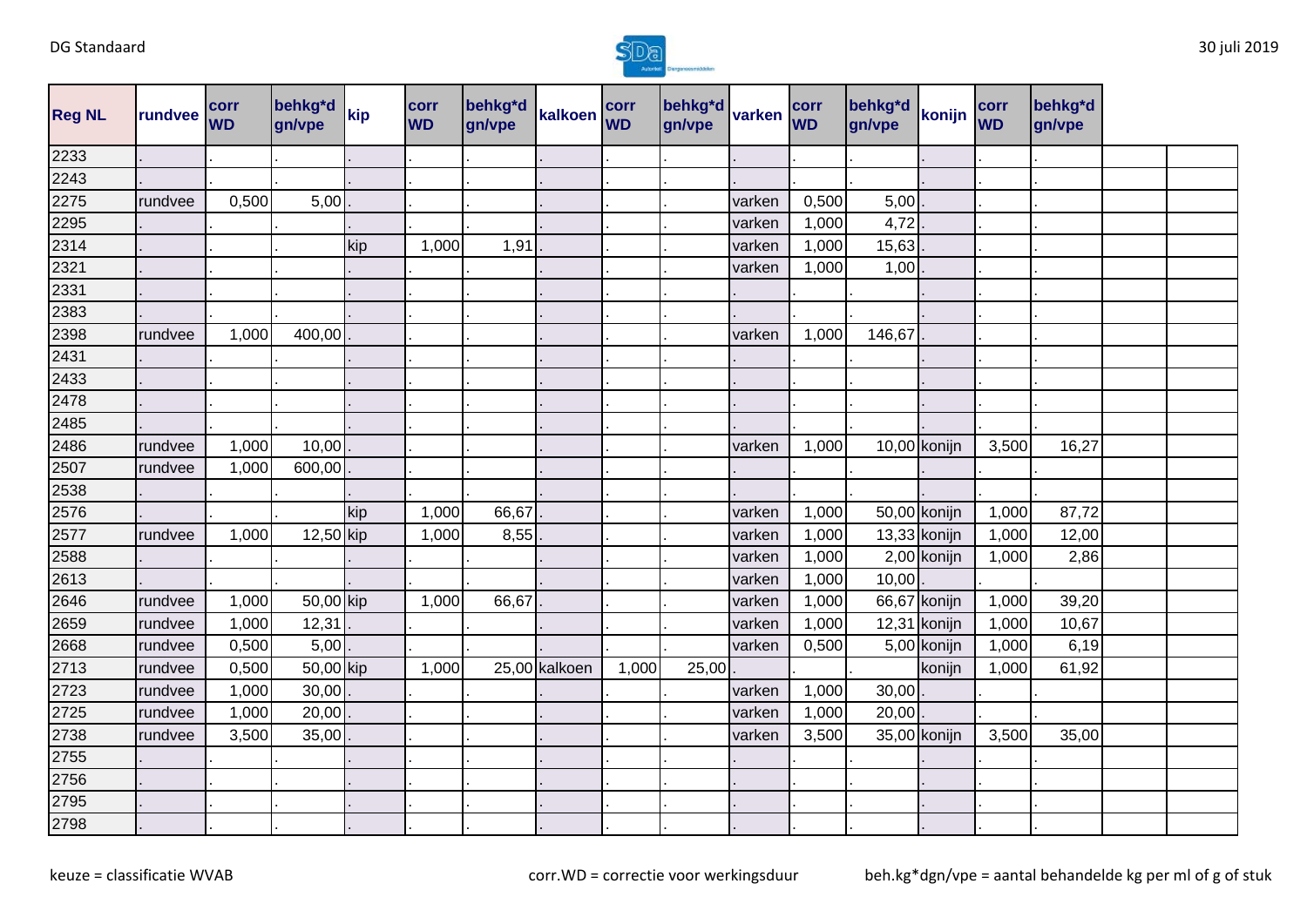

| <b>Reg NL</b> | rundvee | corr<br><b>WD</b> | behkg*d<br>gn/vpe | kip | corr<br><b>WD</b> | behkg*d<br>gn/vpe | kalkoen WD    | corr  | behkg*d<br>gn/vpe | varken | corr<br><b>WD</b> | behkg*d<br>gn/vpe | konijn       | corr<br><b>WD</b> | behkg*d<br>gn/vpe |  |
|---------------|---------|-------------------|-------------------|-----|-------------------|-------------------|---------------|-------|-------------------|--------|-------------------|-------------------|--------------|-------------------|-------------------|--|
| 2814          |         |                   |                   |     |                   |                   |               |       |                   |        |                   |                   |              |                   |                   |  |
| 2880          |         |                   |                   | kip | 1,000             | 6,67              |               |       |                   | varken | 1,000             |                   | 2,67 konijn  | 1,000             | 4,00              |  |
| 2912          | rundvee | 1,000             | 6,67              |     |                   |                   |               |       |                   |        |                   |                   | konijn       | 1,000             | 2,50              |  |
| 2929          |         |                   |                   | kip | 1,000             |                   | 10,00 kalkoen | 1,000 | 10,00             |        |                   |                   | konijn       | 1,000             | 10,00             |  |
| 2939          | rundvee | 0,500             | 25,00             |     |                   |                   |               |       |                   |        |                   |                   |              |                   |                   |  |
| 2941          |         |                   |                   |     |                   |                   |               |       |                   |        |                   |                   |              |                   |                   |  |
| 2942          |         |                   |                   |     |                   |                   |               |       |                   |        |                   |                   |              |                   |                   |  |
| 2986          | rundvee | 1,000             | 40,00             |     |                   |                   |               |       |                   | varken | 1,000             |                   | 40,00 konijn | 1,000             | 53,33             |  |
| 2987          |         |                   |                   |     |                   |                   |               |       |                   | varken | 1,000             | 1,82              |              |                   |                   |  |
| 2991          |         |                   |                   |     |                   |                   |               |       |                   |        |                   |                   |              |                   |                   |  |
| 2993          |         |                   |                   |     |                   |                   |               |       |                   |        |                   |                   |              |                   |                   |  |
| 3005          | rundvee | 1,000             | 5,00              |     |                   |                   |               |       |                   |        |                   |                   |              |                   |                   |  |
| 3008          |         |                   |                   |     |                   |                   |               |       |                   | varken | 1,000             | 8,00              |              |                   |                   |  |
| 3051          | rundvee | 0,500             | 1,19              |     |                   |                   |               |       |                   | varken | 1,000             |                   | 1,19 konijn  | 1,000             | 0,57              |  |
| 3087          |         |                   |                   |     |                   |                   |               |       |                   |        |                   |                   |              |                   |                   |  |
| 3095          | rundvee | 1,000             | 50,00 kip         |     | 1,000             | 8,77              |               |       |                   | varken | 1,000             | 20,00             |              |                   |                   |  |
| 3144          |         |                   |                   |     |                   |                   |               |       |                   | varken | 1,000             |                   | 6,67 konijn  | 1,000             | 2,50              |  |
| 3256          | rundvee | 0,500             | 5,00 kip          |     | 1,000             | 5,71              |               |       |                   | varken | 1,000             |                   | 3,45 konijn  | 1,000             | 4,00              |  |
| 3258          | rundvee | 0,500             | 13,75             |     |                   |                   |               |       |                   | varken | 1,000             |                   | 13,70 konijn | 1,000             | 12,00             |  |
| 3264          | rundvee | 0,500             | 2,25              |     |                   |                   |               |       |                   | varken | 0,500             |                   | 2,22 konijn  | 1,000             | 2,00              |  |
| 3297          |         |                   |                   |     |                   |                   |               |       |                   |        |                   |                   |              |                   |                   |  |
| 3309          |         |                   |                   |     |                   |                   |               |       |                   |        |                   |                   |              |                   |                   |  |
| 3404          | rundvee | 0,500             | 204,08 kip        |     | 1,000             | 266,67            |               |       |                   | varken | 1,000             | 204,08 konijn     |              | 1,000             | 200,00            |  |
| 3409          | rundvee | 0,500             | 32,00             |     |                   |                   |               |       |                   | varken | 0,500             |                   | 32,00 konijn | 1,000             | 21,33             |  |
| 3413          | rundvee | 0,500             | 10,00             |     |                   |                   |               |       |                   | varken | 0,500             |                   | 10,00 konijn | 0,500             | 8,00              |  |
| 3426          |         |                   |                   |     |                   |                   |               |       |                   |        |                   |                   |              |                   |                   |  |
| 3432          |         |                   |                   |     |                   |                   |               |       |                   |        |                   |                   |              |                   |                   |  |
| 3438          | rundvee | 1,000             | $1,33$ kip        |     | 1,000             | 0,50              |               |       |                   | varken | 1,000             |                   | 3,70 konijn  | 1,000             | 0,50              |  |
| 3453          | rundvee | 1,000             | 10,00             |     |                   |                   |               |       |                   | varken | 1,000             | 10,00             |              |                   |                   |  |
| 3489          | rundvee | 1,000             | 24,00             |     |                   |                   |               |       |                   | varken | 1,000             |                   | 26,67 konijn | 1,000             | 10,00             |  |
| 3548          | rundvee | 1,000             | 10,00             |     |                   |                   |               |       |                   | varken | 1,000             |                   | 10,00 konijn | 3,500             | 17,50             |  |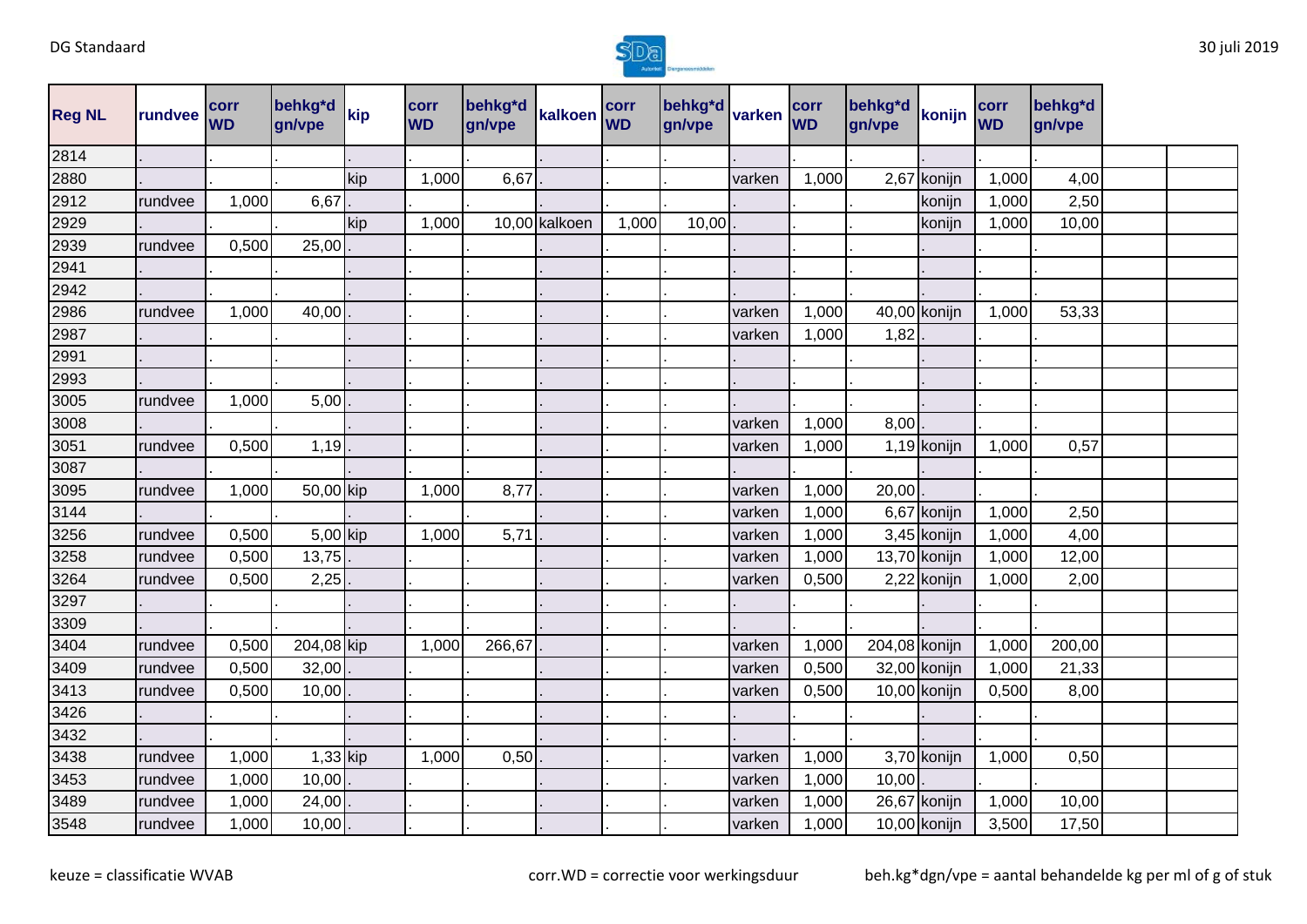

| <b>Reg NL</b>     | rundvee | corr<br><b>WD</b> | behkg*d<br>gn/vpe | kip | corr<br><b>WD</b> | behkg*d<br>gn/vpe | kalkoen corr | behkg <sup>*</sup> d<br>gn/vpe | varken | corr<br><b>WD</b> | behkg*d<br>gn/vpe | konijn         | corr<br><b>WD</b> | behkg*d<br>gn/vpe |  |
|-------------------|---------|-------------------|-------------------|-----|-------------------|-------------------|--------------|--------------------------------|--------|-------------------|-------------------|----------------|-------------------|-------------------|--|
| 3593              | rundvee | 1,000             | 20,00 kip         |     | 1,000             | 3,00              |              |                                |        |                   |                   | konijn         | 1,000             | 5,33              |  |
| 3595              |         |                   |                   |     |                   |                   |              |                                |        |                   |                   |                |                   |                   |  |
| 3597              |         |                   |                   |     |                   |                   |              |                                |        |                   |                   |                |                   |                   |  |
| 3626              | rundvee | 0,500             | 1,03 kip          |     | 1,000             | 0,60              |              |                                | varken | 1,000             | 1,03              |                |                   |                   |  |
| 3696              |         |                   |                   |     |                   |                   |              |                                |        |                   |                   |                |                   |                   |  |
| 3703              |         |                   |                   |     |                   |                   |              |                                |        |                   |                   |                |                   |                   |  |
| 3713              | rundvee | 1,000             | 8,00              |     |                   |                   |              |                                | varken | 1,000             | 8,00              |                |                   |                   |  |
| 3731              |         |                   |                   |     |                   |                   |              |                                | varken | 1,000             | 10,00             |                |                   |                   |  |
| 3751              | rundvee | 1,000             | 117,65            |     |                   |                   |              |                                | varken | 1,000             | 117,65            |                |                   |                   |  |
| 3787              |         |                   |                   |     |                   |                   |              |                                |        |                   |                   |                |                   |                   |  |
| 3794              |         |                   |                   |     |                   |                   |              |                                |        |                   |                   |                |                   |                   |  |
| 3905              |         |                   |                   |     |                   |                   |              |                                |        |                   |                   |                |                   |                   |  |
| 3910              |         |                   |                   |     |                   |                   |              |                                |        |                   |                   |                |                   |                   |  |
| 3913              |         |                   |                   |     |                   |                   |              |                                |        |                   |                   |                |                   |                   |  |
| 3917              |         |                   |                   | kip | 1,000             | 1,37              |              |                                | varken | 1,000             |                   | $22,22$ konijn | 1,000             | 10,00             |  |
| 3917V             |         |                   |                   | kip | 1,000             | 0,27              |              |                                | varken | 1,000             |                   | 4,00 konijn    | 1,000             | 2,00              |  |
| 3951              |         |                   |                   |     |                   |                   |              |                                |        |                   |                   |                |                   |                   |  |
| 3955              |         |                   |                   |     |                   |                   |              |                                | varken | 1,000             |                   | 1,72 konijn    | 1,000             | 2,27              |  |
| 4006              |         |                   |                   |     |                   |                   |              |                                |        |                   |                   |                |                   |                   |  |
| 4111              | rundvee | 3,500             | 17,50             |     |                   |                   |              |                                | varken | 3,500             |                   | 17,50 konijn   | 3,500             | 17,50             |  |
| 4122              | rundvee | 1,000             | 5,00              |     |                   |                   |              |                                | varken | 1,000             |                   | 5,00 konijn    | 3,500             | 8,75              |  |
| 4251              | rundvee | 1,000             | 30,00             |     |                   |                   |              |                                |        |                   |                   | konijn         | 2,000             | 10,00             |  |
| 4256              |         |                   |                   | kip | 1,000             | 34,80             |              |                                | varken | 1,000             | 83,33             |                |                   |                   |  |
| 4259              | rundvee | 1,000             | 25,00             |     |                   |                   |              |                                | varken | 1,000             |                   | 22,73 konijn   | 1,000             | 7,50              |  |
| 4264              | rundvee | 1,000             | 22,22             |     |                   |                   |              |                                | varken | 1,000             | 20,00             |                |                   |                   |  |
| $\overline{4281}$ |         |                   |                   |     |                   |                   |              |                                |        |                   |                   |                |                   |                   |  |
| 4282              |         |                   |                   |     |                   |                   |              |                                |        |                   |                   |                |                   |                   |  |
| 4287              |         |                   |                   |     |                   |                   |              |                                | varken | 0,500             |                   | 2,25 konijn    | 1,000             | 2,25              |  |
| 4304              |         |                   |                   |     |                   |                   |              |                                |        |                   |                   |                |                   |                   |  |
| 4308              |         |                   |                   |     |                   |                   |              |                                |        |                   |                   | konijn         | 1,000             | 1,43              |  |
| 4310              |         |                   |                   |     |                   |                   |              |                                |        |                   |                   |                |                   |                   |  |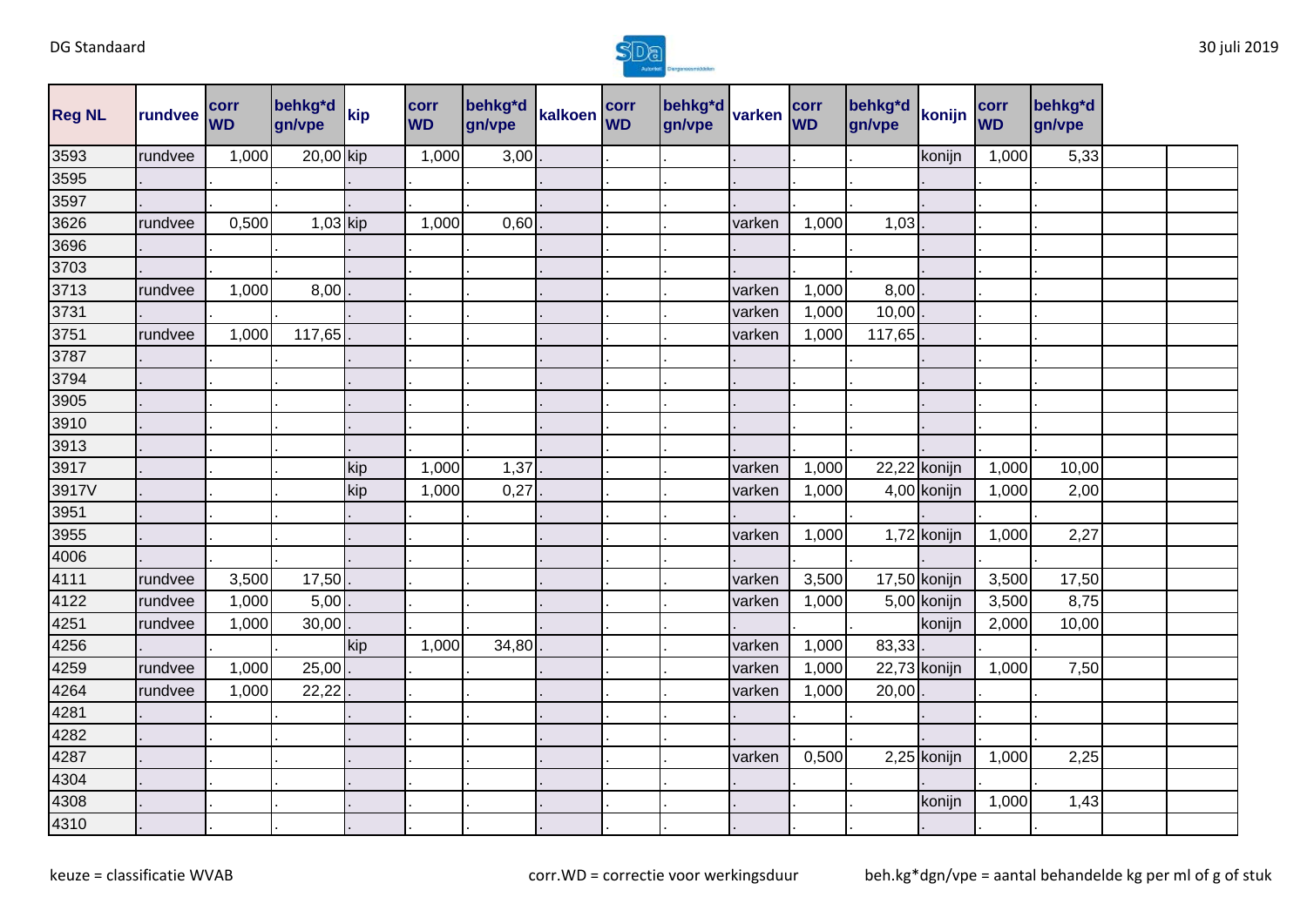

| <b>Reg NL</b> | rundvee | corr<br><b>WD</b> | behkg <sup>*</sup> d<br>gn/vpe | kip | corr<br><b>WD</b> | behkg*d<br>gn/vpe | kalkoen corr |       | behkg*d varken<br>gn/vpe |             | corr<br><b>WD</b> | behkg*d<br>gn/vpe | konijn       | corr<br><b>WD</b> | behkg*d<br>gn/vpe |  |
|---------------|---------|-------------------|--------------------------------|-----|-------------------|-------------------|--------------|-------|--------------------------|-------------|-------------------|-------------------|--------------|-------------------|-------------------|--|
| 4327          |         |                   |                                |     |                   |                   |              |       |                          |             |                   |                   |              |                   |                   |  |
| 4330          | rundvee | 1,000             | 30,00 kip                      |     | 1,000             | 30,03             |              |       |                          | varken      | 1,000             | 30,03             |              |                   |                   |  |
| 4397          |         |                   |                                |     |                   |                   |              |       |                          |             |                   |                   |              |                   |                   |  |
| 4414          |         |                   |                                |     |                   |                   |              |       |                          |             |                   |                   |              |                   |                   |  |
| 4421          |         |                   |                                |     |                   |                   |              |       |                          |             |                   |                   |              |                   |                   |  |
| 4496          | rundvee | 0,500             | 10,00                          |     |                   |                   |              |       |                          | varken      | 1,000             |                   | 12,00 konijn | 1,000             | 12,00             |  |
| 4498          |         |                   |                                |     |                   |                   |              |       |                          |             |                   |                   |              |                   |                   |  |
| 4500          |         |                   |                                |     |                   |                   |              |       |                          |             |                   |                   |              |                   |                   |  |
| 4633          |         |                   |                                |     |                   |                   |              |       |                          |             |                   |                   |              |                   |                   |  |
| 4637          |         |                   |                                |     |                   |                   |              |       |                          |             |                   |                   |              |                   |                   |  |
| 4686          | rundvee | 1,000             | 2,50                           |     |                   |                   |              |       |                          |             |                   |                   | konijn       | 1,000             | 3,11              |  |
| 4736          |         |                   |                                |     |                   |                   |              |       |                          | varken      | 0,500             | 0,50              |              |                   |                   |  |
| 4753          |         |                   |                                |     |                   |                   |              |       |                          |             |                   |                   |              |                   |                   |  |
| 4792          |         |                   |                                |     |                   |                   |              |       |                          |             |                   |                   |              |                   |                   |  |
| 4980          |         |                   |                                |     |                   |                   |              |       |                          |             |                   |                   |              |                   |                   |  |
| 5053          | rundvee | 0,500             | 40,00                          |     |                   |                   |              |       |                          |             |                   |                   | konijn       | 1,000             | 53,33             |  |
| 5055          |         |                   |                                |     |                   |                   |              |       |                          |             |                   |                   |              |                   |                   |  |
| 5068          |         |                   |                                |     |                   |                   |              |       |                          | varken      | 1,000             | 4,72              |              |                   |                   |  |
| 5070          |         |                   |                                |     |                   |                   |              |       |                          | varken      | 1,000             | 4,00              |              |                   |                   |  |
| 5135          |         |                   |                                |     |                   |                   |              |       |                          |             |                   |                   |              |                   |                   |  |
| 5193          | rundvee | 0,500             | 33,33 kip                      |     | 1,000             | 20,00             |              |       |                          | varken      | 0,500             | 33,33             |              |                   |                   |  |
| 5273          | rundvee | 1,000             | 15,00                          |     |                   |                   |              |       |                          |             |                   |                   | konijn       | 1,000             | 13,33             |  |
| 5281          | rundvee | 1,000             | 16,00                          |     |                   |                   |              |       |                          | varken      | 1,000             |                   | 16,00 konijn | 1,000             | 10,67             |  |
| 5284          |         |                   |                                | kip | 1,000             | 2,50              |              |       |                          |             |                   |                   | konijn       | 1,000             | 2,73              |  |
| 5290          |         |                   |                                | kip | 1,000             | 8,33              |              |       |                          |             |                   |                   | konijn       | 1,000             | 9,09              |  |
| 5291          |         |                   |                                | kip | 1,000             | 41,67             |              |       |                          |             |                   |                   | konijn       | 1,000             | 45,45             |  |
| 5387          |         |                   |                                |     |                   |                   |              |       |                          |             |                   |                   |              |                   |                   |  |
| 5388          | rundvee | 0,500             | 5,00 kip                       |     | 1,000             |                   | 3,33 kalkoen | 1,000 |                          | 3,33 varken | 0,500             |                   | 5,00 konijn  | 1,000             | 5,02              |  |
| 5614          | rundvee | 0,500             | 12,00                          |     |                   |                   |              |       |                          | varken      | 1,000             |                   | 12,00 konijn | 1,000             | 12,00             |  |
| 5673          |         |                   |                                |     |                   |                   |              |       |                          |             |                   |                   |              |                   |                   |  |
| 5757          |         |                   |                                |     |                   |                   |              |       |                          |             |                   |                   |              |                   |                   |  |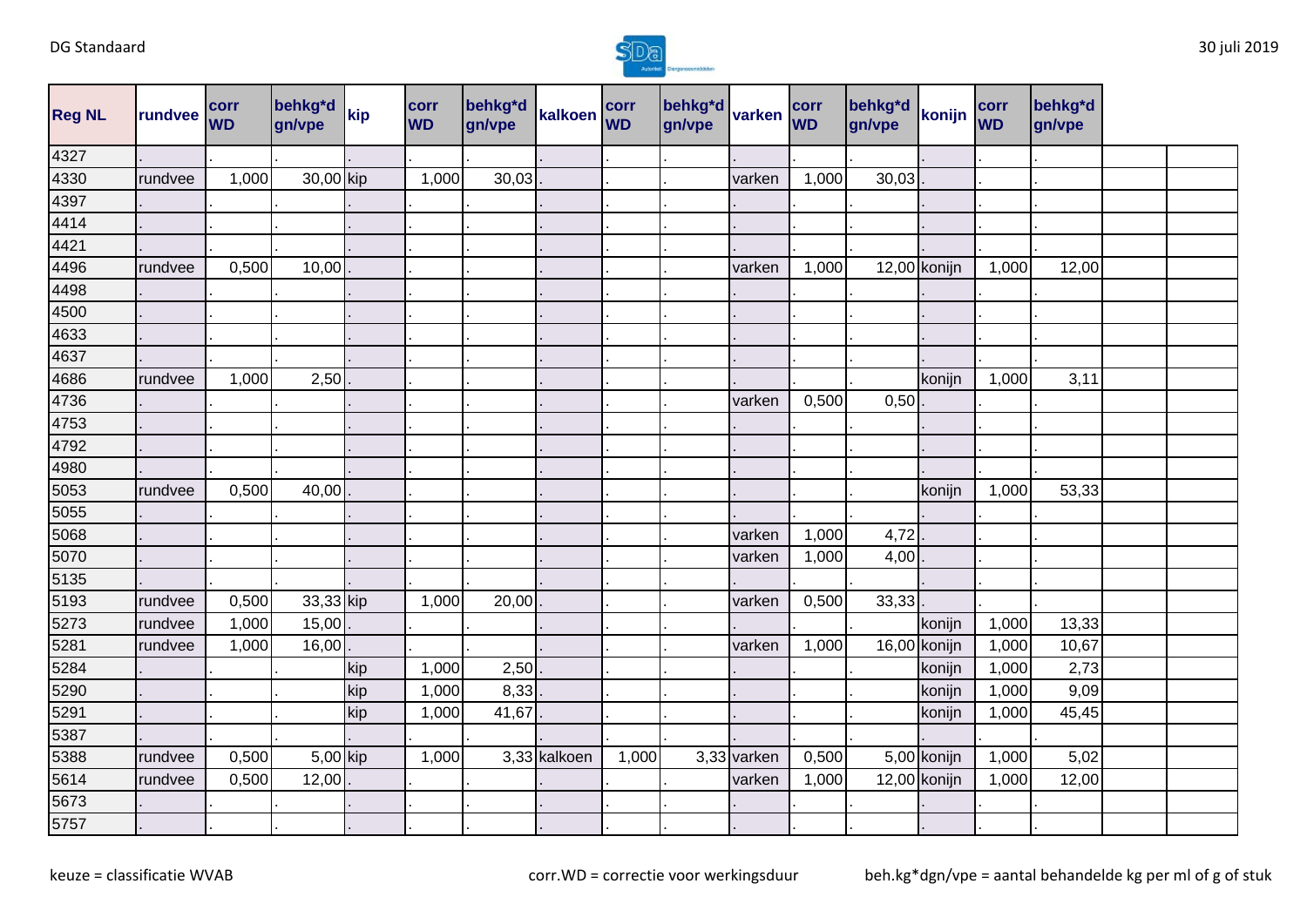

| <b>Reg NL</b> | rundvee | corr<br><b>WD</b> | behkg*d<br>gn/vpe | kip | corr<br><b>WD</b> | behkg*d<br>gn/vpe | kalkoen corr   |       | behkg <sup>*</sup> d<br>gn/vpe | varken        | corr<br><b>WD</b> | behkg*d<br>gn/vpe | konijn       | corr<br><b>WD</b> | behkg*d<br>gn/vpe |  |
|---------------|---------|-------------------|-------------------|-----|-------------------|-------------------|----------------|-------|--------------------------------|---------------|-------------------|-------------------|--------------|-------------------|-------------------|--|
| 5901          | rundvee | 0,500             | 8,00 kip          |     | 1,000             | 8,00              |                |       |                                | varken        | 1,000             |                   | 8,00 konijn  | 1,000             | 12,00             |  |
| 5977          | rundvee | 3,500             | 35,00             |     |                   |                   |                |       |                                | varken        | 3,500             |                   | 35,00 konijn | 3,500             | 35,00             |  |
| 5980          |         |                   |                   |     |                   |                   |                |       |                                |               |                   |                   |              |                   |                   |  |
| 6901          | rundvee | 1,000             | 600,00            |     |                   |                   |                |       |                                |               |                   |                   |              |                   |                   |  |
| 6933          |         |                   |                   |     |                   |                   |                |       |                                |               |                   |                   |              |                   |                   |  |
| 7062          | rundvee | 3,000             | 30,00             |     |                   |                   |                |       |                                | varken        | 3,000             |                   | 30,00 konijn | 3,000             | 30,00             |  |
| 7188          | rundvee | 1,000             | 25,00             |     |                   |                   |                |       |                                | varken        | 1,000             | 25,00             |              |                   |                   |  |
| 7253          | rundvee | 0,500             | 33,33 kip         |     | 1,000             | 14,55             |                |       |                                | varken        | 1,000             |                   | 33,33 konijn | 1,000             | 50,00             |  |
| 7254          |         |                   |                   |     |                   |                   |                |       |                                | varken        | 1,000             |                   | 4,00 konijn  | 1,000             | 3,72              |  |
| 7255          |         |                   |                   |     |                   |                   |                |       |                                |               |                   |                   |              |                   |                   |  |
| 7256          |         |                   |                   |     |                   |                   |                |       |                                |               |                   |                   |              |                   |                   |  |
| 7265          |         |                   |                   |     |                   |                   |                |       |                                | varken        | 1,000             | 20,00             |              |                   |                   |  |
| 7267          | rundvee | 0,500             | 10,00             |     |                   |                   |                |       |                                |               |                   |                   |              |                   |                   |  |
| 7273          | rundvee | 1,000             | 20,00             |     |                   |                   |                |       |                                |               |                   |                   |              |                   |                   |  |
| 7276          | rundvee | 0,500             | 100,00 kip        |     | 1,000             |                   | 100,00 kalkoen | 1,000 |                                | 100,00 varken | 0,500             | 100,00 konijn     |              | 1,000             | 48,00             |  |
| 7277          |         |                   |                   |     |                   |                   |                |       |                                | varken        | 1,000             |                   | 2,67 konijn  | 1,000             | 3,72              |  |
| 7301          |         |                   |                   | kip | 1,000             | 8,77              |                |       |                                |               |                   |                   | konijn       | 1,000             | 6,25              |  |
| 7310          |         |                   |                   |     |                   |                   |                |       |                                |               |                   |                   |              |                   |                   |  |
| 7311          |         |                   |                   |     |                   |                   |                |       |                                |               |                   |                   |              |                   |                   |  |
| 7324          |         |                   |                   |     |                   |                   |                |       |                                | varken        | 1,000             | 10,00             |              |                   |                   |  |
| 7376          | rundvee | 1,000             | 10,00 kip         |     | 1,000             | 5,00              |                |       |                                | varken        | 1,000             | 10,00             |              |                   |                   |  |
| 7404          |         |                   |                   |     |                   |                   |                |       |                                |               |                   |                   |              |                   |                   |  |
| 7431          |         |                   |                   |     |                   |                   |                |       |                                |               |                   |                   |              |                   |                   |  |
| 7479          |         |                   |                   |     |                   |                   |                |       |                                | varken        | 1,000             | 10,00             |              |                   |                   |  |
| 7538          |         |                   |                   |     |                   |                   |                |       |                                | varken        | 1,000             |                   | 12,50 konijn | 1,000             | 5,06              |  |
| 7540          |         |                   |                   |     |                   |                   |                |       |                                |               |                   |                   |              |                   |                   |  |
| 7545          |         |                   |                   |     |                   |                   |                |       |                                | varken        | 1,000             |                   | 9,30 konijn  | 3,500             | 17,50             |  |
| 7549          |         |                   |                   |     |                   |                   |                |       |                                |               |                   |                   |              |                   |                   |  |
| 7560          | rundvee | 1,000             | 600,00            |     |                   |                   |                |       |                                |               |                   |                   |              |                   |                   |  |
| 7568          |         |                   |                   |     |                   |                   |                |       |                                | varken        | 1,000             |                   | 20,00 konijn | 1,000             | 4,04              |  |
| 7568V         |         |                   |                   |     |                   |                   |                |       |                                | varken        | 1,000             |                   | 4,00 konijn  | 1,000             | 0,81              |  |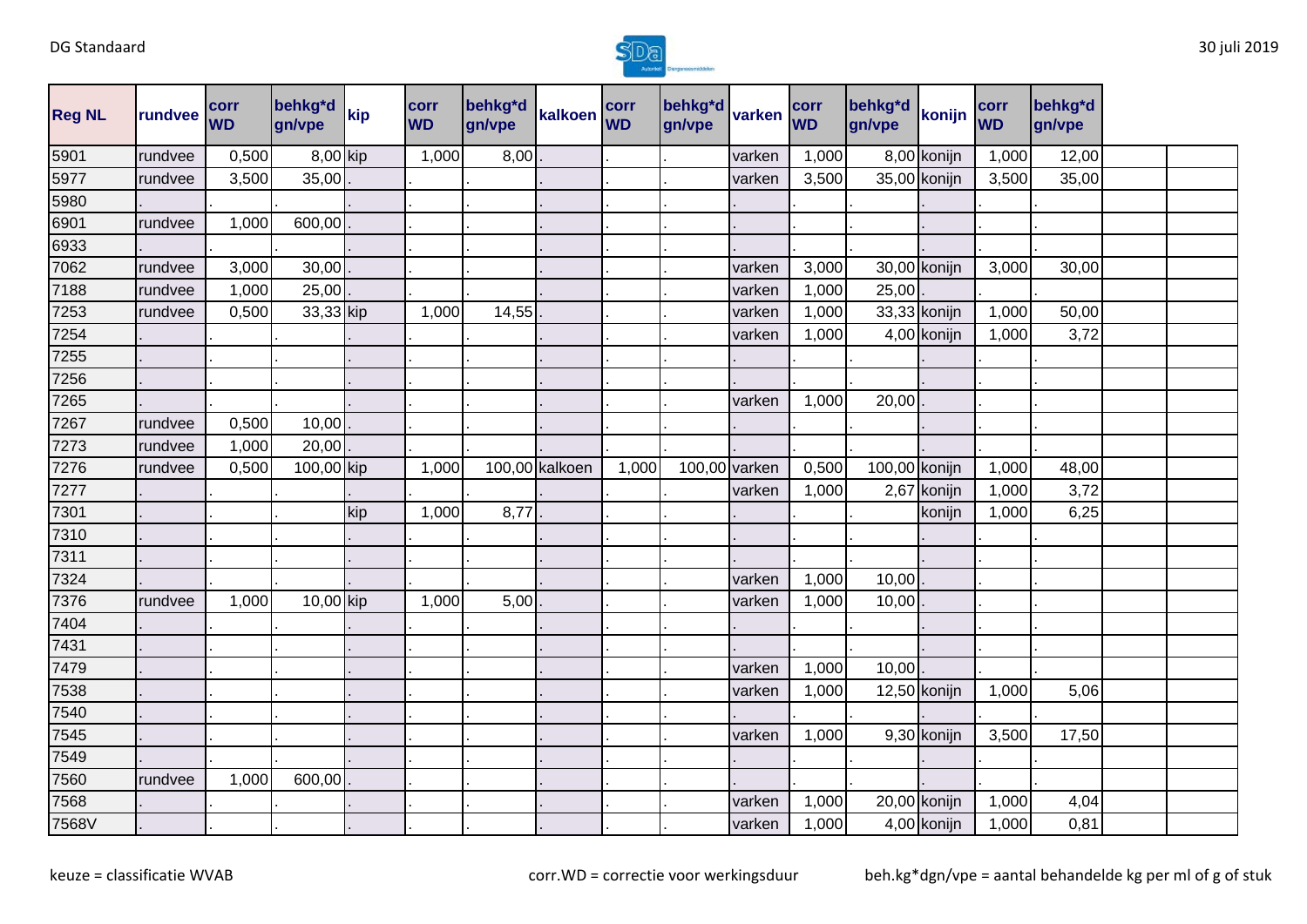

| <b>Reg NL</b> | rundvee | corr<br><b>WD</b> | behkg*d<br>gn/vpe | kip | corr<br><b>WD</b> | behkg*d<br>gn/vpe | kalkoen       | corr<br><b>WD</b> | behkg*d<br>gn/vpe | varken       | corr<br><b>WD</b> | behkg*d<br>gn/vpe | konijn       | corr<br><b>WD</b> | behkg*d<br>gn/vpe |  |
|---------------|---------|-------------------|-------------------|-----|-------------------|-------------------|---------------|-------------------|-------------------|--------------|-------------------|-------------------|--------------|-------------------|-------------------|--|
| 7587          | rundvee | 0,500             | 50,00             |     |                   |                   |               |                   |                   |              |                   |                   |              |                   |                   |  |
| 7589          |         |                   |                   |     |                   |                   |               |                   |                   | varken       | 1,000             |                   | 3,33 konijn  | 1,000             | 3,11              |  |
| 7611          |         |                   |                   | kip | 1,000             | 2,67              |               |                   |                   | varken       | 1,000             |                   | 4,00 konijn  | 1,000             | 5,33              |  |
| 7637          | rundvee | 1,000             | 23,25             |     |                   |                   |               |                   |                   |              |                   |                   | konijn       | 3,500             | 17,50             |  |
| 7666          |         |                   |                   |     |                   |                   |               |                   |                   |              |                   |                   |              |                   |                   |  |
| 7667          |         |                   |                   |     |                   |                   |               |                   |                   |              |                   |                   |              |                   |                   |  |
| 7675          | rundvee | 0,500             | 20,00 kip         |     | 1,000             |                   | 10,00 kalkoen | 1,000             |                   | 10,00 varken | 1,000             |                   | 20,00 konijn | 1,000             | 24,75             |  |
| 7691          | rundvee | 3,500             | 35,00 kip         |     | 4,000             |                   | 16,00 kalkoen | 4,000             |                   | 16,00 varken | 3,500             |                   | 35,00 konijn | 3,500             | 35,00             |  |
| 7732          | rundvee | 0,500             | 5,00 kip          |     | 1,000             | 10,00             |               |                   |                   | varken       | 1,000             |                   | 8,00 konijn  | 1,000             | 9,09              |  |
| 7733          | rundvee | 0,500             | 48,00 kip         |     | 1,000             | 40,00             |               |                   |                   | varken       | 1,000             |                   | 48,00 konijn | 1,000             | 48,00             |  |
| 7745          |         |                   |                   | kip | 1,000             | 2,29              |               |                   |                   | varken       | 1,000             |                   | 6,67 konijn  | 1,000             | 10,00             |  |
| 7771          | rundvee | 1,000             | 10,00 kip         |     | 1,000             | 10,53             |               |                   |                   | varken       | 1,000             |                   | 20,00 konijn | 1,000             | 10,63             |  |
| 7773          | rundvee | 0,500             | 33,33 kip         |     | 1,000             | 20,00             |               |                   |                   | varken       | 0,500             | 33,33             |              |                   |                   |  |
| 7806          |         |                   |                   |     |                   |                   |               |                   |                   |              |                   |                   |              |                   |                   |  |
| 7827          | rundvee | 1,000             | 18,75             |     |                   |                   |               |                   |                   |              |                   |                   |              |                   |                   |  |
| 7828          | rundvee | 2,000             | 13,33             |     |                   |                   |               |                   |                   | varken       | 2,000             | 13,33             |              |                   |                   |  |
| 7848          |         |                   |                   |     |                   |                   |               |                   |                   |              |                   |                   |              |                   |                   |  |
| 7849          |         |                   |                   |     |                   |                   |               |                   |                   | varken       | 1,000             | 16,00             |              |                   |                   |  |
| 7855          | rundvee | 1,000             | 40,00             |     |                   |                   |               |                   |                   |              |                   |                   |              |                   |                   |  |
| 7863          | rundvee | 0,500             | 20,00 kip         |     | 1,000             | 12,01             |               |                   |                   | varken       | 0,500             |                   | 20,00 konijn | 1,000             | 21,33             |  |
| 7865          |         |                   |                   |     |                   |                   |               |                   |                   |              |                   |                   |              |                   |                   |  |
| 7866          |         |                   |                   |     |                   |                   |               |                   |                   |              |                   |                   |              |                   |                   |  |
| 7867          |         |                   |                   |     |                   |                   |               |                   |                   |              |                   |                   |              |                   |                   |  |
| 7921          |         |                   |                   |     |                   |                   |               |                   |                   |              |                   |                   |              |                   |                   |  |
| 7922          |         |                   |                   |     |                   |                   |               |                   |                   |              |                   |                   |              |                   |                   |  |
| 7923          |         |                   |                   |     |                   |                   |               |                   |                   |              |                   |                   |              |                   |                   |  |
| 7929          |         |                   |                   |     |                   |                   |               |                   |                   |              |                   |                   |              |                   |                   |  |
| 7930          |         |                   |                   |     |                   |                   |               |                   |                   |              |                   |                   |              |                   |                   |  |
| 7939          | rundvee | 0,500             | 20,00 kip         |     | 1,000             | 11,43             |               |                   |                   | varken       | 1,000             |                   | 26,67 konijn | 1,000             | 20,71             |  |
| 7950          | rundvee | 1,000             | 10,00             |     |                   |                   |               |                   |                   | varken       | 1,000             | 10,00             |              |                   |                   |  |
| 7957          |         |                   |                   |     |                   |                   |               |                   |                   | varken       | 1,000             | 20,00             |              |                   |                   |  |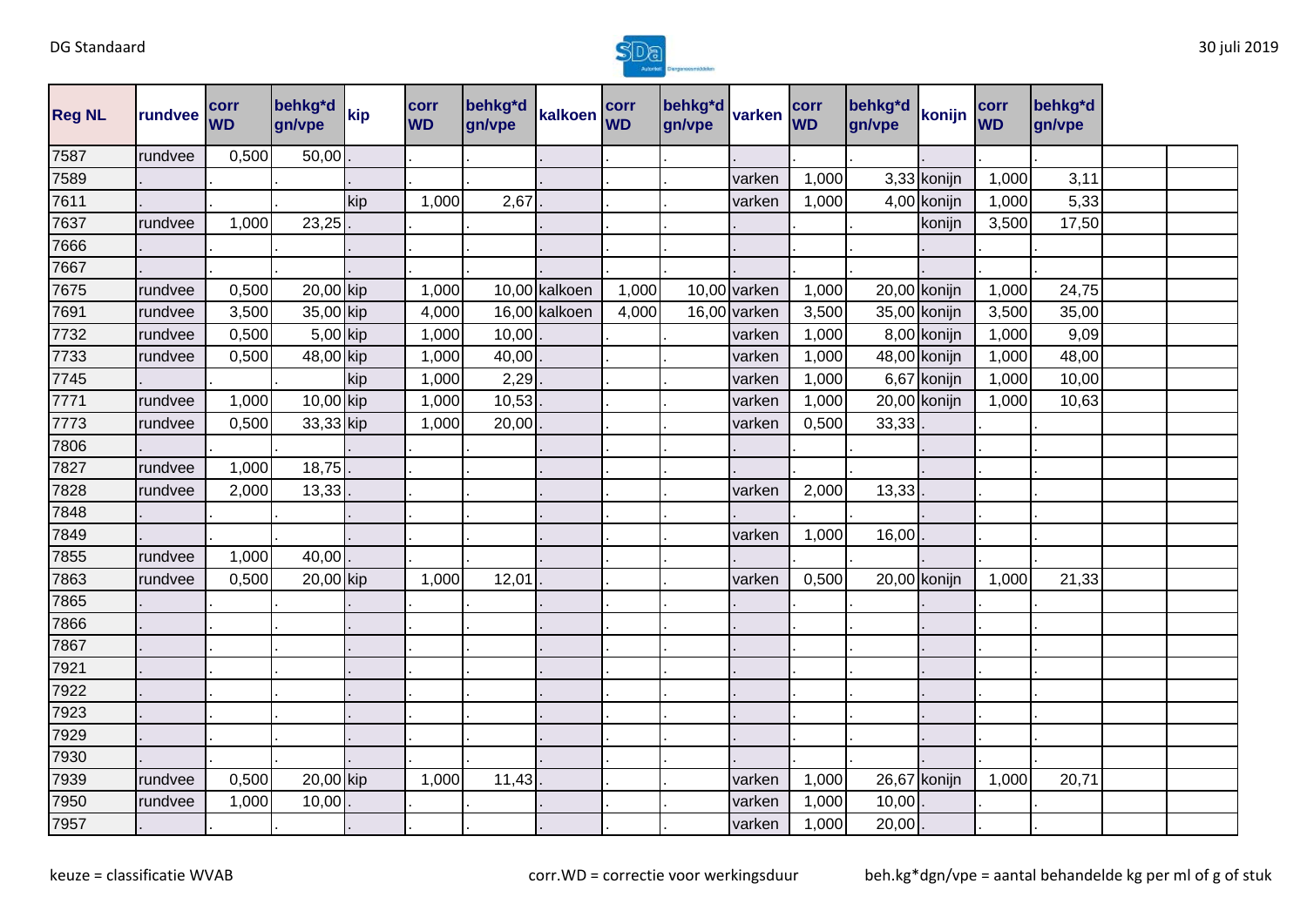

| <b>Reg NL</b> | rundvee | corr<br><b>WD</b> | behkg*d<br>gn/vpe | kip | <b>corr</b><br><b>WD</b> | behkg*d<br>gn/vpe | kalkoen       | corr<br><b>WD</b> | behkg*d<br>gn/vpe | varken        | corr<br><b>WD</b> | behkg*d<br>gn/vpe | konijn         | corr<br><b>WD</b> | behkg*d<br>gn/vpe |  |
|---------------|---------|-------------------|-------------------|-----|--------------------------|-------------------|---------------|-------------------|-------------------|---------------|-------------------|-------------------|----------------|-------------------|-------------------|--|
| 7958          |         |                   |                   | kip | 1,000                    | 8,62              |               |                   |                   | varken        | 0,500             | 5,45              |                |                   |                   |  |
| 7960          |         |                   |                   |     |                          |                   |               |                   |                   | varken        | 1,000             | 5,00              |                |                   |                   |  |
| 7965          | rundvee | 1,000             | 25,00             |     |                          |                   |               |                   |                   | varken        | 1,000             | 25,00             |                |                   |                   |  |
| 7973          |         |                   |                   | kip | 1,000                    | 20,00             |               |                   |                   | varken        | 1,000             |                   | 20,00 konijn   | 1,000             | 24,75             |  |
| 7982          |         |                   |                   | kip | 1,000                    |                   | 4,00 kalkoen  | 1,000             | 4,00              |               |                   |                   | konijn         | 1,000             | 18,60             |  |
| 7993          | rundvee | 4,000             | 30,00 kip         |     | 2,000                    | 15,00             |               |                   |                   | varken        | 2,000             | 40,00             |                |                   |                   |  |
| 7996          |         |                   |                   |     |                          |                   |               |                   |                   | varken        | 1,000             | 10,00             |                |                   |                   |  |
| 8000          |         |                   |                   |     |                          |                   |               |                   |                   | varken        | 1,000             |                   | 13,33 konijn   | 1,000             | 20,00             |  |
| 8012          |         |                   |                   | kip | 1,000                    |                   | 17,99 kalkoen | 1,000             |                   | 11,25 varken  | 1,000             |                   | 33,88 konijn   | 1,000             | 22,76             |  |
| 8013          |         |                   |                   | kip | 1,000                    | 3,33              |               |                   |                   | varken        | 1,000             |                   | 16,89 konijn   | 1,000             | 41,67             |  |
| 8014          |         |                   |                   |     |                          |                   |               |                   |                   | varken        | 1,000             |                   | 6,67 konijn    | 1,000             | 6,67              |  |
| 8015          |         |                   |                   | kip | 1,000                    |                   | 4,00 kalkoen  | 1,000             |                   | 2,50 varken   | 1,000             |                   | 16,33 konijn   | 1,000             | 33,33             |  |
| 8015V         |         |                   |                   |     |                          |                   |               |                   |                   |               |                   |                   | konijn         | 1,000             | 2,67              |  |
| 8016          |         |                   |                   | kip | 1,000                    |                   | 0,80 kalkoen  | 1,000             |                   | $0,50$ varken | 1,000             |                   | 3,27 konijn    | 1,000             | 6,67              |  |
| 8017          |         |                   |                   |     |                          |                   | kalkoen       | 1,000             |                   | 1,72 varken   | 1,000             |                   | 3,33 konijn    | 1,000             | 3,11              |  |
| 8018          |         |                   |                   |     |                          |                   |               |                   |                   | varken        | 0,500             |                   | 2,47 konijn    | 1,000             | 4,00              |  |
| 8028          | rundvee | 0,500             | 10,00             |     |                          |                   |               |                   |                   | varken        | 0,500             |                   | 10,00 konijn   | 0,500             | 8,00              |  |
| 8036          | rundvee | 1,000             | 15,00             |     |                          |                   |               |                   |                   | varken        | 1,000             |                   | 14,99 konijn   | 1,000             | 18,57             |  |
| 8043          |         |                   |                   |     |                          |                   |               |                   |                   |               |                   |                   |                |                   |                   |  |
| 8044          | rundvee | 1,000             | 600,00            |     |                          |                   |               |                   |                   |               |                   |                   |                |                   |                   |  |
| 8046          |         |                   |                   |     |                          |                   |               |                   |                   |               |                   |                   |                |                   |                   |  |
| 8055          |         |                   |                   |     |                          |                   |               |                   |                   | varken        | 1,000             | 30,30             |                |                   |                   |  |
| 8060          | rundvee | 1,000             | 7,50              |     |                          |                   |               |                   |                   | varken        | 1,000             | 3,75              |                |                   |                   |  |
| 8067          | rundvee | 3,500             | 35,00             |     |                          |                   |               |                   |                   | varken        | 3,500             |                   | 35,00 konijn   | 3,500             | 35,00             |  |
| 8068          | rundvee | 0,500             | 10,00             |     |                          |                   |               |                   |                   | varken        | 0,500             |                   | 10,00 konijn   | 1,000             | 10,67             |  |
| 8076          |         |                   |                   | kip | 1,000                    | 3,33              |               |                   |                   | varken        | 1,000             |                   | 3,33 konijn    | 1,000             | 4,44              |  |
| 8089          | rundvee | 0,500             | 2,22              |     |                          |                   |               |                   |                   | varken        | 1,000             |                   | 2,22 konijn    | 1,000             | 2,00              |  |
| 8090          | rundvee | 0,500             | 13,33 kip         |     | 1,000                    | 5,82              |               |                   |                   | varken        | 1,000             |                   | $13,33$ konijn | 1,000             | 20,00             |  |
| 8092          | rundvee | 1,000             | 600,00            |     |                          |                   |               |                   |                   |               |                   |                   |                |                   |                   |  |
| 8117          | rundvee | 1,000             | 81,30 kip         |     | 1,000                    | 6,58              |               |                   |                   | varken        | 1,000             | 81,30             |                |                   |                   |  |
| 8119          |         |                   |                   |     |                          |                   |               |                   |                   | varken        | 1,000             | 117,65            |                |                   |                   |  |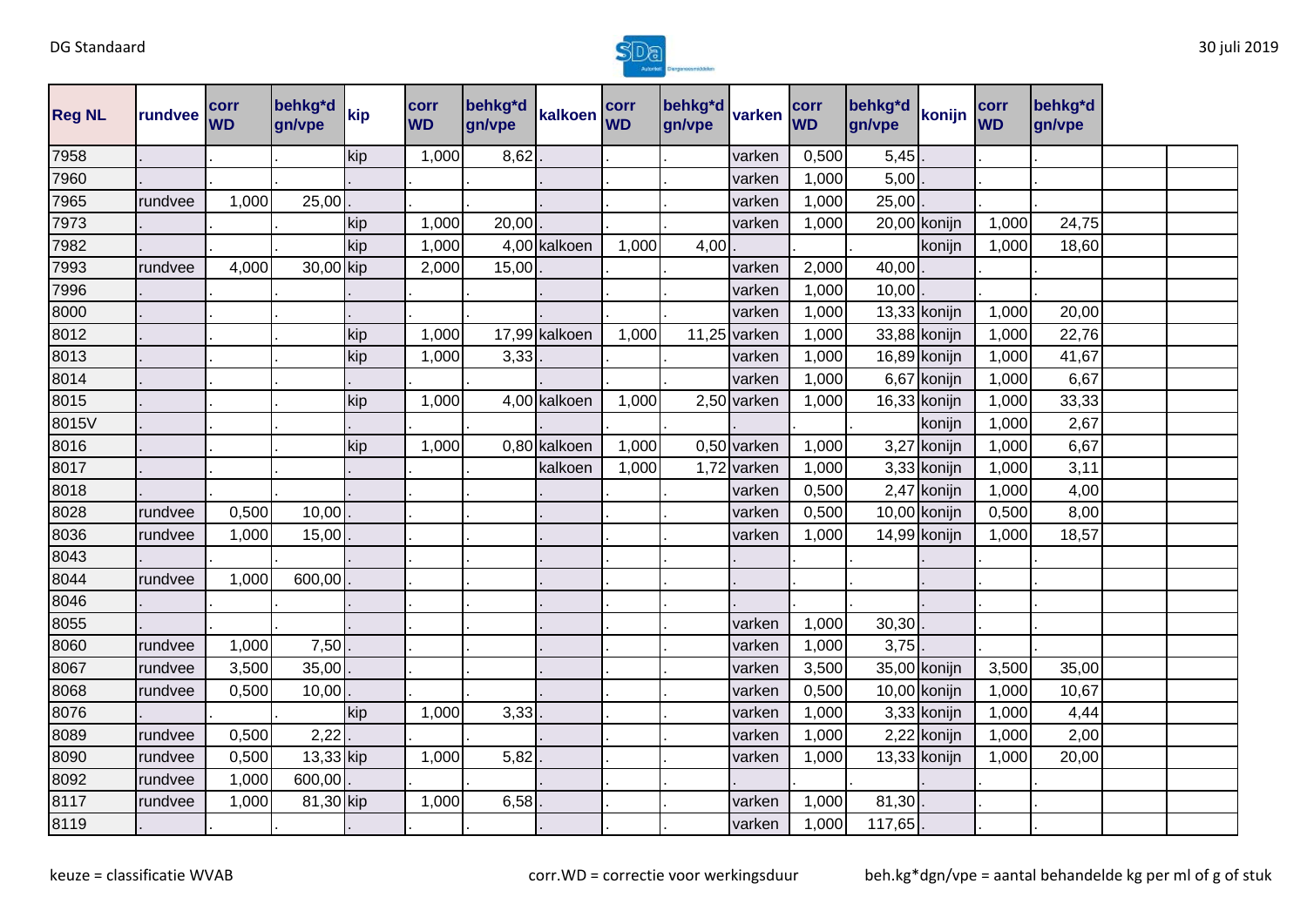

| <b>Reg NL</b> | rundvee | corr<br><b>WD</b> | behkg*d<br>gn/vpe | kip | corr<br><b>WD</b> | behkg*d<br>gn/vpe | kalkoen corr | behkg <sup>*d</sup> varken<br>gn/vpe |        | corr<br><b>WD</b> | behkg*d<br>gn/vpe | konijn         | corr<br><b>WD</b> | behkg*d<br>gn/vpe |  |
|---------------|---------|-------------------|-------------------|-----|-------------------|-------------------|--------------|--------------------------------------|--------|-------------------|-------------------|----------------|-------------------|-------------------|--|
| 8137          | rundvee | 0,500             | 3,00              |     |                   |                   |              |                                      | varken | 0,500             |                   | 4,50 konijn    | 1,000             | 4,50              |  |
| 8183          | rundvee | 1,000             | 27,78 kip         |     | 1,000             | 41,67             |              |                                      |        |                   |                   | konijn         | 1,000             | 45,45             |  |
| 8206          | rundvee | 1,000             | 20,00             |     |                   |                   |              |                                      | varken | 1,000             | 20,00             |                |                   |                   |  |
| 8211          | rundvee | 1,000             | 13,33             |     |                   |                   |              |                                      | varken | 1,000             |                   | $13,33$ konijn | 1,000             | 5,00              |  |
| 8212          | rundvee | 1,000             | 26,67 kip         |     | 1,000             | 10,00             |              |                                      | varken | 1,000             |                   | 26,67 konijn   | 1,000             | 10,00             |  |
| 8258          | rundvee | 1,000             | 600,00            |     |                   |                   |              |                                      |        |                   |                   |                |                   |                   |  |
| 8260          | rundvee | 1,000             | 600,00            |     |                   |                   |              |                                      |        |                   |                   |                |                   |                   |  |
| 8271          | rundvee | 1,000             | 10,00             |     |                   |                   |              |                                      | varken | 1,000             | 10,00             |                |                   |                   |  |
| 8284          |         |                   |                   |     |                   |                   |              |                                      |        |                   |                   |                |                   |                   |  |
| 8290          | rundvee | 5,500             | 55,00             |     |                   |                   |              |                                      | varken | 5,500             |                   | 55,00 konijn   | 3,500             | 52,50             |  |
| 8291          | rundvee | 1,000             | 16,00             |     |                   |                   |              |                                      | varken | 1,000             |                   | $11,54$ konijn | 1,000             | 10,00             |  |
| 8293          |         |                   |                   |     |                   |                   |              |                                      | varken | 1,000             | 10,00             |                |                   |                   |  |
| 8296          |         |                   |                   |     |                   |                   |              |                                      | varken | 1,000             | 20,00             |                |                   |                   |  |
| 8300          | rundvee | 1,000             | 12,31             |     |                   |                   |              |                                      | varken | 1,000             |                   | 12,31 konijn   | 0,500             | 10,67             |  |
| 8302          |         |                   |                   |     |                   |                   |              |                                      |        |                   |                   |                |                   |                   |  |
| 8303          |         |                   |                   |     |                   |                   |              |                                      |        |                   |                   |                |                   |                   |  |
| 8328          | rundvee | 1,000             | 20,00             |     |                   |                   |              |                                      | varken | 1,000             | 20,00             |                |                   |                   |  |
| 8330          | rundvee | 1,000             | 25,00             |     |                   |                   |              |                                      | varken | 1,000             | 25,00             |                |                   |                   |  |
| 8331          | rundvee | 1,000             | 16,00             |     |                   |                   |              |                                      | varken | 1,000             |                   | 16,00 konijn   | 1,000             | 10,67             |  |
| 8332          | rundvee | 1,000             | 30,00             |     |                   |                   |              |                                      | varken | 1,000             | 30,30             |                |                   |                   |  |
| 8334          | rundvee | 1,000             | 3,33 kip          |     | 1,000             | 2,00              |              |                                      |        |                   |                   |                |                   |                   |  |
| 8357          | rundvee | 1,000             | 600,00            |     |                   |                   |              |                                      |        |                   |                   |                |                   |                   |  |
| 8378          | rundvee | 1,000             | 600,00            |     |                   |                   |              |                                      |        |                   |                   |                |                   |                   |  |
| 8380          | rundvee | 3,500             | 35,00             |     |                   |                   |              |                                      | varken | 3,500             |                   | 35,00 konijn   | 3,000             | 30,00             |  |
| 8382          | rundvee | 1,000             | 30,00             |     |                   |                   |              |                                      | varken | 1,000             | 30,00             |                |                   |                   |  |
| 8411          |         |                   |                   |     |                   |                   |              |                                      | varken | 0,500             |                   | 16,67 konijn   | 1,000             | 25,00             |  |
| 8413          |         |                   |                   | kip | 1,000             | 13,33             |              |                                      | varken | 1,000             |                   | 20,00 konijn   | 1,000             | 18,60             |  |
| 8435          | rundvee | 1,000             | 12,31             |     |                   |                   |              |                                      | varken | 1,000             |                   | 12,31 konijn   | 0,500             | 10,67             |  |
| 8436          | rundvee | 1,000             | 10,00             |     |                   |                   |              |                                      | varken | 1,000             |                   | 10,00 konijn   | 3,500             | 16,27             |  |
| 8448          |         |                   |                   |     |                   |                   |              |                                      | varken | 1,000             |                   | 5,56 konijn    | 1,000             | 6,67              |  |
| 8470          |         |                   |                   |     |                   |                   |              |                                      |        |                   |                   |                |                   |                   |  |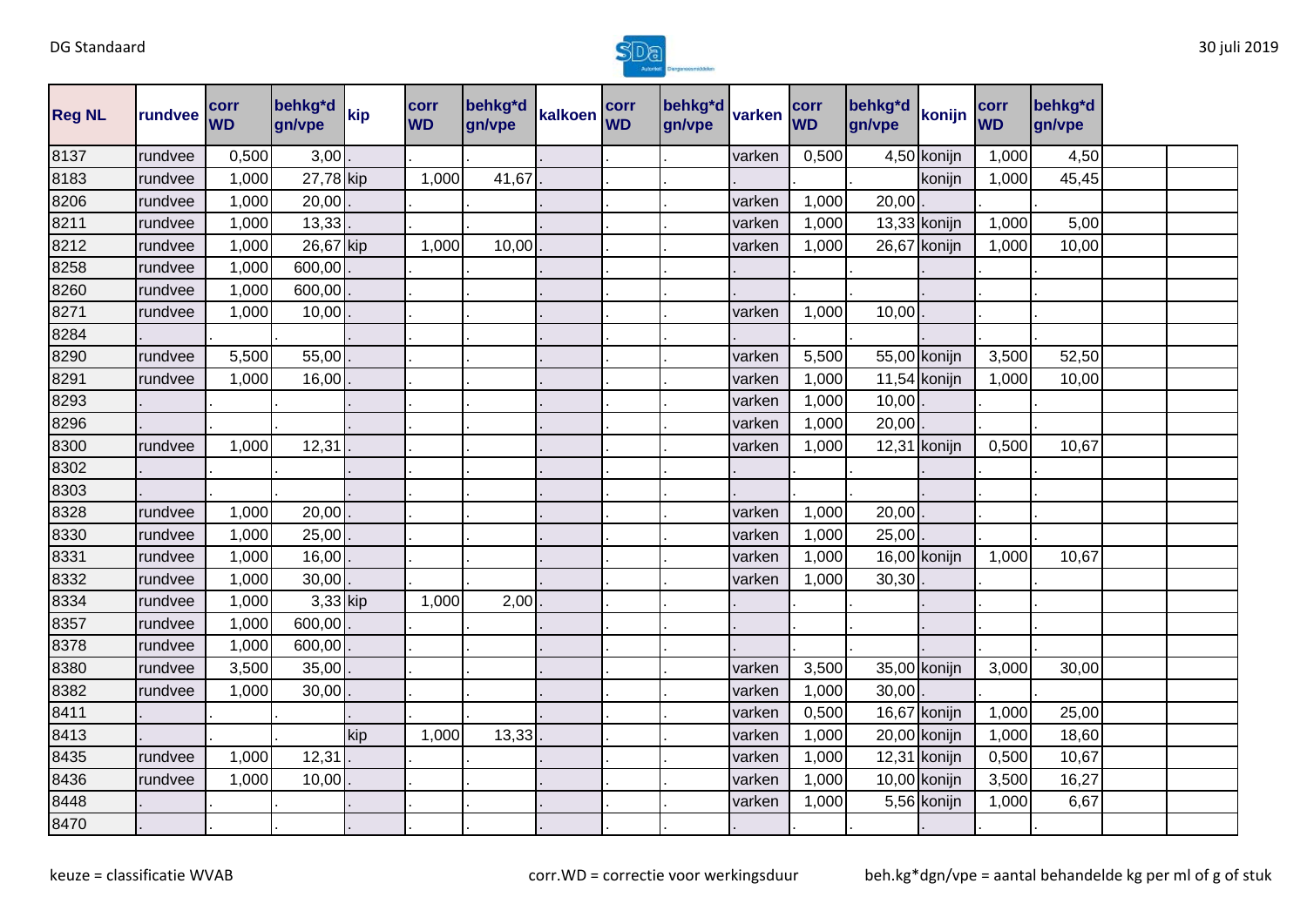

| <b>Reg NL</b> | rundvee | corr<br><b>WD</b> | behkg*d<br>gn/vpe | kip | <b>corr</b><br><b>WD</b> | behkg*d<br>gn/vpe | kalkoen | corr<br><b>WD</b> | behkg*d<br>gn/vpe | varken | corr<br><b>WD</b> | behkg*d<br>gn/vpe | konijn       | corr<br><b>WD</b> | behkg*d<br>gn/vpe |  |
|---------------|---------|-------------------|-------------------|-----|--------------------------|-------------------|---------|-------------------|-------------------|--------|-------------------|-------------------|--------------|-------------------|-------------------|--|
| 8471          | rundvee | 1,000             | 16,00             |     |                          |                   |         |                   |                   | varken | 1,000             |                   | 16,00 konijn | 1,000             | 10,67             |  |
| 8473          |         |                   |                   |     |                          |                   |         |                   |                   | varken | 1,000             |                   | 10,00 konijn | 3,500             | 17,50             |  |
| 8480          | rundvee | 0,500             | 10,00             |     |                          |                   |         |                   |                   | varken | 1,000             | 10,00             |              |                   |                   |  |
| 8488          | rundvee | 1,000             | 10,00             |     |                          |                   |         |                   |                   | varken | 1,000             |                   | 6,67 konijn  | 3,500             | 17,50             |  |
| 8515          | rundvee | 1,000             | 6,67              |     |                          |                   |         |                   |                   | varken | 1,000             |                   | 6,67 konijn  | 3,500             | 17,50             |  |
| 8522          | rundvee | 1,000             | 600,00            |     |                          |                   |         |                   |                   |        |                   |                   |              |                   |                   |  |
| 8523          | rundvee | 0,500             | 300,00            |     |                          |                   |         |                   |                   |        |                   |                   |              |                   |                   |  |
| 8524          | rundvee | 1,000             | 600,00            |     |                          |                   |         |                   |                   |        |                   |                   |              |                   |                   |  |
| 8532          |         |                   |                   |     |                          |                   |         |                   |                   |        |                   |                   |              |                   |                   |  |
| 8534          |         |                   |                   |     |                          |                   |         |                   |                   |        |                   |                   |              |                   |                   |  |
| 8536          | rundvee | 0,500             | 12,00             |     |                          |                   |         |                   |                   | varken | 0,500             |                   | 12,00 konijn | 1,000             | 10,67             |  |
| 8539          |         |                   |                   |     |                          |                   |         |                   |                   | varken | 1,000             |                   | 40,00 konijn | 1,000             | 45,45             |  |
| 8541          | rundvee | 1,000             | 2,67              |     |                          |                   |         |                   |                   | varken | 1,000             |                   | 2,67 konijn  | 1,000             | 3,20              |  |
| 8543          |         |                   |                   |     |                          |                   |         |                   |                   | varken | 1,000             | 3,33              |              |                   |                   |  |
| 8554          | rundvee | 0,500             | 50,00 kip         |     | 1,000                    | 25,00             |         |                   |                   | varken | 1,000             |                   | 50,00 konijn | 1,000             | 61,92             |  |
| 8609          | rundvee | 1,000             | 70,00 kip         |     | 1,000                    | 81,70             |         |                   |                   | varken | 1,000             |                   | 70,00 konijn | 1,000             | 39,20             |  |
| 8628          |         |                   |                   |     |                          |                   |         |                   |                   |        |                   |                   |              |                   |                   |  |
| 8652          | rundvee | 1,000             | 80,00             |     |                          |                   |         |                   |                   | varken | 1,000             | 80,00             |              |                   |                   |  |
| 8669          | rundvee | 1,000             | 5,00 kip          |     | 1,000                    | 10,00             |         |                   |                   |        |                   |                   | konijn       | 1,000             | 9,09              |  |
| 8674          |         |                   |                   | kip | 1,000                    | 2,00              |         |                   |                   | varken | 1,000             |                   | 2,67 konijn  | 1,000             | 2,67              |  |
| 8678          | rundvee | 0,500             | 33,33 kip         |     | 1,000                    | 14,55             |         |                   |                   | varken | 1,000             |                   | 33,33 konijn | 1,000             | 46,50             |  |
| 8690          |         |                   |                   |     |                          |                   |         |                   |                   |        |                   |                   |              |                   |                   |  |
| 8707          |         |                   |                   |     |                          |                   |         |                   |                   |        |                   |                   |              |                   |                   |  |
| 8708          |         |                   |                   |     |                          |                   |         |                   |                   |        |                   |                   | konijn       | 3,500             | 17,50             |  |
| 8713          |         |                   |                   |     |                          |                   |         |                   |                   |        |                   |                   |              |                   |                   |  |
| 8728          | rundvee | 0,500             | 50,00             |     |                          |                   |         |                   |                   |        |                   |                   |              |                   |                   |  |
| 8753          | rundvee | 0,500             | 50,00 kip         |     | 1,000                    | 20,00             |         |                   |                   | varken | 1,000             |                   | 50,00 konijn | 1,000             | 61,92             |  |
| 8758          | rundvee | 0,500             | 27,78 kip         |     | 1,000                    | 50,00             |         |                   |                   | varken | 1,000             |                   | 40,00 konijn | 1,000             | 45,45             |  |
| 8762          | rundvee | 1,000             | $15,00$ .         |     |                          |                   |         |                   |                   | varken | 1,000             |                   | 12,00 konijn | 1,000             | 10,67             |  |
| 8767          |         |                   |                   |     |                          |                   |         |                   |                   |        |                   |                   |              |                   |                   |  |
| 8777          | rundvee | 1,000             | 4,00 kip          |     | 1,000                    | 3,33              |         |                   |                   | varken | 1,000             |                   | 4,00 konijn  | 1,000             | 5,33              |  |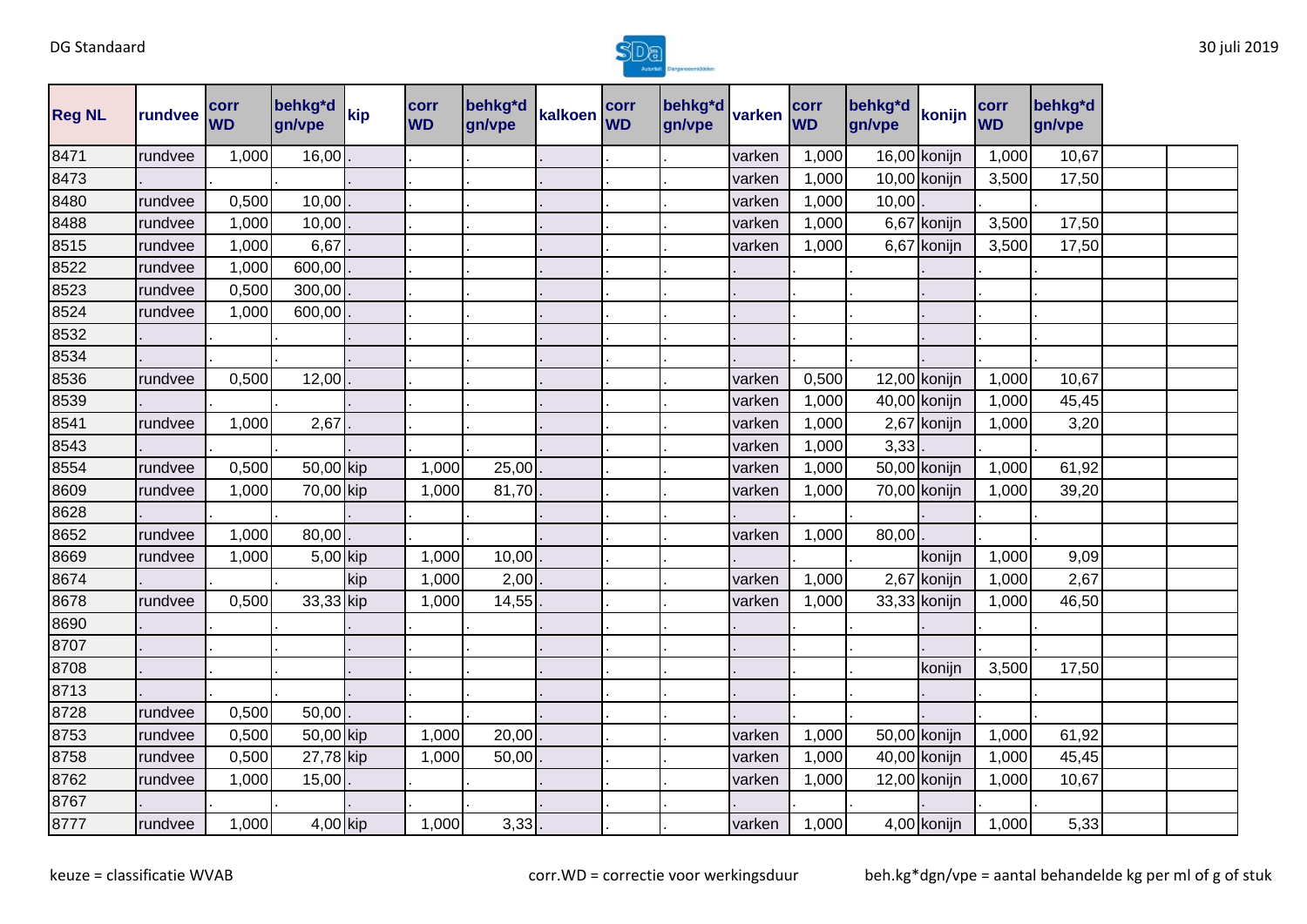

| <b>Reg NL</b> | rundvee | corr<br><b>WD</b> | behkg*d<br>gn/vpe | kip | corr<br><b>WD</b> | behkg*d<br>gn/vpe | kalkoen | corr<br><b>WD</b> | behkg*d<br>gn/vpe | varken | corr<br><b>WD</b> | behkg*d<br>gn/vpe | konijn       | corr<br><b>WD</b> | behkg*d<br>gn/vpe |  |
|---------------|---------|-------------------|-------------------|-----|-------------------|-------------------|---------|-------------------|-------------------|--------|-------------------|-------------------|--------------|-------------------|-------------------|--|
| 8786          | rundvee | 1,000             | 25,00             |     |                   |                   |         |                   |                   |        |                   |                   |              |                   |                   |  |
| 8787          | rundvee | 0,500             | 7,50              |     |                   |                   |         |                   |                   | varken | 0,500             | 7,50              |              |                   |                   |  |
| 8815          | rundvee | 1,000             | 30,00             |     |                   |                   |         |                   |                   | varken | 1,000             | 30,00             |              |                   |                   |  |
| 8843          | rundvee | 0,500             | 300,00            |     |                   |                   |         |                   |                   |        |                   |                   |              |                   |                   |  |
| 8846          |         |                   |                   |     |                   |                   |         |                   |                   |        |                   |                   |              |                   |                   |  |
| 8852          | rundvee | 0,500             | 5,00              |     |                   |                   |         |                   |                   | varken | 0,500             | 5,00              |              |                   |                   |  |
| 8853          |         |                   |                   |     |                   |                   |         |                   |                   |        |                   |                   |              |                   |                   |  |
| 8854          |         |                   |                   |     |                   |                   |         |                   |                   |        |                   |                   |              |                   |                   |  |
| 8881          |         |                   |                   | kip | 1,000             | 13,33             |         |                   |                   | varken | 1,000             |                   | 20,00 konijn | 1,000             | 20,00             |  |
| 8908          | rundvee | 1,000             | 12,31             |     |                   |                   |         |                   |                   | varken | 1,000             |                   | 16,00 konijn | 1,000             | 10,67             |  |
| 8909          | rundvee | 1,000             | 10,00             |     |                   |                   |         |                   |                   |        |                   |                   |              |                   |                   |  |
| 8917          | rundvee | 1,000             | 100,00            |     |                   |                   |         |                   |                   | varken | 1,000             | 100,00 konijn     |              | 1,000             | 123,76            |  |
| 8943          | rundvee | 1,000             | 3,33 kip          |     | 1,000             | 3,33              |         |                   |                   |        |                   |                   | konijn       | 1,000             | 4,44              |  |
| 8949          |         |                   |                   |     |                   |                   |         |                   |                   | varken | 1,000             | 3,75              |              |                   |                   |  |
| 8952          | rundvee | 1,000             | 600,00            |     |                   |                   |         |                   |                   |        |                   |                   |              |                   |                   |  |
| 8953          | rundvee | 1,000             | 23,25             |     |                   |                   |         |                   |                   | varken | 1,000             |                   | 23,25 konijn | 3,500             | 16,27             |  |
| 8955          | rundvee | 1,000             | 600,00            |     |                   |                   |         |                   |                   |        |                   |                   |              |                   |                   |  |
| 8964          | rundvee | 1,000             | 20,00             |     |                   |                   |         |                   |                   | varken | 1,000             | 20,00             |              |                   |                   |  |
| 8978          |         |                   |                   |     |                   |                   |         |                   |                   |        |                   |                   |              |                   |                   |  |
| 9013          |         |                   |                   |     |                   |                   |         |                   |                   |        |                   |                   |              |                   |                   |  |
| 9019          | rundvee | 1,000             | 600,00            |     |                   |                   |         |                   |                   |        |                   |                   |              |                   |                   |  |
| 9028          | rundvee | 1,000             | 25,00             |     |                   |                   |         |                   |                   |        |                   |                   |              |                   |                   |  |
| 9081          | rundvee | 1,000             | 10,00             |     |                   |                   |         |                   |                   | varken | 1,000             | 10,00             |              |                   |                   |  |
| 9093          |         |                   |                   | kip | 1,000             | 8,77              |         |                   |                   | varken | 1,000             | 20,00             |              |                   |                   |  |
| 9101          | rundvee | 0,500             | 12,00 kip         |     | 1,000             | 8,00              |         |                   |                   | varken | 1,000             |                   | 8,00 konijn  | 1,000             | 12,00             |  |
| 9103          | rundvee | 1,000             | 30,00             |     |                   |                   |         |                   |                   | varken | 1,000             | 20,00             |              |                   |                   |  |
| 9105          | rundvee | 0,500             | 10,00             |     |                   |                   |         |                   |                   | varken | 1,000             | 10,00             |              |                   |                   |  |
| 9106          |         |                   |                   | kip | 1,000             | 3,95              |         |                   |                   | varken | 1,000             |                   | 4,80 konijn  | 1,000             | 5,33              |  |
| 9107          | rundvee | 1,000             | 10,00             |     |                   |                   |         |                   |                   | varken | 1,000             | 10,00             |              |                   |                   |  |
| 9110          |         |                   |                   |     |                   |                   |         |                   |                   |        |                   |                   |              |                   |                   |  |
| 9113          |         |                   |                   | kip | 1,000             | 20,00             |         |                   |                   | varken | 1,000             |                   | 20,00 konijn | 1,000             | 24,75             |  |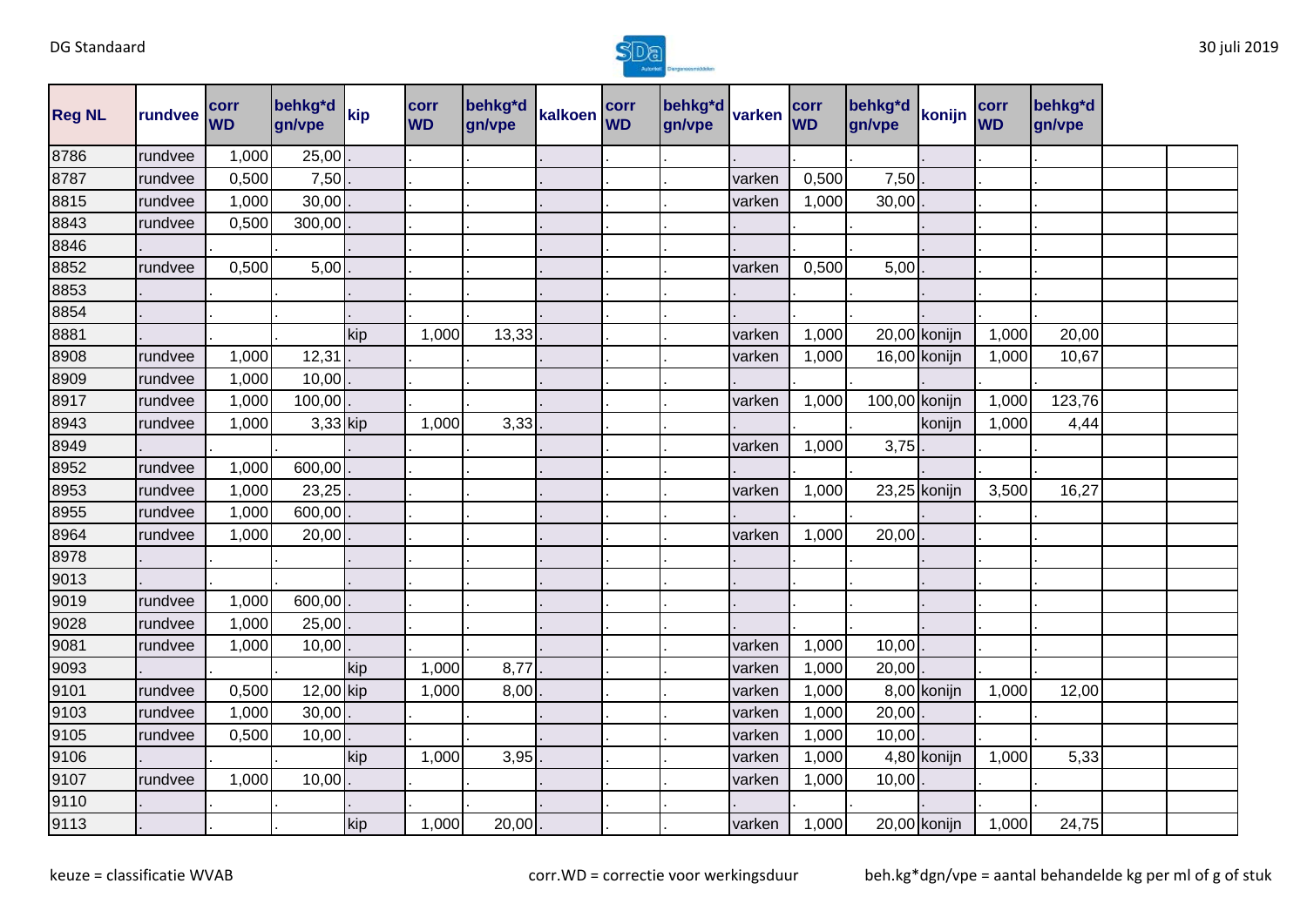

| <b>Reg NL</b> | rundvee | corr<br><b>WD</b> | behkg*d<br>gn/vpe | kip | corr<br><b>WD</b> | behkg*d<br>gn/vpe | kalkoen      | corr<br><b>WD</b> | behkg*d<br>gn/vpe | varken      | corr<br><b>WD</b> | behkg*d<br>gn/vpe | konijn       | corr<br><b>WD</b> | behkg*d<br>gn/vpe |  |
|---------------|---------|-------------------|-------------------|-----|-------------------|-------------------|--------------|-------------------|-------------------|-------------|-------------------|-------------------|--------------|-------------------|-------------------|--|
| 9117          | rundvee | 1,000             | 600,00            |     |                   |                   |              |                   |                   |             |                   |                   |              |                   |                   |  |
| 9136          | rundvee | 0,500             | 5,00              |     |                   |                   |              |                   |                   | varken      | 0,500             | 5,00              |              |                   |                   |  |
| 9144          |         |                   |                   | kip | 1,000             | 8,00              |              |                   |                   | varken      | 1,000             | 20,00             |              |                   |                   |  |
| 9149          |         |                   |                   |     |                   |                   |              |                   |                   |             |                   |                   |              |                   |                   |  |
| 9163          | rundvee | 1,000             | 600,00            |     |                   |                   |              |                   |                   |             |                   |                   |              |                   |                   |  |
| 9164          | rundvee | 1,000             | 10,00             |     |                   |                   |              |                   |                   | varken      | 1,000             | 10,00             |              |                   |                   |  |
| 9166          |         |                   |                   |     |                   |                   |              |                   |                   | varken      | 1,000             |                   | 3,33 konijn  | 1,000             | 3,20              |  |
| 9167          |         |                   |                   |     |                   |                   |              |                   |                   | varken      | 1,000             |                   | 8,33 konijn  | 1,000             | 8,00              |  |
| 9168          |         |                   |                   |     |                   |                   |              |                   |                   | varken      | 1,000             |                   | 16,67 konijn | 1,000             | 16,00             |  |
| 9169          | rundvee | 1,000             | 10,00             |     |                   |                   |              |                   |                   | varken      | 1,000             | 10,00             |              |                   |                   |  |
| 9204          |         |                   |                   |     |                   |                   |              |                   |                   | varken      | 1,000             | 15,00             |              |                   |                   |  |
| 9205          |         |                   |                   |     |                   |                   |              |                   |                   |             |                   |                   |              |                   |                   |  |
| 9210          | rundvee | 0,500             | 300,00            |     |                   |                   |              |                   |                   |             |                   |                   |              |                   |                   |  |
| 9326          | rundvee | 1,000             | 13,33             |     |                   |                   |              |                   |                   |             |                   |                   | konijn       | 1,000             | 10,00             |  |
| 9332          | rundvee | 1,000             | 30,00             |     |                   |                   |              |                   |                   | varken      | 1,000             | 10,00             |              |                   |                   |  |
| 9333          |         |                   |                   |     |                   |                   |              |                   |                   | varken      | 1,000             | 10,00             |              |                   |                   |  |
| 9348          | rundvee | 0,500             | 300,00            |     |                   |                   |              |                   |                   |             |                   |                   |              |                   |                   |  |
| 9421          |         |                   |                   |     |                   |                   |              |                   |                   | varken      | 1,000             | 10,00             |              |                   |                   |  |
| 9427          | rundvee | 0,500             | 300,00            |     |                   |                   |              |                   |                   | varken      | 0,500             | 100,00            |              |                   |                   |  |
| 9433          | rundvee | 1,000             | 15,00             |     |                   |                   |              |                   |                   | varken      | 1,000             | 7,50              |              |                   |                   |  |
| 9448          | rundvee | 3,000             | 90,00             |     |                   |                   |              |                   |                   |             |                   |                   | konijn       | 3,000             | 51,43             |  |
| 9461          | rundvee | 1,000             | 16,00 kip         |     | 1,000             | 9,68              |              |                   |                   | varken      | 1,000             | 33,33             |              |                   |                   |  |
| 9468          | rundvee | 0,500             | 300,00            |     |                   |                   |              |                   |                   |             |                   |                   |              |                   |                   |  |
| 9529          | rundvee | 0,500             | $2,50$ kip        |     | 1,000             |                   | 2,00 kalkoen | 1,000             |                   | 2,00 varken | 1,000             |                   | 2,67 konijn  | 1,000             | 2,67              |  |
| 9540          |         |                   |                   |     |                   |                   |              |                   |                   | varken      | 0,500             | 7,50              |              |                   |                   |  |
| 9541          | rundvee | 1,000             | 600,00            |     |                   |                   |              |                   |                   | varken      | 1,000             | 200,00            |              |                   |                   |  |
| 9545          | rundvee | 1,000             | 25,00             |     |                   |                   |              |                   |                   | varken      | 1,000             |                   | 20,00 konijn | 3,500             | 16,27             |  |
| 9573          | rundvee | 5,500             | 55,00             |     |                   |                   |              |                   |                   | varken      | 5,500             |                   | 55,00 konijn | 3,500             | 52,50             |  |
| 9578          | rundvee | 1,000             | 12,40             |     |                   |                   |              |                   |                   | varken      | 1,000             |                   | 9,30 konijn  | 3,500             | 16,20             |  |
| 9604          | rundvee | 1,000             | 10,00 kip         |     | 1,000             | 14,29             |              |                   |                   | varken      | 1,000             |                   | 14,29 konijn | 1,000             | 20,00             |  |
| 9612          | rundvee | 0,500             | 50,00 kip         |     | 1,000             | 33,33             |              |                   |                   | varken      | 1,000             |                   | 40,00 konijn | 1,000             | 61,92             |  |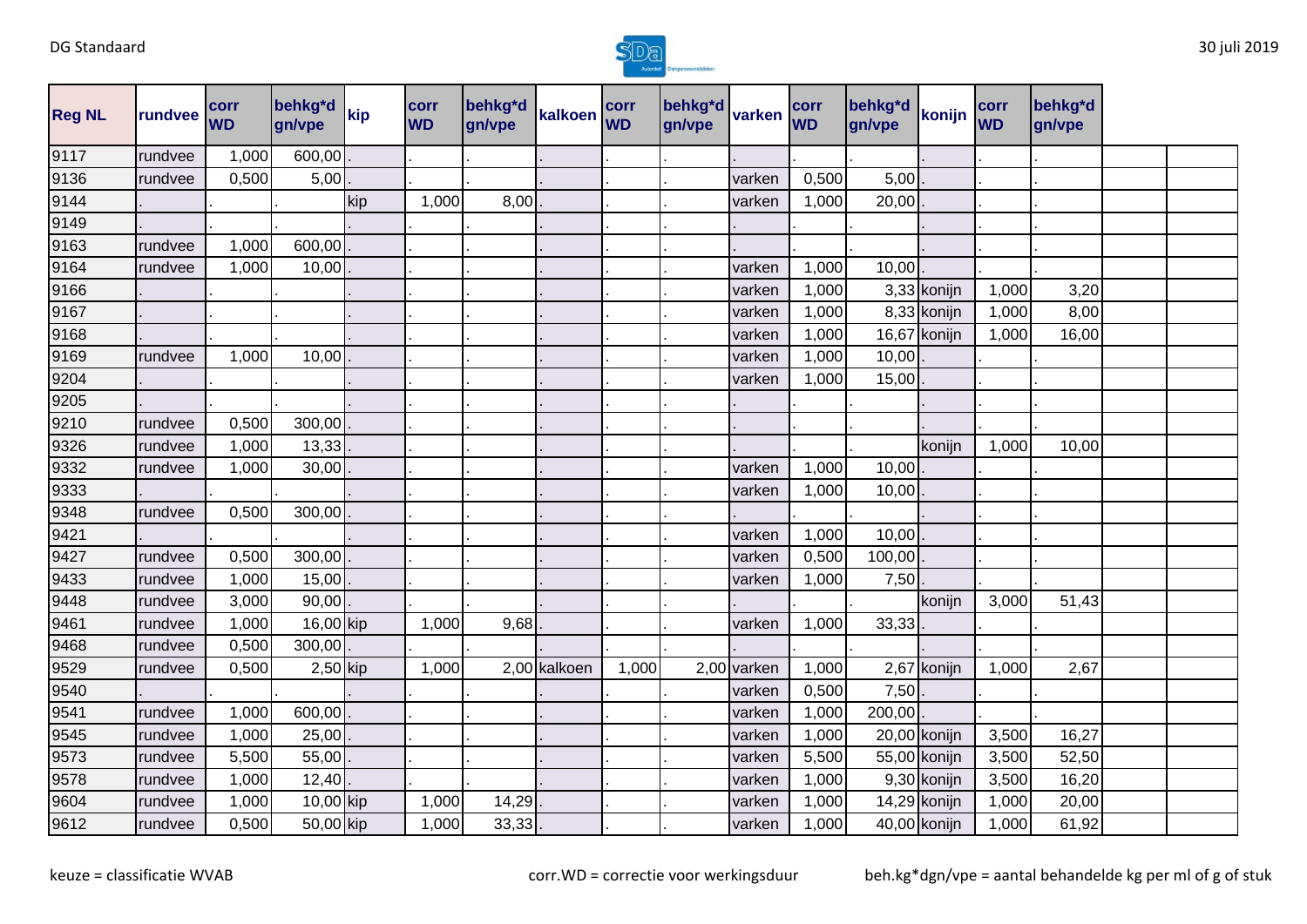

| <b>Reg NL</b> | rundvee | corr<br><b>WD</b> | behkg*d<br>gn/vpe | kip | corr<br><b>WD</b> | behkg*d<br>gn/vpe | kalkoen corr  |       | behkg*d varken /<br>gn/vpe |        | corr<br><b>WD</b> | behkg*d<br>gn/vpe | konijn       | corr<br><b>WD</b> | behkg*d<br>gn/vpe |  |
|---------------|---------|-------------------|-------------------|-----|-------------------|-------------------|---------------|-------|----------------------------|--------|-------------------|-------------------|--------------|-------------------|-------------------|--|
| 9617          | rundvee | 0,500             | 33,33 kip         |     | 1,000             | 33,33             |               |       |                            | varken | 1,000             |                   | 33,33 konijn | 1,000             | 46,50             |  |
| 9621          |         |                   |                   |     |                   |                   |               |       |                            |        |                   |                   |              |                   |                   |  |
| 9622          | rundvee | 1,000             | 50,00             |     |                   |                   |               |       |                            | varken | 1,000             | 50,00             |              |                   |                   |  |
| 9625          |         |                   |                   |     |                   |                   |               |       |                            |        |                   |                   |              |                   |                   |  |
| 9626          |         |                   |                   |     |                   |                   |               |       |                            |        |                   |                   |              |                   |                   |  |
| 9637          |         |                   |                   |     |                   |                   |               |       |                            |        |                   |                   |              |                   |                   |  |
| 9638          |         |                   |                   |     |                   |                   |               |       |                            |        |                   |                   |              |                   |                   |  |
| 9639          |         |                   |                   |     |                   |                   |               |       |                            |        |                   |                   |              |                   |                   |  |
| 9645          | rundvee | 1,000             | 20,00             |     |                   |                   |               |       |                            | varken | 1,000             | 12,50             |              |                   |                   |  |
| 9655          |         |                   |                   |     |                   |                   |               |       |                            |        |                   |                   |              |                   |                   |  |
| 9659          |         |                   |                   |     |                   |                   |               |       |                            |        |                   |                   |              |                   |                   |  |
| 9676          |         |                   |                   |     |                   |                   |               |       |                            |        |                   |                   |              |                   |                   |  |
| 9677          |         |                   |                   |     |                   |                   |               |       |                            |        |                   |                   |              |                   |                   |  |
| 9678          |         |                   |                   |     |                   |                   |               |       |                            |        |                   |                   |              |                   |                   |  |
| 9679          |         |                   |                   |     |                   |                   |               |       |                            |        |                   |                   |              |                   |                   |  |
| 9680          |         |                   |                   |     |                   |                   |               |       |                            |        |                   |                   |              |                   |                   |  |
| 9681          |         |                   |                   |     |                   |                   |               |       |                            |        |                   |                   |              |                   |                   |  |
| 9682          |         |                   |                   |     |                   |                   |               |       |                            |        |                   |                   |              |                   |                   |  |
| 9683          |         |                   |                   |     |                   |                   |               |       |                            |        |                   |                   |              |                   |                   |  |
| 9694          |         |                   |                   | kip | 1,000             |                   | 10,00 kalkoen | 1,000 | 10,00                      |        |                   |                   | konijn       | 1,000             | 10,00             |  |
| 9695          | rundvee | 1,000             | 40,00             |     |                   |                   |               |       |                            | varken | 1,000             |                   | 40,00 konijn | 1,000             | 53,33             |  |
| 9705          | rundvee | 1,000             | 600,00            |     |                   |                   |               |       |                            |        |                   |                   |              |                   |                   |  |
| 9708          |         |                   |                   |     |                   |                   |               |       |                            | varken | 1,000             | 15,71             |              |                   |                   |  |
| 9709          |         |                   |                   |     |                   |                   |               |       |                            | varken | 1,000             | 30,03             |              |                   |                   |  |
| 9769          | rundvee | 0,500             | 10,00             |     |                   |                   |               |       |                            | varken | 1,000             |                   | 12,50 konijn | 1,000             | 12,00             |  |
| 9771          | rundvee | 0,500             | 10,00             |     |                   |                   |               |       |                            | varken | 0,500             |                   | 10,00 konijn | 0,500             | 8,00              |  |
| 9778          | rundvee | 0,500             | 33,33             |     |                   |                   |               |       |                            |        |                   |                   |              |                   |                   |  |
| 9781          |         |                   |                   |     |                   |                   |               |       |                            |        |                   |                   |              |                   |                   |  |
| 9783          |         |                   |                   |     |                   |                   |               |       |                            |        |                   |                   |              |                   |                   |  |
| 9788          |         |                   |                   |     |                   |                   |               |       |                            |        |                   |                   |              |                   |                   |  |
| 9789          |         |                   |                   |     |                   |                   |               |       |                            |        |                   |                   |              |                   |                   |  |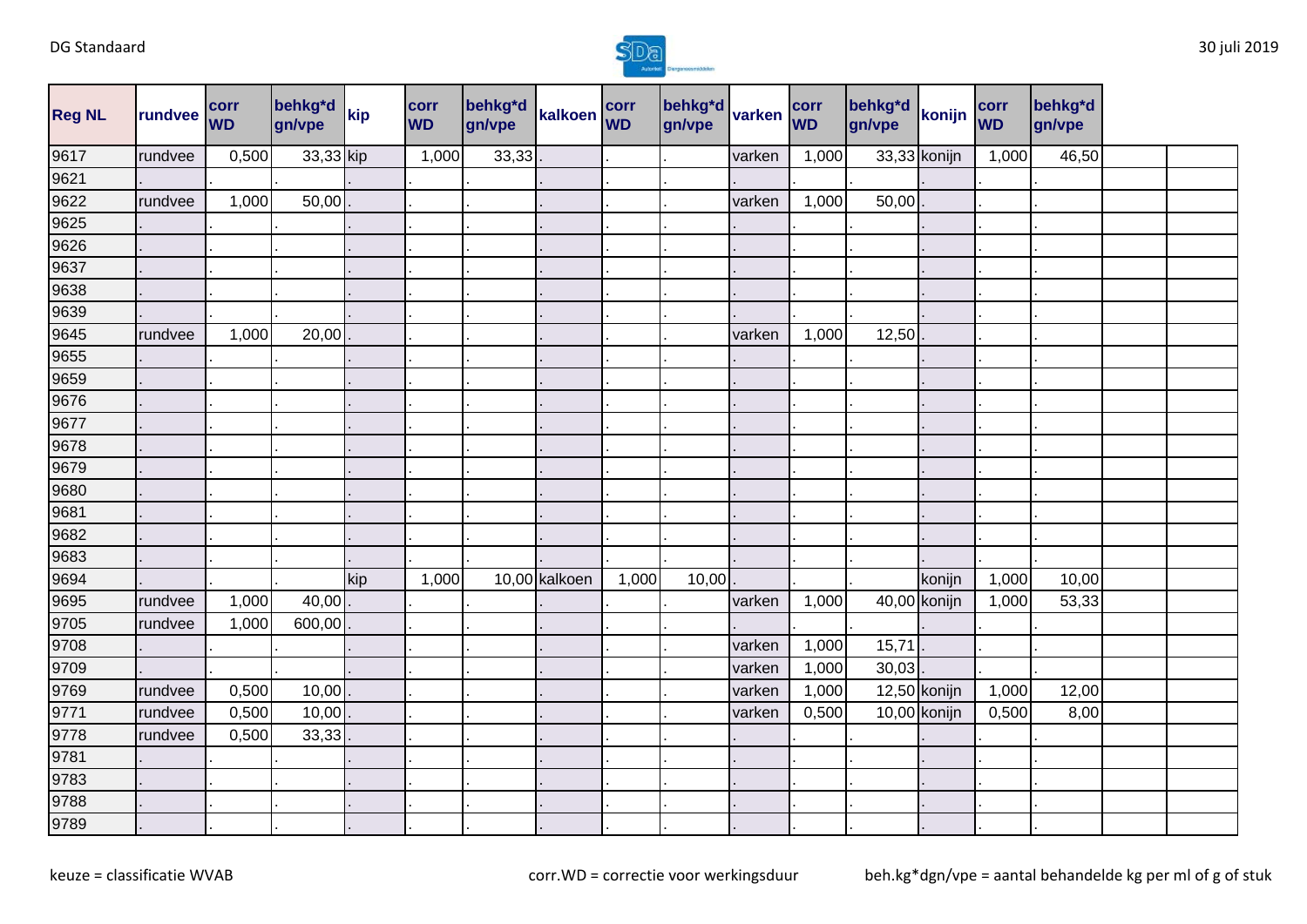

| <b>Reg NL</b> | rundvee | corr<br><b>WD</b> | behkg*d<br>gn/vpe | kip | <b>corr</b><br><b>WD</b> | behkg*d<br>gn/vpe | kalkoen corr  |       | behkg*d<br>gn/vpe | varken | corr<br><b>WD</b> | behkg*d<br>gn/vpe | konijn       | corr<br><b>WD</b> | behkg*d<br>gn/vpe |  |
|---------------|---------|-------------------|-------------------|-----|--------------------------|-------------------|---------------|-------|-------------------|--------|-------------------|-------------------|--------------|-------------------|-------------------|--|
| 9790          |         |                   |                   |     |                          |                   |               |       |                   |        |                   |                   |              |                   |                   |  |
| 9791          |         |                   |                   |     |                          |                   |               |       |                   |        |                   |                   |              |                   |                   |  |
| 9794          |         |                   |                   |     |                          |                   |               |       |                   | varken | 1,000             |                   | 16,67 konijn | 1,000             | 33,33             |  |
| 9825          | rundvee | 1,000             | 10,00             |     |                          |                   |               |       |                   | varken | 1,000             | 10,00             |              |                   |                   |  |
| 9826          |         |                   |                   |     |                          |                   |               |       |                   | varken | 1,000             |                   | 4,00 konijn  | 1,000             | 7,14              |  |
| 9834          |         |                   |                   |     |                          |                   |               |       |                   |        |                   |                   |              |                   |                   |  |
| 9872          |         |                   |                   |     |                          |                   |               |       |                   | varken | 1,000             | 25,00             |              |                   |                   |  |
| 9875          |         |                   |                   |     |                          |                   |               |       |                   |        |                   |                   |              |                   |                   |  |
| 9876          |         |                   |                   |     |                          |                   |               |       |                   |        |                   |                   |              |                   |                   |  |
| 9880          |         |                   |                   |     |                          |                   |               |       |                   |        |                   |                   |              |                   |                   |  |
| 9882          |         |                   |                   |     |                          |                   |               |       |                   |        |                   |                   |              |                   |                   |  |
| 9902          |         |                   |                   |     |                          |                   |               |       |                   |        |                   |                   |              |                   |                   |  |
| 9903          |         |                   |                   |     |                          |                   |               |       |                   | varken | 1,000             | 12,50             |              |                   |                   |  |
| 9904          |         |                   |                   |     |                          |                   |               |       |                   |        |                   |                   |              |                   |                   |  |
| 9915          | rundvee | 1,000             | 1000,00           |     |                          |                   |               |       |                   | varken | 1,000             | 333,33            |              |                   |                   |  |
| 9916          | rundvee | 1,000             | 81,30 kip         |     | 1,000                    | 13,33             |               |       |                   | varken | 1,000             | 66,67             |              |                   |                   |  |
| 9932          | rundvee | 1,000             | 20,00             |     |                          |                   |               |       |                   | varken | 1,000             | 20,00             |              |                   |                   |  |
| 9933          | rundvee | 1,000             | 30,00             |     |                          |                   |               |       |                   | varken | 1,000             | 30,00             |              |                   |                   |  |
| 9934          | rundvee | 1,000             | 600,00            |     |                          |                   |               |       |                   |        |                   |                   |              |                   |                   |  |
| 9936          | rundvee | 0,500             | 300,00            |     |                          |                   |               |       |                   |        |                   |                   |              |                   |                   |  |
| 9945          | rundvee | 1,000             | 30,00             |     |                          |                   |               |       |                   |        |                   |                   |              |                   |                   |  |
| 9947          | rundvee | 1,000             | 13,33             |     |                          |                   |               |       |                   |        |                   |                   | konijn       | 1,000             | 20,00             |  |
| 9949          |         |                   |                   |     |                          |                   |               |       |                   | varken | 1,000             | 2,30              |              |                   |                   |  |
| 9972          | rundvee | 0,500             | 10,00 kip         |     | 1,000                    |                   | 14,29 kalkoen | 1,000 | 13,51             | varken | 1,000             |                   | 14,29 konijn | 1,000             | 20,00             |  |
| 9976          |         |                   |                   | kip | 1,000                    | 0,27              |               |       |                   | varken | 1,000             |                   | 4,44 konijn  | 1,000             | 2,00              |  |
| 9982          |         |                   |                   | kip | 1,000                    | 3,42              |               |       |                   | varken | 1,000             | 55,56             |              |                   |                   |  |
| 9984          | rundvee | 0,500             | 30,67 kip         |     | 1,000                    |                   | 17,12 kalkoen | 1,000 | 10,5'             | varken | 1,000             |                   | 66,89 konijn | 1,000             | 100,00            |  |
| 10012         | rundvee | 3,000             | 30,00             |     |                          |                   |               |       |                   | varken | 3,000             |                   | 30,00 konijn | 3,000             | 30,00             |  |
| 10013         | rundvee | 1,000             | 10,67             |     |                          |                   |               |       |                   |        |                   |                   | konijn       | 0,500             | 8,00              |  |
| 10016         | rundvee | 1,000             | 25,00             |     |                          |                   |               |       |                   | varken | 1,000             | 25,00             |              |                   |                   |  |
| 10033         |         |                   |                   |     |                          |                   |               |       |                   |        |                   |                   |              |                   |                   |  |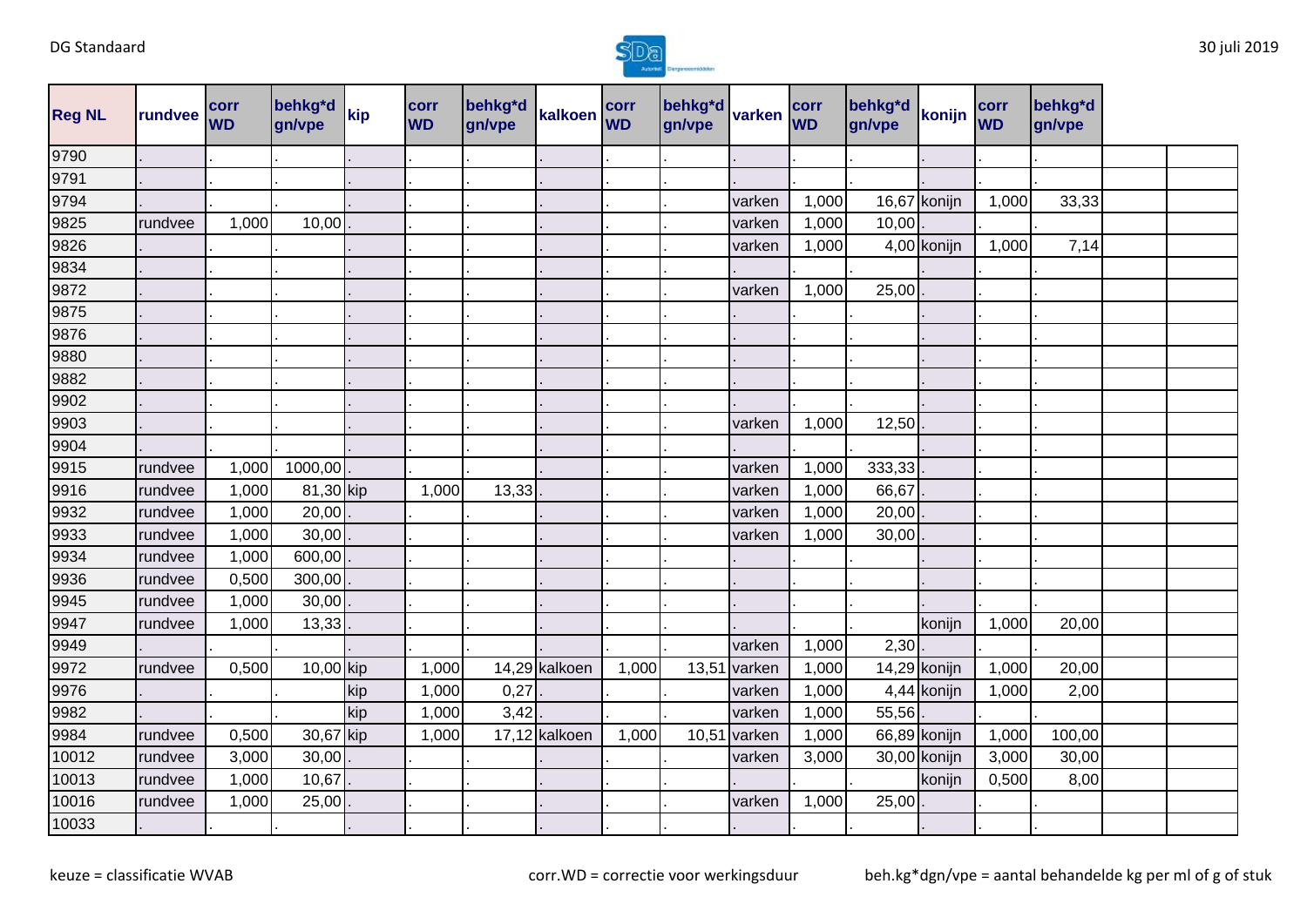

| <b>Reg NL</b> | rundvee | corr<br><b>WD</b> | behkg*d<br>gn/vpe | kip | corr<br><b>WD</b> | behkg*d<br>gn/vpe | kalkoen corr | behkg*d varken<br>gn/vpe |        | corr<br><b>WD</b> | behkg*d<br>gn/vpe | konijn       | corr<br><b>WD</b> | behkg*d<br>gn/vpe |  |
|---------------|---------|-------------------|-------------------|-----|-------------------|-------------------|--------------|--------------------------|--------|-------------------|-------------------|--------------|-------------------|-------------------|--|
| 10034         |         |                   |                   |     |                   |                   |              |                          |        |                   |                   |              |                   |                   |  |
| 10035         |         |                   |                   |     |                   |                   |              |                          |        |                   |                   |              |                   |                   |  |
| 10053         |         |                   |                   |     |                   |                   |              |                          | varken | 2,000             | 40,00             |              |                   |                   |  |
| 10055         | rundvee | 1,000             | 22,92 kip         |     | 1,000             | 9,65              |              |                          | varken | 1,000             |                   | 68,75 konijn | 1,000             | 27,78             |  |
| 10058         |         |                   |                   |     |                   |                   |              |                          |        |                   |                   |              |                   |                   |  |
| 10061         | rundvee | 1,000             | 50,00             |     |                   |                   |              |                          | varken | 1,000             | 16,67             |              |                   |                   |  |
| 10085         |         |                   |                   |     |                   |                   |              |                          |        |                   |                   |              |                   |                   |  |
| 10086         |         |                   |                   |     |                   |                   |              |                          |        |                   |                   |              |                   |                   |  |
| 10087         |         |                   |                   |     |                   |                   |              |                          |        |                   |                   |              |                   |                   |  |
| 10100         | rundvee | 1,000             | 26,67             |     |                   |                   |              |                          | varken | 1,000             | 26,67             |              |                   |                   |  |
| 10105         | rundvee | 3,000             | 30,00             |     |                   |                   |              |                          | varken | 3,000             |                   | 30,00 konijn | 3,000             | 30,00             |  |
| 10112         |         |                   |                   | kip | 1,000             | 35,21             |              |                          | varken | 1,000             | 83,33             |              |                   |                   |  |
| 10113         |         |                   |                   |     |                   |                   |              |                          |        |                   |                   |              |                   |                   |  |
| 10114         | rundvee | 1,000             | 30,00             |     |                   |                   |              |                          |        |                   |                   |              |                   |                   |  |
| 10123         |         |                   |                   |     |                   |                   |              |                          | varken | 1,000             |                   | 3,33 konijn  | 1,000             | 3,33              |  |
| 10135         | rundvee | 0,500             | 10,00             |     |                   |                   |              |                          | varken | 0,500             |                   | 10,00 konijn | 1,000             | 10,67             |  |
| 10149         |         |                   |                   |     |                   |                   |              |                          |        |                   |                   |              |                   |                   |  |
| 10150         |         |                   |                   |     |                   |                   |              |                          |        |                   |                   |              |                   |                   |  |
| 10153         | rundvee | 1,000             | 600,00            |     |                   |                   |              |                          |        |                   |                   |              |                   |                   |  |
| 10173         | rundvee | 0,500             | 5,00              |     |                   |                   |              |                          | varken | 0,500             | 5,00              |              |                   |                   |  |
| 10175         |         |                   |                   | kip | 1,000             | 3,33              |              |                          | varken | 1,000             |                   | 16,89 konijn | 1,000             | 41,67             |  |
| 10176         |         |                   |                   |     |                   |                   |              |                          | varken | 1,000             | 6,67              |              |                   |                   |  |
| 10177         |         |                   |                   |     |                   |                   |              |                          | varken | 1,000             |                   | 2,67 konijn  | 1,000             | 6,67              |  |
| 10177V        |         |                   |                   |     |                   |                   |              |                          |        |                   |                   | konijn       | 1,000             | 2,67              |  |
| 10178         |         |                   |                   |     |                   |                   |              |                          | varken | 1,000             |                   | 55,56 konijn | 1,000             | 33,33             |  |
| 10183         | rundvee | 8,000             | 320,00            |     |                   |                   |              |                          | varken | 8,000             | 320,00 konijn     |              | 8,000             | 320,00            |  |
| 10184         |         |                   |                   | kip | 1,000             | 20,00             |              |                          |        |                   |                   | konijn       | 1,000             | 24,75             |  |
| 10186         |         |                   |                   | kip | 1,000             | 2,67              |              |                          | varken | 1,000             |                   | 4,00 konijn  | 1,000             | 5,33              |  |
| 10192         |         |                   |                   |     |                   |                   |              |                          |        |                   |                   |              |                   |                   |  |
| 10193         |         |                   |                   |     |                   |                   |              |                          |        |                   |                   |              |                   |                   |  |
| 10194         |         |                   |                   |     |                   |                   |              |                          |        |                   |                   |              |                   |                   |  |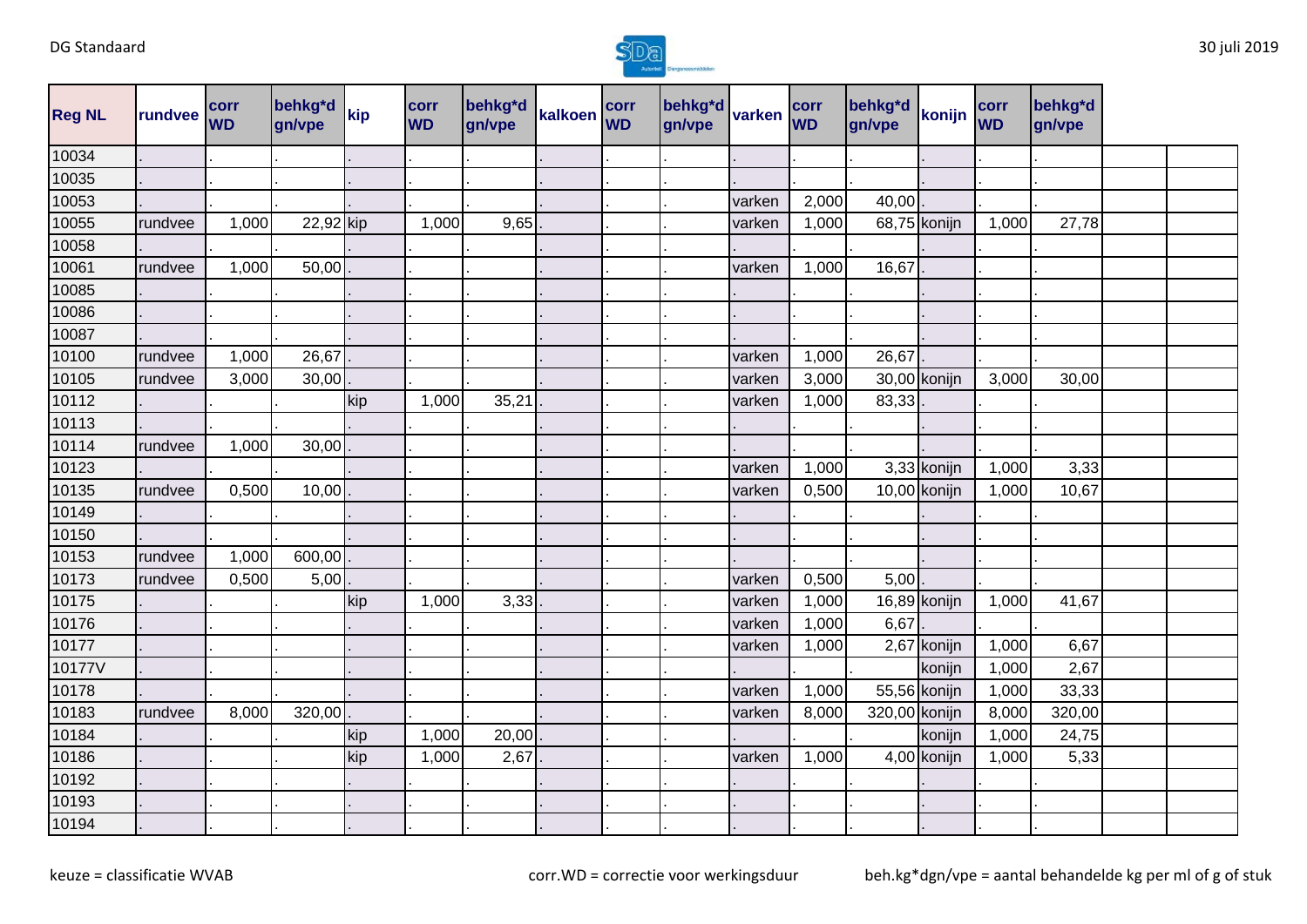

| <b>Reg NL</b> | rundvee | corr<br><b>WD</b> | behkg*d<br>gn/vpe | kip | <b>corr</b><br><b>WD</b> | behkg*d<br>gn/vpe | kalkoen | corr<br><b>WD</b> | behkg <sup>*</sup> d<br>gn/vpe | varken       | corr<br><b>WD</b> | behkg*d<br>gn/vpe | konijn         | corr<br><b>WD</b> | behkg*d<br>gn/vpe |  |
|---------------|---------|-------------------|-------------------|-----|--------------------------|-------------------|---------|-------------------|--------------------------------|--------------|-------------------|-------------------|----------------|-------------------|-------------------|--|
| 10195         |         |                   |                   |     |                          |                   |         |                   |                                |              |                   |                   |                |                   |                   |  |
| 10196         |         |                   |                   |     |                          |                   |         |                   |                                |              |                   |                   |                |                   |                   |  |
| 10197         |         |                   |                   |     |                          |                   |         |                   |                                |              |                   |                   |                |                   |                   |  |
| 10206         |         |                   |                   |     |                          |                   |         |                   |                                |              |                   |                   |                |                   |                   |  |
| 10212         | rundvee | 2,000             | 60,00             |     |                          |                   |         |                   |                                |              |                   |                   |                |                   |                   |  |
| 10213         | rundvee | 0,500             | 30,30 kip         |     | 1,000                    | 16,91             | kalkoen | 1,000             |                                | 10,39 varken | 1,000             |                   | 66,12 konijn   | 1,000             | 100,00            |  |
| 10236         |         |                   |                   |     |                          |                   |         |                   |                                |              |                   |                   |                |                   |                   |  |
| 10237         |         |                   |                   |     |                          |                   |         |                   |                                |              |                   |                   |                |                   |                   |  |
| 10238         |         |                   |                   |     |                          |                   |         |                   |                                |              |                   |                   |                |                   |                   |  |
| 10242         | rundvee | 1,000             | 10,00             |     |                          |                   |         |                   |                                | varken       | 1,000             | 10,00             |                |                   |                   |  |
| 10245         |         |                   |                   |     |                          |                   |         |                   |                                |              |                   |                   |                |                   |                   |  |
| 10257         | rundvee | 1,000             | 10,00             |     |                          |                   |         |                   |                                | varken       | 1,000             | 10,00             |                |                   |                   |  |
| 10266         |         |                   |                   |     |                          |                   |         |                   |                                | varken       | 1,000             | 13,33             |                |                   |                   |  |
| 10275         | rundvee | 0,500             | 50,00 kip         |     | 1,000                    | 50,00             |         |                   |                                | varken       | 1,000             |                   | 40,00 konijn   | 1,000             | 61,92             |  |
| 10277         |         |                   |                   |     |                          |                   |         |                   |                                |              |                   |                   |                |                   |                   |  |
| 10279         | rundvee | 1,000             | 20,00 kip         |     | 1,000                    | 10,53             |         |                   |                                | varken       | 1,000             |                   | 26,67 konijn   | 1,000             | 20,71             |  |
| 10291         | rundvee | 1,000             | 81,30 kip         |     | 1,000                    | 6,58              |         |                   |                                | varken       | 1,000             | 81,30             |                |                   |                   |  |
| 10298         | rundvee | 1,000             | 12,31             |     |                          |                   |         |                   |                                | varken       | 1,000             |                   | $12,31$ konijn | 1,000             | 10,67             |  |
| 10315         |         |                   |                   |     |                          |                   |         |                   |                                | varken       | 5,000             | 100,00            |                |                   |                   |  |
| 10316         |         |                   |                   |     |                          |                   |         |                   |                                |              |                   |                   |                |                   |                   |  |
| 10317         |         |                   |                   |     |                          |                   |         |                   |                                |              |                   |                   |                |                   |                   |  |
| 10318         |         |                   |                   |     |                          |                   |         |                   |                                |              |                   |                   |                |                   |                   |  |
| 10331         | rundvee | 1,000             | 10,00             |     |                          |                   |         |                   |                                | varken       | 1,000             | 10,00             |                |                   |                   |  |
| 10333         |         |                   |                   | kip | 1,000                    | 17,54             |         |                   |                                | varken       | 1,000             | 29,29             |                |                   |                   |  |
| 10348         |         |                   |                   |     |                          |                   |         |                   |                                |              |                   |                   |                |                   |                   |  |
| 10349         |         |                   |                   |     |                          |                   |         |                   |                                |              |                   |                   |                |                   |                   |  |
| 10350         |         |                   |                   |     |                          |                   |         |                   |                                |              |                   |                   |                |                   |                   |  |
| 10351         |         |                   |                   |     |                          |                   |         |                   |                                |              |                   |                   |                |                   |                   |  |
| 10363         | rundvee | 1,000             | 45,00             |     |                          |                   |         |                   |                                |              |                   |                   |                |                   |                   |  |
| 10367         | rundvee | 1,000             | 1,33              |     |                          |                   |         |                   |                                | varken       | 1,000             |                   | 4,00 konijn    | 1,000             | 2,00              |  |
| 10370         |         |                   |                   |     |                          |                   |         |                   |                                | varken       | 1,000             |                   | 3,10 konijn    | 1,000             | 4,63              |  |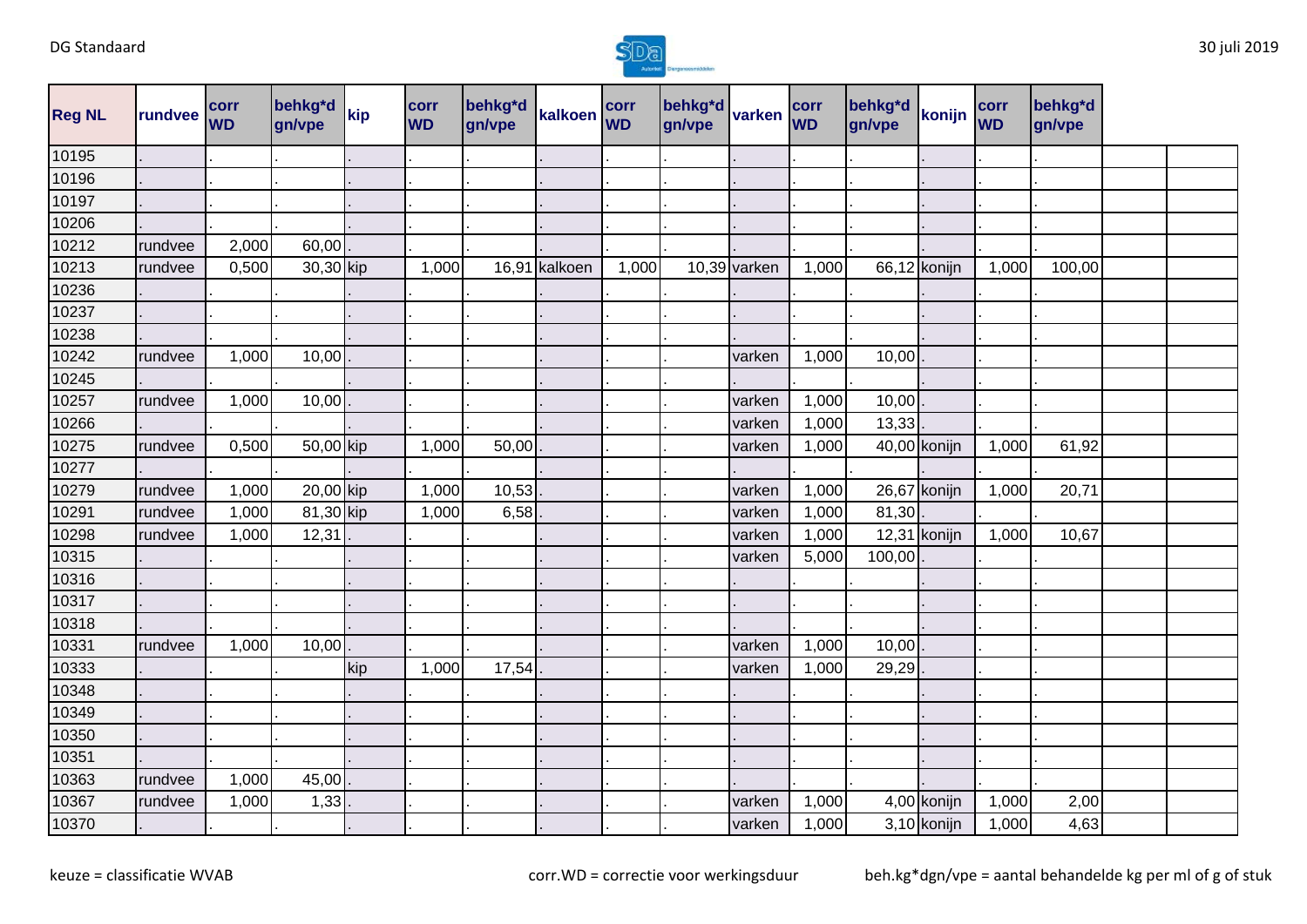

| <b>Reg NL</b> | rundvee | corr<br><b>WD</b> | behkg*d<br>gn/vpe | kip | corr<br><b>WD</b> | behkg*d<br>gn/vpe | kalkoen       | corr<br><b>WD</b> | behkg*d<br>gn/vpe | varken       | corr<br><b>WD</b> | behkg <sup>*</sup> d<br>gn/vpe | konijn         | corr<br><b>WD</b> | behkg*d<br>gn/vpe |  |
|---------------|---------|-------------------|-------------------|-----|-------------------|-------------------|---------------|-------------------|-------------------|--------------|-------------------|--------------------------------|----------------|-------------------|-------------------|--|
| 10371         |         |                   |                   |     |                   |                   |               |                   |                   | varken       | 1,000             |                                | 2,00 konijn    | 1,000             | 2,86              |  |
| 10372         |         |                   |                   |     |                   |                   |               |                   |                   | varken       | 1,000             |                                | 2,67 konijn    | 1,000             | 3,20              |  |
| 10405         |         |                   |                   |     |                   |                   |               |                   |                   |              |                   |                                |                |                   |                   |  |
| 10409         |         |                   |                   | kip | 1,000             |                   | 10,53 kalkoen | 1,000             | 10,00             |              |                   |                                | konijn         | 1,000             | 10,00             |  |
| 10417         | rundvee | 2,000             | 60,00             |     |                   |                   |               |                   |                   |              |                   |                                |                |                   |                   |  |
| 10421         |         |                   |                   |     |                   |                   |               |                   |                   | varken       | 1,000             | 2,67                           |                |                   |                   |  |
| 10430         |         |                   |                   |     |                   |                   |               |                   |                   | varken       | 1,000             | 2,67                           |                |                   |                   |  |
| 10436         | rundvee | 3,000             | 37,50             |     |                   |                   |               |                   |                   |              |                   |                                |                |                   |                   |  |
| 10437         |         |                   |                   |     |                   |                   |               |                   |                   |              |                   |                                |                |                   |                   |  |
| 10452         |         |                   |                   |     |                   |                   |               |                   |                   |              |                   |                                | konijn         | 1,000             | 10,00             |  |
| 10467         | rundvee | 2,000             | 30,00             |     |                   |                   |               |                   |                   | varken       | 2,000             | 40,00                          |                |                   |                   |  |
| 10473         |         |                   |                   |     |                   |                   |               |                   |                   | varken       | 1,000             | 4,00                           |                |                   |                   |  |
| 10487         | rundvee | 1,000             | 13,33             |     |                   |                   |               |                   |                   | varken       | 1,000             |                                | $13,33$ konijn | 1,000             | 5,00              |  |
| 10488         | rundvee | 1,000             | 26,67             |     |                   |                   |               |                   |                   | varken       | 1,000             |                                | 26,67 konijn   | 1,000             | 10,00             |  |
| 10491         | rundvee | 1,000             | 40,00             |     |                   |                   |               |                   |                   | varken       | 1,000             |                                | 48,08 konijn   | 1,000             | 48,00             |  |
| 10500         | rundvee | 1,000             | 50,00             |     |                   |                   |               |                   |                   | varken       | 1,000             | 16,67                          |                |                   |                   |  |
| 10500P        | rundvee | 1,000             | 1000,00           |     |                   |                   |               |                   |                   | varken       | 1,000             | 333,33                         |                |                   |                   |  |
| 10502         | rundvee | 1,000             | 26,67 kip         |     | 1,000             |                   | 10,00 kalkoen | 1,000             | 10,00             |              |                   |                                | konijn         | 1,000             | 10,00             |  |
| 10503         | rundvee | 1,000             | 26,67 kip         |     | 1,000             |                   | 10,00 kalkoen | 1,000             | 10,00             |              |                   |                                | konijn         | 1,000             | 10,00             |  |
| 10539         | rundvee | 4,000             | 30,00             |     |                   |                   |               |                   |                   | varken       | 2,000             | 40,00                          |                |                   |                   |  |
| 10544         |         |                   |                   | kip | 1,000             |                   | 10,00 kalkoen | 1,000             | 10,00             |              |                   |                                | konijn         | 1,000             | 10,00             |  |
| 10552         |         |                   |                   | kip | 1,000             |                   | 18,18 kalkoen | 1,000             |                   | 11,24 varken | 1,000             |                                | 34,78 konijn   | 1,000             | 22,76             |  |
| 10555         |         |                   |                   | kip | 1,000             | 6,72              |               |                   |                   | varken       | 1,000             |                                | 10,00 konijn   | 1,000             | 14,29             |  |
| 10556         |         |                   |                   | kip | 1,000             | 6,67              |               |                   |                   | varken       | 1,000             |                                | 10,00 konijn   | 1,000             | 14,29             |  |
| 10560         | rundvee | 0,500             | 10,00 kip         |     | 1,000             |                   | 14,29 kalkoen | 1,000             |                   | 13,33 varken | 1,000             |                                | $14,29$ konijn | 1,000             | 20,00             |  |
| 10564         |         |                   |                   |     |                   |                   |               |                   |                   |              |                   |                                |                |                   |                   |  |
| 10565         |         |                   |                   |     |                   |                   |               |                   |                   |              |                   |                                |                |                   |                   |  |
| 10568         |         |                   |                   |     |                   |                   |               |                   |                   |              |                   |                                |                |                   |                   |  |
| 1616T1        |         |                   |                   |     |                   |                   |               |                   |                   |              |                   |                                |                |                   |                   |  |
| 1616T2        |         |                   |                   |     |                   |                   |               |                   |                   |              |                   |                                |                |                   |                   |  |
| 20141         |         |                   |                   |     |                   |                   |               |                   |                   |              |                   |                                | konijn         | 0,500             | 2,00              |  |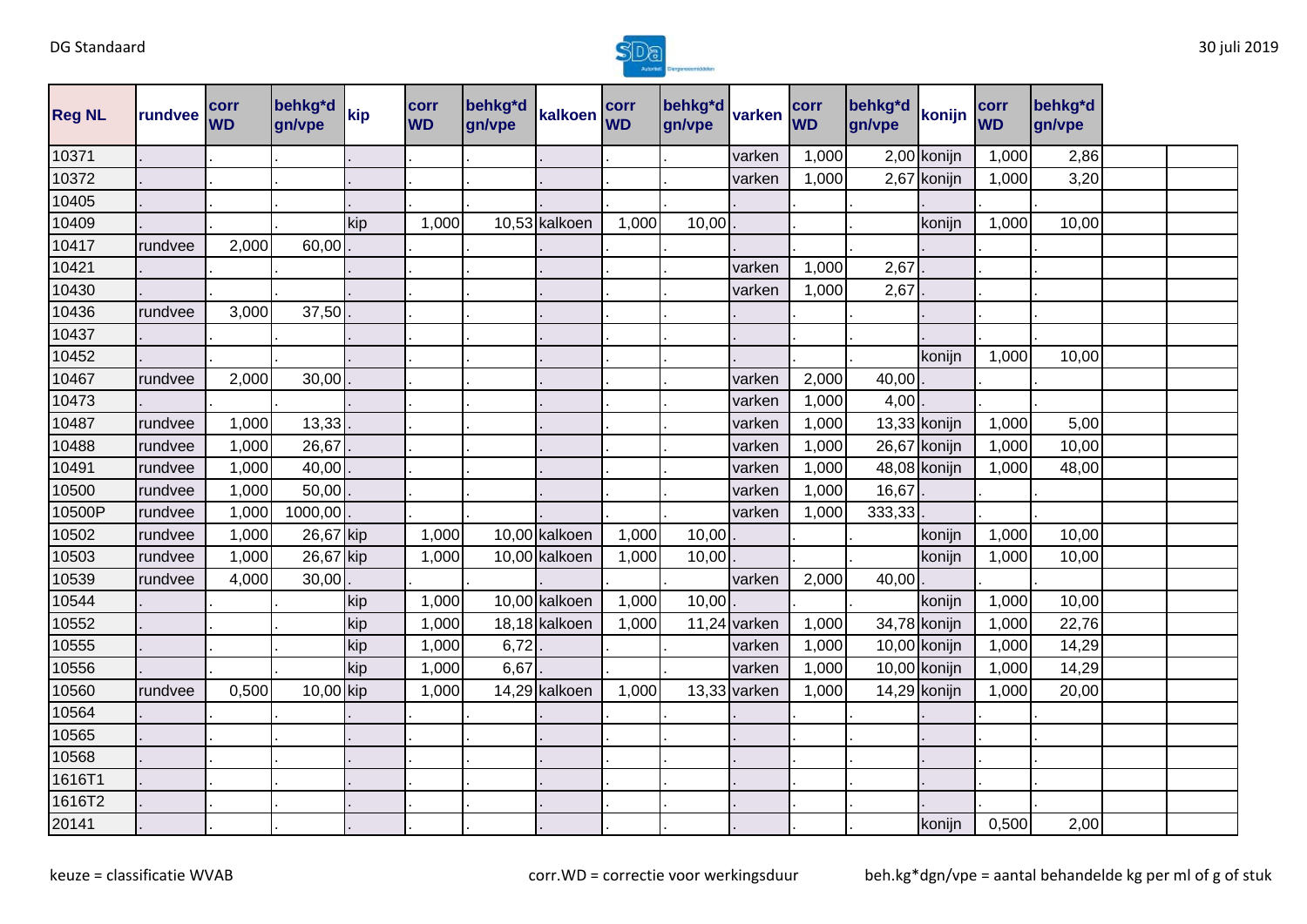

| <b>Reg NL</b> | rundvee | <b>corr</b><br><b>WD</b> | behkg*d<br>gn/vpe | kip | corr<br><b>WD</b> | behkg*d<br>gn/vpe | kalkoen       | corr<br><b>WD</b> | behkg*d<br>gn/vpe | varken      | corr<br><b>WD</b> | behkg*d<br>gn/vpe | konijn         | corr<br><b>WD</b> | behkg*d<br>gn/vpe |  |
|---------------|---------|--------------------------|-------------------|-----|-------------------|-------------------|---------------|-------------------|-------------------|-------------|-------------------|-------------------|----------------|-------------------|-------------------|--|
| 20142         |         |                          |                   |     |                   |                   |               |                   |                   |             |                   |                   | konijn         | 0,500             | 1,00              |  |
| 100195        | rundvee | 0,500                    | 30,67 kip         |     | 1,000             |                   | 17,54 kalkoen | 1,000             | 10,51             | varken      | 1,000             |                   | 72,73 konijn   | 1,000             | 100,00            |  |
| 100210        | rundvee | 5,000                    | 125,00            |     |                   |                   |               |                   |                   | varken      | 8,000             | 200,00            |                |                   |                   |  |
| 100424        | rundvee | 1,000                    | 13,33             |     |                   |                   |               |                   |                   | varken      | 1,000             | 13,33 konijn      |                | 1,000             | 5,00              |  |
| 100528        |         |                          |                   |     |                   |                   |               |                   |                   | varken      | 1,000             |                   | 8,33 konijn    | 1,000             | 8,33              |  |
| 100566        |         |                          |                   |     |                   |                   |               |                   |                   |             |                   |                   |                |                   |                   |  |
| 100584        |         |                          |                   |     |                   |                   |               |                   |                   |             |                   |                   |                |                   |                   |  |
| 100585        |         |                          |                   |     |                   |                   |               |                   |                   |             |                   |                   |                |                   |                   |  |
| 100656        |         |                          |                   |     |                   |                   |               |                   |                   |             |                   |                   |                |                   |                   |  |
| 100663        |         |                          |                   |     |                   |                   |               |                   |                   |             |                   |                   |                |                   |                   |  |
| 100671        |         |                          |                   |     |                   |                   |               |                   |                   |             |                   |                   |                |                   |                   |  |
| 100673        |         |                          |                   |     |                   |                   |               |                   |                   |             |                   |                   |                |                   |                   |  |
| 100679        | rundvee | 1,000                    | 22,22             |     |                   |                   |               |                   |                   | varken      | 1,000             | 20,00             |                |                   |                   |  |
| 100731        |         |                          |                   |     |                   |                   |               |                   |                   | varken      | 1,000             |                   | 2,27 konijn    | 1,000             | 6,67              |  |
| 100739        |         |                          |                   |     |                   |                   |               |                   |                   | varken      | 1,000             |                   | 2,50 konijn    | 1,000             | 3,20              |  |
| 100742        |         |                          |                   |     |                   |                   |               |                   |                   | varken      | 1,000             |                   | 16,67 konijn   | 1,000             | 16,67             |  |
| 100762        | rundvee | 4,000                    | 45,00             |     |                   |                   |               |                   |                   |             |                   |                   |                |                   |                   |  |
| 100764        |         |                          |                   |     |                   |                   |               |                   |                   |             |                   |                   |                |                   |                   |  |
| 100872        | rundvee | 0,500                    | 7,50              |     |                   |                   |               |                   |                   |             |                   |                   |                |                   |                   |  |
| 101012        |         |                          |                   |     |                   |                   |               |                   |                   | varken      | 1,000             |                   | 4,00 konijn    | 1,000             | 2,00              |  |
| 101024        |         |                          |                   | kip | 1,000             | 1,41              |               |                   |                   | varken      | 1,000             |                   | 14,81 konijn   | 1,000             | 10,00             |  |
| 101027        |         |                          |                   | kip | 1,000             | 3,52              |               |                   |                   | varken      | 1,000             |                   | $37,04$ konijn | 1,000             | 25,00             |  |
| 101166        |         |                          |                   |     |                   |                   |               |                   |                   | varken      | 1,000             |                   | 3,00 konijn    | 1,000             | 0,50              |  |
| 101171        | rundvee | 1,000                    | 5,00              |     |                   |                   |               |                   |                   |             |                   |                   | konijn         | 1,000             | 2,50              |  |
| 101174        |         |                          |                   |     |                   |                   |               |                   |                   | varken      | 1,000             |                   | 3,00 konijn    | 1,000             | 0,50              |  |
| 101211        | rundvee | 1,000                    | 13,33             |     |                   |                   |               |                   |                   |             |                   |                   | konijn         | 1,000             | 2,50              |  |
| 101337        |         |                          |                   | kip | 1,000             |                   | 4,00 kalkoen  | 1,000             |                   | 2,50 varken | 1,000             |                   | $16,33$ konijn | 1,000             | 33,33             |  |
| 101416        | rundvee | 1,000                    | 36,00             |     |                   |                   |               |                   |                   |             |                   |                   |                |                   |                   |  |
| 101606        | rundvee | 1,000                    | 10,00             |     |                   |                   |               |                   |                   | varken      | 1,000             |                   | $13,33$ konijn | 1,000             | 5,00              |  |
| 101612        | rundvee | 1,000                    | 22,86             |     |                   |                   |               |                   |                   | varken      | 1,000             | 26,67 konijn      |                | 1,000             | 10,00             |  |
| 101616        | rundvee | 1,000                    | 600,00            |     |                   |                   |               |                   |                   |             |                   |                   |                |                   |                   |  |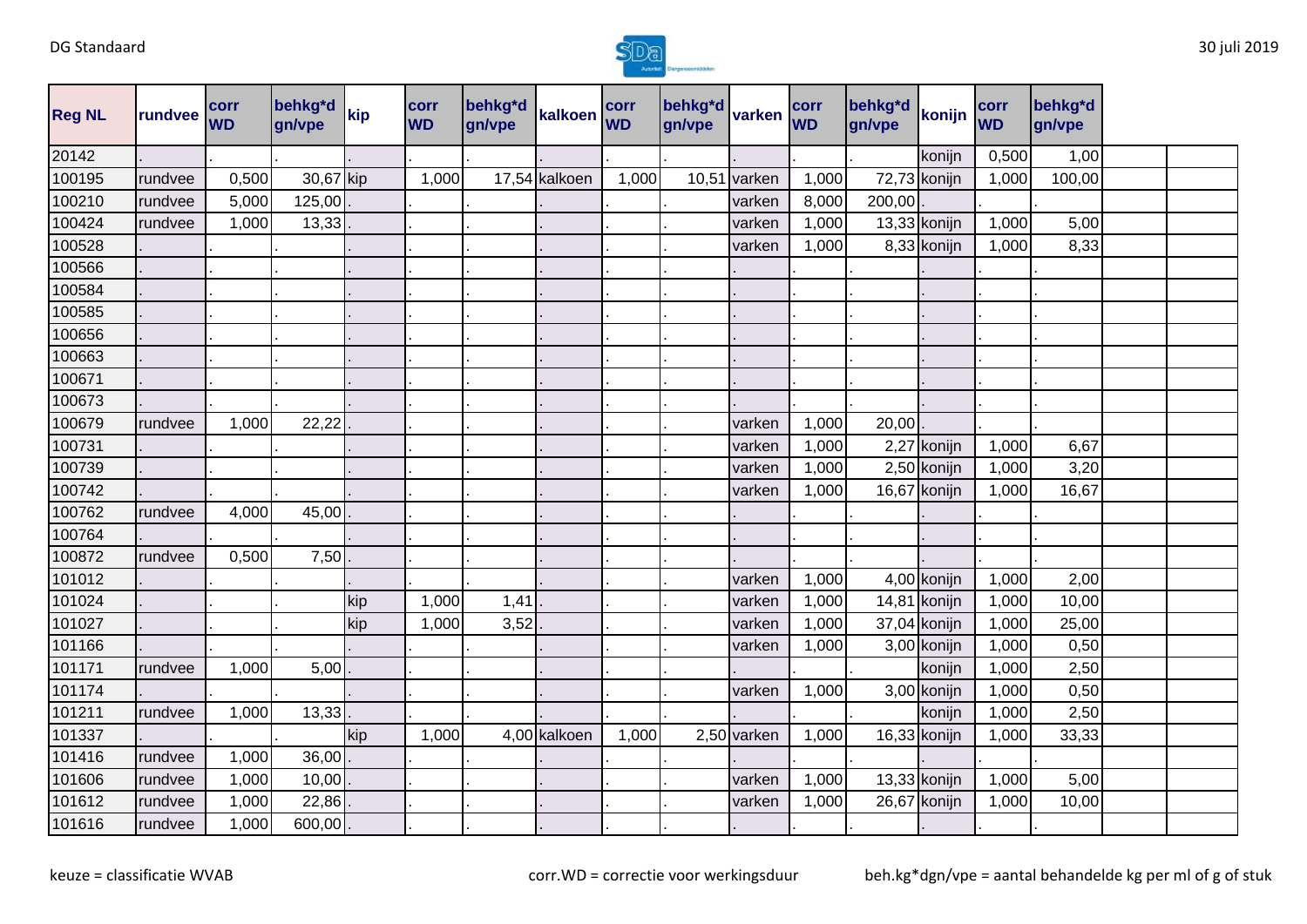

| <b>Reg NL</b> | rundvee | corr<br><b>WD</b> | behkg*d<br>gn/vpe | kip | corr<br><b>WD</b> | behkg*d<br>gn/vpe | kalkoen       | corr<br><b>WD</b> | behkg*d<br>gn/vpe | varken         | corr<br><b>WD</b> | behkg*d<br>gn/vpe | konijn       | corr<br><b>WD</b> | behkg*d<br>gn/vpe |  |
|---------------|---------|-------------------|-------------------|-----|-------------------|-------------------|---------------|-------------------|-------------------|----------------|-------------------|-------------------|--------------|-------------------|-------------------|--|
| 101862        |         |                   |                   |     |                   |                   |               |                   |                   |                |                   |                   |              |                   |                   |  |
| 102023        | rundvee | 2,000             | 30,00             |     |                   |                   |               |                   |                   |                |                   |                   |              |                   |                   |  |
| 102056        | rundvee | 2,000             | 30,00             |     |                   |                   |               |                   |                   | varken         | 2,000             | 40,00             |              |                   |                   |  |
| 102072        |         |                   |                   |     |                   |                   |               |                   |                   | varken         | 2,000             | 40,00             |              |                   |                   |  |
| 102200        |         |                   |                   |     |                   |                   |               |                   |                   | varken         | 1,000             |                   | 6,67 konijn  | 1,000             | 2,50              |  |
| 102260        |         |                   |                   |     |                   |                   |               |                   |                   | varken         | 1,000             | 5,00              |              |                   |                   |  |
| 102277        |         |                   |                   | kip | 1,000             | 25,00             |               |                   |                   | varken         | 1,000             |                   | 50,00 konijn | 1,000             | 71,43             |  |
| 102303        | rundvee | 1,000             | 26,67 kip         |     | 1,000             | 26,67             |               |                   |                   | varken         | 1,000             |                   | 26,67 konijn | 1,000             | 20,00             |  |
| 102306        | rundvee | 1,000             | 600,00            |     |                   |                   |               |                   |                   |                |                   |                   |              |                   |                   |  |
| 102321        | rundvee | 1,000             | 16,00             |     |                   |                   |               |                   |                   | varken         | 1,000             | 15,00             |              |                   |                   |  |
| 102324        | rundvee | 1,000             | 1000,00           |     |                   |                   |               |                   |                   | varken         | 1,000             | 333,33            |              |                   |                   |  |
| 102429        | rundvee | 2,000             | 30,00             |     |                   |                   |               |                   |                   | varken         | 2,000             | 40,00             |              |                   |                   |  |
| 102466        | rundvee | 1,000             | 600,00            |     |                   |                   |               |                   |                   | varken         | 1,000             | 200,00            |              |                   |                   |  |
| 102537        |         |                   |                   |     |                   |                   |               |                   |                   |                |                   |                   |              |                   |                   |  |
| 102670        |         |                   |                   |     |                   |                   |               |                   |                   |                |                   |                   |              |                   |                   |  |
| 102814        |         |                   |                   |     |                   |                   |               |                   |                   | varken         | 1,000             | 125,00            |              |                   |                   |  |
| 103063        | rundvee | 1,000             | 20,00             |     |                   |                   |               |                   |                   | varken         | 1,000             |                   | 20,00 konijn | 1,000             | 5,00              |  |
| 103064        | rundvee | 1,000             | 26,67             |     |                   |                   |               |                   |                   | varken         | 1,000             |                   | 26,67 konijn | 1,000             | 10,00             |  |
| 103176        | rundvee | 1,000             | 50,00             |     |                   |                   |               |                   |                   | varken         | 1,000             | 16,67             |              |                   |                   |  |
| 103297        | rundvee | 1,000             | 20,00             |     |                   |                   |               |                   |                   | varken         | 1,000             | 12,50             |              |                   |                   |  |
| 103381        | rundvee | 7,000             | 212,12            |     |                   |                   |               |                   |                   |                |                   |                   |              |                   |                   |  |
| 103487        |         |                   |                   |     |                   |                   |               |                   |                   | varken         | 1,000             | 9,52              |              |                   |                   |  |
| 103626        | rundvee | 2,000             | 13,33             |     |                   |                   |               |                   |                   | varken         | 2,000             | 13,33             |              |                   |                   |  |
| 103646        |         |                   |                   |     |                   |                   |               |                   |                   | varken         | 1,000             |                   | 6,25 konijn  | 1,000             | 8,00              |  |
| 103748        |         |                   |                   |     |                   |                   |               |                   |                   |                |                   |                   |              |                   |                   |  |
| 103754        |         |                   |                   |     |                   |                   |               |                   |                   |                |                   |                   |              |                   |                   |  |
| 103755        |         |                   |                   |     |                   |                   |               |                   |                   |                |                   |                   |              |                   |                   |  |
| 103837        | rundvee | 0,500             | 30,67 kip         |     | 1,000             |                   | 17,12 kalkoen | 1,000             |                   | $10,51$ varken | 1,000             |                   | 66,91 konijn | 1,000             | 100,00            |  |
| 104075        | rundvee | 1,000             | 45,45             |     |                   |                   |               |                   |                   | varken         | 1,000             | 50,00             |              |                   |                   |  |
| 104120        | rundvee | 5,500             | 55,00             |     |                   |                   |               |                   |                   | varken         | 5,500             |                   | 55,00 konijn | 3,500             | 52,50             |  |
| 104148        | rundvee | 1,000             | 50,00             |     |                   |                   |               |                   |                   | varken         | 1,000             | 16,67             |              |                   |                   |  |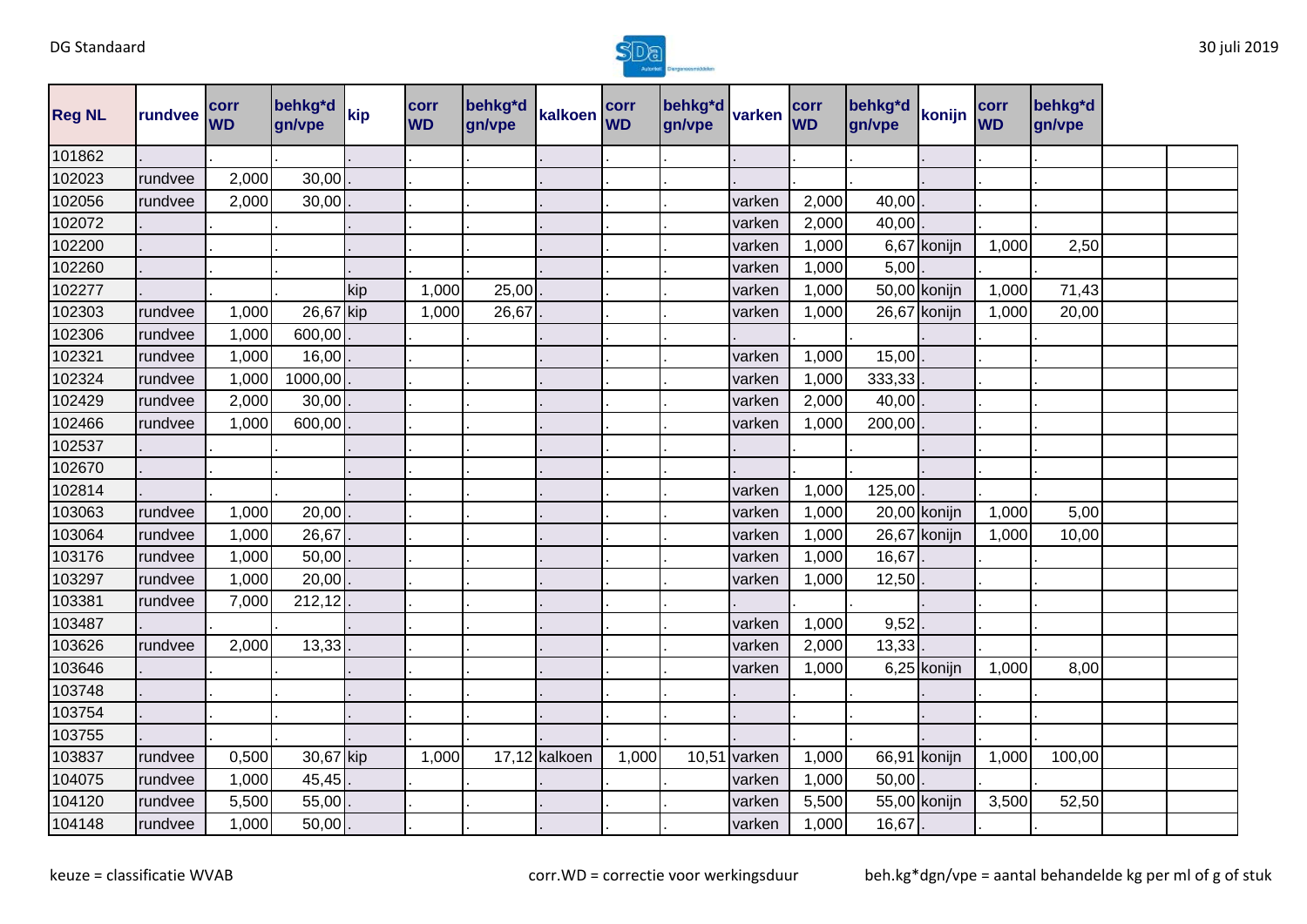

| <b>Reg NL</b> | rundvee | corr<br><b>WD</b> | behkg*d<br>gn/vpe | kip | corr<br><b>WD</b> | behkg*d<br>gn/vpe | kalkoen corr   |       | behkg*d varken<br>gn/vpe |               | corr<br><b>WD</b> | behkg*d<br>gn/vpe | konijn         | corr<br><b>WD</b> | behkg*d<br>gn/vpe |  |
|---------------|---------|-------------------|-------------------|-----|-------------------|-------------------|----------------|-------|--------------------------|---------------|-------------------|-------------------|----------------|-------------------|-------------------|--|
| 104263        |         |                   |                   |     |                   |                   |                |       |                          | varken        | 2,000             | 40,00             |                |                   |                   |  |
| 104266        | rundvee | 4,000             | 30,00 kip         |     | 2,000             | 15,00             |                |       |                          |               |                   |                   |                |                   |                   |  |
| 104343        | rundvee | 0,500             | 100,00 kip        |     | 1,000             |                   | 100,00 kalkoen | 1,000 |                          | 100,00 varken | 0,500             | 100,00 konijn     |                | 1,000             | 48,00             |  |
| 104351        | rundvee | 2,000             | 20,00             |     |                   |                   |                |       |                          |               |                   |                   |                |                   |                   |  |
| 104352        |         |                   |                   |     |                   |                   |                |       |                          |               |                   |                   | konijn         | 1,000             | 2,50              |  |
| 104353        | rundvee | 1,000             | 13,33             |     |                   |                   |                |       |                          | varken        | 1,000             |                   | $13,33$ konijn | 1,000             | 5,00              |  |
| 104354        | rundvee | 1,000             | 22,86             |     |                   |                   |                |       |                          | varken        | 1,000             |                   | 26,67 konijn   | 1,000             | 10,00             |  |
| 104388        |         |                   |                   |     |                   |                   |                |       |                          |               |                   |                   |                |                   |                   |  |
| 104595        |         |                   |                   |     |                   |                   |                |       |                          |               |                   |                   |                |                   |                   |  |
| 104596        |         |                   |                   |     |                   |                   |                |       |                          |               |                   |                   |                |                   |                   |  |
| 104597        |         |                   |                   |     |                   |                   |                |       |                          |               |                   |                   |                |                   |                   |  |
| 104599        |         |                   |                   |     |                   |                   |                |       |                          |               |                   |                   |                |                   |                   |  |
| 104601        |         |                   |                   |     |                   |                   |                |       |                          |               |                   |                   |                |                   |                   |  |
| 104602        |         |                   |                   |     |                   |                   |                |       |                          |               |                   |                   |                |                   |                   |  |
| 104773        |         |                   |                   | kip | 1,000             |                   | 25,00 kalkoen  | 1,000 | 25,00                    |               |                   |                   |                |                   |                   |  |
| 104775        |         |                   |                   |     |                   |                   |                |       |                          | varken        | 1,000             | 13,15             |                |                   |                   |  |
| 104834        | rundvee | 1,000             | 600,00            |     |                   |                   |                |       |                          |               |                   |                   |                |                   |                   |  |
| 104880        |         |                   |                   |     |                   |                   |                |       |                          | varken        | 1,000             | 4,00              |                |                   |                   |  |
| 104899        |         |                   |                   |     |                   |                   |                |       |                          | varken        | 1,000             |                   | 50,00 konijn   | 1,000             | 25,00             |  |
| 105239        | rundvee | 3,000             | 90,00             |     |                   |                   |                |       |                          |               |                   |                   | konijn         | 3,000             | 51,43             |  |
| 105253        | rundvee | 1,000             | 40,00             |     |                   |                   |                |       |                          | varken        | 1,000             |                   | 40,00 konijn   | 1,000             | 10,00             |  |
| 105256        |         |                   |                   |     |                   |                   |                |       |                          | varken        | 1,000             | 4,00              |                |                   |                   |  |
| 105318        | rundvee | 1,000             | 600,00            |     |                   |                   |                |       |                          |               |                   |                   |                |                   |                   |  |
| 105364        |         |                   |                   |     |                   |                   |                |       |                          |               |                   |                   |                |                   |                   |  |
| 105377        |         |                   |                   |     |                   |                   |                |       |                          |               |                   |                   |                |                   |                   |  |
| 105378        |         |                   |                   |     |                   |                   |                |       |                          |               |                   |                   |                |                   |                   |  |
| 105379        |         |                   |                   |     |                   |                   |                |       |                          |               |                   |                   |                |                   |                   |  |
| 105388        | rundvee | 1,000             | 600,00            |     |                   |                   |                |       |                          |               |                   |                   |                |                   |                   |  |
| 105505        |         |                   |                   | kip | 1,000             | 33,33             |                |       |                          | varken        | 1,000             |                   | 40,00 konijn   | 1,000             | 61,92             |  |
| 105563        | rundvee | 1,000             | 100,00            |     |                   |                   |                |       |                          | varken        | 1,000             | 100,00 konijn     |                | 1,000             | 123,76            |  |
| 105578        | rundvee | 1,000             | 50,00             |     |                   |                   |                |       |                          | varken        | 1,000             | 16,67             |                |                   |                   |  |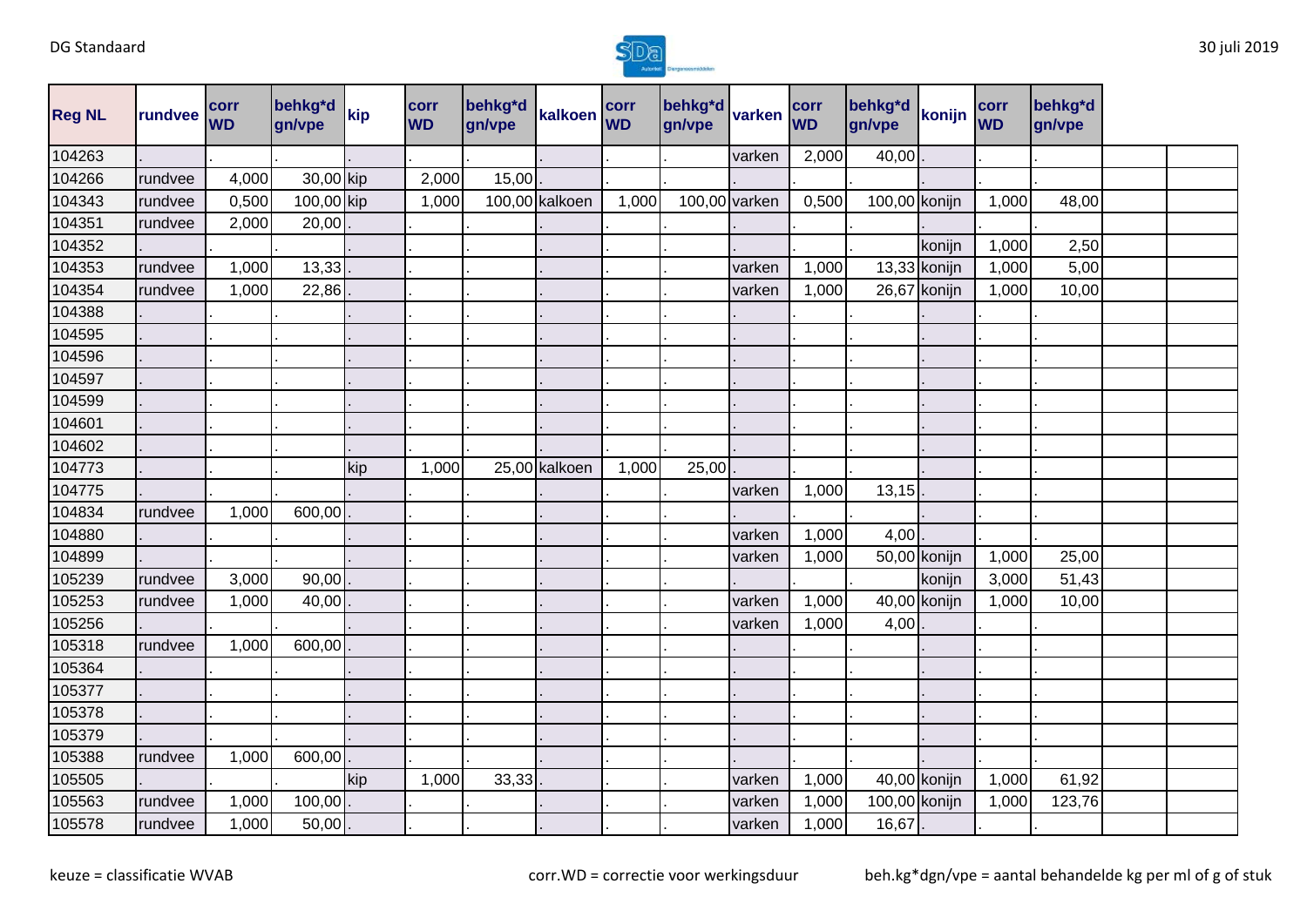

| <b>Reg NL</b> | rundvee | <b>corr</b><br><b>WD</b> | behkg*d<br>gn/vpe | kip | corr<br><b>WD</b> | behkg*d<br>gn/vpe | kalkoen | corr<br><b>WD</b> | behkg*d<br>gn/vpe | varken | corr<br><b>WD</b> | behkg*d<br>gn/vpe | konijn       | corr<br><b>WD</b> | behkg*d<br>gn/vpe |  |
|---------------|---------|--------------------------|-------------------|-----|-------------------|-------------------|---------|-------------------|-------------------|--------|-------------------|-------------------|--------------|-------------------|-------------------|--|
| 105591        |         |                          |                   |     |                   |                   |         |                   |                   |        |                   |                   |              |                   |                   |  |
| 105787        |         |                          |                   |     |                   |                   |         |                   |                   |        |                   |                   |              |                   |                   |  |
| 105880        |         |                          |                   |     |                   |                   |         |                   |                   |        |                   |                   |              |                   |                   |  |
| 105881        |         |                          |                   |     |                   |                   |         |                   |                   |        |                   |                   |              |                   |                   |  |
| 105883        |         |                          |                   |     |                   |                   |         |                   |                   |        |                   |                   |              |                   |                   |  |
| 105884        |         |                          |                   |     |                   |                   |         |                   |                   |        |                   |                   |              |                   |                   |  |
| 105903        | rundvee | 2,000                    | 30,00             |     |                   |                   |         |                   |                   | varken | 2,000             | 40,00             |              |                   |                   |  |
| 105904        | rundvee | 2,000                    | 30,00             |     |                   |                   |         |                   |                   |        |                   |                   |              |                   |                   |  |
| 106106        | rundvee | 1,000                    | 13,33             |     |                   |                   |         |                   |                   |        |                   |                   | konijn       | 1,000             | 10,00             |  |
| 106126        |         |                          |                   |     |                   |                   |         |                   |                   |        |                   |                   |              |                   |                   |  |
| 106127        |         |                          |                   |     |                   |                   |         |                   |                   |        |                   |                   |              |                   |                   |  |
| 106128        |         |                          |                   |     |                   |                   |         |                   |                   |        |                   |                   | konijn       | 1,000             | 10,00             |  |
| 106149        | rundvee | 2,000                    | 30,00             |     |                   |                   |         |                   |                   | varken | 2,000             | 40,00             |              |                   |                   |  |
| 106159        | rundvee | 1,000                    | 42,86             |     |                   |                   |         |                   |                   | varken | 1,000             | 50,00             |              |                   |                   |  |
| 106259        | rundvee | 1,000                    | 50,00             |     |                   |                   |         |                   |                   | varken | 1,000             | 16,67             |              |                   |                   |  |
| 106289        | rundvee | 2,000                    | 30,00             |     |                   |                   |         |                   |                   |        |                   |                   |              |                   |                   |  |
| 106747        |         |                          |                   |     |                   |                   |         |                   |                   |        |                   |                   |              |                   |                   |  |
| 106753        |         |                          |                   |     |                   |                   |         |                   |                   |        |                   |                   |              |                   |                   |  |
| 106754        | rundvee | 3,000                    | 90,00             |     |                   |                   |         |                   |                   |        |                   |                   | konijn       | 3,000             | 51,43             |  |
| 106770        | rundvee | 1,000                    | 50,00             |     |                   |                   |         |                   |                   | varken | 1,000             | 16,67             |              |                   |                   |  |
| 106876        | rundvee | 0,500                    | 7,50              |     |                   |                   |         |                   |                   | varken | 0,500             | 7,50              |              |                   |                   |  |
| 106877        |         |                          |                   |     |                   |                   |         |                   |                   | varken | 1,000             | 7,50              |              |                   |                   |  |
| 106878        | rundvee | 1,000                    | 600,00            |     |                   |                   |         |                   |                   |        |                   |                   |              |                   |                   |  |
| 107005        | rundvee | 1,000                    | 22,86             |     |                   |                   |         |                   |                   | varken | 1,000             |                   | 26,67 konijn | 1,000             | 10,00             |  |
| 107007        | rundvee | 1,000                    | 26,67             |     |                   |                   |         |                   |                   | varken | 1,000             |                   | 26,67 konijn | 1,000             | 10,00             |  |
| 107013        | rundvee | 1,000                    | 26,67             |     |                   |                   |         |                   |                   | varken | 1,000             |                   | 26,67 konijn | 1,000             | 10,00             |  |
| 107047        | rundvee | 1,000                    | 42,86             |     |                   |                   |         |                   |                   | varken | 1,000             | 50,00             |              |                   |                   |  |
| 107050        | rundvee | 1,000                    | 42,86             |     |                   |                   |         |                   |                   | varken | 1,000             | 50,00             |              |                   |                   |  |
| 107101        | rundvee | 1,000                    | 50,00             |     |                   |                   |         |                   |                   | varken | 1,000             | 16,00             |              |                   |                   |  |
| 107172        | rundvee | 3,000                    | 48,00             |     |                   |                   |         |                   |                   |        |                   |                   |              |                   |                   |  |
| 107206        |         |                          |                   |     |                   |                   |         |                   |                   | varken | 2,000             | 40,00             |              |                   |                   |  |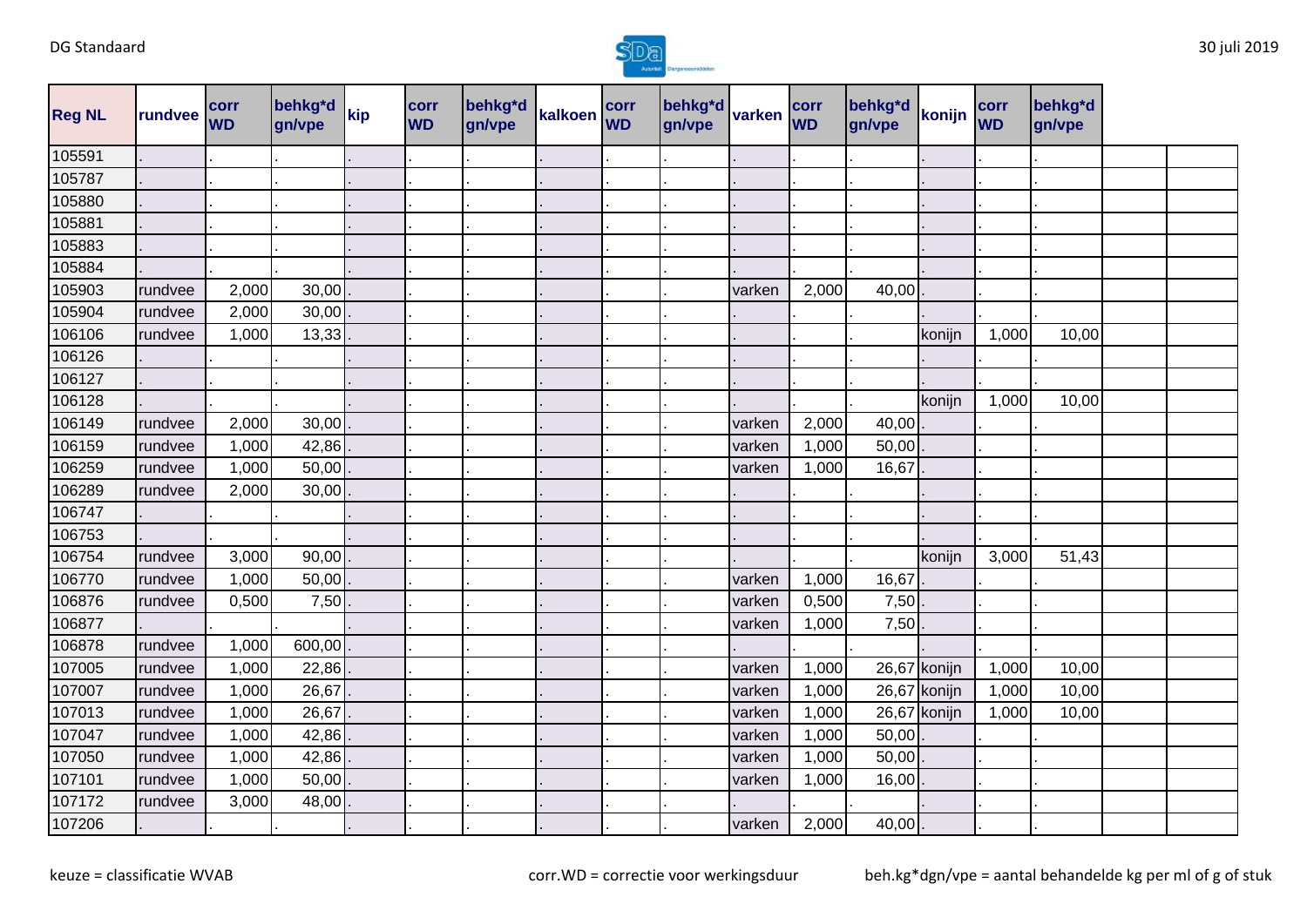

| <b>Reg NL</b> | rundvee | corr<br><b>WD</b> | behkg*d<br>gn/vpe | kip | corr<br><b>WD</b> | behkg*d<br>gn/vpe | kalkoen       | corr<br><b>WD</b> | behkg*d<br>gn/vpe | varken | corr<br><b>WD</b> | behkg*d<br>gn/vpe | konijn       | corr<br><b>WD</b> | behkg*d<br>gn/vpe |  |
|---------------|---------|-------------------|-------------------|-----|-------------------|-------------------|---------------|-------------------|-------------------|--------|-------------------|-------------------|--------------|-------------------|-------------------|--|
| 107207        | rundvee | 1,000             | 10,00             |     |                   |                   |               |                   |                   | varken | 1,000             | 10,00             |              |                   |                   |  |
| 107208        | rundvee | 1,000             | 10,00             |     |                   |                   |               |                   |                   | varken | 1,000             | 10,00             |              |                   |                   |  |
| 107209        | rundvee | 18,000            | 180,00            |     |                   |                   |               |                   |                   | varken | 9,000             | 90,00             |              |                   |                   |  |
| 107211        | rundvee | 18,000            | 810,00            |     |                   |                   |               |                   |                   |        |                   |                   |              |                   |                   |  |
| 107262        | rundvee | 1,000             | 50,00             |     |                   |                   |               |                   |                   | varken | 1,000             | 16,67             |              |                   |                   |  |
| 107333        |         |                   |                   | kip | 1,000             | 2,30              |               |                   |                   | varken | 1,000             | 2,30              |              |                   |                   |  |
| 107365        | rundvee | 0,500             | 30,67 kip         |     | 1,000             |                   | 17,12 kalkoen | 1,000             | 10,51             | varken | 1,000             |                   | 66,91 konijn | 1,000             | 100,00            |  |
| 107417        | rundvee | 3,000             | 37,50             |     |                   |                   |               |                   |                   |        |                   |                   |              |                   |                   |  |
| 107420        | rundvee | 1,000             | 45,45             |     |                   |                   |               |                   |                   | varken | 1,000             | 50,00             |              |                   |                   |  |
| 107421        | rundvee | 1,000             | 10,00             |     |                   |                   |               |                   |                   | varken | 1,000             | 10,00             |              |                   |                   |  |
| 107423        | rundvee | 1,000             | 10,00             |     |                   |                   |               |                   |                   | varken | 1,000             | 10,00             |              |                   |                   |  |
| 107424        | rundvee | 1,000             | 50,00             |     |                   |                   |               |                   |                   | varken | 1,000             | 50,00             |              |                   |                   |  |
| 107425        | rundvee | 3,000             | 37,50             |     |                   |                   |               |                   |                   |        |                   |                   |              |                   |                   |  |
| 107597        | rundvee | 1,000             | 26,67             |     |                   |                   |               |                   |                   | varken | 1,000             |                   | 26,67 konijn | 1,000             | 10,00             |  |
| 107739        |         |                   |                   | kip | 1,000             | 15,33             |               |                   |                   | varken | 1,000             | 18,40             |              |                   |                   |  |
| 107845        |         |                   |                   |     |                   |                   |               |                   |                   |        |                   |                   |              |                   |                   |  |
| 107921        |         |                   |                   |     |                   |                   |               |                   |                   |        |                   |                   |              |                   |                   |  |
| 107925        |         |                   |                   |     |                   |                   |               |                   |                   |        |                   |                   |              |                   |                   |  |
| 107927        |         |                   |                   |     |                   |                   |               |                   |                   |        |                   |                   |              |                   |                   |  |
| 108005        |         |                   |                   |     |                   |                   |               |                   |                   | varken | 2,000             |                   | 26,67 konijn | 0,500             | 5,00              |  |
| 108006        |         |                   |                   | kip | 1,000             | 33,33             |               |                   |                   | varken | 1,000             | 40,00             |              |                   |                   |  |
| 108007        |         |                   |                   | kip | 1,000             | 33,33             |               |                   |                   | varken | 1,000             |                   | 40,00 konijn | 1,000             | 61,92             |  |
| 108011        | rundvee | 1,000             | 600,00            |     |                   |                   |               |                   |                   |        |                   |                   |              |                   |                   |  |
| 108036        |         |                   |                   |     |                   |                   |               |                   |                   |        |                   |                   |              |                   |                   |  |
| 108037        |         |                   |                   |     |                   |                   |               |                   |                   |        |                   |                   |              |                   |                   |  |
| 108038        |         |                   |                   |     |                   |                   |               |                   |                   |        |                   |                   |              |                   |                   |  |
| 108039        |         |                   |                   |     |                   |                   |               |                   |                   |        |                   |                   |              |                   |                   |  |
| 108130        | rundvee | 2,000             | 30,00             |     |                   |                   |               |                   |                   | varken | 2,000             | 40,00             |              |                   |                   |  |
| 108176        |         |                   |                   |     |                   |                   |               |                   |                   | varken | 2,000             | 40,00             |              |                   |                   |  |
| 108181        |         |                   |                   |     |                   |                   |               |                   |                   | varken | 2,000             | 40,00             |              |                   |                   |  |
| 108275        |         |                   |                   |     |                   |                   |               |                   |                   |        |                   |                   |              |                   |                   |  |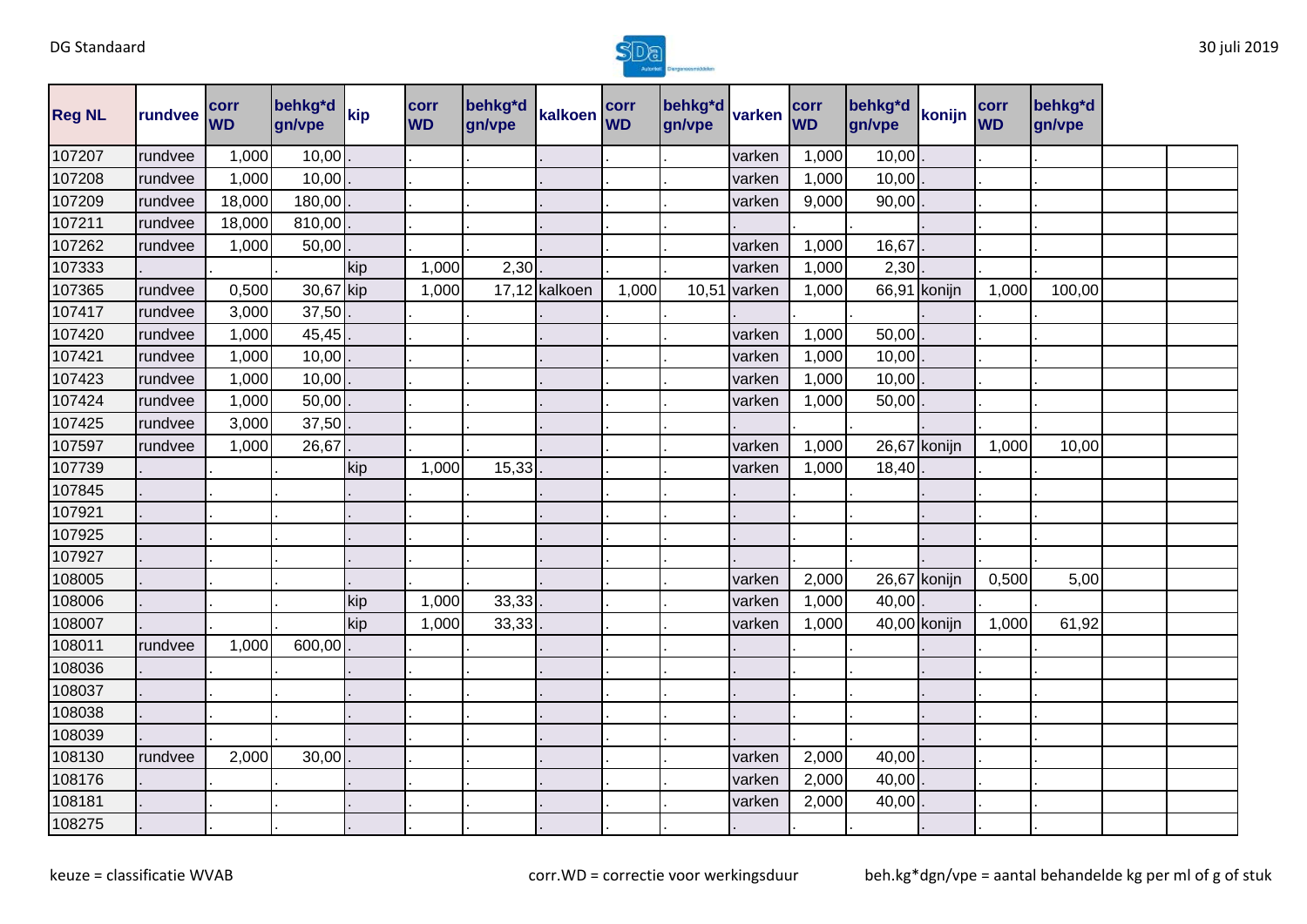

| <b>Reg NL</b> | rundvee | corr<br><b>WD</b> | behkg*d<br>gn/vpe | kip | corr<br><b>WD</b> | behkg*d<br>gn/vpe | kalkoen corr  |       | behkg*d<br>gn/vpe | varken         | corr<br><b>WD</b> | behkg*d<br>gn/vpe | konijn         | corr<br><b>WD</b> | behkg*d<br>gn/vpe |  |
|---------------|---------|-------------------|-------------------|-----|-------------------|-------------------|---------------|-------|-------------------|----------------|-------------------|-------------------|----------------|-------------------|-------------------|--|
| 108276        |         |                   |                   |     |                   |                   |               |       |                   |                |                   |                   |                |                   |                   |  |
| 108277        |         |                   |                   |     |                   |                   |               |       |                   |                |                   |                   |                |                   |                   |  |
| 108278        |         |                   |                   |     |                   |                   |               |       |                   |                |                   |                   |                |                   |                   |  |
| 108625        | rundvee | 2,000             | 30,00             |     |                   |                   |               |       |                   | varken         | 2,000             | 40,00             |                |                   |                   |  |
| 108640        |         |                   |                   | kip | 1,000             | 17,54             |               |       |                   | varken         | 1,000             | 29,29             |                |                   |                   |  |
| 108751        |         |                   |                   |     |                   |                   |               |       |                   | varken         | 0,500             | 25,00             |                |                   |                   |  |
| 108759        | rundvee | 1,000             | 42,86             |     |                   |                   |               |       |                   | varken         | 1,000             | 50,00             |                |                   |                   |  |
| 108828        |         |                   |                   |     |                   |                   |               |       |                   |                |                   |                   | konijn         | 1,000             | 2,50              |  |
| 108829        | rundvee | 1,000             | 13,33             |     |                   |                   |               |       |                   | varken         | 1,000             |                   | $13,33$ konijn | 1,000             | 5,00              |  |
| 108830        | rundvee | 1,000             | 22,86             |     |                   |                   |               |       |                   | varken         | 1,000             |                   | 26,67 konijn   | 1,000             | 10,00             |  |
| 108911        |         |                   |                   |     |                   |                   |               |       |                   |                |                   |                   |                |                   |                   |  |
| 108950        | rundvee | 2,000             | 20,00             |     |                   |                   |               |       |                   | varken         | 1,500             | 20,00             |                |                   |                   |  |
| 109195        | rundvee | 1,000             | 600,00            |     |                   |                   |               |       |                   |                |                   |                   |                |                   |                   |  |
| 109227        | rundvee | 1,000             | 13,33             |     |                   |                   |               |       |                   | varken         | 1,000             |                   | 14,99 konijn   | 1,000             | 5,00              |  |
| 109232        | rundvee | 1,000             | 26,67             |     |                   |                   |               |       |                   | varken         | 1,000             |                   | 26,67 konijn   | 1,000             | 10,00             |  |
| 109368        | rundvee | 2,000             | 30,00             |     |                   |                   |               |       |                   | varken         | 2,000             | 40,00             |                |                   |                   |  |
| 109383        |         |                   |                   |     |                   |                   |               |       |                   |                |                   |                   |                |                   |                   |  |
| 109384        |         |                   |                   |     |                   |                   |               |       |                   |                |                   |                   |                |                   |                   |  |
| 109385        |         |                   |                   |     |                   |                   |               |       |                   |                |                   |                   |                |                   |                   |  |
| 109428        |         |                   |                   |     |                   |                   |               |       |                   |                |                   |                   |                |                   |                   |  |
| 109432        |         |                   |                   |     |                   |                   |               |       |                   |                |                   |                   |                |                   |                   |  |
| 109434        |         |                   |                   |     |                   |                   |               |       |                   |                |                   |                   |                |                   |                   |  |
| 109520        |         |                   |                   | kip | 1,000             |                   | 25,00 kalkoen | 1,000 |                   | 20,00 varken   | 1,000             | 25,00 konijn      |                | 1,000             | 71,43             |  |
| 109540        |         |                   |                   |     |                   |                   |               |       |                   |                |                   |                   |                |                   |                   |  |
| 109546        |         |                   |                   | kip | 1,000             |                   | 25,00 kalkoen | 1,000 |                   | $20,00$ varken | 1,000             |                   | 25,00 konijn   | 1,000             | 71,43             |  |
| 109720        |         |                   |                   | kip | 1,000             | 3,95              |               |       |                   | varken         | 1,000             |                   | 4,80 konijn    | 1,000             | 5,33              |  |
| 109966        |         |                   |                   |     |                   |                   |               |       |                   |                |                   |                   |                |                   |                   |  |
| 109968        | rundvee | 1,000             | 50,00             |     |                   |                   |               |       |                   | varken         | 1,000             | 16,67             |                |                   |                   |  |
| 109972        |         |                   |                   |     |                   |                   |               |       |                   | varken         | 2,000             | 50,00             |                |                   |                   |  |
| 110209        |         |                   |                   |     |                   |                   |               |       |                   |                |                   |                   |                |                   |                   |  |
| 110212        |         |                   |                   |     |                   |                   |               |       |                   |                |                   |                   |                |                   |                   |  |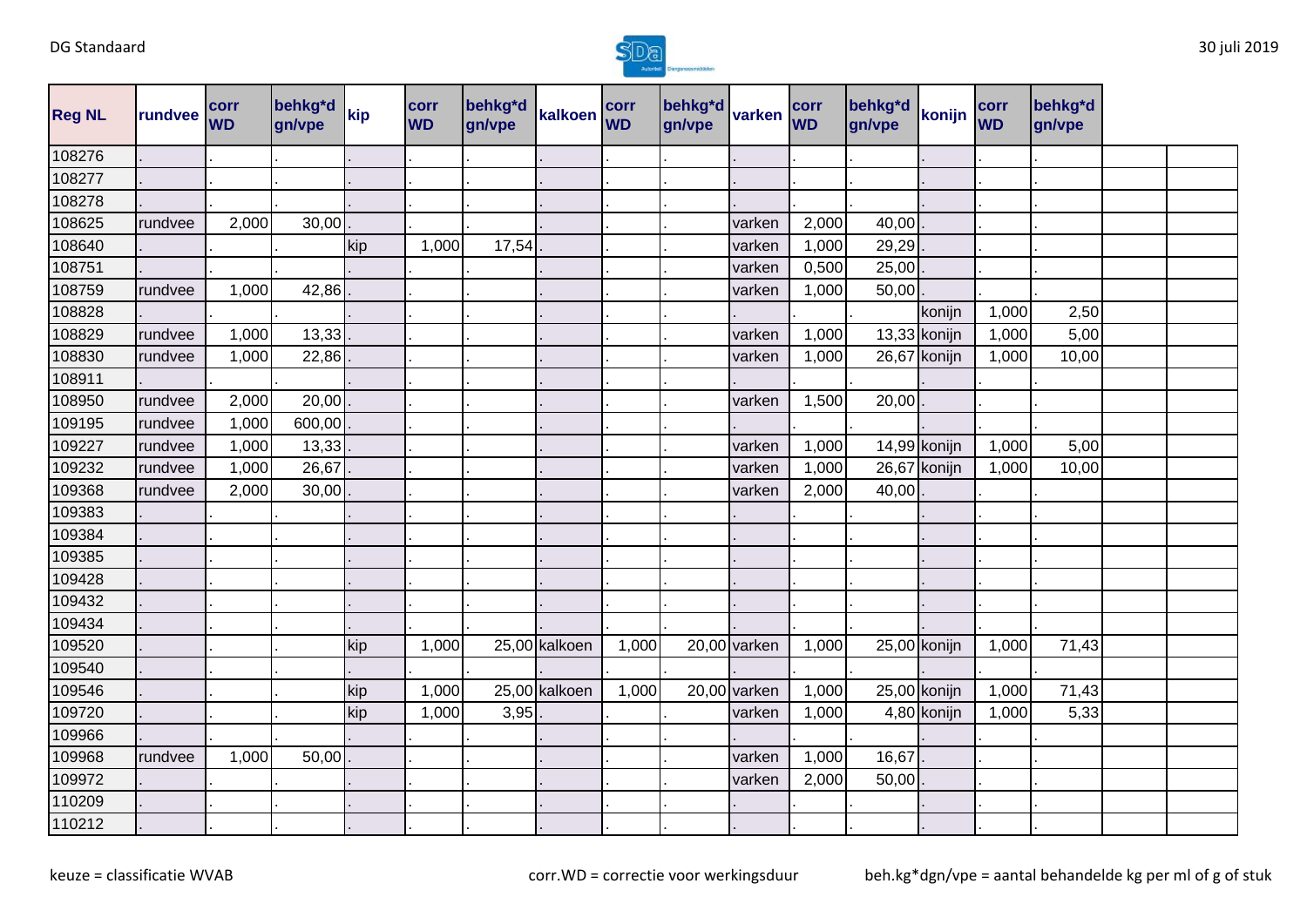

| <b>Reg NL</b> | rundvee | <b>corr</b><br><b>WD</b> | behkg*d<br>gn/vpe | kip | corr<br><b>WD</b> | behkg*d<br>gn/vpe | kalkoen corr  |       | behkg*d<br>gn/vpe | varken         | corr<br><b>WD</b> | behkg*d<br>gn/vpe | konijn       | corr<br><b>WD</b> | behkg*d<br>gn/vpe |  |
|---------------|---------|--------------------------|-------------------|-----|-------------------|-------------------|---------------|-------|-------------------|----------------|-------------------|-------------------|--------------|-------------------|-------------------|--|
| 110261        |         |                          |                   |     |                   |                   |               |       |                   | varken         | 3,000             | 60,00             |              |                   |                   |  |
| 110427        | rundvee | 1,000                    | 50,00             |     |                   |                   |               |       |                   | varken         | 1,000             | 50,00             |              |                   |                   |  |
| 110428        | rundvee | 1,000                    | 10,00             |     |                   |                   |               |       |                   | varken         | 1,000             | 10,00             |              |                   |                   |  |
| 110648        |         |                          |                   |     |                   |                   |               |       |                   | varken         | 1,000             | 5,00              |              |                   |                   |  |
| 110655        | rundvee | 1,000                    | 45,00             |     |                   |                   |               |       |                   | varken         | 1,000             | 50,00             |              |                   |                   |  |
| 110658        | rundvee | 1,000                    | 10,00             |     |                   |                   |               |       |                   | varken         | 1,000             | 10,00             |              |                   |                   |  |
| 110669        | rundvee | 1,000                    | 50,00             |     |                   |                   |               |       |                   | varken         | 1,000             | 50,00             |              |                   |                   |  |
| 110781        | rundvee | 1,000                    | 10,00             |     |                   |                   |               |       |                   | varken         | 1,000             | 10,00             |              |                   |                   |  |
| 110783        | rundvee | 1,000                    | 42,86             |     |                   |                   |               |       |                   | varken         | 1,000             | 50,00             |              |                   |                   |  |
| 110814        |         |                          |                   |     |                   |                   |               |       |                   |                |                   |                   |              |                   |                   |  |
| 110817        | rundvee | 0,500                    | 100,00            |     |                   |                   |               |       |                   | varken         | 1,000             | 100,00 konijn     |              | 1,000             | 123,76            |  |
| 110905        | rundvee | 1,000                    | 20,00             |     |                   |                   |               |       |                   | varken         | 1,000             | 12,50             |              |                   |                   |  |
| 110979        |         |                          |                   |     |                   |                   |               |       |                   | varken         | 1,000             |                   | 3,00 konijn  | 1,000             | 0,50              |  |
| 110980        | rundvee | 1,000                    | 6,67              |     |                   |                   |               |       |                   |                |                   |                   | konijn       | 1,000             | 2,50              |  |
| 110981        |         |                          |                   | kip | 1,000             |                   | 10,00 kalkoen | 1,000 | 10,00             |                |                   |                   | konijn       | 1,000             | 10,00             |  |
| 111053        |         |                          |                   |     |                   |                   | kalkoen       | 1,000 |                   | $17,33$ varken | 1,000             |                   | 40,00 konijn | 1,000             | 61,92             |  |
| 111107        |         |                          |                   |     |                   |                   |               |       |                   |                |                   |                   |              |                   |                   |  |
| 111114        |         |                          |                   |     |                   |                   |               |       |                   |                |                   |                   |              |                   |                   |  |
| 111118        |         |                          |                   |     |                   |                   |               |       |                   |                |                   |                   |              |                   |                   |  |
| 111188        | rundvee | 1,000                    | 42,86             |     |                   |                   |               |       |                   | varken         | 1,000             | 50,00             |              |                   |                   |  |
| 111189        | rundvee | 1,000                    | 10,00             |     |                   |                   |               |       |                   | varken         | 1,000             | 10,00             |              |                   |                   |  |
| 111422        | rundvee | 1,000                    | 45,00             |     |                   |                   |               |       |                   | varken         | 1,000             | 50,00             |              |                   |                   |  |
| 111471        |         |                          |                   |     |                   |                   |               |       |                   |                |                   |                   |              |                   |                   |  |
| 111472        |         |                          |                   |     |                   |                   |               |       |                   |                |                   |                   |              |                   |                   |  |
| 111473        |         |                          |                   |     |                   |                   |               |       |                   |                |                   |                   |              |                   |                   |  |
| 111474        |         |                          |                   |     |                   |                   |               |       |                   |                |                   |                   |              |                   |                   |  |
| 111475        |         |                          |                   |     |                   |                   |               |       |                   |                |                   |                   |              |                   |                   |  |
| 111476        |         |                          |                   |     |                   |                   |               |       |                   |                |                   |                   |              |                   |                   |  |
| 111480        |         |                          |                   |     |                   |                   |               |       |                   |                |                   |                   |              |                   |                   |  |
| 111481        |         |                          |                   |     |                   |                   |               |       |                   |                |                   |                   |              |                   |                   |  |
| 111482        |         |                          |                   |     |                   |                   |               |       |                   |                |                   |                   |              |                   |                   |  |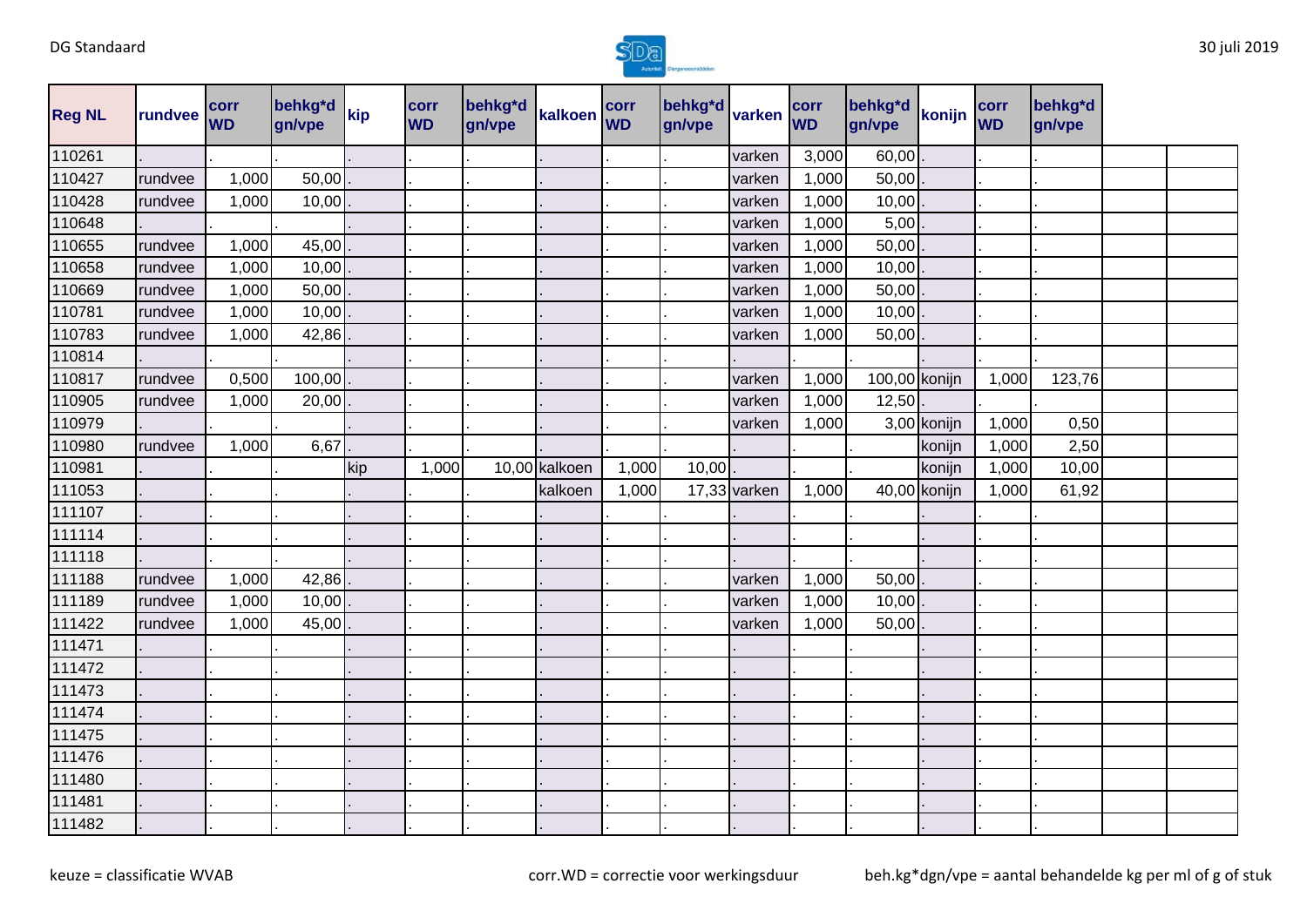

| <b>Reg NL</b> | rundvee | corr<br><b>WD</b> | behkg*d<br>gn/vpe | kip | corr<br><b>WD</b> | behkg*d<br>gn/vpe | kalkoen corr  |       | behkg <sup>*</sup> d<br>gn/vpe | varken | corr<br><b>WD</b> | behkg*d<br>gn/vpe | konijn      | corr<br><b>WD</b> | behkg*d<br>gn/vpe |  |
|---------------|---------|-------------------|-------------------|-----|-------------------|-------------------|---------------|-------|--------------------------------|--------|-------------------|-------------------|-------------|-------------------|-------------------|--|
| 111532        | rundvee | 1,000             | 45,00             |     |                   |                   |               |       |                                | varken | 1,000             | 50,00             |             |                   |                   |  |
| 111556        | rundvee | 3,000             | 42,86             |     |                   |                   |               |       |                                | varken | 1,000             | 50,00             |             |                   |                   |  |
| 111663        |         |                   |                   |     |                   |                   |               |       |                                |        |                   |                   |             |                   |                   |  |
| 111664        |         |                   |                   |     |                   |                   |               |       |                                |        |                   |                   |             |                   |                   |  |
| 111665        |         |                   |                   |     |                   |                   |               |       |                                |        |                   |                   |             |                   |                   |  |
| 111741        |         |                   |                   |     |                   |                   |               |       |                                | varken | 1,000             | 20,00             |             |                   |                   |  |
| 111869        |         |                   |                   |     |                   |                   |               |       |                                |        |                   |                   |             |                   |                   |  |
| 111975        | rundvee | 1,000             | 50,00             |     |                   |                   |               |       |                                | varken | 1,000             | 16,67             |             |                   |                   |  |
| 112045        | rundvee | 1,000             | 42,86             |     |                   |                   |               |       |                                | varken | 1,000             | 50,00             |             |                   |                   |  |
| 112077        | rundvee | 1,000             | 10,00             |     |                   |                   |               |       |                                | varken | 1,000             |                   | 6,67 konijn | 3,500             | 16,27             |  |
| 112223        | rundvee | 2,000             | 30,00             |     |                   |                   |               |       |                                | varken | 2,000             | 40,00             |             |                   |                   |  |
| 112297        |         |                   |                   |     |                   |                   |               |       |                                |        |                   |                   |             |                   |                   |  |
| 112391        |         |                   |                   |     |                   |                   |               |       |                                |        |                   |                   |             |                   |                   |  |
| 112392        |         |                   |                   |     |                   |                   |               |       |                                |        |                   |                   |             |                   |                   |  |
| 112393        |         |                   |                   |     |                   |                   |               |       |                                |        |                   |                   |             |                   |                   |  |
| 112466        | rundvee | 2,000             | 20,00             |     |                   |                   |               |       |                                | varken | 2,000             | 20,00             |             |                   |                   |  |
| 112468        |         |                   |                   |     |                   |                   |               |       |                                |        |                   |                   |             |                   |                   |  |
| 112469        |         |                   |                   |     |                   |                   |               |       |                                |        |                   |                   |             |                   |                   |  |
| 112470        |         |                   |                   |     |                   |                   |               |       |                                |        |                   |                   |             |                   |                   |  |
| 112471        |         |                   |                   |     |                   |                   |               |       |                                |        |                   |                   |             |                   |                   |  |
| 112472        |         |                   |                   |     |                   |                   |               |       |                                |        |                   |                   |             |                   |                   |  |
| 112473        |         |                   |                   |     |                   |                   |               |       |                                |        |                   |                   |             |                   |                   |  |
| 112610        | rundvee | 3,000             | 48,00             |     |                   |                   |               |       |                                |        |                   |                   |             |                   |                   |  |
| 112820        |         |                   |                   | kip | 1,000             |                   | 66,67 kalkoen | 1,000 | 57,14                          |        |                   |                   |             |                   |                   |  |
| 112940        |         |                   |                   |     |                   |                   |               |       |                                |        |                   |                   |             |                   |                   |  |
| 112951        | rundvee | 2,000             | 30,00             |     |                   |                   |               |       |                                | varken | 2,000             | 40,00             |             |                   |                   |  |
| 112963        |         |                   |                   | kip | 1,000             |                   | 10,00 kalkoen | 1,000 | 10,00                          |        |                   |                   | konijn      | 1,000             | 10,00             |  |
| 113407        | rundvee | 1,000             | 26,67             |     |                   |                   |               |       |                                | varken | 1,000             | 26,67             |             |                   |                   |  |
| 113413        | rundvee | 0,500             | 300,00            |     |                   |                   |               |       |                                |        |                   |                   |             |                   |                   |  |
| 113446        |         |                   |                   |     |                   |                   |               |       |                                |        |                   |                   |             |                   |                   |  |
| 113509        | rundvee | 4,000             | 30,00             |     |                   |                   |               |       |                                |        |                   |                   |             |                   |                   |  |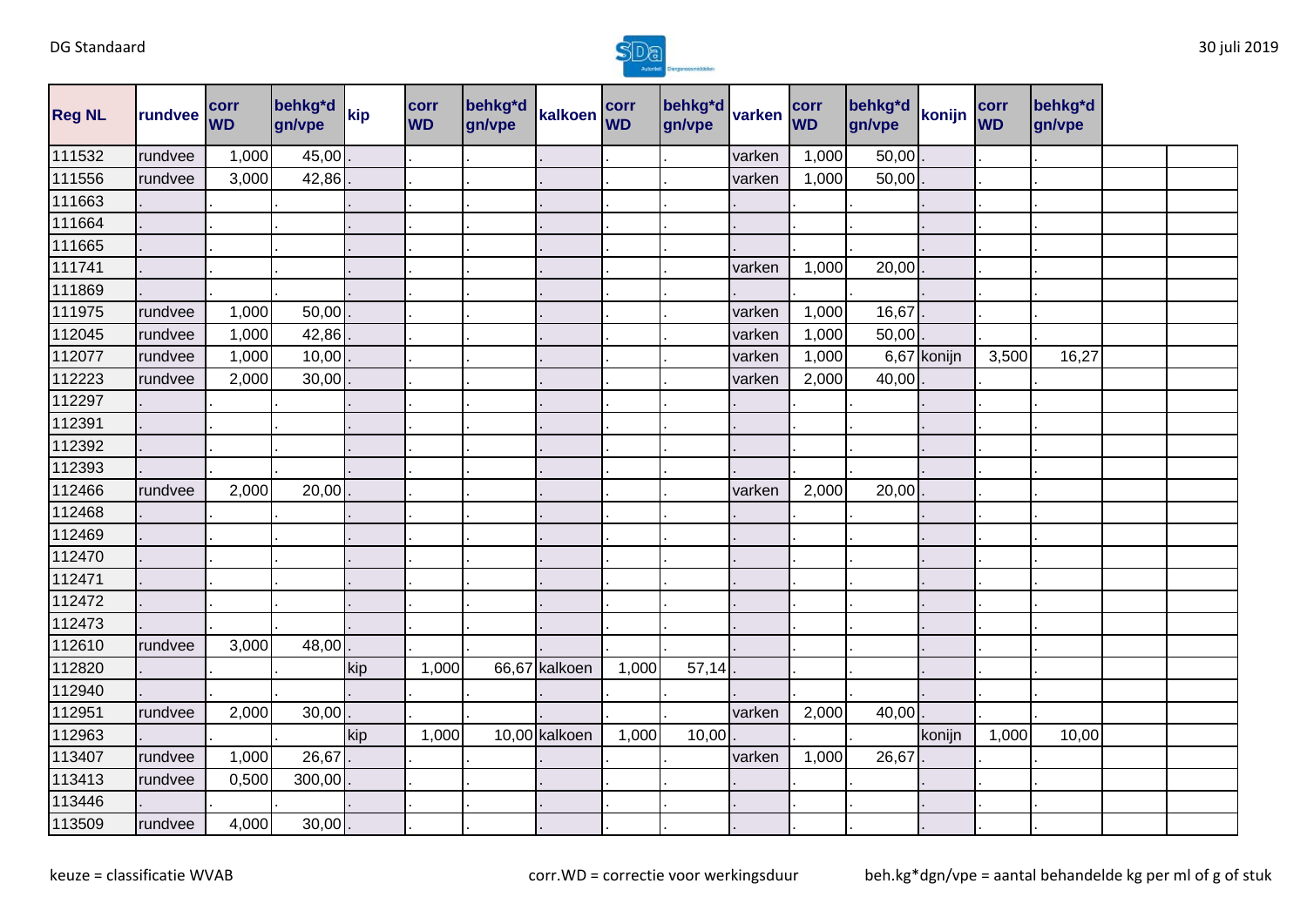

| <b>Reg NL</b> | rundvee | <b>corr</b><br><b>WD</b> | behkg*d<br>gn/vpe | kip | corr<br><b>WD</b> | behkg*d<br>gn/vpe | kalkoen corr  |       | behkg <sup>*d</sup><br>gn/vpe | varken       | corr<br><b>WD</b> | behkg*d<br>gn/vpe | konijn       | corr<br><b>WD</b> | behkg*d<br>gn/vpe |  |
|---------------|---------|--------------------------|-------------------|-----|-------------------|-------------------|---------------|-------|-------------------------------|--------------|-------------------|-------------------|--------------|-------------------|-------------------|--|
| 113511        | rundvee | 1,000                    | 2,67              |     |                   |                   | kalkoen       | 1,000 | 0,37                          | varken       | 1,000             |                   | 3,08 konijn  | 0,667             | 1,55              |  |
| 113526        |         |                          |                   |     |                   |                   |               |       |                               |              |                   |                   |              |                   |                   |  |
| 113625        | rundvee | 0,500                    | 10,00             |     |                   |                   |               |       |                               | varken       | 0,500             | 10,00             |              |                   |                   |  |
| 113695        |         |                          |                   | kip | 1,000             | 34,84             |               |       |                               | varken       | 1,000             | 62,11             |              |                   |                   |  |
| 113790        |         |                          |                   |     |                   |                   |               |       |                               |              |                   |                   |              |                   |                   |  |
| 113791        |         |                          |                   |     |                   |                   |               |       |                               |              |                   |                   |              |                   |                   |  |
| 113792        |         |                          |                   |     |                   |                   |               |       |                               |              |                   |                   |              |                   |                   |  |
| 113900        | rundvee | 1,000                    | 45,45 kip         |     | 1,000             | 58,82             |               |       |                               | varken       | 1,000             | 45,45             |              |                   |                   |  |
| 113915        | rundvee | 1,000                    | 26,67 kip         |     | 1,000             |                   | 26,67 kalkoen | 1,000 | 26,67                         | varken       | 1,000             | 26,67             |              |                   |                   |  |
| 113916        |         |                          |                   | kip | 1,000             |                   | 33,33 kalkoen | 1,000 |                               | 28,57 varken | 1,000             | 25,00             |              |                   |                   |  |
| 113929        |         |                          |                   | kip | 1,000             |                   | 33,33 kalkoen | 1,000 | 28,57                         | varken       | 1,000             | 25,00             |              |                   |                   |  |
| 114160        |         |                          |                   |     |                   |                   |               |       |                               |              |                   |                   |              |                   |                   |  |
| 114170        | rundvee | 0,500                    | 300,00            |     |                   |                   |               |       |                               |              |                   |                   |              |                   |                   |  |
| 114171        | rundvee | 0,500                    | 300,00            |     |                   |                   |               |       |                               |              |                   |                   |              |                   |                   |  |
| 114316        | rundvee | 1,000                    | 26,67             |     |                   |                   |               |       |                               | varken       | 1,000             | 26,67             |              |                   |                   |  |
| 114510        |         |                          |                   |     |                   |                   |               |       |                               |              |                   |                   |              |                   |                   |  |
| 114511        |         |                          |                   |     |                   |                   |               |       |                               |              |                   |                   |              |                   |                   |  |
| 114513        |         |                          |                   |     |                   |                   |               |       |                               |              |                   |                   |              |                   |                   |  |
| 114527        | rundvee | 1,000                    | 600,00            |     |                   |                   |               |       |                               |              |                   |                   |              |                   |                   |  |
| 114662        |         |                          |                   |     |                   |                   |               |       |                               |              |                   |                   |              |                   |                   |  |
| 114677        | rundvee | 0,500                    | 50,00 kip         |     | 1,000             | 20,00             |               |       |                               | varken       | 1,000             |                   | 50,00 konijn | 1,000             | 61,88             |  |
| 114715        |         |                          |                   |     |                   |                   |               |       |                               |              |                   |                   |              |                   |                   |  |
| 115056        |         |                          |                   |     |                   |                   |               |       |                               |              |                   |                   |              |                   |                   |  |
| 115125        | rundvee | 1,000                    | 66,67 kip         |     | 1,000             |                   | 66,67 kalkoen | 1,000 | 66,67                         | varken       | 1,000             | 66,67             |              |                   |                   |  |
| 115238        |         |                          |                   | kip | 1,000             |                   | 53,21 kalkoen | 1,000 | 45,70                         |              |                   |                   |              |                   |                   |  |
| 115257        |         |                          |                   |     |                   |                   |               |       |                               |              |                   |                   |              |                   |                   |  |
| 115258        |         |                          |                   |     |                   |                   |               |       |                               | varken       | 8,000             | 80,00             |              |                   |                   |  |
| 115259        |         |                          |                   |     |                   |                   |               |       |                               |              |                   |                   |              |                   |                   |  |
| 115264        | rundvee | 2,000                    | 30,00             |     |                   |                   |               |       |                               | varken       | 2,000             | 40,00             |              |                   |                   |  |
| 115298        |         |                          |                   |     |                   |                   |               |       |                               |              |                   |                   |              |                   |                   |  |
| 115300        |         |                          |                   |     |                   |                   |               |       |                               |              |                   |                   |              |                   |                   |  |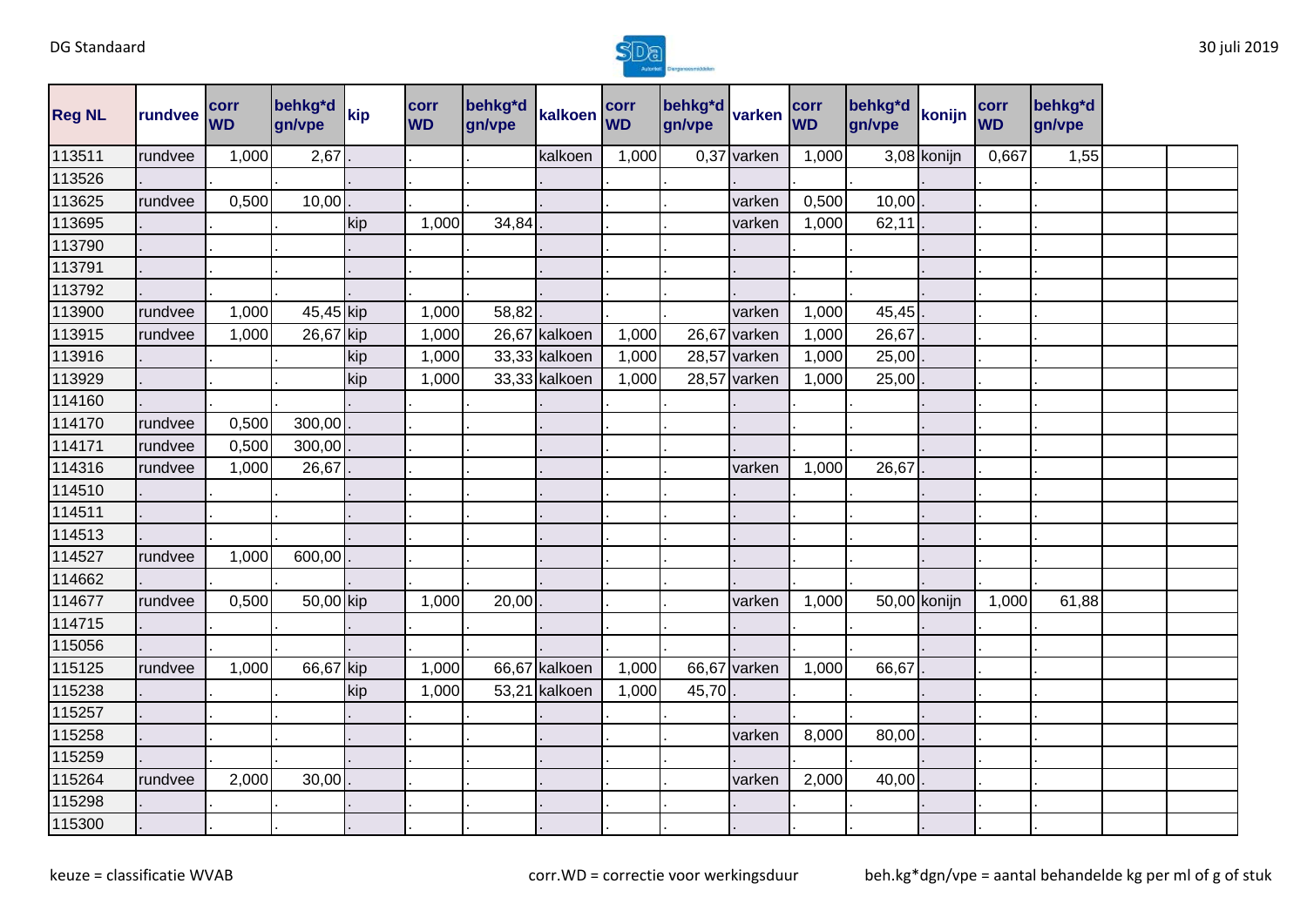

| <b>Reg NL</b> | rundvee | <b>corr</b><br><b>WD</b> | behkg*d<br>gn/vpe | kip | corr<br><b>WD</b> | behkg*d<br>gn/vpe | kalkoen       | corr<br><b>WD</b> | behkg*d<br>gn/vpe | varken         | corr<br><b>WD</b> | behkg*d<br>gn/vpe | konijn | corr<br><b>WD</b> | behkg*d<br>gn/vpe |  |
|---------------|---------|--------------------------|-------------------|-----|-------------------|-------------------|---------------|-------------------|-------------------|----------------|-------------------|-------------------|--------|-------------------|-------------------|--|
| 115301        |         |                          |                   |     |                   |                   |               |                   |                   |                |                   |                   |        |                   |                   |  |
| 115302        |         |                          |                   | kip | 1,000             |                   | 21,74 kalkoen | 1,000             | 17,24             |                |                   |                   | konijn | 1,000             | 61,92             |  |
| 115413        | rundvee | 1,000                    | 16,67             |     |                   |                   |               |                   |                   |                |                   |                   |        |                   |                   |  |
| 115572        | rundvee | 1,000                    | 66,67             |     |                   |                   |               |                   |                   |                |                   |                   |        |                   |                   |  |
| 115706        |         |                          |                   |     |                   |                   |               |                   |                   |                |                   |                   | konijn | 0,500             | 2,50              |  |
| 116011        |         |                          |                   | kip | 0,500             | 1,25              |               |                   |                   |                |                   |                   | konijn | 0,500             | 2,50              |  |
| 116166        |         |                          |                   |     |                   |                   |               |                   |                   |                |                   |                   |        |                   |                   |  |
| 116210        | rundvee | 1,000                    | 600,00            |     |                   |                   |               |                   |                   |                |                   |                   |        |                   |                   |  |
| 116221        |         |                          |                   |     |                   |                   |               |                   |                   | varken         | 1,000             | 10,00             |        |                   |                   |  |
| 116227        |         |                          |                   |     |                   |                   |               |                   |                   |                |                   |                   |        |                   |                   |  |
| 116228        |         |                          |                   |     |                   |                   |               |                   |                   |                |                   |                   |        |                   |                   |  |
| 116229        |         |                          |                   |     |                   |                   |               |                   |                   |                |                   |                   |        |                   |                   |  |
| 116268        |         |                          |                   | kip | 1,000             |                   | 66,67 kalkoen | 1,000             | 57,14             |                |                   |                   |        |                   |                   |  |
| 116316        |         |                          |                   | kip | 1,000             | 50,00             |               |                   |                   | varken         | 1,000             | 50,00             |        |                   |                   |  |
| 116383        | rundvee | 2,000                    | 1200,00           |     |                   |                   |               |                   |                   |                |                   |                   |        |                   |                   |  |
| 116425        |         |                          |                   |     |                   |                   |               |                   |                   |                |                   |                   |        |                   |                   |  |
| 116428        |         |                          |                   |     |                   |                   |               |                   |                   |                |                   |                   |        |                   |                   |  |
| 116592        |         |                          |                   |     |                   |                   |               |                   |                   | varken         | 1,000             | 20,00             |        |                   |                   |  |
| 116640        | rundvee | 0,500                    | 30,67 kip         |     | 1,000             |                   | 17,12 kalkoen | 1,000             | 10,51             | varken         | 1,000             | 66,89             |        |                   |                   |  |
| 116643        | rundvee | 0,500                    | 300,00            |     |                   |                   |               |                   |                   |                |                   |                   |        |                   |                   |  |
| 116806        |         |                          |                   |     |                   |                   |               |                   |                   |                |                   |                   |        |                   |                   |  |
| 116826        | rundvee | 1,000                    | 26,67             |     |                   |                   |               |                   |                   | varken         | 1,000             | 26,67             |        |                   |                   |  |
| 116971        |         |                          |                   |     |                   |                   |               |                   |                   |                |                   |                   |        |                   |                   |  |
| 117064        |         |                          |                   | kip | 1,000             | 2,67              |               |                   |                   | varken         | 1,000             | 4,00              |        |                   |                   |  |
| 117118        |         |                          |                   | kip | 1,000             |                   | 29,00 kalkoen | 1,000             |                   | 24,86 varken   | 1,000             | 21,75             |        |                   |                   |  |
| 117121        |         |                          |                   | kip | 1,000             |                   | 18,00 kalkoen | 1,000             |                   | $11,25$ varken | 1,000             | 33,89             |        |                   |                   |  |
| 117542        | rundvee | 1,000                    | 200,00 kip        |     | 1,000             | 250,00            |               |                   |                   | varken         | 1,000             | 200,00            |        |                   |                   |  |
| 117571        |         |                          |                   | kip | 1,000             |                   | 66,67 kalkoen | 1,000             |                   | 57,14 varken   | 1,000             | 50,00             |        |                   |                   |  |
| 117600        |         |                          |                   |     |                   |                   |               |                   |                   |                |                   |                   |        |                   |                   |  |
| 117601        |         |                          |                   |     |                   |                   |               |                   |                   |                |                   |                   |        |                   |                   |  |
| 117602        |         |                          |                   |     |                   |                   |               |                   |                   |                |                   |                   |        |                   |                   |  |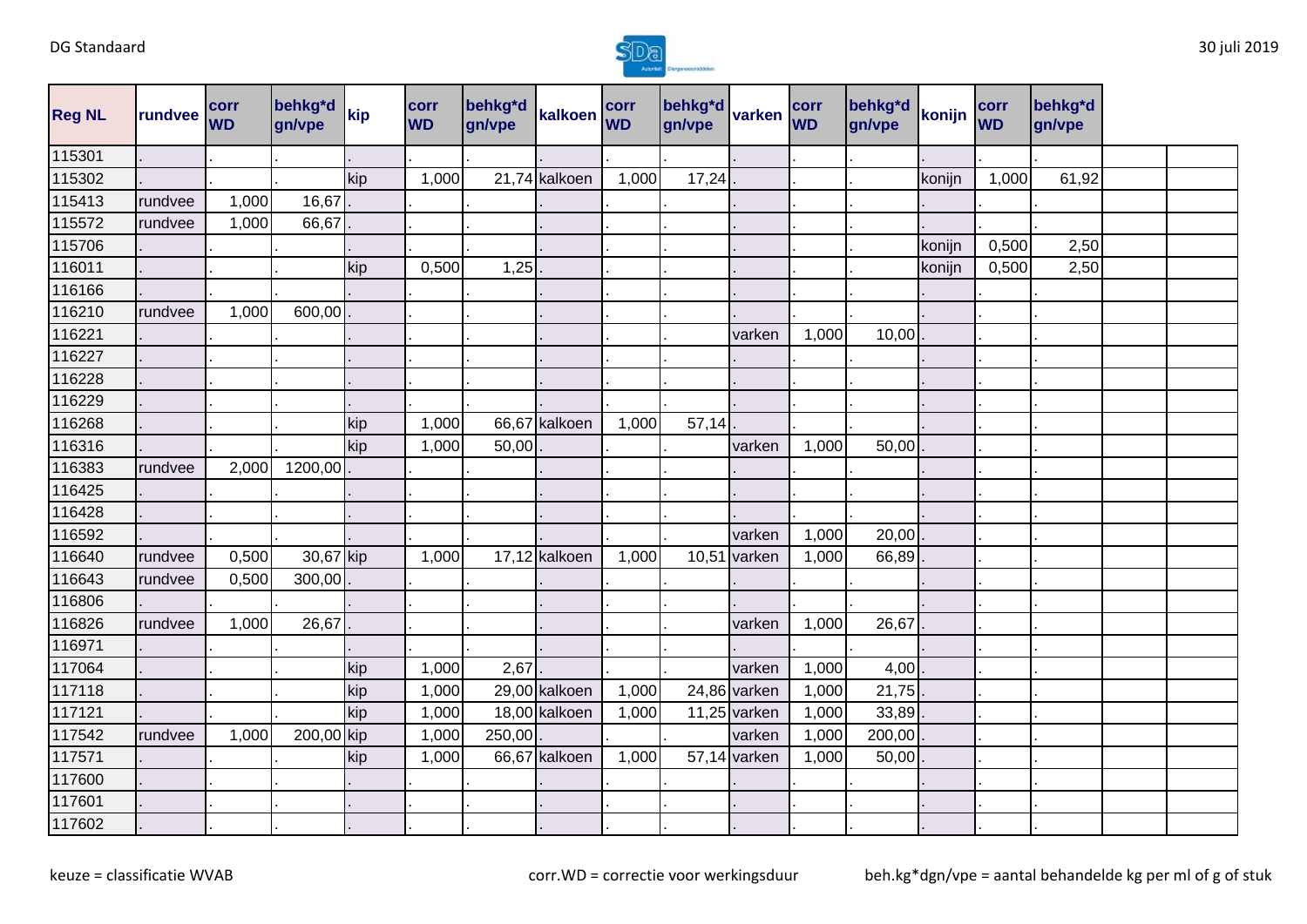

| <b>Reg NL</b> | rundvee | corr<br><b>WD</b> | behkg*d<br>gn/vpe | kip | corr<br><b>WD</b> | behkg*d<br>gn/vpe | kalkoen       | corr<br><b>WD</b> | behkg*d<br>gn/vpe | varken         | corr<br><b>WD</b> | behkg*d<br>gn/vpe | konijn         | corr<br><b>WD</b> | behkg*d<br>gn/vpe |  |
|---------------|---------|-------------------|-------------------|-----|-------------------|-------------------|---------------|-------------------|-------------------|----------------|-------------------|-------------------|----------------|-------------------|-------------------|--|
| 117603        |         |                   |                   |     |                   |                   |               |                   |                   |                |                   |                   |                |                   |                   |  |
| 117624        | rundvee | 1,000             | 48,00 kip         |     | 1,000             |                   | 64,00 kalkoen | 1,000             |                   | 64,00 varken   | 1,000             |                   | 48,00 konijn   | 1,000             | 48,00             |  |
| 117636        |         |                   |                   | kip | 1,000             | 88,89             |               |                   |                   |                |                   |                   |                |                   |                   |  |
| 117805        | rundvee | 3,000             | 37,50             |     |                   |                   |               |                   |                   | varken         | 1,000             | 50,00             |                |                   |                   |  |
| 117880        |         |                   |                   |     |                   |                   |               |                   |                   |                |                   |                   |                |                   |                   |  |
| 117891        |         |                   |                   |     |                   |                   |               |                   |                   |                |                   |                   |                |                   |                   |  |
| 117892        |         |                   |                   |     |                   |                   |               |                   |                   |                |                   |                   |                |                   |                   |  |
| 117893        |         |                   |                   |     |                   |                   |               |                   |                   |                |                   |                   |                |                   |                   |  |
| 117947        | rundvee | 3,000             | 90,00             |     |                   |                   |               |                   |                   |                |                   |                   |                |                   |                   |  |
| 117990        |         |                   |                   | kip | 1,000             | 33,33             |               |                   |                   | varken         | 1,000             |                   | 40,00 konijn   | 1,000             | 61,88             |  |
| 118060        |         |                   |                   |     |                   |                   |               |                   |                   |                |                   |                   |                |                   |                   |  |
| 118085        |         |                   |                   | kip | 1,000             |                   | 21,74 kalkoen | 1,000             |                   | $17,24$ varken | 1,000             |                   | $21,74$ konijn | 1,000             | 61,88             |  |
| 118242        | rundvee | 1,000             | 26,67             |     |                   |                   |               |                   |                   | varken         | 1,000             | 26,67             |                |                   |                   |  |
| 118275        | rundvee | 1,000             | 16,67             |     |                   |                   |               |                   |                   | varken         | 1,000             | 12,50             |                |                   |                   |  |
| 118484        | rundvee | 0,500             | 50,00 kip         |     | 1,000             |                   | 25,00 kalkoen | 1,000             | 25,00             |                |                   |                   | konijn         | 1,000             | 61,88             |  |
| 118582        | rundvee | 1,000             | 13,89             |     |                   |                   |               |                   |                   | varken         | 1,000             |                   | 44,44 konijn   | 1,000             | 27,78             |  |
| 118680        | rundvee | 3,500             | 35,00             |     |                   |                   |               |                   |                   | varken         | 3,500             |                   | 35,00 konijn   | 3,500             | 35,00             |  |
| 118697        |         |                   |                   |     |                   |                   |               |                   |                   |                |                   |                   |                |                   |                   |  |
| 118725        | rundvee | 4,000             | 40,00             |     |                   |                   |               |                   |                   |                |                   |                   |                |                   |                   |  |
| 118795        | rundvee | 1,000             | 5,33              |     |                   |                   | kalkoen       | 1,000             |                   | $0,75$ varken  | 1,000             |                   | 6,15 konijn    | 0,667             | 3,11              |  |
| 119058        |         |                   |                   | kip | 1,000             | 47,62             |               |                   |                   |                |                   |                   |                |                   |                   |  |
| 119200        |         |                   |                   |     |                   |                   |               |                   |                   |                |                   |                   |                |                   |                   |  |
| 119439        | rundvee | 2,000             | 20,00             |     |                   |                   |               |                   |                   | varken         | 2,000             | 20,00             |                |                   |                   |  |
| 119446        | rundvee | 1,000             | 50,00             |     |                   |                   |               |                   |                   | varken         | 1,000             | 16,00             |                |                   |                   |  |
| 119457        | rundvee | 2,000             | 20,00             |     |                   |                   |               |                   |                   | varken         | 2,000             | 20,00             |                |                   |                   |  |
| 119575        | rundvee | 1,000             | 32,00             |     |                   |                   |               |                   |                   |                |                   |                   |                |                   |                   |  |
| 119661        |         |                   |                   | kip | 1,000             | 2,67              |               |                   |                   | varken         | 1,000             | 4,00              |                |                   |                   |  |
| 119711        |         |                   |                   |     |                   |                   |               |                   |                   |                |                   |                   |                |                   |                   |  |
| 119712        |         |                   |                   |     |                   |                   |               |                   |                   |                |                   |                   |                |                   |                   |  |
| 119713        |         |                   |                   |     |                   |                   |               |                   |                   |                |                   |                   |                |                   |                   |  |
| 119862        |         |                   |                   |     |                   |                   |               |                   |                   |                |                   |                   |                |                   |                   |  |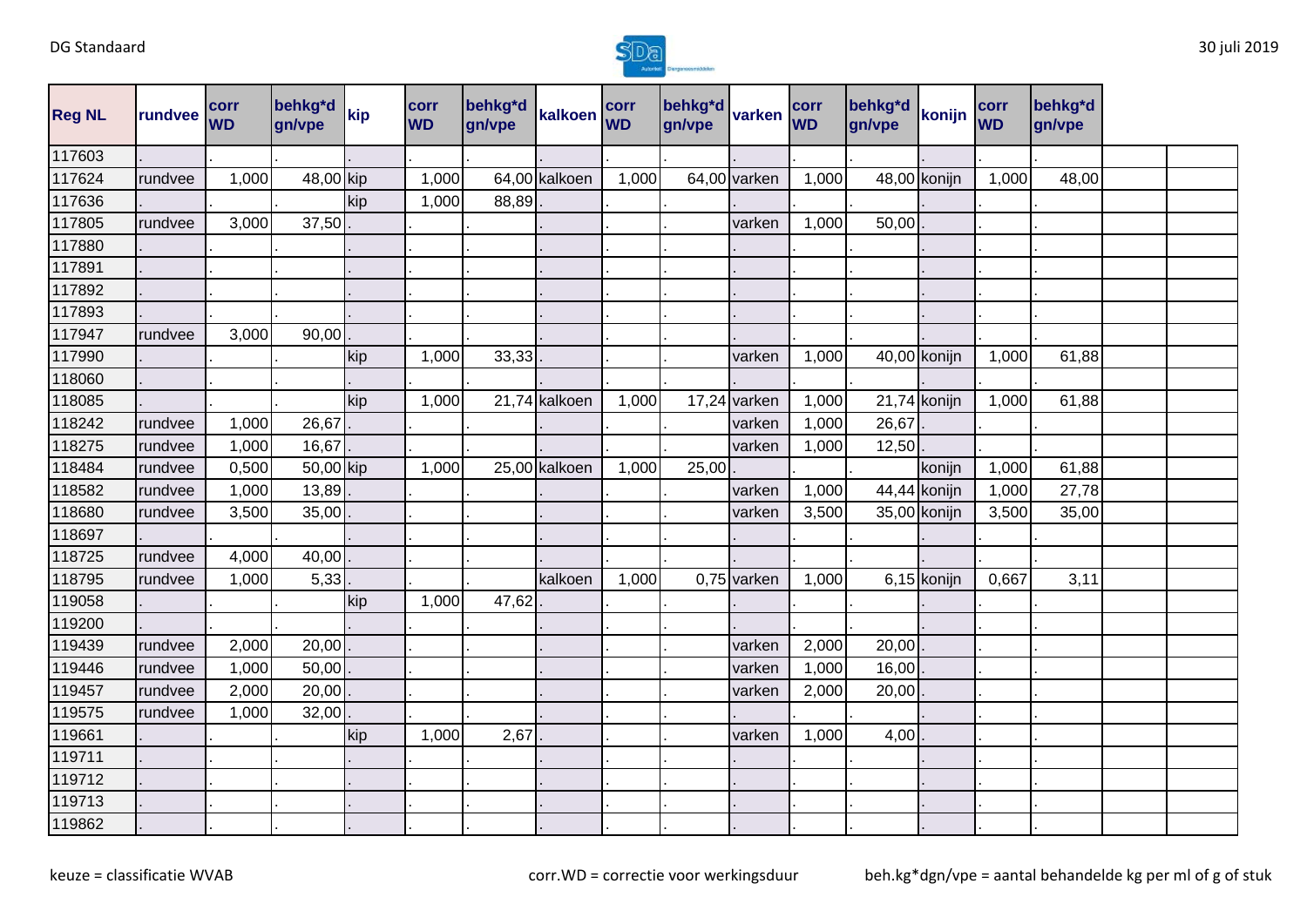

| <b>Reg NL</b> | rundvee | corr<br><b>WD</b> | behkg*d<br>gn/vpe | kip | corr<br><b>WD</b> | behkg*d<br>gn/vpe | kalkoen       | corr<br><b>WD</b> | behkg*d<br>gn/vpe | varken         | corr<br><b>WD</b> | behkg*d<br>gn/vpe | konijn       | corr<br><b>WD</b> | behkg*d<br>gn/vpe |  |
|---------------|---------|-------------------|-------------------|-----|-------------------|-------------------|---------------|-------------------|-------------------|----------------|-------------------|-------------------|--------------|-------------------|-------------------|--|
| 119864        |         |                   |                   |     |                   |                   |               |                   |                   |                |                   |                   |              |                   |                   |  |
| 119865        |         |                   |                   |     |                   |                   |               |                   |                   |                |                   |                   |              |                   |                   |  |
| 120186        | rundvee | 0,500             | 50,00 kip         |     | 1,000             | 20,00             |               |                   |                   | varken         | 1,000             |                   | 50,00 konijn | 1,000             | 61,88             |  |
| 120334        | rundvee | 1,000             | 16,00             |     |                   |                   |               |                   |                   | varken         | 1,000             |                   | 16,00 konijn | 1,000             | 8,00              |  |
| 120440        | rundvee | 0,500             | 10,00 kip         |     | 1,000             |                   | 14,29 kalkoen | 1,000             |                   | $13,33$ varken | 1,000             | 14,29             |              |                   |                   |  |
| 120547        | rundvee | 0,500             | 300,00            |     |                   |                   |               |                   |                   |                |                   |                   |              |                   |                   |  |
| 120573        |         |                   |                   | kip | 1,000             |                   | 37,04 kalkoen | 1,000             |                   | 32,26 varken   | 1,000             | 28,57             |              |                   |                   |  |
| 120633        | rundvee | 1,000             | 5,33              |     |                   |                   | kalkoen       | 1,000             |                   | $0,75$ varken  | 1,000             |                   | 6,15 konijn  | 0,667             | 3,11              |  |
| 120675        | rundvee | 2,000             | 30,00             |     |                   |                   |               |                   |                   | varken         | 2,000             | 40,00             |              |                   |                   |  |
| 120761        | rundvee | 1,000             | 32,00             |     |                   |                   |               |                   |                   |                |                   |                   |              |                   |                   |  |
| 120912        |         |                   |                   |     |                   |                   |               |                   |                   |                |                   |                   |              |                   |                   |  |
| 121032        |         |                   |                   | kip | 1,000             |                   | 5,00 kalkoen  | 1,000             |                   | 3,13 varken    | 1,000             | 9,43              |              |                   |                   |  |
| 121033        |         |                   |                   | kip | 1,000             |                   | 10,00 kalkoen | 1,000             |                   | 6,25 varken    | 1,000             | 18,87             |              |                   |                   |  |
| 121381        | rundvee | 3,000             | 90,09             |     |                   |                   |               |                   |                   |                |                   |                   |              |                   |                   |  |
| 121629        | rundvee | 1,000             | 26,67             |     |                   |                   |               |                   |                   | varken         | 1,000             | 26,67             |              |                   |                   |  |
| 121809        | rundvee | 1,500             | 900,00            |     |                   |                   |               |                   |                   |                |                   |                   |              |                   |                   |  |
| 121812        | rundvee | 0,500             | 300,00            |     |                   |                   |               |                   |                   |                |                   |                   |              |                   |                   |  |
| 122073        | rundvee | 2,000             | 30,00             |     |                   |                   |               |                   |                   | varken         | 2,000             | 40,00             |              |                   |                   |  |
| 122075        | rundvee | 1,000             | 30,00             |     |                   |                   |               |                   |                   | varken         | 1,000             | 30,00             |              |                   |                   |  |
| 122328        |         |                   |                   |     |                   |                   |               |                   |                   | varken         | 3,000             |                   | 90,00 konijn | 3,000             | 51,46             |  |
| 122340        | rundvee | 1,000             | 26,67             |     |                   |                   |               |                   |                   | varken         | 1,000             | 26,67             |              |                   |                   |  |
| 122423        |         |                   |                   |     |                   |                   | kalkoen       | 1,000             | 45,45             |                |                   |                   |              |                   |                   |  |
| 122429        | rundvee | 8,000             | 320,00            |     |                   |                   |               |                   |                   | varken         | 8,000             | 320,00 konijn     |              | 8,000             | 320,00            |  |
| 122430        | rundvee | 8,000             | 320,00            |     |                   |                   |               |                   |                   | varken         | 8,000             | 320,00 konijn     |              | 8,000             | 320,00            |  |
| 122531        | rundvee | 0,500             | 10,00 kip         |     | 1,000             |                   | 14,29 kalkoen | 1,000             | 13,5'             | varken         | 1,000             | 14,29             |              |                   |                   |  |
| 122909        | rundvee | 2,000             | 20,00             |     |                   |                   |               |                   |                   | varken         | 2,000             | 20,00             |              |                   |                   |  |
| 123140        |         |                   |                   |     |                   |                   |               |                   |                   |                |                   |                   |              |                   |                   |  |
| 123141        |         |                   |                   |     |                   |                   |               |                   |                   |                |                   |                   |              |                   |                   |  |
| 123142        |         |                   |                   |     |                   |                   |               |                   |                   |                |                   |                   |              |                   |                   |  |
| 123390        |         |                   |                   |     |                   |                   |               |                   |                   |                |                   |                   |              |                   |                   |  |
| 123480        | rundvee | 1,000             | $16,00$ .         |     |                   |                   |               |                   |                   | varken         | 1,000             | 16,00             |              |                   |                   |  |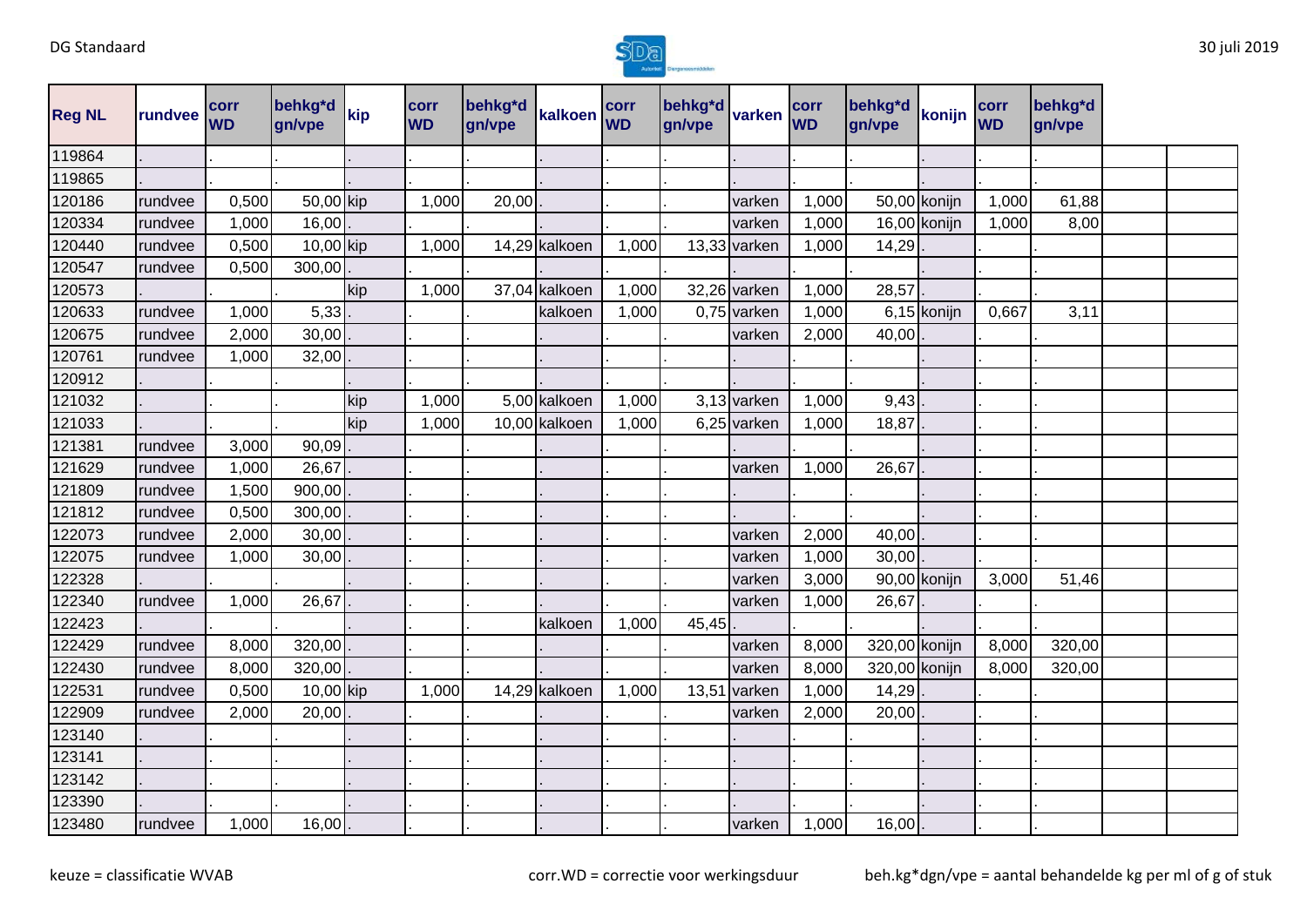

| <b>Reg NL</b>     | rundvee | <b>corr</b><br><b>WD</b> | behkg*d<br>gn/vpe | kip | <b>corr</b><br><b>WD</b> | behkg*d<br>gn/vpe | kalkoen WD    | corr  | behkg*d varken WD |        |       | behkg*d<br>gn/vpe | konijn       | corr<br><b>WD</b> | behkg*d<br>gn/vpe |  |
|-------------------|---------|--------------------------|-------------------|-----|--------------------------|-------------------|---------------|-------|-------------------|--------|-------|-------------------|--------------|-------------------|-------------------|--|
| 123720            | rundvee | 2,000                    | 20,00             |     |                          |                   |               |       |                   | varken | 2,000 | 20,00             |              |                   |                   |  |
| 123776            | rundvee | 2,000                    | 20,00             |     |                          |                   |               |       |                   | varken | 2,000 | 20,00             |              |                   |                   |  |
| 124309            |         |                          |                   |     |                          |                   |               |       |                   |        |       |                   |              |                   |                   |  |
| 124339            | rundvee | 1,000                    | 26,67             |     |                          |                   |               |       |                   | varken | 1,000 | 26,67             |              |                   |                   |  |
| 124507            | rundvee | 0,500                    | 50,00 kip         |     | 1,000                    | 20,00             |               |       |                   | varken | 1,000 |                   | 50,00 konijn | 1,000             | 62,50             |  |
| 124762            |         |                          |                   | kip | 1,000                    |                   | 10,00 kalkoen | 1,000 | 10,00             |        |       |                   | konijn       | 1,000             | 10,00             |  |
| 124963            | rundvee | 1,000                    | 26,67             |     |                          |                   |               |       |                   | varken | 1,000 | 26,67             |              |                   |                   |  |
| 201601            | rundvee | 1,000                    | 20,00             |     |                          |                   |               |       |                   |        |       |                   |              |                   |                   |  |
| 201602            |         |                          |                   |     |                          |                   |               |       |                   |        |       |                   |              |                   |                   |  |
| 201603            |         |                          |                   |     |                          |                   |               |       |                   |        |       |                   |              |                   |                   |  |
| 201605            |         |                          |                   |     |                          |                   |               |       |                   |        |       |                   |              |                   |                   |  |
| 201701            |         |                          |                   |     |                          |                   | kalkoen       | 1,000 | 8,00              |        |       |                   |              |                   |                   |  |
| 20163543          |         |                          |                   |     |                          |                   |               |       |                   |        |       |                   |              |                   |                   |  |
| 20166836          |         |                          |                   |     |                          |                   |               |       |                   |        |       |                   |              |                   |                   |  |
| 103976041         |         |                          |                   |     |                          |                   |               |       |                   |        |       |                   |              |                   |                   |  |
| 201610322         |         |                          |                   |     |                          |                   |               |       |                   |        |       |                   |              |                   |                   |  |
| BEV131625 rundvee |         | 1,000                    | $2,00$ kip        |     | 1,000                    | 2,00              |               |       |                   |        |       |                   |              |                   |                   |  |
| BEV171026 rundvee |         | 1,000                    | 10,00             |     |                          |                   |               |       |                   |        |       |                   |              |                   |                   |  |
| BE181614          |         |                          |                   |     |                          |                   |               |       |                   |        |       |                   |              |                   |                   |  |
| <b>BEV181614</b>  |         |                          |                   |     |                          |                   |               |       |                   |        |       |                   |              |                   |                   |  |
| BE129S776         |         |                          |                   | kip | 1,000                    | 6,48              |               |       |                   | varken | 1,000 | 86,72             |              |                   |                   |  |
| BE129S806 rundvee |         | 0,500                    | 20,00 kip         |     | 1,000                    | 10,67             |               |       |                   | varken | 1,000 |                   | 16,00 konijn | 1,000             | 37,20             |  |
| FRV939271         |         |                          |                   |     |                          |                   |               |       |                   |        |       |                   | konijn       | 1,000             | 6,25              |  |
| BE1030S11         |         |                          |                   |     |                          |                   |               |       |                   | varken | 0,500 | 5,00              |              |                   |                   |  |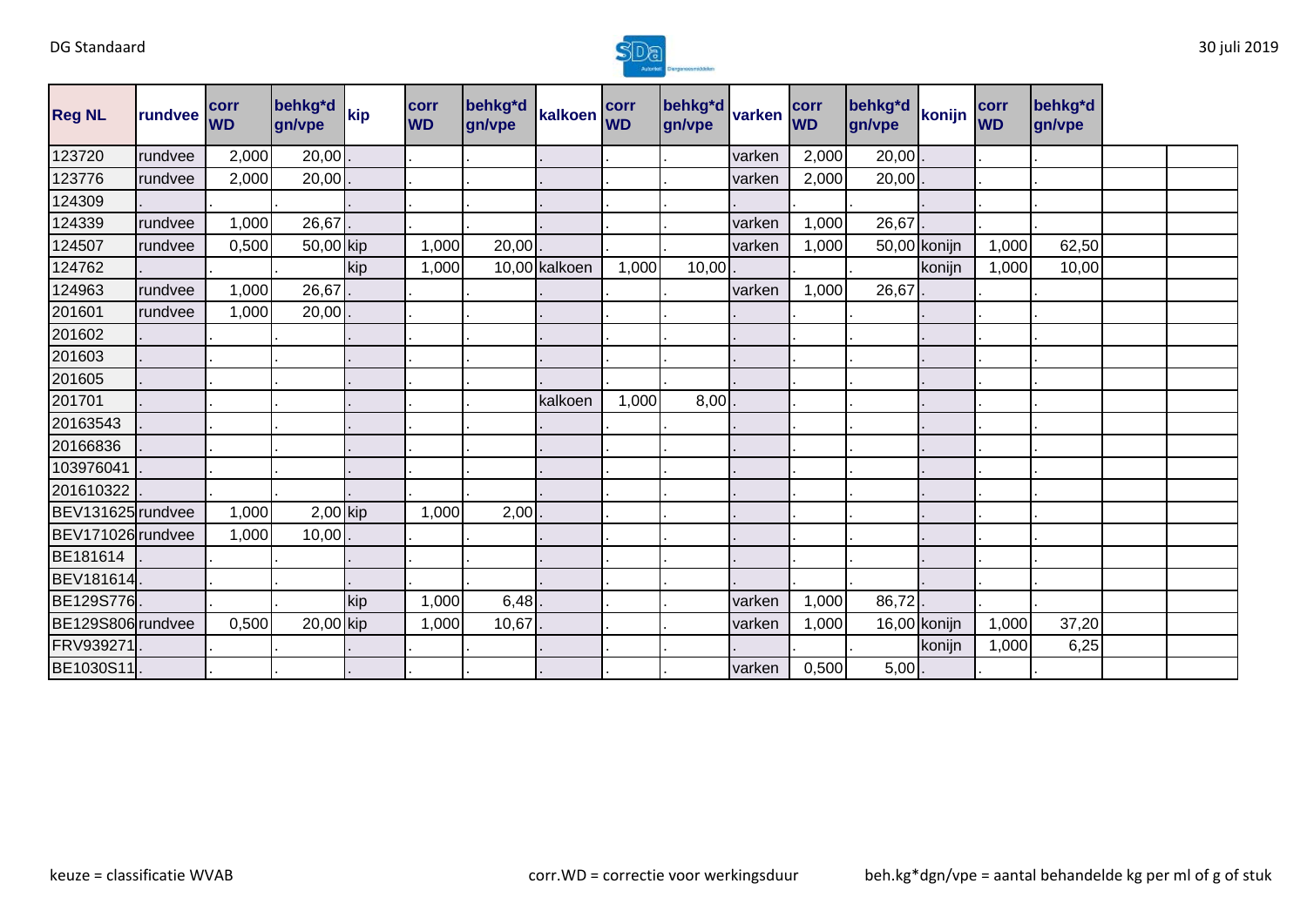

| <b>Reg NL</b> | schaap | corr<br><b>WD</b> | behkg*d<br>gn/vpe | geit | corr<br><b>WD</b> | behkg*d<br>gn/vpe | hond        | corr<br><b>WD</b> | behkg*d<br>gn/vpe | kat | corr<br><b>WD</b> | behkg*d<br>gn/vpe |               | paard corr WD | behkg*d<br>gn/vpe |
|---------------|--------|-------------------|-------------------|------|-------------------|-------------------|-------------|-------------------|-------------------|-----|-------------------|-------------------|---------------|---------------|-------------------|
| 1227          |        |                   |                   | geit | 1,000             | 11,62 hond        |             | 1,000             | 10,00 kat         |     | 1,000             | 10,00             |               |               |                   |
| 1229          |        |                   |                   | geit | 2,000             | 150,00            |             |                   |                   |     |                   |                   |               |               |                   |
| 1268          | schaap | 1,000             | 25,00 geit        |      | 1,000             | 20,00             |             |                   |                   |     |                   |                   |               |               |                   |
| 1311          |        |                   |                   | geit | 1,000             | 6,67              |             |                   |                   |     |                   |                   |               |               |                   |
| 1340          |        |                   |                   | geit | 1,000             |                   | 8,00 hond   | 0,500             | 8,00 kat          |     | 0,500             |                   | $8,00$ paard  | 0,500         | 4,00              |
| 1381          |        |                   |                   | geit | 1,000             | 75,00             |             |                   |                   |     |                   |                   |               |               |                   |
| 1410          |        |                   |                   |      |                   |                   | hond        | 1,000             | 10,00 kat         |     | 1,000             | 10,00             |               |               |                   |
| 1413          |        |                   |                   |      |                   |                   | hond        | 0,500             | 4,35              |     |                   |                   |               |               |                   |
| 1416          |        |                   |                   |      |                   |                   | hond        | 0,500             | 10,00             |     |                   |                   |               |               |                   |
| 1417          |        |                   |                   |      |                   |                   | hond        | 0,750             | 7,50              |     |                   |                   |               |               |                   |
| 1418          | schaap | 1,000             | $9,30$ geit       |      | 1,000             | 11,62             |             |                   |                   |     |                   |                   |               |               |                   |
| 1423          |        |                   |                   | geit | 1,000             |                   | 7,58 hond   | 0,500             | $7,14$ kat        |     | 0,500             |                   | $7,14$ paard  | 1,000         | 7,58              |
| 1469          |        |                   |                   |      |                   |                   | hond        | 0,500             | 8,00 kat          |     | 0,500             | 8,00              |               |               |                   |
| 1470          |        |                   |                   |      |                   |                   | hond        | 0,500             | 3,98 kat          |     | 0,500             | 3,98              |               |               |                   |
| 1471          |        |                   |                   |      |                   |                   | hond        | 0,500             | 5,98 kat          |     | 0,500             | 5,98              |               |               |                   |
| 1473          |        |                   |                   |      |                   |                   | hond        | 1,000             | 3,33 kat          |     | 1,000             | 3,33              |               |               |                   |
| 1474          |        |                   |                   |      |                   |                   | hond        | 1,000             | 8,33 kat          |     | 1,000             | 8,33              |               |               |                   |
| 1503          |        |                   |                   |      |                   |                   |             |                   |                   |     |                   |                   |               |               |                   |
| 1509          |        |                   |                   | geit | 0,500             | 96,30             |             |                   |                   |     |                   |                   | paard         | 1,000         | 50,00             |
| 1556          | schaap | 1,000             | 20,00 geit        |      | 1,000             | 20,00 hond        |             | 1,000             | 10,00 kat         |     | 1,000             |                   | $10,00$ paard | 1,000         | 30,00             |
| 1576          |        |                   |                   |      |                   |                   | hond        | 0,400             | 8,00 kat          |     | 0,400             | 8,00              |               |               |                   |
| 1579          |        |                   |                   |      |                   |                   | hond        | 1,500             | 15,00 kat         |     | 1,500             | 15,00             |               |               |                   |
| 1580          |        |                   |                   |      |                   |                   | hond        | 0,500             | 8,00 kat          |     | 0,500             | 8,00              |               |               |                   |
| 1615          |        |                   |                   |      |                   |                   | hond        | 0,500             | $2,00$ kat        |     | 0,500             | 2,00              |               |               |                   |
| 1619          |        |                   |                   | geit | 0,500             | 30,00             |             |                   |                   |     |                   |                   |               |               |                   |
| 1620          |        |                   |                   |      |                   |                   |             |                   |                   |     |                   |                   |               |               |                   |
| 1637          |        |                   |                   | geit | 1,000             | 25,00             |             |                   |                   |     |                   |                   | paard         | 1,000         | 7,69              |
| 1648          |        |                   |                   | geit | 1,000             | 18,60             |             |                   |                   |     |                   |                   |               |               |                   |
| 1654          |        |                   |                   | geit | 0,500             |                   | $1,11$ hond | 0,500             | $1,00$ kat        |     | 0,500             | 1,00              |               |               |                   |
| 1710          |        |                   |                   |      |                   |                   |             |                   |                   |     |                   |                   |               |               |                   |
| 1741          | schaap | 1,000             | 25,00             |      |                   |                   | hond        | 1,000             | 10,00 kat         |     | 1,000             | 10,00             |               |               |                   |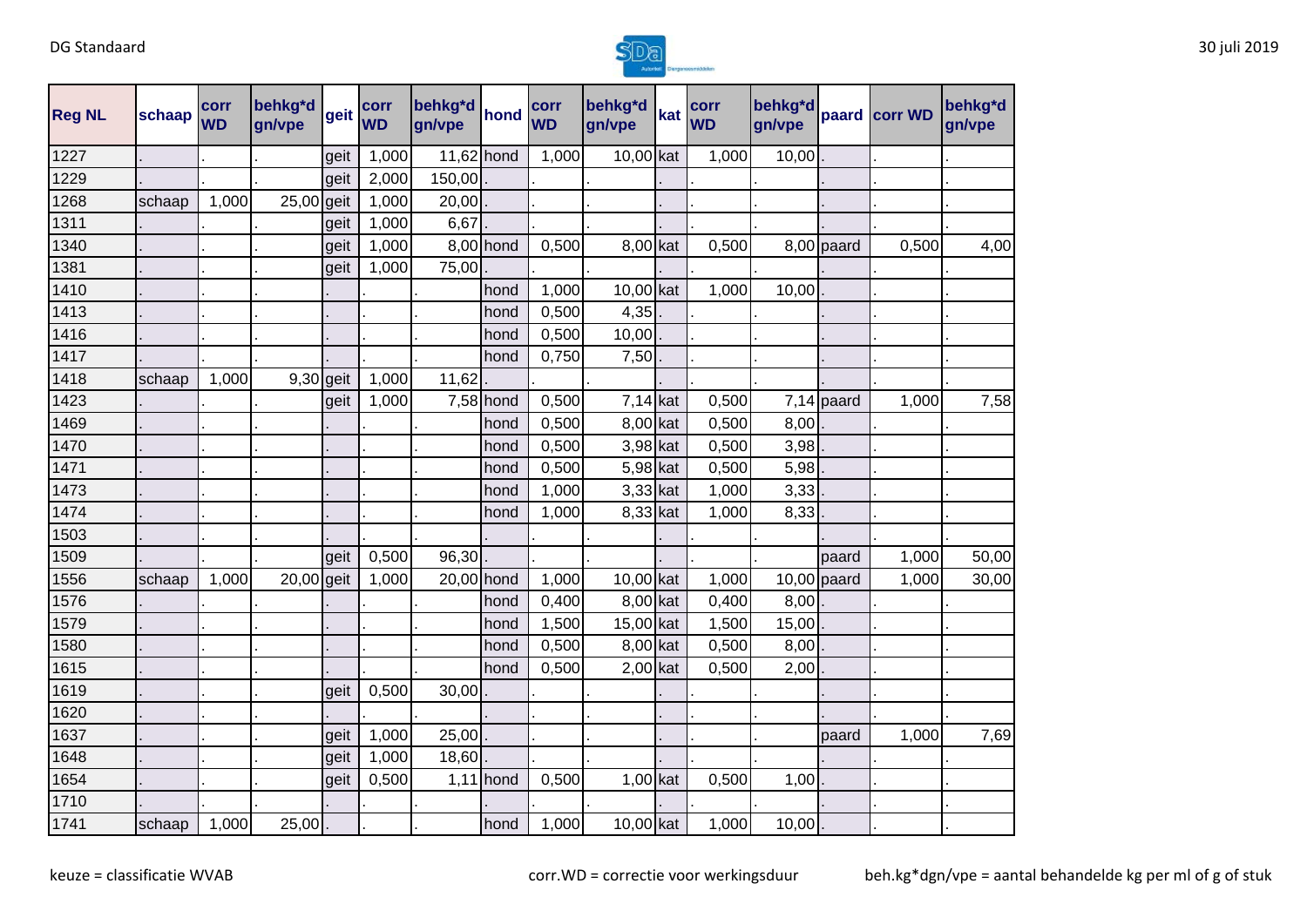

| <b>Reg NL</b> | schaap | corr<br><b>WD</b> | behkg*d<br>gn/vpe | geit | corr<br><b>WD</b> | behkg*d<br>gn/vpe | hond        | corr<br><b>WD</b> | behkg*d<br>gn/vpe | kat | corr<br><b>WD</b> | behkg*d<br>gn/vpe | paard corr WD | behkg*d<br>gn/vpe |
|---------------|--------|-------------------|-------------------|------|-------------------|-------------------|-------------|-------------------|-------------------|-----|-------------------|-------------------|---------------|-------------------|
| 1742          |        |                   |                   | geit | 1,000             | 30,00 hond        |             | 1,000             | 15,00 kat         |     | 1,000             | 15,00             |               |                   |
| 1751          |        |                   |                   | geit | 1,000             | $20,00$ hond      |             | 1,000             | 13,33 kat         |     | 1,000             | 13,33             |               |                   |
| 1754          |        |                   |                   |      |                   |                   | hond        | 0,500             | $1,18$ kat        |     | 0,500             | 1,18              |               |                   |
| 1755          |        |                   |                   |      |                   |                   | hond        | 0,500             | $2,94$ kat        |     | 0,500             | 2,94              |               |                   |
| 1756          | schaap | 0,500             | 16,00             |      |                   |                   | hond        | 0,500             | 9,41 kat          |     | 0,500             | 9,41              |               |                   |
| 1760          |        |                   |                   |      |                   |                   |             |                   |                   |     |                   |                   |               |                   |
| 1783          |        |                   |                   | geit | 1,000             | $20,00$ hond      |             | 0,750             | 20,00 kat         |     | 0,750             | 20,00             |               |                   |
| 1790          |        |                   |                   |      |                   |                   |             |                   |                   |     |                   |                   |               |                   |
| 1808          |        |                   |                   |      |                   |                   |             |                   |                   |     |                   |                   |               |                   |
| 1810          |        |                   |                   |      |                   |                   |             |                   |                   |     |                   |                   |               |                   |
| 1826          |        |                   |                   |      |                   |                   |             |                   |                   |     |                   |                   |               |                   |
| 1837          |        |                   |                   |      |                   |                   | hond        | 0,500             | $4,44$ kat        |     | 0,500             | 4,44              |               |                   |
| 1957          |        |                   |                   |      |                   |                   | hond        | 0,500             | 16,00             |     |                   |                   |               |                   |
| 1959          |        |                   |                   |      |                   |                   | hond        | 0,500             | 13,33 kat         |     | 0,500             | 13,33             |               |                   |
| 1960          | schaap | 0,500             | 1,67              |      |                   |                   | hond        | 0,500             | $3,33$ kat        |     | 0,500             | 3,33              |               |                   |
| 1966          |        |                   |                   |      |                   |                   |             |                   |                   |     |                   |                   |               |                   |
| 1985          |        |                   |                   | geit | 0,500             | 5,80              |             |                   |                   |     |                   |                   |               |                   |
| 2004          |        |                   |                   | geit | 1,000             | 9,30              |             |                   |                   |     |                   |                   |               |                   |
| 2007          |        |                   |                   |      |                   |                   | hond        | 0,500             | $2,27$ kat        |     | 0,750             | 3,41              |               |                   |
| 2008          |        |                   |                   |      |                   |                   | hond        | 0,500             | 22,73             |     |                   |                   |               |                   |
| 2054          | schaap | 1,000             | 10,00 geit        |      | 1,000             | 10,00 hond        |             | 1,000             | 10,00 kat         |     | 1,000             | 10,00             |               |                   |
| 2104          |        |                   |                   |      |                   |                   |             |                   |                   |     |                   |                   |               |                   |
| 2106          | schaap | 0,500             | $2,49$ geit       |      | 0,500             |                   | $2,08$ hond | 0,500             | $1,46$ kat        |     | 0,500             | 1,46              |               |                   |
| 2107          | schaap | 0,500             | $10,00$ geit      |      | 0,500             |                   | 8,33 hond   | 0,500             | 5,88              |     |                   |                   |               |                   |
| 2110          |        |                   |                   |      |                   |                   |             |                   |                   |     |                   |                   |               |                   |
| 2116          |        |                   |                   |      |                   |                   | hond        | 1,000             | 15,00 kat         |     | 1,000             | 15,00             |               |                   |
| 2129          |        |                   |                   |      |                   |                   |             |                   |                   |     |                   |                   |               |                   |
| 2158          |        |                   |                   | geit | 1,000             | 7,44              |             |                   |                   |     |                   |                   |               |                   |
| 2182          |        |                   |                   | geit | 0,500             | 2,08              |             |                   |                   |     |                   |                   |               |                   |
| 2213          |        |                   |                   | geit | 1,000             | 7,77              |             |                   |                   |     |                   |                   |               |                   |
| 2232          |        |                   |                   |      |                   |                   | hond        | 0,500             | $2,50$ kat        |     | 0,500             | 2,50              |               |                   |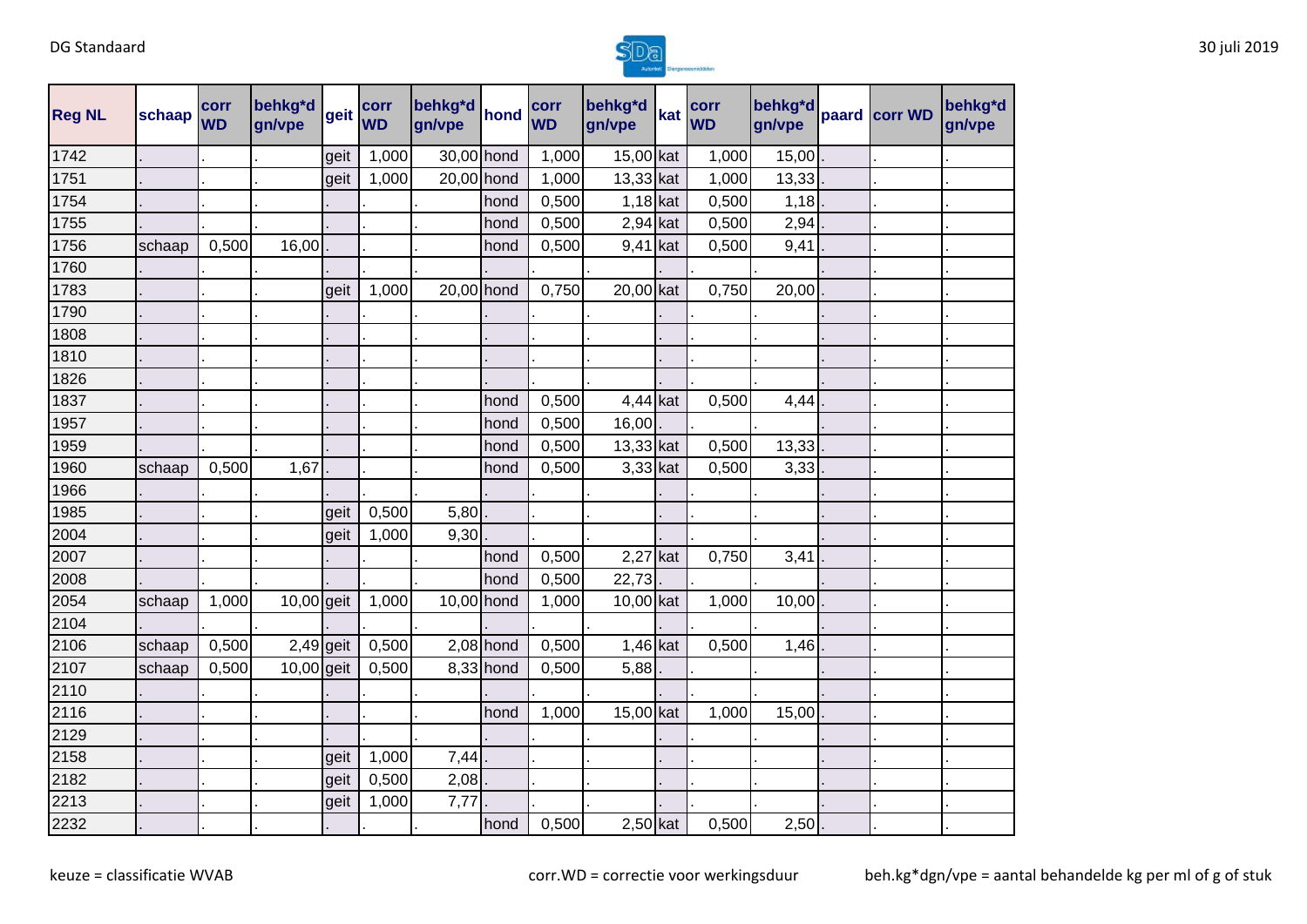

| <b>Reg NL</b> | schaap | corr<br><b>WD</b> | behkg*d<br>gn/vpe | geit | corr<br><b>WD</b> | behkg*d<br>gn/vpe | hond      | corr<br><b>WD</b> | behkg*d<br>gn/vpe | kat | corr<br><b>WD</b> | behkg*d<br>gn/vpe |               | paard corr WD | behkg*d<br>gn/vpe |
|---------------|--------|-------------------|-------------------|------|-------------------|-------------------|-----------|-------------------|-------------------|-----|-------------------|-------------------|---------------|---------------|-------------------|
| 2233          |        |                   |                   |      |                   |                   | hond      | 0,500             | 12,50             |     |                   |                   |               |               |                   |
| 2243          |        |                   |                   |      |                   |                   | hond      | 0,500             | 6,67              | kat | 0,500             | 6,67              |               |               |                   |
| 2275          |        |                   |                   |      |                   |                   | hond      | 0,500             | 5,00 kat          |     | 0,500             |                   | $5,00$ paard  | 0,500         | 1,00              |
| 2295          |        |                   |                   |      |                   |                   |           |                   |                   |     |                   |                   |               |               |                   |
| 2314          |        |                   |                   |      |                   |                   |           |                   |                   |     |                   |                   |               |               |                   |
| 2321          |        |                   |                   |      |                   |                   |           |                   |                   |     |                   |                   |               |               |                   |
| 2331          |        |                   |                   |      |                   |                   |           |                   |                   |     |                   |                   |               |               |                   |
| 2383          |        |                   |                   |      |                   |                   |           |                   |                   |     |                   |                   |               |               |                   |
| 2398          | schaap | 1,000             | 75,00 geit        |      | 1,000             | 75,00             |           |                   |                   |     |                   |                   |               |               |                   |
| 2431          |        |                   |                   | geit | 1,000             | 30,00 hond        |           | 1,000             | 15,00 kat         |     | 1,000             | 15,00             |               |               |                   |
| 2433          |        |                   |                   |      |                   |                   | hond      | 1,000             | 10,00 kat         |     | 1,000             | 10,00             |               |               |                   |
| 2478          |        |                   |                   |      |                   |                   | hond      | 0,500             | 8,70              |     |                   |                   |               |               |                   |
| 2485          |        |                   |                   |      |                   |                   | hond      | 1,000             | 8,93 kat          |     | 1,000             | 8,93              |               |               |                   |
| 2486          | schaap | 1,000             | 10,00 geit        |      | 1,000             | 11,62             |           |                   |                   |     |                   |                   |               |               |                   |
| 2507          |        |                   |                   | geit | 1,000             | 75,00             |           |                   |                   |     |                   |                   |               |               |                   |
| 2538          |        |                   |                   |      |                   |                   | hond      | 0,500             | 26,67             |     |                   |                   |               |               |                   |
| 2576          |        |                   |                   | geit | 0,500             | 41,67             |           |                   |                   |     |                   |                   |               |               |                   |
| 2577          |        |                   |                   | geit | 0,500             | 10,00             |           |                   |                   |     |                   |                   |               |               |                   |
| 2588          |        |                   |                   | geit | 0,500             | 2,22              |           |                   |                   |     |                   |                   |               |               |                   |
| 2613          |        |                   |                   |      |                   |                   |           |                   |                   |     |                   |                   |               |               |                   |
| 2646          |        |                   |                   | geit | 0,500             | 81,67             |           |                   |                   |     |                   |                   |               |               |                   |
| 2659          |        |                   |                   | geit | 1,000             |                   | 8,00 hond | 1,000             | 8,00 kat          |     | 1,000             | 8,00              |               |               |                   |
| 2668          |        |                   |                   | geit | 0,500             | 4,82              |           |                   |                   |     |                   |                   | paard         | 1,000         | 2,50              |
| 2713          |        |                   |                   | geit | 0,500             | 48,15             |           |                   |                   |     |                   |                   |               |               |                   |
| 2723          | schaap | 1,000             | 30,00 geit        |      | 1,000             | 30,00 hond        |           | 1,000             | 15,00 kat         |     | 1,000             |                   | $15,00$ paard | 1,000         | 20,00             |
| 2725          | schaap | 1,000             | 20,00 geit        |      | 0,500             | 7,50              |           |                   |                   |     |                   |                   | paard         | 1,000         | 5,00              |
| 2738          | schaap | 3,500             | 51,85 geit        |      | 3,500             | 35,00             |           |                   |                   |     |                   |                   |               |               |                   |
| 2755          |        |                   |                   |      |                   |                   |           |                   |                   |     |                   |                   |               |               |                   |
| 2756          |        |                   |                   |      |                   |                   |           |                   |                   |     |                   |                   |               |               |                   |
| 2795          |        |                   |                   |      |                   |                   | hond      | 1,000             | 20,00 kat         |     | 1,000             | 20,00             |               |               |                   |
| 2798          |        |                   |                   |      |                   |                   | hond      | 0,400             | 20,00 kat         |     | 0,400             | 20,00             |               |               |                   |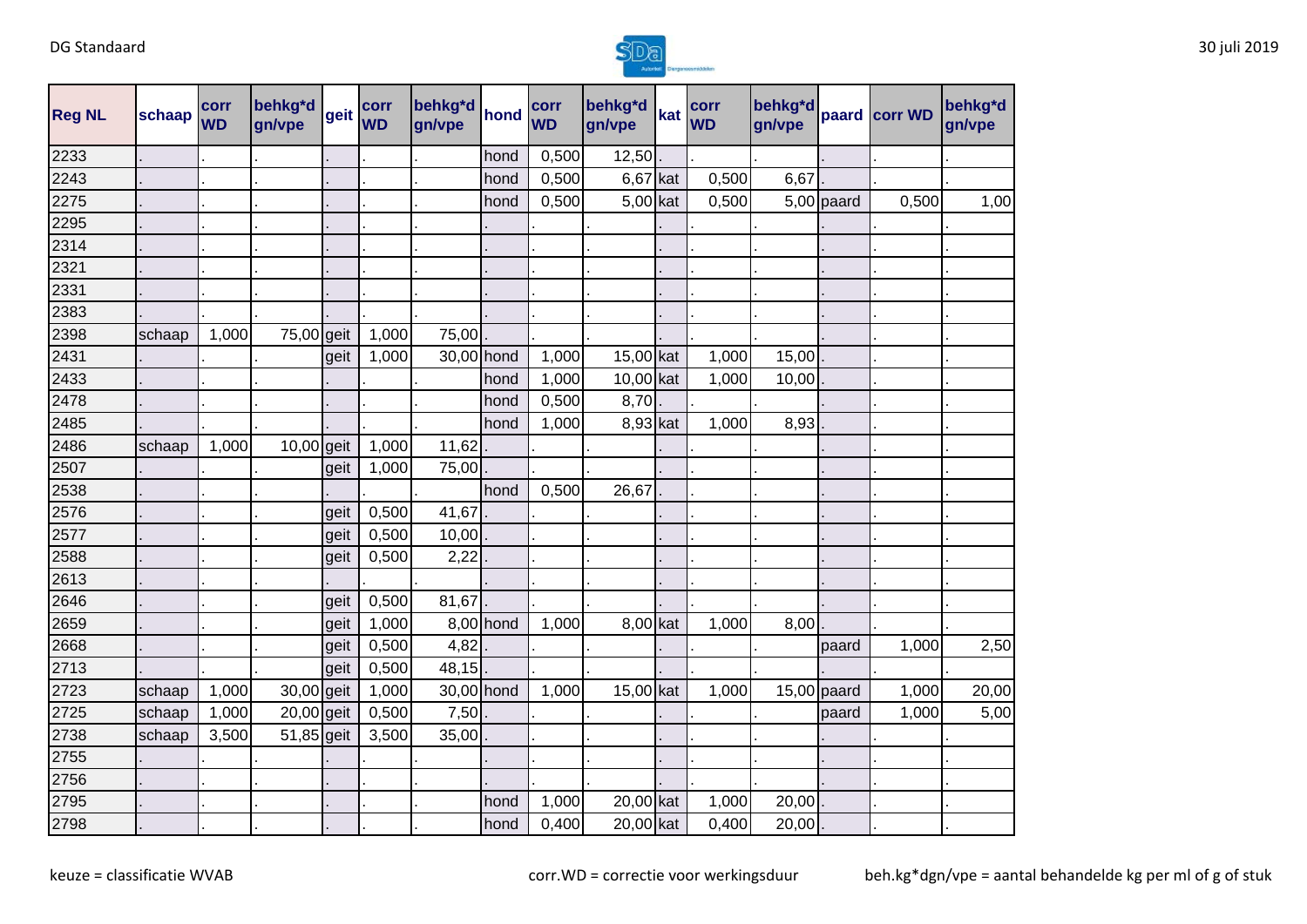

| <b>Reg NL</b> | schaap | corr<br><b>WD</b> | behkg*d<br>gn/vpe | geit | corr<br><b>WD</b> | behkg*d<br>gn/vpe | hond      | corr<br><b>WD</b> | behkg*d<br>gn/vpe | kat | corr<br><b>WD</b> | behkg*d<br>gn/vpe |       | paard corr WD | behkg*d<br>gn/vpe |
|---------------|--------|-------------------|-------------------|------|-------------------|-------------------|-----------|-------------------|-------------------|-----|-------------------|-------------------|-------|---------------|-------------------|
| 2814          |        |                   |                   |      |                   |                   | hond      | 1,000             | 10,00 kat         |     | 1,000             | 10,00             |       |               |                   |
| 2880          |        |                   |                   | geit | 0,500             | 3,33              |           |                   |                   |     |                   |                   |       |               |                   |
| 2912          |        |                   |                   | geit | 1,000             |                   | 5,00 hond | 1,000             | $5,00$ kat        |     | 1,000             | 5,00              |       |               |                   |
| 2929          |        |                   |                   | geit | 1,000             | 20,00 hond        |           | 1,000             | 20,00 kat         |     | 1,000             | 20,00             |       |               |                   |
| 2939          |        |                   |                   |      |                   |                   |           |                   |                   |     |                   |                   |       |               |                   |
| 2941          |        |                   |                   |      |                   |                   | hond      | 0,500             | 10,00             |     |                   |                   |       |               |                   |
| 2942          |        |                   |                   |      |                   |                   | hond      | 0,500             | $2,00$ kat        |     | 0,500             | 2,00              |       |               |                   |
| 2986          |        |                   |                   |      |                   |                   |           |                   |                   |     |                   |                   |       |               |                   |
| 2987          |        |                   |                   |      |                   |                   |           |                   |                   |     |                   |                   |       |               |                   |
| 2991          |        |                   |                   |      |                   |                   | hond      | 1,000             | $4,00$ kat        |     | 1,000             | 4,00              |       |               |                   |
| 2993          |        |                   |                   |      |                   |                   | hond      | 1,000             | 16,00 kat         |     | 1,000             | 16,00             |       |               |                   |
| 3005          |        |                   |                   |      |                   |                   |           |                   |                   |     |                   |                   |       |               |                   |
| 3008          |        |                   |                   |      |                   |                   |           |                   |                   |     |                   |                   |       |               |                   |
| 3051          |        |                   |                   | geit | 0,500             | 1,18              |           |                   |                   |     |                   |                   |       |               |                   |
| 3087          |        |                   |                   |      |                   |                   | hond      | 1,000             | 10,00 kat         |     | 1,000             | 10,00             |       |               |                   |
| 3095          |        |                   |                   | geit | 0,500             | 25,14             |           |                   |                   |     |                   |                   |       |               |                   |
| 3144          |        |                   |                   | geit | 1,000             |                   | 5,00 hond | 1,000             | $5,00$ kat        |     | 1,000             | 5,00              |       |               |                   |
| 3256          |        |                   |                   | geit | 0,500             | 3,33              |           |                   |                   |     |                   |                   |       |               |                   |
| 3258          |        |                   |                   | geit | 0,500             | 10,00             |           |                   |                   |     |                   |                   |       |               |                   |
| 3264          |        |                   |                   | geit | 0,500             | 1,67              |           |                   |                   |     |                   |                   |       |               |                   |
| 3297          |        |                   |                   |      |                   |                   | hond      | 0,286             | 190,67            |     |                   |                   | paard | 0,333         | 333,00            |
| 3309          |        |                   |                   |      |                   |                   | hond      | 1,000             | 10,00 kat         |     | 1,000             | 10,00             |       |               |                   |
| 3404          |        |                   |                   | geit | 0,500             | 166,67            |           |                   |                   |     |                   |                   |       |               |                   |
| 3409          |        |                   |                   |      |                   |                   |           |                   |                   |     |                   |                   |       |               |                   |
| 3413          |        |                   |                   |      |                   |                   | hond      | 0,500             | 10,00 kat         |     | 0,500             | 10,00             |       |               |                   |
| 3426          |        |                   |                   |      |                   |                   | hond      | 0,500             | $2,50$ kat        |     | 0,500             | 2,50              |       |               |                   |
| 3432          |        |                   |                   |      |                   |                   |           |                   |                   |     |                   |                   |       |               |                   |
| 3438          |        |                   |                   | geit | 1,000             | 1,00              |           |                   |                   |     |                   |                   |       |               |                   |
| 3453          |        |                   |                   | geit | 1,000             | 10,00             |           |                   |                   |     |                   |                   |       |               |                   |
| 3489          | schaap | 1,000             | $20,00$ geit      |      | 1,000             | 20,00 hond        |           | 1,000             | 20,00 kat         |     | 1,000             | $20,00$ paard     |       | 1,000         | 20,00             |
| 3548          |        |                   |                   | geit | 1,000             | 12,50             |           |                   |                   |     |                   |                   |       |               |                   |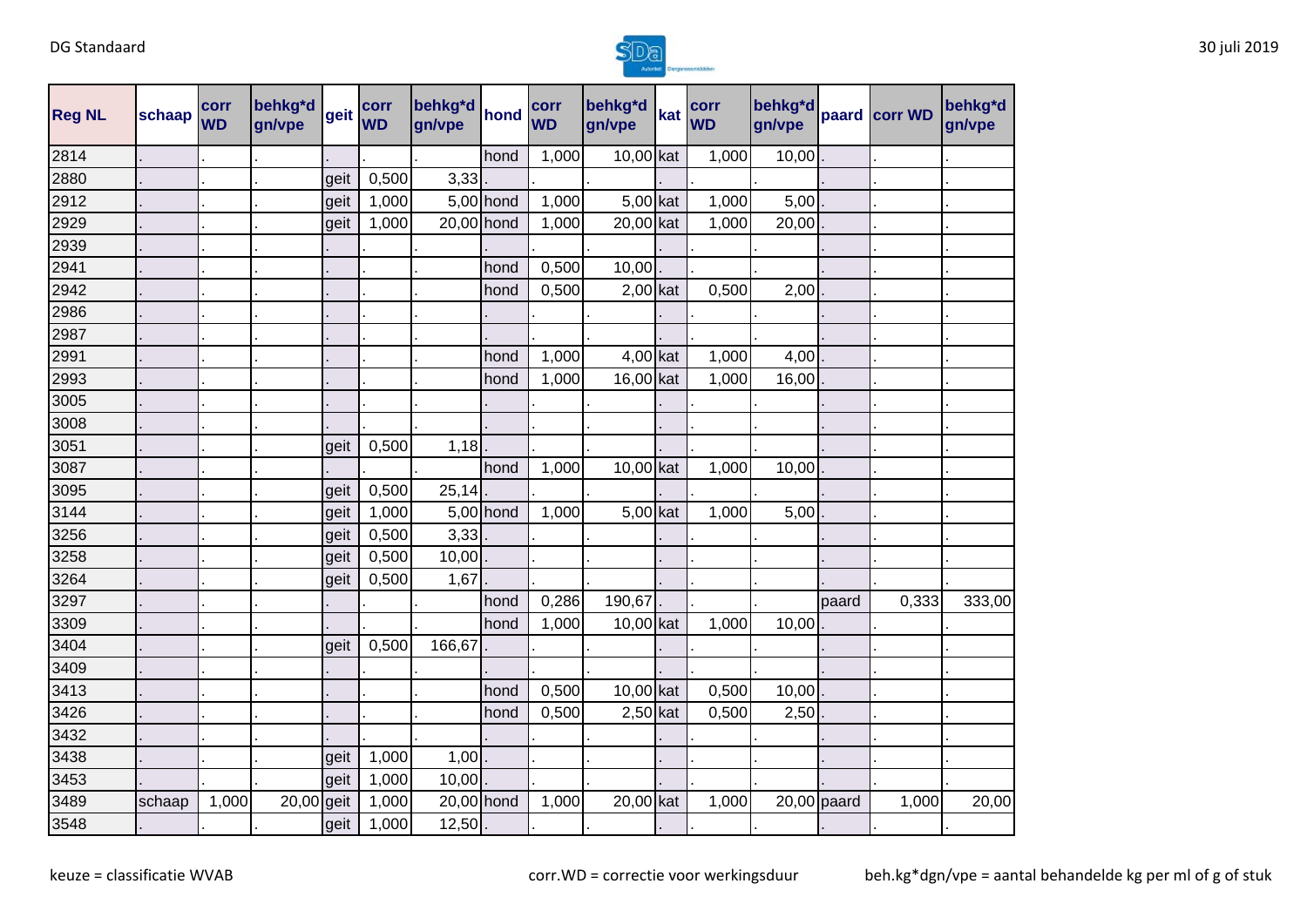

| <b>Reg NL</b> | schaap | corr<br><b>WD</b> | behkg*d<br>gn/vpe | geit | corr<br><b>WD</b> | behkg*d<br>gn/vpe | hond        | corr<br><b>WD</b> | behkg*d<br>gn/vpe | kat | corr<br><b>WD</b> | behkg*d<br>gn/vpe |               | paard corr WD | behkg <sup>*</sup> d<br>gn/vpe |
|---------------|--------|-------------------|-------------------|------|-------------------|-------------------|-------------|-------------------|-------------------|-----|-------------------|-------------------|---------------|---------------|--------------------------------|
| 3593          |        |                   |                   |      |                   |                   |             |                   |                   |     |                   |                   |               |               |                                |
| 3595          |        |                   |                   |      |                   |                   | hond        | 0,500             | $2,00$ kat        |     | 0,500             | 2,00              |               |               |                                |
| 3597          |        |                   |                   |      |                   |                   | hond        | 0,500             | 10,00             |     |                   |                   |               |               |                                |
| 3626          |        |                   |                   | geit | 0,500             | 0,87              |             |                   |                   |     |                   |                   |               |               |                                |
| 3696          |        |                   |                   | geit | 1,000             | 20,00 hond        |             | 0,500             | 10,00 kat         |     | 0,500             | 10,00             |               |               |                                |
| 3703          |        |                   |                   |      |                   |                   | hond        | 0,400             | 10,67 kat         |     | 0,400             | 10,67             |               |               |                                |
| 3713          |        |                   |                   |      |                   |                   |             |                   |                   |     |                   |                   |               |               |                                |
| 3731          |        |                   |                   | geit | 1,000             |                   | $5,00$ hond | 0,750             | 5,00 kat          |     | 0,750             | 5,00              |               |               |                                |
| 3751          |        |                   |                   |      |                   |                   |             |                   |                   |     |                   |                   |               |               |                                |
| 3787          |        |                   |                   |      |                   |                   |             |                   |                   |     |                   |                   |               |               |                                |
| 3794          |        |                   |                   |      |                   |                   |             |                   |                   |     |                   |                   |               |               |                                |
| 3905          |        |                   |                   |      |                   |                   |             |                   |                   |     |                   |                   |               |               |                                |
| 3910          |        |                   |                   |      |                   |                   | hond        | 1,000             | 10,00 kat         |     | 1,000             | 10,00             |               |               |                                |
| 3913          |        |                   |                   | geit | 1,000             | 30,00 hond        |             | 1,000             | 10,00 kat         |     | 1,000             | 10,00             |               |               |                                |
| 3917          |        |                   |                   | geit | 0,500             | 2,50              |             |                   |                   |     |                   |                   |               |               |                                |
| 3917V         |        |                   |                   | geit | 0,500             | 0,50              |             |                   |                   |     |                   |                   |               |               |                                |
| 3951          |        |                   |                   |      |                   |                   |             |                   |                   |     |                   |                   |               |               |                                |
| 3955          |        |                   |                   |      |                   |                   |             |                   |                   |     |                   |                   |               |               |                                |
| 4006          |        |                   |                   |      |                   |                   |             |                   |                   |     |                   |                   |               |               |                                |
| 4111          | schaap | 1,000             | $12,50$ geit      |      | 3,000             | 15,00             |             |                   |                   | kat | 0,500             | 10,00             |               |               |                                |
| 4122          | schaap | 1,000             | $6,25$ geit       |      | 1,000             | 6,25              |             |                   |                   | kat | 0,500             | 5,00              |               |               |                                |
| 4251          |        |                   |                   |      |                   |                   | hond        | 3,000             | 30,00 kat         |     | 3,000             |                   | 30,00 paard   | 1,000         | 20,00                          |
| 4256          |        |                   |                   | geit | 0,500             | 34,80             |             |                   |                   |     |                   |                   |               |               |                                |
| 4259          | schaap | 1,000             | 30,00 geit        |      | 1,000             | 30,00 hond        |             | 1,000             | 10,00 kat         |     | 1,000             |                   | $10,00$ paard | 1,000         | 20,00                          |
| 4264          | schaap | 1,000             | 20,00 geit        |      | 1,000             | 20,00 hond        |             | 1,000             | 10,00 kat         |     | 1,000             |                   | $10,00$ paard | 1,000         | 13,33                          |
| 4281          |        |                   |                   | geit | 0,500             |                   | $1,67$ hond | 1,000             | $1,50$ kat        |     | 1,000             | 1,50              |               |               |                                |
| 4282          |        |                   |                   | geit | 0,500             |                   | 8,33 hond   | 1,000             | 7,50              |     |                   |                   |               |               |                                |
| 4287          | schaap | 0,500             | $2,25$ geit       |      | 0,500             | 1,88              |             |                   |                   |     |                   |                   |               |               |                                |
| 4304          |        |                   |                   | geit | 0,500             |                   | $1,67$ hond | 1,000             | $1,50$ kat        |     | 1,000             | 1,50              |               |               |                                |
| 4308          |        |                   |                   | geit | 0,500             |                   | $1,11$ hond | 1,000             | $1,00$ kat        |     | 1,000             | 1,00              |               |               |                                |
| 4310          |        |                   |                   |      |                   |                   |             |                   |                   |     |                   |                   |               |               |                                |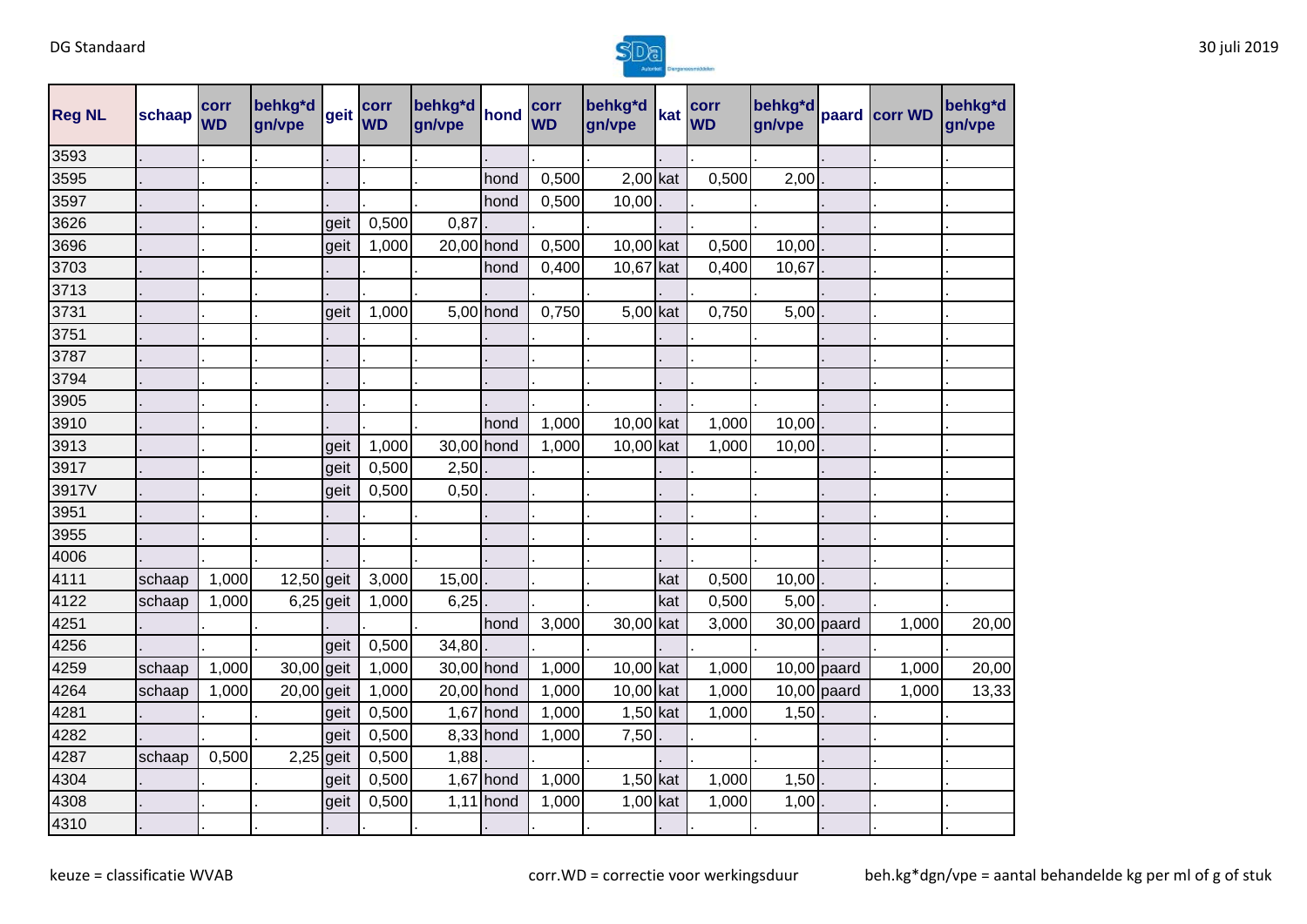

| <b>Reg NL</b> | schaap | corr<br><b>WD</b> | behkg*d<br> gn/vpe  geit  WD |      |       | gn/vpe       |             | corr<br><b>WD</b> | behkg*d<br>gn/vpe | kat WD | gn/vpe |       | behkg <sup>*d</sup> paard corr WD | behkg <sup>*</sup> d<br>gn/vpe |
|---------------|--------|-------------------|------------------------------|------|-------|--------------|-------------|-------------------|-------------------|--------|--------|-------|-----------------------------------|--------------------------------|
| 4327          |        |                   |                              | geit | 0,500 |              | 8,33 hond   | 1,000             | $7,50$ kat        | 1,000  | 7,50   |       |                                   |                                |
| 4330          |        |                   |                              | geit | 1,000 | 20,00        |             |                   |                   |        |        |       |                                   |                                |
| 4397          |        |                   |                              |      |       |              | hond        | 0,500             | 8,00 kat          | 0,500  | 8,00   |       |                                   |                                |
| 4414          |        |                   |                              |      |       |              | hond        | 0,500             | $2,00$ kat        | 0,500  | 2,00   |       |                                   |                                |
| 4421          |        |                   |                              | geit | 0,500 | $11,11$ hond |             | 1,000             | 13,33 kat         | 1,000  | 13,33  |       |                                   |                                |
| 4496          |        |                   |                              | geit | 0,500 | 10,00        |             |                   |                   |        |        |       |                                   |                                |
| 4498          |        |                   |                              |      |       |              | hond        | 1,000             | 13,33             |        |        |       |                                   |                                |
| 4500          |        |                   |                              |      |       |              | hond        | 0,500             | 30,77             |        |        |       |                                   |                                |
| 4633          |        |                   |                              | geit | 0,500 | 11,11 hond   |             | 0,500             | $6,06$ kat        | 0,500  | 6,06   |       |                                   |                                |
| 4637          |        |                   |                              | geit | 0,500 |              | $2,22$ hond | 0,500             | $1,21$ kat        | 0,500  | 1,21   |       |                                   |                                |
| 4686          |        |                   |                              |      |       |              |             |                   |                   |        |        |       |                                   |                                |
| 4736          |        |                   |                              |      |       |              |             |                   |                   |        |        |       |                                   |                                |
| 4753          |        |                   |                              |      |       |              | hond        | 0,500             | $4,00$ kat        | 0,500  | 4,00   |       |                                   |                                |
| 4792          |        |                   |                              |      |       |              |             |                   |                   |        |        |       |                                   |                                |
| 4980          |        |                   |                              |      |       |              |             |                   |                   |        |        |       |                                   |                                |
| 5053          |        |                   |                              |      |       |              |             |                   |                   |        |        |       |                                   |                                |
| 5055          |        |                   |                              |      |       |              |             |                   |                   |        |        | paard | 1,000                             | 500,00                         |
| 5068          |        |                   |                              |      |       |              |             |                   |                   |        |        |       |                                   |                                |
| 5070          |        |                   |                              |      |       |              |             |                   |                   |        |        |       |                                   |                                |
| 5135          |        |                   |                              |      |       |              |             |                   |                   |        |        |       |                                   |                                |
| 5193          |        |                   |                              | geit | 0,500 | 28,86        |             |                   |                   |        |        |       |                                   |                                |
| 5273          |        |                   |                              |      |       |              | hond        | 1,000             | 17,50             |        |        |       |                                   |                                |
| 5281          |        |                   |                              |      |       |              |             |                   |                   |        |        | paard | 0,500                             | 4,00                           |
| 5284          |        |                   |                              | geit | 0,500 | 1,67         |             |                   |                   |        |        |       |                                   |                                |
| 5290          |        |                   |                              | geit | 0,500 | $5,56$ .     |             |                   |                   |        |        |       |                                   |                                |
| 5291          |        |                   |                              |      |       |              |             |                   |                   |        |        |       |                                   |                                |
| 5387          |        |                   |                              |      |       |              | hond        | 0,500             | 10,00             |        |        |       |                                   |                                |
| 5388          |        |                   |                              |      |       |              |             |                   |                   |        |        |       |                                   |                                |
| 5614          | schaap | 0,500             | $10,00$ geit                 |      | 0,500 | 10,00        |             |                   |                   |        |        |       |                                   |                                |
| 5673          |        |                   |                              |      |       |              | hond        | 0,500             | 9,09 kat          | 0,750  | 13,64  |       |                                   |                                |
| 5757          |        |                   |                              |      |       |              | hond        | 1,000             | $5,00$ kat        | 1,000  | 5,00   |       |                                   |                                |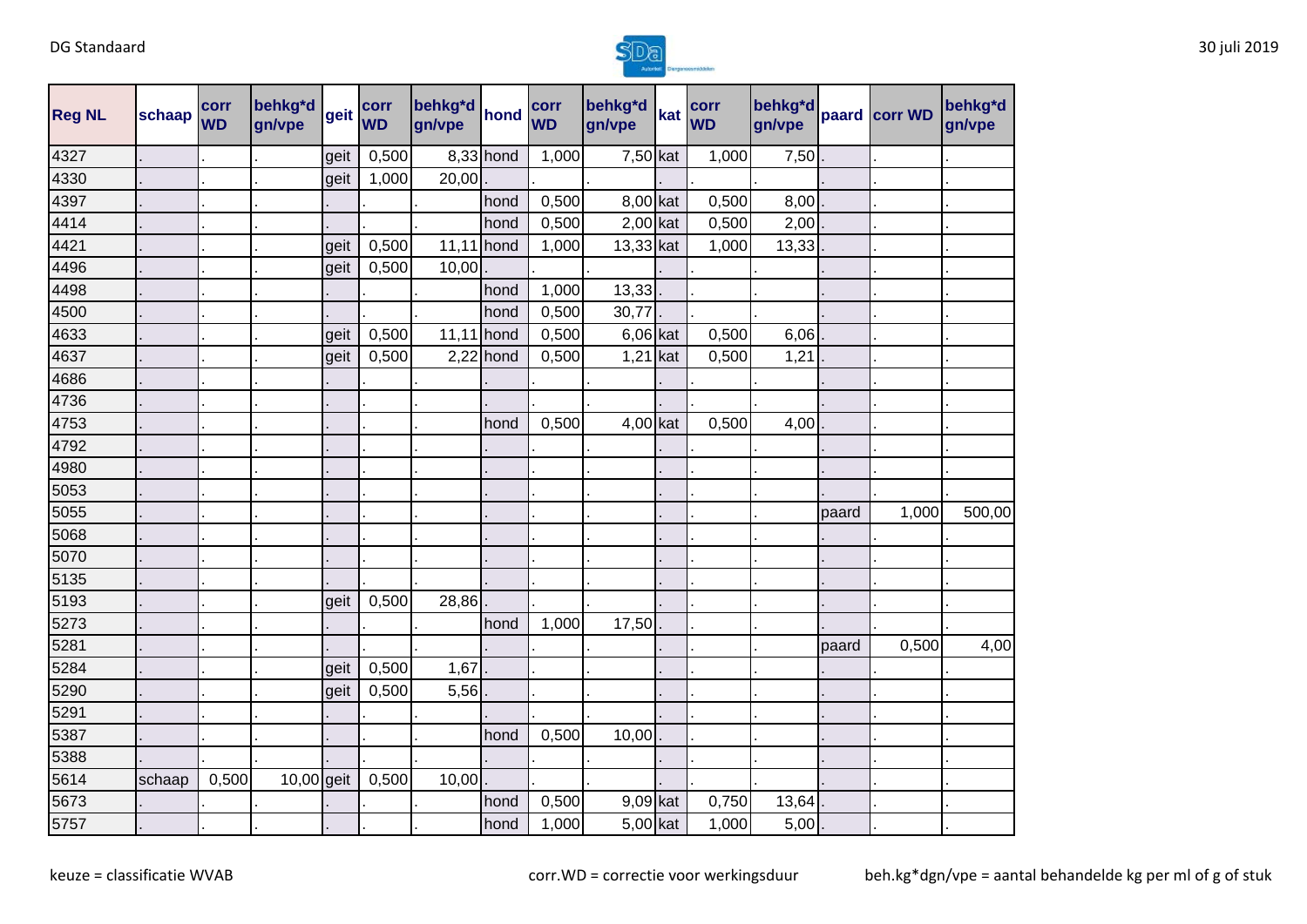

| <b>Reg NL</b> | schaap | corr<br><b>WD</b> | behkg*d<br>gn/vpe | geit | corr<br><b>WD</b> | behkg*d<br>gn/vpe | hond | corr<br><b>WD</b> | behkg*d<br>gn/vpe | kat | corr<br><b>WD</b> | behkg*d<br>gn/vpe | paard corr WD | behkg*d<br>gn/vpe |
|---------------|--------|-------------------|-------------------|------|-------------------|-------------------|------|-------------------|-------------------|-----|-------------------|-------------------|---------------|-------------------|
| 5901          |        |                   |                   | geit | 0,500             | 10,00             |      |                   |                   |     |                   |                   |               |                   |
| 5977          | schaap | 3,500             | 77,78 geit        |      | 3,000             | 30,00             |      |                   |                   |     |                   |                   |               |                   |
| 5980          |        |                   |                   | geit | 0,500             | $11,11$ hond      |      | 1,000             | 10,00 kat         |     | 1,000             | 10,00             |               |                   |
| 6901          |        |                   |                   | geit | 1,000             | 75,00             |      |                   |                   |     |                   |                   |               |                   |
| 6933          |        |                   |                   |      |                   |                   |      |                   |                   |     |                   |                   |               |                   |
| 7062          | schaap | 3,000             | 30,00 geit        |      | 3,000             | 30,00             |      |                   |                   |     |                   |                   |               |                   |
| 7188          | schaap | 1,000             | $25,00$ geit      |      | 1,000             | 20,00 hond        |      | 1,000             | 25,00 kat         |     | 1,000             | 25,00             |               |                   |
| 7253          |        |                   |                   | geit | 1,000             | 93,00             |      |                   |                   |     |                   |                   |               |                   |
| 7254          |        |                   |                   | geit | 1,000             | 7,44              |      |                   |                   |     |                   |                   |               |                   |
| 7255          |        |                   |                   |      |                   |                   | hond | 0,500             | 12,00             |     |                   |                   |               |                   |
| 7256          |        |                   |                   |      |                   |                   | hond | 0,500             | $2,40$ kat        |     | 0,500             | 2,40              |               |                   |
| 7265          |        |                   |                   |      |                   |                   |      |                   |                   |     |                   |                   |               |                   |
| 7267          |        |                   |                   | geit | 0,500             | 10,00             |      |                   |                   |     |                   |                   |               |                   |
| 7273          |        |                   |                   |      |                   |                   |      |                   |                   |     |                   |                   |               |                   |
| 7276          |        |                   |                   | geit | 0,500             | 116,67            |      |                   |                   |     |                   |                   |               |                   |
| 7277          |        |                   |                   | geit | 1,000             | 7,44              |      |                   |                   |     |                   |                   |               |                   |
| 7301          |        |                   |                   |      |                   |                   |      |                   |                   |     |                   |                   |               |                   |
| 7310          |        |                   |                   |      |                   |                   | hond | 1,000             | 20,00             |     |                   |                   |               |                   |
| 7311          |        |                   |                   |      |                   |                   | hond | 1,000             | $2,00$ kat        |     | 1,000             | 2,00              |               |                   |
| 7324          |        |                   |                   | geit | 1,000             | 5,00              |      |                   |                   |     |                   |                   |               |                   |
| 7376          |        |                   |                   |      |                   |                   |      |                   |                   |     |                   |                   |               |                   |
| 7404          |        |                   |                   |      |                   |                   |      |                   |                   | kat | 0,500             | 0,63              |               |                   |
| 7431          |        |                   |                   |      |                   |                   | hond | 0,290             | 29,00 kat         |     | 0,290             | 29,00             |               |                   |
| 7479          |        |                   |                   | geit | 1,000             | 12,50             |      |                   |                   |     |                   |                   |               |                   |
| 7538          | schaap | 1,000             | 12,50 geit        |      | 1,000             | 12,50             |      |                   |                   |     |                   |                   |               |                   |
| 7540          |        |                   |                   |      |                   |                   | hond | 0,500             | $2,50$ kat        |     | 0,500             | 2,50              |               |                   |
| 7545          |        |                   |                   | geit | 1,000             | 11,62             |      |                   |                   |     |                   |                   |               |                   |
| 7549          |        |                   |                   |      |                   |                   |      |                   |                   |     |                   |                   |               |                   |
| 7560          |        |                   |                   | geit | 1,000             | 75,00             |      |                   |                   |     |                   |                   |               |                   |
| 7568          |        |                   |                   | geit | 0,500             | 2,50              |      |                   |                   |     |                   |                   |               |                   |
| 7568V         |        |                   |                   | geit | 0,500             | 0,50              |      |                   |                   |     |                   |                   |               |                   |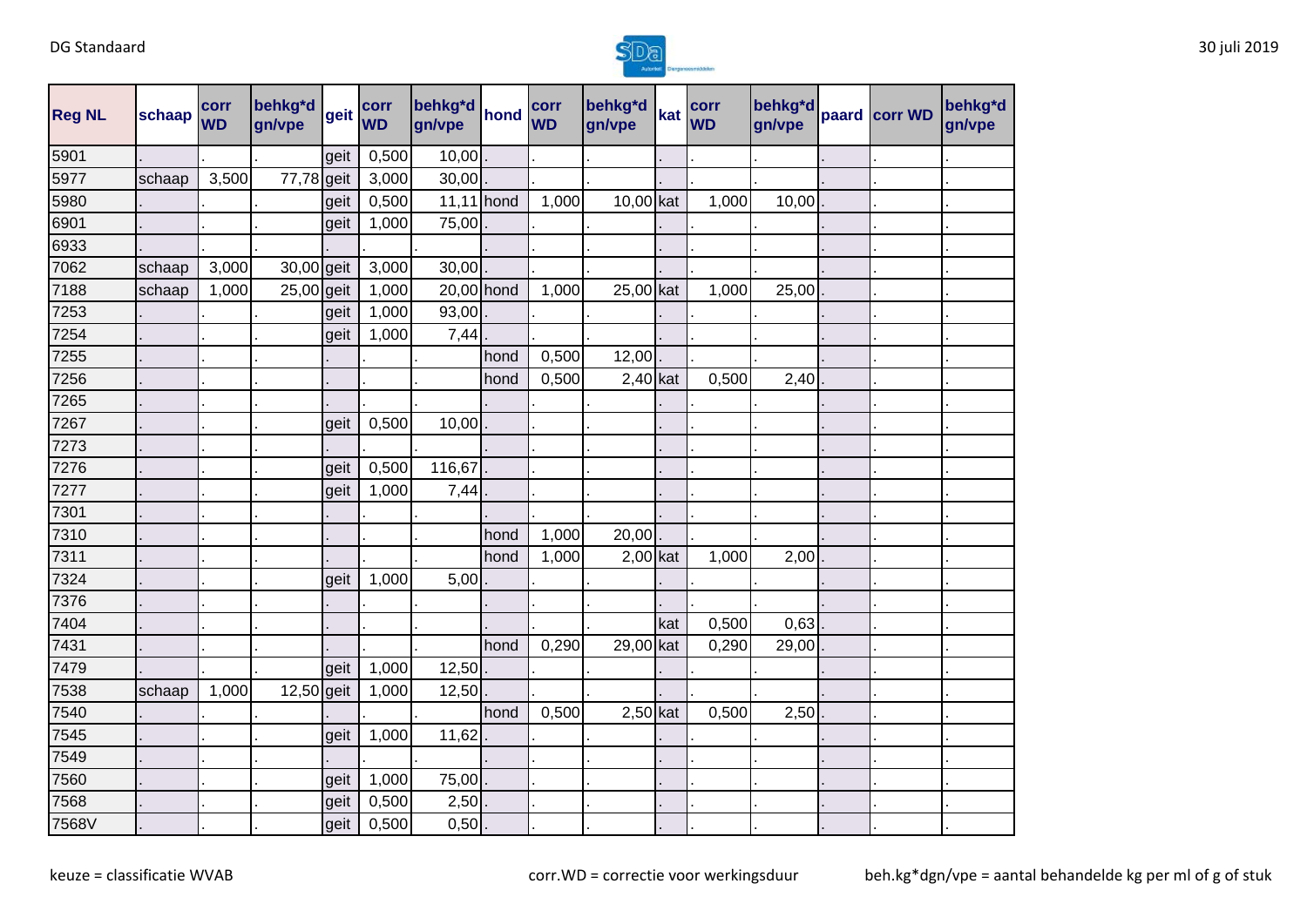

| <b>Reg NL</b> | schaap | corr<br><b>WD</b> | behkg*d<br>gn/vpe | geit | corr<br><b>WD</b> | behkg*d<br>gn/vpe | hond | corr<br><b>WD</b> | behkg*d<br>gn/vpe | kat | corr<br><b>WD</b> | behkg*d<br>gn/vpe |               | paard corr WD | behkg <sup>*</sup> d<br>gn/vpe |
|---------------|--------|-------------------|-------------------|------|-------------------|-------------------|------|-------------------|-------------------|-----|-------------------|-------------------|---------------|---------------|--------------------------------|
| 7587          |        |                   |                   |      |                   |                   |      |                   |                   |     |                   |                   |               |               |                                |
| 7589          |        |                   |                   |      |                   |                   |      |                   |                   |     |                   |                   |               |               |                                |
| 7611          |        |                   |                   | geit | 0,500             | 2,00              |      |                   |                   |     |                   |                   |               |               |                                |
| 7637          | schaap | 1,000             | 11,27             | geit | 1,000             | 11,63             |      |                   |                   |     |                   |                   |               |               |                                |
| 7666          |        |                   |                   |      |                   |                   | hond | 1,000             | 16,00             |     |                   |                   |               |               |                                |
| 7667          |        |                   |                   |      |                   |                   | hond | 0,333             | 7,40              |     |                   |                   |               |               |                                |
| 7675          |        |                   |                   | geit | 0,500             | 19,26             |      |                   |                   |     |                   |                   |               |               |                                |
| 7691          | schaap | 3,500             | 35,00 geit        |      | 3,000             | 30,00             |      |                   |                   |     |                   |                   |               |               |                                |
| 7732          |        |                   |                   | geit | 0,500             | 5,56              |      |                   |                   |     |                   |                   |               |               |                                |
| 7733          |        |                   |                   | geit | 0,500             | 40,00             |      |                   |                   |     |                   |                   |               |               |                                |
| 7745          |        |                   |                   | geit | 1,000             | 18,60             |      |                   |                   |     |                   |                   |               |               |                                |
| 7771          |        |                   |                   | geit | 1,000             | 6,67              |      |                   |                   |     |                   |                   |               |               |                                |
| 7773          |        |                   |                   | geit | 0,500             | 28,86             |      |                   |                   |     |                   |                   |               |               |                                |
| 7806          |        |                   |                   |      |                   |                   | hond | 0,500             | 10,00             |     |                   |                   |               |               |                                |
| 7827          |        |                   |                   |      |                   |                   | hond | 1,000             | $5,00$ kat        |     | 1,000             |                   | $5,00$ paard  | 1,000         | 5,00                           |
| 7828          | schaap | 2,000             | 13,33 geit        |      | 2,000             | 10,00 hond        |      | 2,000             | 10,00 kat         |     | 2,000             |                   | $10,00$ paard | 0,500         | 3,33                           |
| 7848          |        |                   |                   |      |                   |                   | hond | 1,000             | 4,00 kat          |     | 1,000             | 4,00              |               |               |                                |
| 7849          |        |                   |                   |      |                   |                   | hond | 1,000             | 16,00 kat         |     | 1,000             | 16,00             |               |               |                                |
| 7855          |        |                   |                   |      |                   |                   |      |                   |                   |     |                   |                   |               |               |                                |
| 7863          | schaap | 1,000             | 8,00 geit         |      | 1,000             | 8,00              |      |                   |                   |     |                   |                   | paard         | 1,000         | 8,00                           |
| 7865          |        |                   |                   |      |                   |                   | hond | 1,000             | 3,00 kat          |     | 1,000             | 3,00              |               |               |                                |
| 7866          |        |                   |                   |      |                   |                   | hond | 1,000             | 10,00 kat         |     | 1,000             | 10,00             |               |               |                                |
| 7867          |        |                   |                   |      |                   |                   | hond | 1,000             | 30,00             |     |                   |                   |               |               |                                |
| 7921          |        |                   |                   |      |                   |                   | hond | 0,500             | $1,52$ kat        |     | 0,500             | 2,27              |               |               |                                |
| 7922          |        |                   |                   |      |                   |                   | hond | 0,750             | 5,11              |     |                   |                   |               |               |                                |
| 7923          |        |                   |                   |      |                   |                   | hond | 0,750             | 10,23             |     |                   |                   |               |               |                                |
| 7929          |        |                   |                   |      |                   |                   | hond | 0,400             | $1,00$ kat        |     | 0,400             | 1,00              |               |               |                                |
| 7930          |        |                   |                   |      |                   |                   | hond | 0,400             | 5,00              |     |                   |                   |               |               |                                |
| 7939          |        |                   |                   | geit | 1,000             | 7,77              |      |                   |                   |     |                   |                   | paard         | 0,500         | 7,76                           |
| 7950          |        |                   |                   | geit | 1,000             | 10,00             |      |                   |                   |     |                   |                   |               |               |                                |
| 7957          |        |                   |                   |      |                   |                   |      |                   |                   |     |                   |                   |               |               |                                |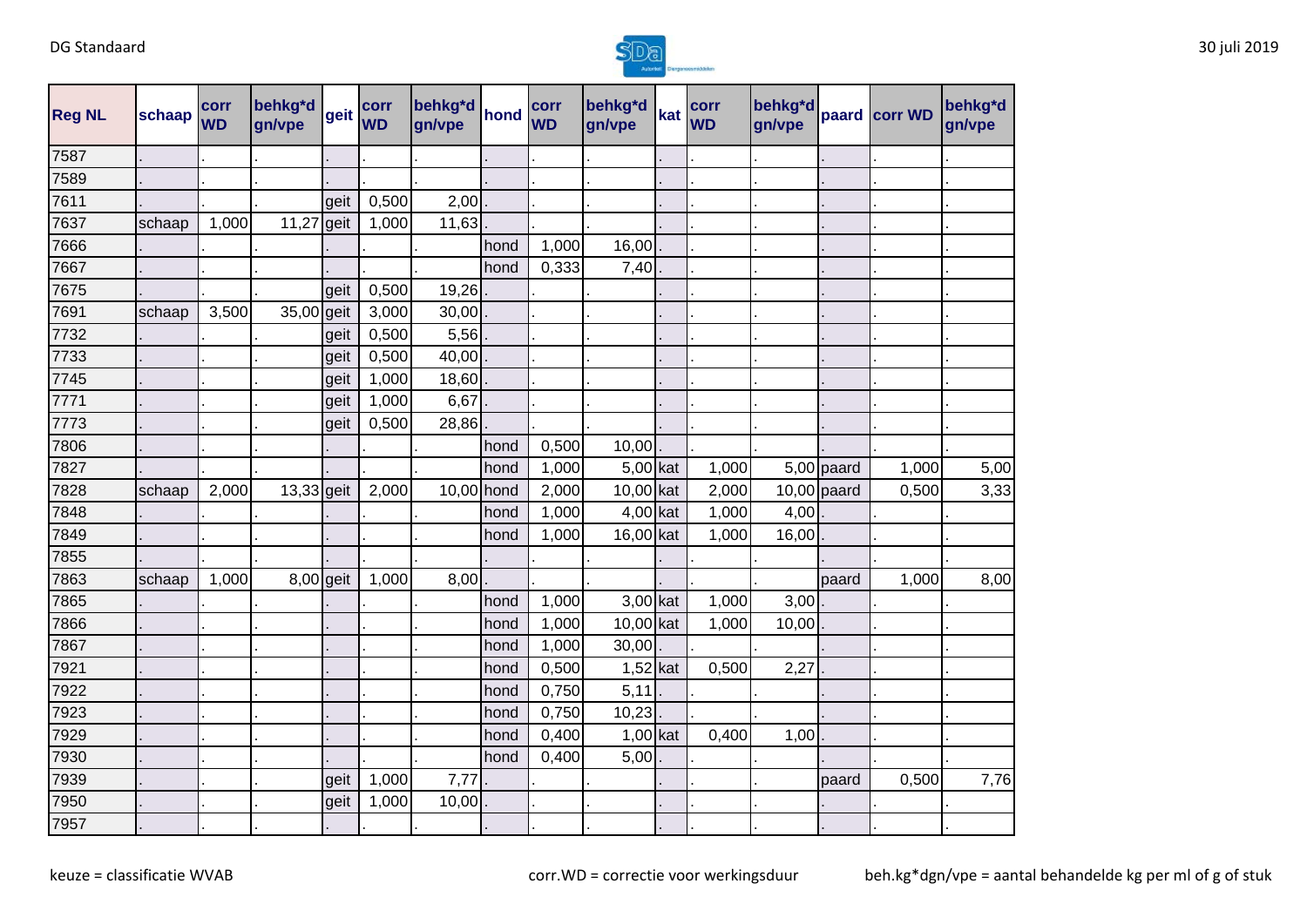

| <b>Reg NL</b> | schaap | corr<br><b>WD</b> | behkg*d<br>gn/vpe | geit | corr<br><b>WD</b> | behkg*d<br>gn/vpe | hond | corr<br><b>WD</b> | behkg*d<br>gn/vpe | kat | corr<br><b>WD</b> | behkg*d<br>gn/vpe |       | paard corr WD | behkg*d<br>gn/vpe |      |
|---------------|--------|-------------------|-------------------|------|-------------------|-------------------|------|-------------------|-------------------|-----|-------------------|-------------------|-------|---------------|-------------------|------|
| 7958          |        |                   |                   | geit | 1,000             | 5,71              |      |                   |                   |     |                   |                   |       |               |                   |      |
| 7960          |        |                   |                   | geit | 1,000             | 5,00              |      |                   |                   |     |                   |                   | paard | 1,000         |                   | 1,25 |
| 7965          | schaap | 1,000             | 25,00 geit        |      | 1,000             | 25,00 hond        |      | 1,000             | 25,00 kat         |     | 1,000             | 25,00             |       |               |                   |      |
| 7973          |        |                   |                   | geit | 0,500             | 19,26             |      |                   |                   |     |                   |                   |       |               |                   |      |
| 7982          |        |                   |                   |      |                   |                   |      |                   |                   |     |                   |                   |       |               |                   |      |
| 7993          | schaap | 1,000             | 15,00 geit        |      | 1,000             | 15,00             |      |                   |                   |     |                   |                   |       |               |                   |      |
| 7996          |        |                   |                   | geit | 1,000             | 5,00              |      |                   |                   |     |                   |                   |       |               |                   |      |
| 8000          |        |                   |                   | geit | 1,000             | 37,20             |      |                   |                   |     |                   |                   |       |               |                   |      |
| 8012          |        |                   |                   | geit | 1,000             | 56,25             |      |                   |                   |     |                   |                   |       |               |                   |      |
| 8013          |        |                   |                   | geit | 1,000             | 15,63             |      |                   |                   |     |                   |                   |       |               |                   |      |
| 8014          |        |                   |                   | geit | 1,000             | 6,67              |      |                   |                   |     |                   |                   |       |               |                   |      |
| 8015          |        |                   |                   | geit | 1,000             | 12,50             |      |                   |                   |     |                   |                   |       |               |                   |      |
| 8015V         |        |                   |                   |      |                   |                   |      |                   |                   |     |                   |                   |       |               |                   |      |
| 8016          |        |                   |                   | geit | 1,000             | 2,50              |      |                   |                   |     |                   |                   |       |               |                   |      |
| 8017          |        |                   |                   |      |                   |                   |      |                   |                   |     |                   |                   |       |               |                   |      |
| 8018          |        |                   |                   | geit | 1,000             | 7,41              |      |                   |                   |     |                   |                   |       |               |                   |      |
| 8028          |        |                   |                   |      |                   |                   | hond | 0,500             | 8,00 kat          |     | 0,500             | 8,00              |       |               |                   |      |
| 8036          |        |                   |                   | geit | 0,500             | 14,44             |      |                   |                   |     |                   |                   |       |               |                   |      |
| 8043          |        |                   |                   |      |                   |                   |      |                   |                   |     |                   |                   |       |               |                   |      |
| 8044          |        |                   |                   | geit | 1,000             | 75,00             |      |                   |                   |     |                   |                   |       |               |                   |      |
| 8046          |        |                   |                   |      |                   |                   | hond | 0,400             | $1,00$ kat        |     | 0,400             | 1,00              |       |               |                   |      |
| 8055          |        |                   |                   | geit | 1,000             | 15,00             |      |                   |                   |     |                   |                   |       |               |                   |      |
| 8060          |        |                   |                   | geit | 1,000             | 5,00              |      |                   |                   |     |                   |                   |       |               |                   |      |
| 8067          | schaap | 3,000             | 30,00 geit        |      | 3,000             | 30,00             |      |                   |                   |     |                   |                   |       |               |                   |      |
| 8068          |        |                   |                   |      |                   |                   |      |                   |                   |     |                   |                   |       |               |                   |      |
| 8076          |        |                   |                   | geit | 0,500             | 1,67              |      |                   |                   |     |                   |                   |       |               |                   |      |
| 8089          |        |                   |                   | geit | 0,500             | 1,67              |      |                   |                   |     |                   |                   |       |               |                   |      |
| 8090          |        |                   |                   | geit | 1,000             | 37,20             |      |                   |                   |     |                   |                   |       |               |                   |      |
| 8092          |        |                   |                   | geit | 1,000             | 75,00             |      |                   |                   |     |                   |                   |       |               |                   |      |
| 8117          |        |                   |                   |      |                   |                   |      |                   |                   |     |                   |                   |       |               |                   |      |
| 8119          |        |                   |                   |      |                   |                   |      |                   |                   |     |                   |                   |       |               |                   |      |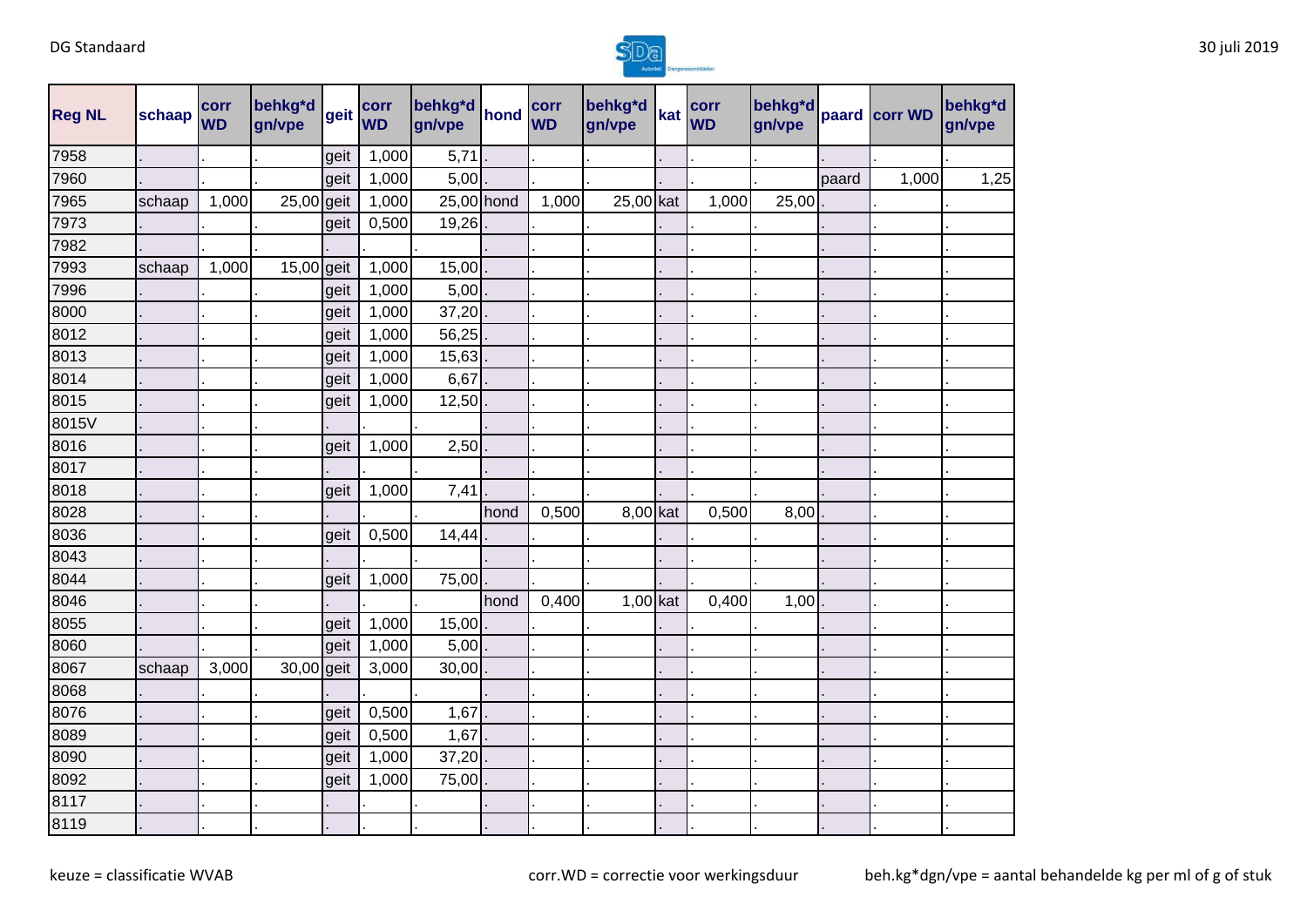

| <b>Reg NL</b> | schaap | corr<br><b>WD</b> | behkg*d<br>gn/vpe | geit | corr<br><b>WD</b> | behkg*d<br>gn/vpe | hond      | corr<br><b>WD</b> | behkg*d<br>gn/vpe | kat | corr<br><b>WD</b> | behkg*d<br>gn/vpe |               | paard corr WD | behkg*d<br>gn/vpe |
|---------------|--------|-------------------|-------------------|------|-------------------|-------------------|-----------|-------------------|-------------------|-----|-------------------|-------------------|---------------|---------------|-------------------|
| 8137          |        |                   |                   | geit | 0,500             | 3,75              |           |                   |                   |     |                   |                   |               |               |                   |
| 8183          |        |                   |                   | geit | 0,500             | 27,78             |           |                   |                   |     |                   |                   |               |               |                   |
| 8206          | schaap | 1,000             | 20,00             | geit | 0,500             | 7,50              |           |                   |                   |     |                   |                   | paard         | 1,000         | 5,00              |
| 8211          |        |                   |                   | geit | 1,000             | 10,00 hond        |           | 1,000             | 10,00 kat         |     | 1,000             |                   | $10,00$ paard | 1,000         | 10,00             |
| 8212          |        |                   |                   | geit | 1,000             | 20,00 hond        |           | 1,000             | 20,00             |     |                   |                   |               |               |                   |
| 8258          |        |                   |                   |      |                   |                   |           |                   |                   |     |                   |                   |               |               |                   |
| 8260          | schaap | 1,000             | 75,00 geit        |      | 1,000             | 75,00             |           |                   |                   |     |                   |                   |               |               |                   |
| 8271          | schaap | 1,000             | 10,00 geit        |      | 1,000             | 10,00             |           |                   |                   |     |                   |                   |               |               |                   |
| 8284          |        |                   |                   |      |                   |                   |           |                   |                   |     |                   |                   |               |               |                   |
| 8290          |        |                   |                   | geit | 3,000             | 45,00             |           |                   |                   |     |                   |                   |               |               |                   |
| 8291          | schaap | 1,000             | 12,50 geit        |      | 1,000             | 12,50 hond        |           | 1,000             | 10,00 kat         |     | 1,000             |                   | $10,00$ paard | 1,000         | 5,00              |
| 8293          |        |                   |                   |      |                   |                   |           |                   |                   |     |                   |                   |               |               |                   |
| 8296          |        |                   |                   | geit | 1,000             | 15,00 hond        |           | 1,000             | 13,33 kat         |     | 1,000             | 13,33             |               |               |                   |
| 8300          |        |                   |                   | geit | 0,500             |                   | 4,00 hond | 1,000             | 8,00 kat          |     | 1,000             | 8,00              |               |               |                   |
| 8302          |        |                   |                   |      |                   |                   | hond      | 0,400             | $4,00$ kat        |     | 0,400             | 4,00              |               |               |                   |
| 8303          |        |                   |                   |      |                   |                   | hond      | 0,400             | 20,00             |     |                   |                   |               |               |                   |
| 8328          |        |                   |                   | geit | 0,500             | 7,50              |           |                   |                   |     |                   |                   | paard         | 1,000         | 5,00              |
| 8330          |        |                   |                   |      |                   |                   |           |                   |                   |     |                   |                   |               |               |                   |
| 8331          |        |                   |                   |      |                   |                   |           |                   |                   |     |                   |                   |               |               |                   |
| 8332          |        |                   |                   | geit | 1,000             | 29,10             |           |                   |                   |     |                   |                   | paard         | 1,000         | 14,55             |
| 8334          |        |                   |                   |      |                   |                   |           |                   |                   |     |                   |                   |               |               |                   |
| 8357          |        |                   |                   | geit | 1,000             | 75,00             |           |                   |                   |     |                   |                   |               |               |                   |
| 8378          |        |                   |                   |      |                   |                   |           |                   |                   |     |                   |                   |               |               |                   |
| 8380          |        |                   |                   | geit | 3,000             | 27,91             |           |                   |                   |     |                   |                   |               |               |                   |
| 8382          | schaap | 1,000             | 30,00             | geit | 1,000             | 29,10 hond        |           | 1,000             | 15,00 kat         |     | 1,000             |                   | $15,00$ paard | 1,000         | 20,00             |
| 8411          |        |                   |                   | qeit | 1,000             | 46,50             |           |                   |                   |     |                   |                   |               |               |                   |
| 8413          |        |                   |                   | geit | 1,000             | 37,20             |           |                   |                   |     |                   |                   |               |               |                   |
| 8435          | schaap | 0,500             | 4,00 geit         |      | 0,500             |                   | 4,00 hond | 1,000             | 8,00 kat          |     | 1,000             | 8,00              |               |               |                   |
| 8436          | schaap | 1,000             | $10,00$ geit      |      | 1,000             | 11,62             |           |                   |                   |     |                   |                   |               |               |                   |
| 8448          |        |                   |                   |      |                   |                   |           |                   |                   |     |                   |                   |               |               |                   |
| 8470          |        |                   |                   |      |                   |                   |           |                   |                   |     |                   |                   |               |               |                   |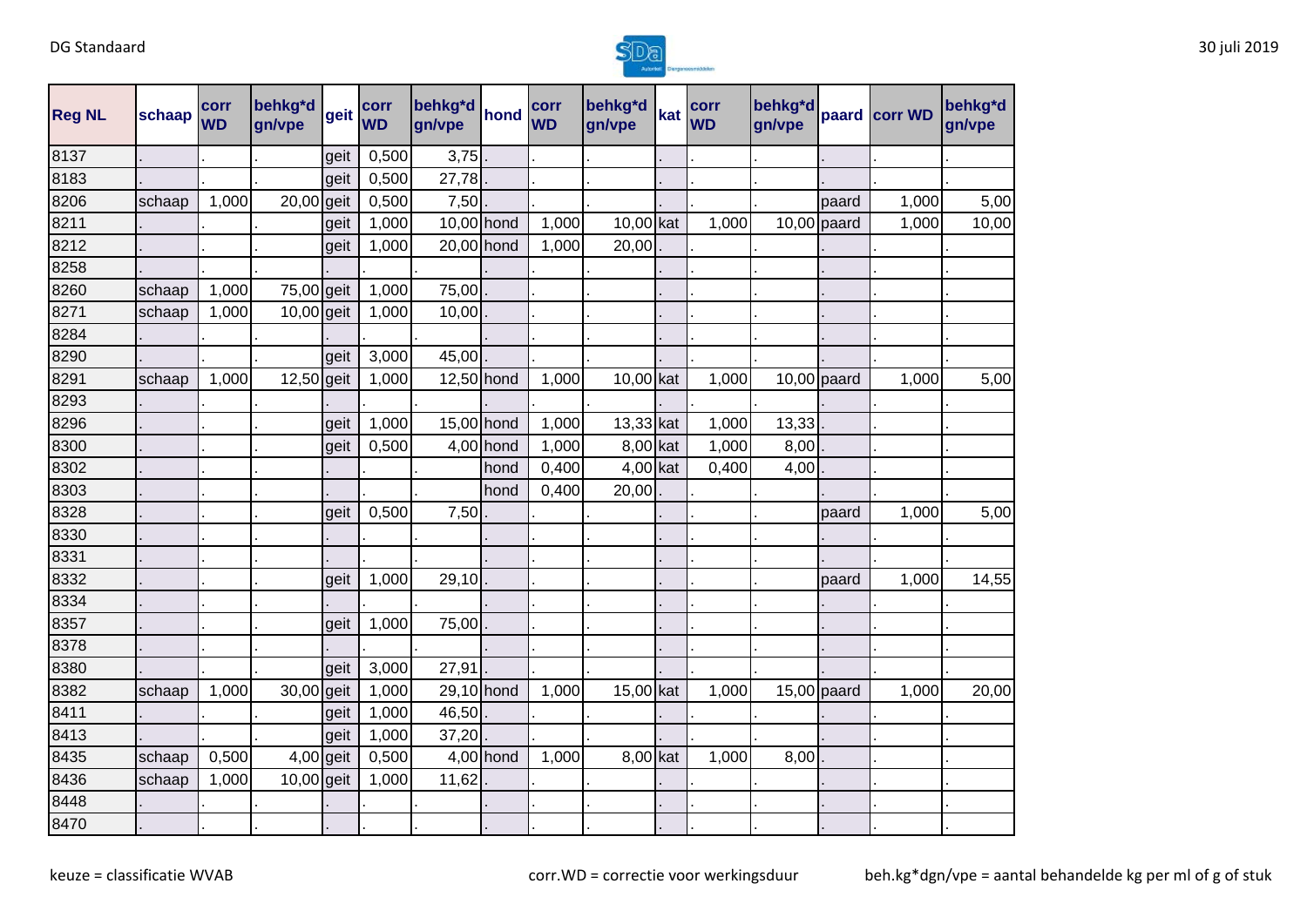

| <b>Reg NL</b> | schaap | corr<br><b>WD</b> | behkg*d<br>gn/vpe | Igeit | corr<br><b>WD</b> | behkg*d<br>gn/vpe | hond      | corr<br><b>WD</b> | behkg*d<br>gn/vpe | kat | corr<br><b>WD</b> | behkg*d<br>gn/vpe |               | paard corr WD | behkg*d<br>gn/vpe |
|---------------|--------|-------------------|-------------------|-------|-------------------|-------------------|-----------|-------------------|-------------------|-----|-------------------|-------------------|---------------|---------------|-------------------|
| 8471          | schaap | 0,500             | 4,00              |       |                   |                   |           |                   |                   |     |                   |                   |               |               |                   |
| 8473          |        |                   |                   | geit  | 1,000             | 12,50             |           |                   |                   |     |                   |                   |               |               |                   |
| 8480          | schaap | 0,500             | 8,70 geit         |       | 0,500             |                   | 8,70 hond | 0,500             | 8,16 kat          |     | 0,500             | 8,16              |               |               |                   |
| 8488          | schaap | 1,000             | 12,50 geit        |       | 1,000             | 12,50             |           |                   |                   |     |                   |                   |               |               |                   |
| 8515          |        |                   |                   | geit  | 1,000             | 12,50             |           |                   |                   |     |                   |                   | paard         | 1,000         | 5,00              |
| 8522          |        |                   |                   | geit  | 1,000             | 75,00             |           |                   |                   |     |                   |                   |               |               |                   |
| 8523          |        |                   |                   | geit  | 0,500             | 37,50             |           |                   |                   |     |                   |                   |               |               |                   |
| 8524          |        |                   |                   | geit  | 1,000             | 75,00             |           |                   |                   |     |                   |                   |               |               |                   |
| 8532          |        |                   |                   |       |                   |                   | hond      | 0,500             | 6,25              |     |                   |                   |               |               |                   |
| 8534          |        |                   |                   |       |                   |                   | hond      | 1,000             | 18,00 kat         |     | 1,000             | 18,00             |               |               |                   |
| 8536          | schaap | 0,500             | $4,00$ geit       |       | 0,500             | 4,00              |           |                   |                   |     |                   |                   | paard         | 0,500         | 12,00             |
| 8539          |        |                   |                   | geit  | 0,500             | 27,78             |           |                   |                   |     |                   |                   |               |               |                   |
| 8541          |        |                   |                   |       |                   |                   |           |                   |                   |     |                   |                   |               |               |                   |
| 8543          |        |                   |                   | geit  | 0,500             | 2,50              |           |                   |                   |     |                   |                   |               |               |                   |
| 8554          |        |                   |                   | geit  | 0,500             | 48,15             |           |                   |                   |     |                   |                   |               |               |                   |
| 8609          |        |                   |                   | geit  | 0,500             | 81,67             |           |                   |                   |     |                   |                   |               |               |                   |
| 8628          |        |                   |                   |       |                   |                   |           |                   |                   | kat | 0,500             | 2,00              |               |               |                   |
| 8652          | schaap | 1,000             | 100,00 geit       |       | 1,000             | 100,00            |           |                   |                   |     |                   |                   |               |               |                   |
| 8669          |        |                   |                   | geit  | 0,500             | 5,56              |           |                   |                   |     |                   |                   |               |               |                   |
| 8674          |        |                   |                   |       |                   |                   |           |                   |                   |     |                   |                   |               |               |                   |
| 8678          | schaap | 1,000             | $116,25$ geit     |       | 1,000             | 93,00             |           |                   |                   |     |                   |                   |               |               |                   |
| 8690          |        |                   |                   |       |                   |                   | hond      | 0,500             | 20,00             |     |                   |                   |               |               |                   |
| 8707          |        |                   |                   |       |                   |                   | hond      | 1,000             | 10,00 kat         |     | 1,000             |                   | $10,00$ paard | 0,500         | 1,50              |
| 8708          |        |                   |                   | geit  | 1,000             | 11,62 hond        |           | 1,000             | 8,00 kat          |     | 1,000             | 8,00              |               |               |                   |
| 8713          |        |                   |                   |       |                   |                   | hond      | 1,000             | 20,00 kat         |     | 1,000             | 20,00             |               |               |                   |
| 8728          |        |                   |                   |       |                   |                   |           |                   |                   |     |                   |                   |               |               |                   |
| 8753          |        |                   |                   | geit  | 0,500             | 48,15             |           |                   |                   |     |                   |                   | paard         | 1,000         | 25,00             |
| 8758          |        |                   |                   | geit  | 0,500             | 27,78             |           |                   |                   |     |                   |                   |               |               |                   |
| 8762          | schaap | 0,500             | $4,00$ geit       |       | 0,500             | 4,00              |           |                   |                   |     |                   |                   |               |               |                   |
| 8767          |        |                   |                   |       |                   |                   |           |                   |                   | kat | 0,500             | 2,00              |               |               |                   |
| 8777          |        |                   |                   |       |                   |                   |           |                   |                   |     |                   |                   |               |               |                   |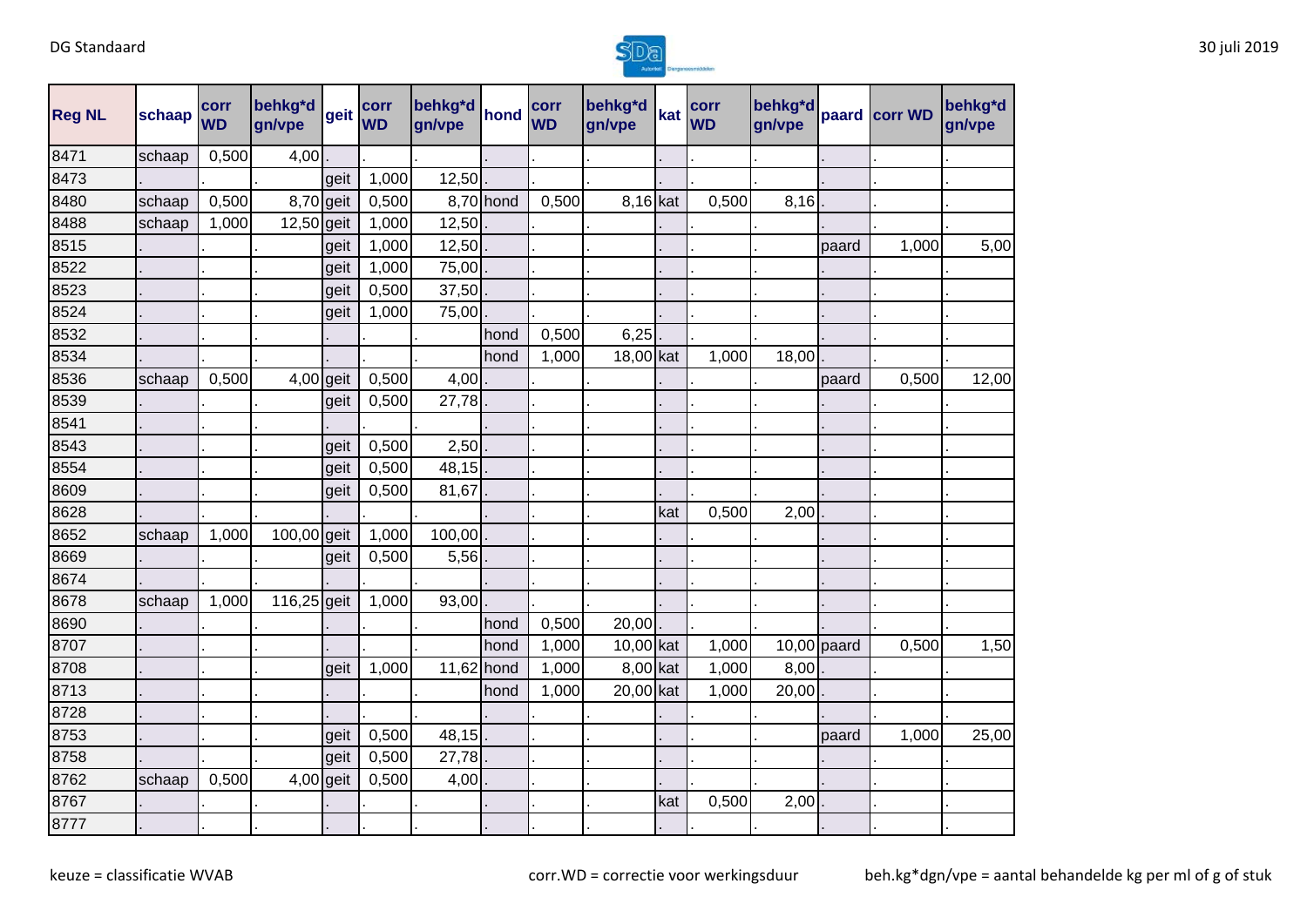

| <b>Reg NL</b> | schaap | corr<br><b>WD</b> | behkg*d<br>gn/vpe | geit | corr<br><b>WD</b> | behkg*d<br>gn/vpe | hond        | corr<br><b>WD</b> | behkg*d<br>gn/vpe | kat | corr<br><b>WD</b> | behkg*d<br>gn/vpe |               | paard corr WD | behkg*d<br>gn/vpe |
|---------------|--------|-------------------|-------------------|------|-------------------|-------------------|-------------|-------------------|-------------------|-----|-------------------|-------------------|---------------|---------------|-------------------|
| 8786          |        |                   |                   | geit | 1,000             | 25,00             |             |                   |                   |     |                   |                   |               |               |                   |
| 8787          |        |                   |                   | geit | 0,500             |                   | $7,50$ hond | 0,500             | 7,50 kat          |     | 0,500             | 7,50              |               |               |                   |
| 8815          |        |                   |                   | geit | 1,000             | 29,10 hond        |             | 1,000             | 15,00 kat         |     | 1,000             |                   | $15,00$ paard | 1,000         | 20,00             |
| 8843          |        |                   |                   | geit | 0,500             | 37,50             |             |                   |                   |     |                   |                   |               |               |                   |
| 8846          |        |                   |                   |      |                   |                   | hond        | 1,000             | 10,00 kat         |     | 1,000             | 10,00             |               |               |                   |
| 8852          |        |                   |                   |      |                   |                   | hond        | 0,500             | $5,00$ kat        |     | 0,500             | 5,00              |               |               |                   |
| 8853          |        |                   |                   |      |                   |                   |             |                   |                   |     |                   |                   |               |               |                   |
| 8854          |        |                   |                   |      |                   |                   |             |                   |                   |     |                   |                   |               |               |                   |
| 8881          |        |                   |                   | geit | 1,000             | 37,20             |             |                   |                   |     |                   |                   |               |               |                   |
| 8908          |        |                   |                   | geit | 0,500             | 4,00              |             |                   |                   |     |                   |                   |               |               |                   |
| 8909          |        |                   |                   | geit | 1,000             | 10,00             |             |                   |                   |     |                   |                   |               |               |                   |
| 8917          |        |                   |                   | geit | 0,500             | 96,30             |             |                   |                   |     |                   |                   |               |               |                   |
| 8943          |        |                   |                   |      |                   |                   |             |                   |                   |     |                   |                   |               |               |                   |
| 8949          |        |                   |                   | geit | 1,000             | 5,00              |             |                   |                   |     |                   |                   |               |               |                   |
| 8952          |        |                   |                   | geit | 1,000             | 75,00             |             |                   |                   |     |                   |                   |               |               |                   |
| 8953          | schaap | 1,000             | 11,27             | geit | 1,000             | 11,62             |             |                   |                   |     |                   |                   | paard         | 1,000         | 5,00              |
| 8955          |        |                   |                   | geit | 1,000             | 75,00             |             |                   |                   |     |                   |                   |               |               |                   |
| 8964          | schaap | 1,000             | 20,00 geit        |      | 0,500             | 7,50              |             |                   |                   |     |                   |                   | paard         | 1,000         | 5,00              |
| 8978          |        |                   |                   |      |                   |                   |             |                   |                   |     |                   |                   |               |               |                   |
| 9013          |        |                   |                   |      |                   |                   |             |                   |                   |     |                   |                   |               |               |                   |
| 9019          |        |                   |                   | geit | 1,000             | 75,00             |             |                   |                   |     |                   |                   |               |               |                   |
| 9028          |        |                   |                   |      |                   |                   |             |                   |                   |     |                   |                   |               |               |                   |
| 9081          | schaap | 1,000             | 10,00 geit        |      | 1,000             | 10,00             |             |                   |                   |     |                   |                   |               |               |                   |
| 9093          |        |                   |                   | geit | 0,500             | 25,14             |             |                   |                   |     |                   |                   |               |               |                   |
| 9101          |        |                   |                   | geit | 0,500             | 10,00             |             |                   |                   |     |                   |                   |               |               |                   |
| 9103          |        |                   |                   | geit | 1,000             | 20,00 hond        |             | 1,000             | 13,33 kat         |     | 1,000             | 13,33             |               |               |                   |
| 9105          | schaap | 0,500             | 8,70 geit         |      | 0,500             |                   | 8,70 hond   | 0,500             | 8,00 kat          |     | 0,500             | 8,00              |               |               |                   |
| 9106          |        |                   |                   |      |                   |                   |             |                   |                   |     |                   |                   |               |               |                   |
| 9107          |        |                   |                   |      |                   |                   |             |                   |                   |     |                   |                   |               |               |                   |
| 9110          |        |                   |                   |      |                   |                   |             |                   |                   |     |                   |                   |               |               |                   |
| 9113          |        |                   |                   |      |                   |                   |             |                   |                   |     |                   |                   |               |               |                   |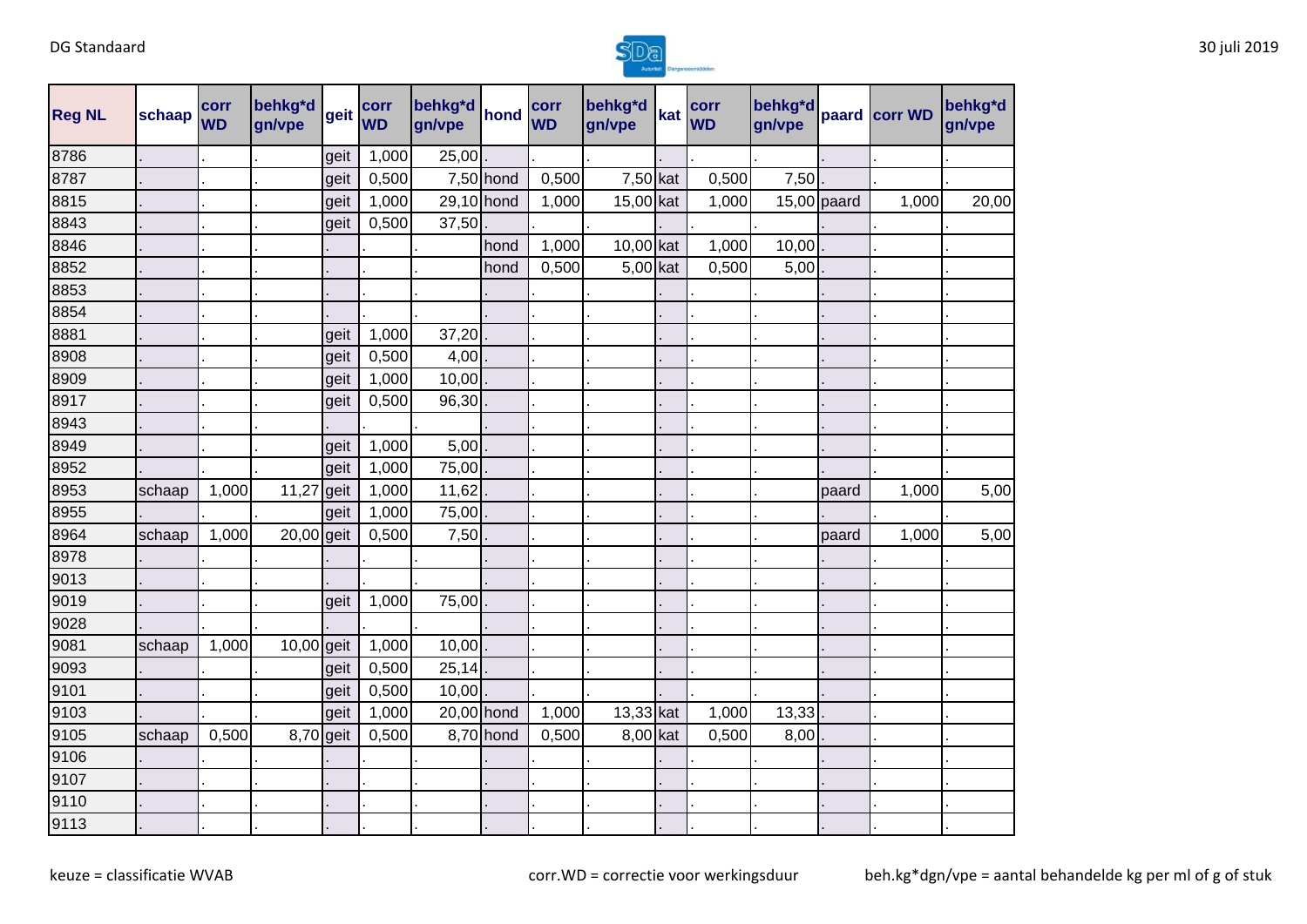

| <b>Reg NL</b> | schaap | corr<br><b>WD</b> | behkg*d<br>gn/vpe | geit | corr<br><b>WD</b> | behkg <sup>*d</sup> hond<br>gn/vpe |             | corr<br><b>WD</b> | behkg*d<br>gn/vpe | kat | corr<br><b>WD</b> | behkg*d<br>gn/vpe |               | paard corr WD | behkg*d<br>gn/vpe |
|---------------|--------|-------------------|-------------------|------|-------------------|------------------------------------|-------------|-------------------|-------------------|-----|-------------------|-------------------|---------------|---------------|-------------------|
| 9117          |        |                   |                   | geit | 1,000             | 75,00                              |             |                   |                   |     |                   |                   |               |               |                   |
| 9136          |        |                   |                   | geit | 0,500             | 4,82                               |             |                   |                   |     |                   |                   | paard         | 1,000         | 2,50              |
| 9144          |        |                   |                   | geit | 0,500             | 25,14                              |             |                   |                   |     |                   |                   |               |               |                   |
| 9149          |        |                   |                   |      |                   |                                    | hond        | 0,415             | $4,61$ kat        |     | 0,415             | 4,61              |               |               |                   |
| 9163          |        |                   |                   | geit | 1,000             | 75,00                              |             |                   |                   |     |                   |                   |               |               |                   |
| 9164          |        |                   |                   |      |                   |                                    |             |                   |                   |     |                   |                   |               |               |                   |
| 9166          |        |                   |                   | geit | 0,500             | 1,60                               |             |                   |                   |     |                   |                   |               |               |                   |
| 9167          |        |                   |                   | geit | 0,500             | 4,00                               |             |                   |                   |     |                   |                   |               |               |                   |
| 9168          |        |                   |                   | geit | 0,500             | 8,00                               |             |                   |                   |     |                   |                   |               |               |                   |
| 9169          |        |                   |                   | geit | 3,000             |                                    | $7,50$ hond | 1,000             | 10,00 kat         |     | 1,000             | 10,00             |               |               |                   |
| 9204          |        |                   |                   | geit | 1,000             | 30,00 hond                         |             | 1,000             | 15,00 kat         |     | 1,000             |                   | $15,00$ paard | 1,000         | 20,00             |
| 9205          |        |                   |                   |      |                   |                                    |             |                   |                   |     |                   |                   |               |               |                   |
| 9210          |        |                   |                   | geit | 0,500             | 37,50                              |             |                   |                   |     |                   |                   |               |               |                   |
| 9326          |        |                   |                   | geit | 1,000             | 20,00                              |             |                   |                   |     |                   |                   |               |               |                   |
| 9332          |        |                   |                   | geit | 1,000             | 29,10                              |             |                   |                   |     |                   |                   | paard         | 1,000         | 20,00             |
| 9333          |        |                   |                   | geit | 1,000             | 29,10                              |             |                   |                   |     |                   |                   | paard         | 1,000         | 20,00             |
| 9348          |        |                   |                   | geit | 0,500             | 37,50                              |             |                   |                   |     |                   |                   |               |               |                   |
| 9421          |        |                   |                   | geit | 0,500             |                                    | 8,70 hond   | 1,000             | 20,00 kat         |     | 1,000             | 20,00             |               |               |                   |
| 9427          | schaap | 0,500             | 37,50 geit        |      | 0,500             | 37,50                              |             |                   |                   |     |                   |                   |               |               |                   |
| 9433          |        |                   |                   |      |                   |                                    | hond        | 0,500             | $7,50$ kat        |     | 0,500             | 7,50              |               |               |                   |
| 9448          | schaap | 3,000             | 90,00 geit        |      | 3,000             | 90,00                              |             |                   |                   |     |                   |                   |               |               |                   |
| 9461          |        |                   |                   | geit | 0,500             | 23,00                              |             |                   |                   |     |                   |                   |               |               |                   |
| 9468          |        |                   |                   | geit | 0,500             | $37,50$ .                          |             |                   |                   |     |                   |                   |               |               |                   |
| 9529          |        |                   |                   |      |                   |                                    |             |                   |                   |     |                   |                   |               |               |                   |
| 9540          |        |                   |                   |      |                   |                                    |             |                   |                   |     |                   |                   |               |               |                   |
| 9541          | schaap | 1,000             | 75,00 geit        |      | 1,000             | 75,00                              |             |                   |                   |     |                   |                   |               |               |                   |
| 9545          | schaap | 1,000             | 11,62 geit        |      | 1,000             | $11,62$ hond                       |             | 1,000             | 10,00 kat         |     | 1,000             | 10,00             |               |               |                   |
| 9573          | schaap | 3,000             | 45,00 geit        |      | 3,000             | 45,00                              |             |                   |                   |     |                   |                   |               |               |                   |
| 9578          |        |                   |                   | geit | 1,000             | 11,63                              |             |                   |                   |     |                   |                   |               |               |                   |
| 9604          |        |                   |                   | geit | 0,500             | 10,00                              |             |                   |                   |     |                   |                   |               |               |                   |
| 9612          |        |                   |                   | geit | 0,500             | 48,15                              |             |                   |                   |     |                   |                   |               |               |                   |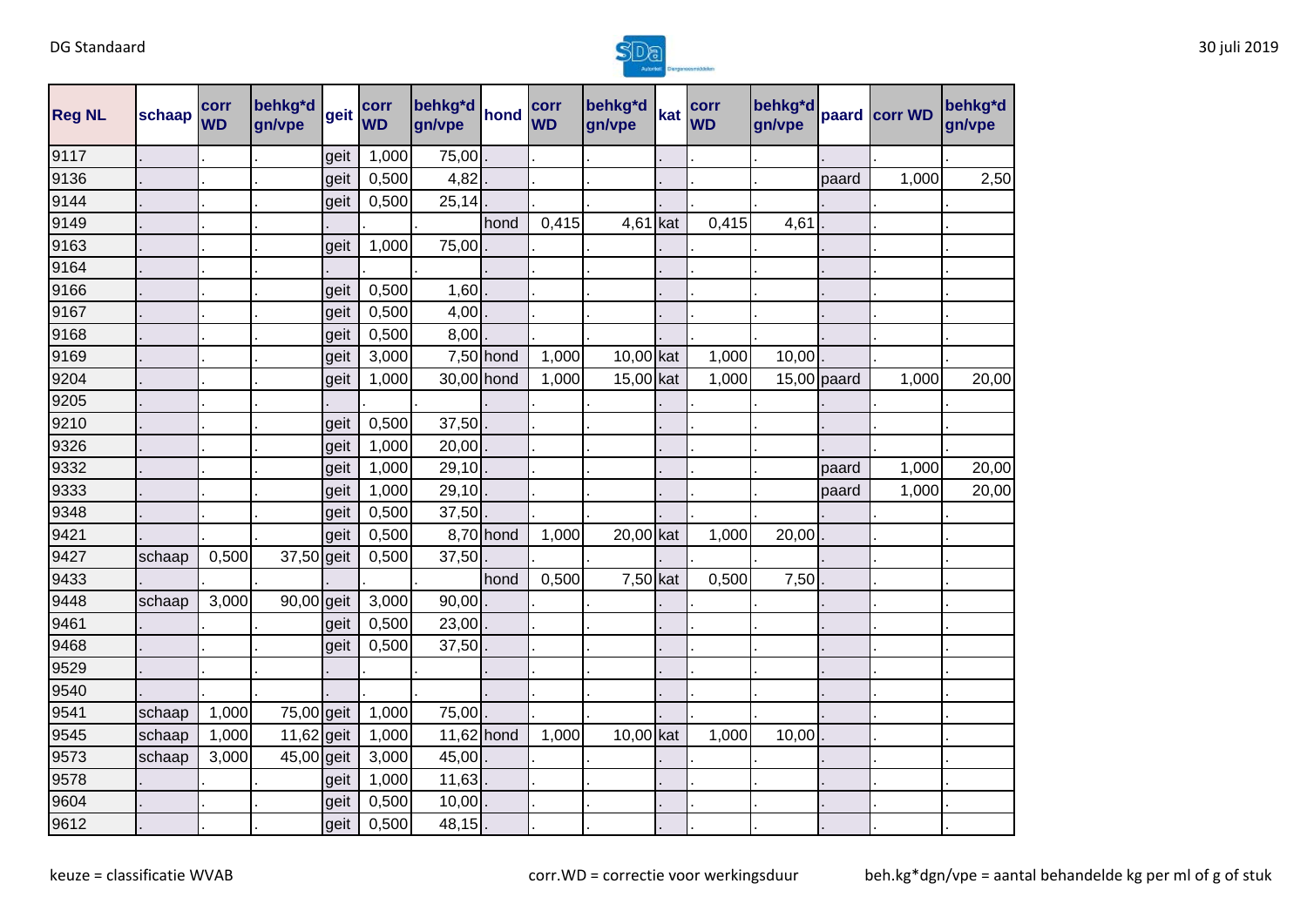

| <b>Reg NL</b> | schaap | corr<br><b>WD</b> | behkg*d<br>gn/vpe | geit | corr<br><b>WD</b> | behkg*d<br>gn/vpe | hond        | corr<br><b>WD</b> | behkg*d<br>gn/vpe | kat | corr<br><b>WD</b> | behkg*d<br>gn/vpe | paard corr WD | behkg*d<br>gn/vpe |
|---------------|--------|-------------------|-------------------|------|-------------------|-------------------|-------------|-------------------|-------------------|-----|-------------------|-------------------|---------------|-------------------|
| 9617          |        |                   |                   | geit | 1,000             | 93,00             |             |                   |                   |     |                   |                   |               |                   |
| 9621          |        |                   |                   |      |                   |                   | hond        | 0,500             | $1,25$ kat        |     | 0,500             | 1,25              |               |                   |
| 9622          |        |                   |                   |      |                   |                   |             |                   |                   |     |                   |                   |               |                   |
| 9625          |        |                   |                   | geit | 0,500             |                   | $2,22$ hond | 1,000             | $2,00$ kat        |     | 1,000             | 2,00              |               |                   |
| 9626          |        |                   |                   |      |                   |                   |             |                   |                   |     |                   |                   |               |                   |
| 9637          |        |                   |                   |      |                   |                   | hond        | 0,500             | $2,27$ kat        |     | 0,750             | 3,41              |               |                   |
| 9638          |        |                   |                   |      |                   |                   | hond        | 0,500             | $9,09$ kat        |     | 0,750             | 13,64             |               |                   |
| 9639          |        |                   |                   |      |                   |                   | hond        | 0,500             | 22,73             |     |                   |                   |               |                   |
| 9645          |        |                   |                   | geit | 1,000             | 16,67             |             |                   |                   |     |                   |                   |               |                   |
| 9655          |        |                   |                   |      |                   |                   |             |                   |                   |     |                   |                   |               |                   |
| 9659          |        |                   |                   |      |                   |                   | hond        | 4,000             | 10,00 kat         |     | 1,000             | 5,00              |               |                   |
| 9676          |        |                   |                   |      |                   |                   | hond        | 0,500             | $1,25$ kat        |     | 0,500             | $1,25$ .          |               |                   |
| 9677          |        |                   |                   |      |                   |                   | hond        | 0,500             | 6,25              |     |                   |                   |               |                   |
| 9678          |        |                   |                   |      |                   |                   | hond        | 0,500             | 4,00 kat          |     | 0,500             | $4,00$ .          |               |                   |
| 9679          |        |                   |                   |      |                   |                   | hond        | 0,500             | 18,18 kat         |     | 0,500             | 18,18             |               |                   |
| 9680          |        |                   |                   | geit | 0,500             | 11,11             | hond        | 1,000             | 13,33 kat         |     | 1,000             | 13,33             |               |                   |
| 9681          |        |                   |                   |      |                   |                   | hond        | 1,000             | 3,33 kat          |     | 1,000             | 3,33              |               |                   |
| 9682          |        |                   |                   |      |                   |                   | hond        | 1,000             | 13,33             |     |                   |                   |               |                   |
| 9683          |        |                   |                   |      |                   |                   | hond        | 0,500             | 8,00              |     |                   |                   |               |                   |
| 9694          |        |                   |                   |      |                   |                   |             |                   |                   |     |                   |                   |               |                   |
| 9695          |        |                   |                   |      |                   |                   |             |                   |                   |     |                   |                   |               |                   |
| 9705          |        |                   |                   | geit | 1,000             | 75,00             |             |                   |                   |     |                   |                   |               |                   |
| 9708          |        |                   |                   |      |                   |                   |             |                   |                   |     |                   |                   |               |                   |
| 9709          |        |                   |                   | geit | 1,000             | 20,00             |             |                   |                   |     |                   |                   |               |                   |
| 9769          |        |                   |                   | geit | 0,500             | 10,00             |             |                   |                   |     |                   |                   |               |                   |
| 9771          |        |                   |                   |      |                   |                   | hond        | 0,500             | 10,00 kat         |     | 0,500             | 10,00             |               |                   |
| 9778          |        |                   |                   | geit | 0,500             | 33,33 hond        |             | 0,500             | 33,33 kat         |     | 0,500             | 33,33 paard       | 0,500         | 33,33             |
| 9781          |        |                   |                   |      |                   |                   |             |                   |                   |     |                   |                   |               |                   |
| 9783          |        |                   |                   |      |                   |                   |             |                   |                   |     |                   |                   |               |                   |
| 9788          |        |                   |                   |      |                   |                   | hond        | 1,000             | 3,00              |     |                   |                   |               |                   |
| 9789          |        |                   |                   |      |                   |                   | hond        | 1,000             | 10,00             |     |                   |                   |               |                   |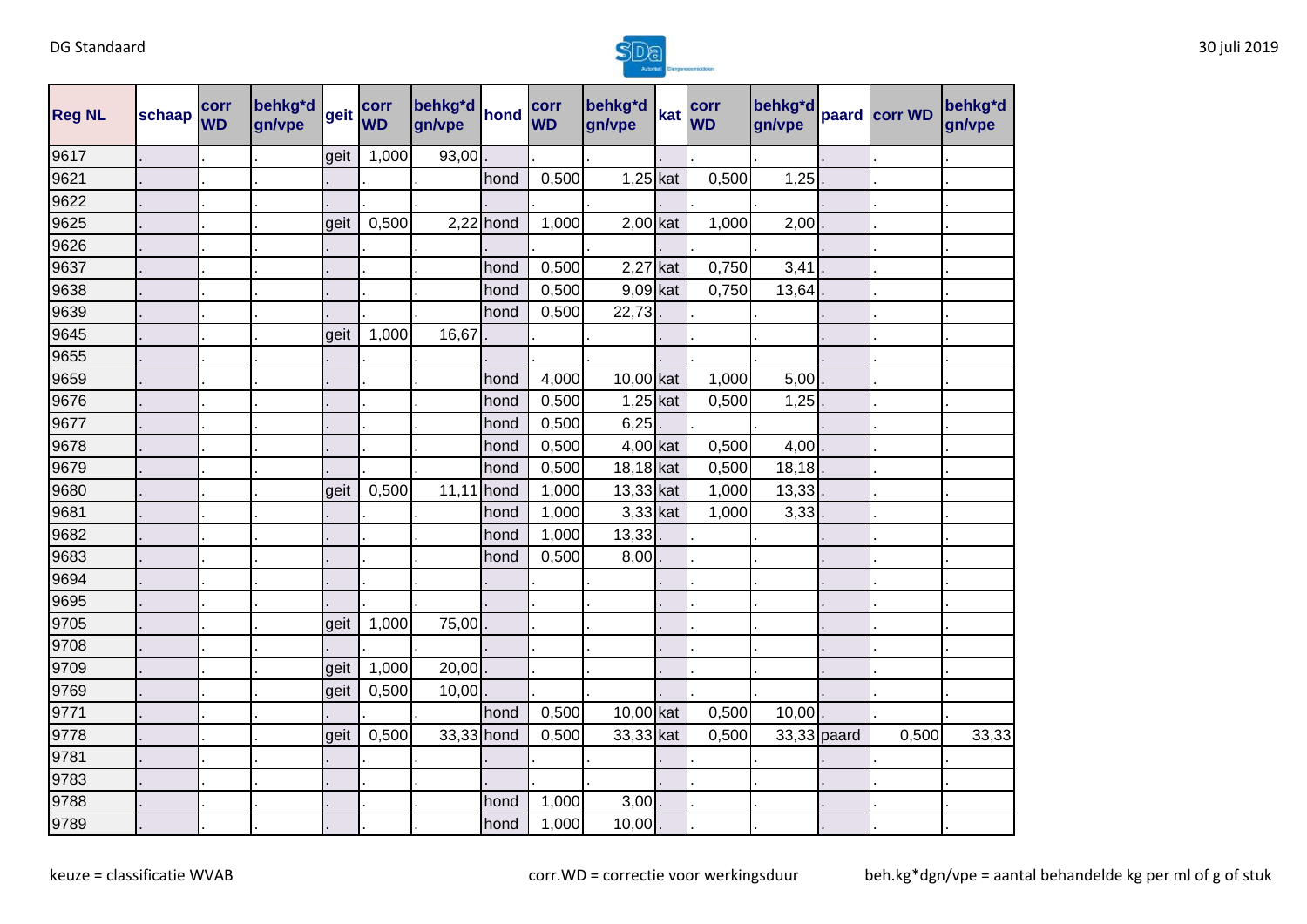

| <b>Reg NL</b> | schaap | corr<br><b>WD</b> | behkg*d<br>gn/vpe | geit | corr<br><b>WD</b> | behkg*d<br>gn/vpe | hond | corr<br><b>WD</b> | behkg <sup>*</sup> d<br>gn/vpe | kat | corr<br><b>WD</b> | behkg*d<br>gn/vpe |               | paard corr WD | behkg*d<br>gn/vpe |
|---------------|--------|-------------------|-------------------|------|-------------------|-------------------|------|-------------------|--------------------------------|-----|-------------------|-------------------|---------------|---------------|-------------------|
| 9790          |        |                   |                   |      |                   |                   | hond | 1,000             | 20,00                          |     |                   |                   |               |               |                   |
| 9791          |        |                   |                   |      |                   |                   | hond | 1,000             | 30,00                          |     |                   |                   |               |               |                   |
| 9794          |        |                   |                   |      |                   |                   |      |                   |                                |     |                   |                   |               |               |                   |
| 9825          | schaap | 1,000             | 10,00 geit        |      | 1,000             | 10,00             |      |                   |                                |     |                   |                   |               |               |                   |
| 9826          |        |                   |                   | geit | 0,500             | 5,56              |      |                   |                                |     |                   |                   |               |               |                   |
| 9834          |        |                   |                   |      |                   |                   | hond | 1,000             | 16,00                          |     |                   |                   |               |               |                   |
| 9872          |        |                   |                   |      |                   |                   |      |                   |                                |     |                   |                   |               |               |                   |
| 9875          |        |                   |                   |      |                   |                   |      |                   |                                |     |                   |                   |               |               |                   |
| 9876          |        |                   |                   |      |                   |                   | hond | 1,000             | 10,00                          |     |                   |                   |               |               |                   |
| 9880          |        |                   |                   |      |                   |                   | hond | 1,000             | 18,00                          |     |                   |                   |               |               |                   |
| 9882          |        |                   |                   |      |                   |                   |      |                   |                                |     |                   |                   |               |               |                   |
| 9902          |        |                   |                   |      |                   |                   | hond | 0,500             | $1,67$ kat                     |     | 0,500             | 1,67              |               |               |                   |
| 9903          |        |                   |                   |      |                   |                   | hond | 0,500             | 8,33                           |     |                   |                   |               |               |                   |
| 9904          |        |                   |                   |      |                   |                   | hond | 0,500             | 16,67                          |     |                   |                   |               |               |                   |
| 9915          |        |                   |                   | geit | 1,000             | 500,00            |      |                   |                                |     |                   |                   | paard         | 0,500         | 227,27            |
| 9916          |        |                   |                   |      |                   |                   |      |                   |                                |     |                   |                   |               |               |                   |
| 9932          | schaap | 1,000             | 20,00 geit        |      | 0,500             | 7,50              |      |                   |                                |     |                   |                   | paard         | 1,000         | 5,00              |
| 9933          | schaap | 1,000             | 30,00 geit        |      | 1,000             | 29,10 hond        |      | 1,000             | 15,00 kat                      |     | 1,000             |                   | $15,00$ paard | 1,000         | 20,00             |
| 9934          |        |                   |                   | geit | 1,000             | 75,00             |      |                   |                                |     |                   |                   |               |               |                   |
| 9936          |        |                   |                   | geit | 0,500             | 37,50             |      |                   |                                |     |                   |                   |               |               |                   |
| 9945          |        |                   |                   |      |                   |                   |      |                   |                                |     |                   |                   |               |               |                   |
| 9947          | schaap | 1,000             | 10,00 geit        |      | 1,000             | 10,00 hond        |      | 1,000             | 10,00                          |     |                   |                   |               |               |                   |
| 9949          |        |                   |                   |      |                   |                   |      |                   |                                |     |                   |                   |               |               |                   |
| 9972          |        |                   |                   | geit | 0,500             | 10,00             |      |                   |                                |     |                   |                   |               |               |                   |
| 9976          |        |                   |                   | geit | 0,500             | 0,50              |      |                   |                                |     |                   |                   |               |               |                   |
| 9982          |        |                   |                   | geit | 0,500             | 6,25              |      |                   |                                |     |                   |                   |               |               |                   |
| 9984          |        |                   |                   | geit | 1,000             | 23,02             |      |                   |                                |     |                   |                   |               |               |                   |
| 10012         | schaap | 3,000             | 30,00 geit        |      | 3,000             | 30,00             |      |                   |                                |     |                   |                   |               |               |                   |
| 10013         |        |                   |                   |      |                   |                   | hond | 0,500             | 8,00 kat                       |     | 0,500             | 8,00              |               |               |                   |
| 10016         | schaap | 1,000             | 20,00 geit        |      | 1,000             | 20,00             |      |                   |                                |     |                   |                   |               |               |                   |
| 10033         |        |                   |                   |      |                   |                   | hond | 1,000             | 1,25                           |     |                   |                   |               |               |                   |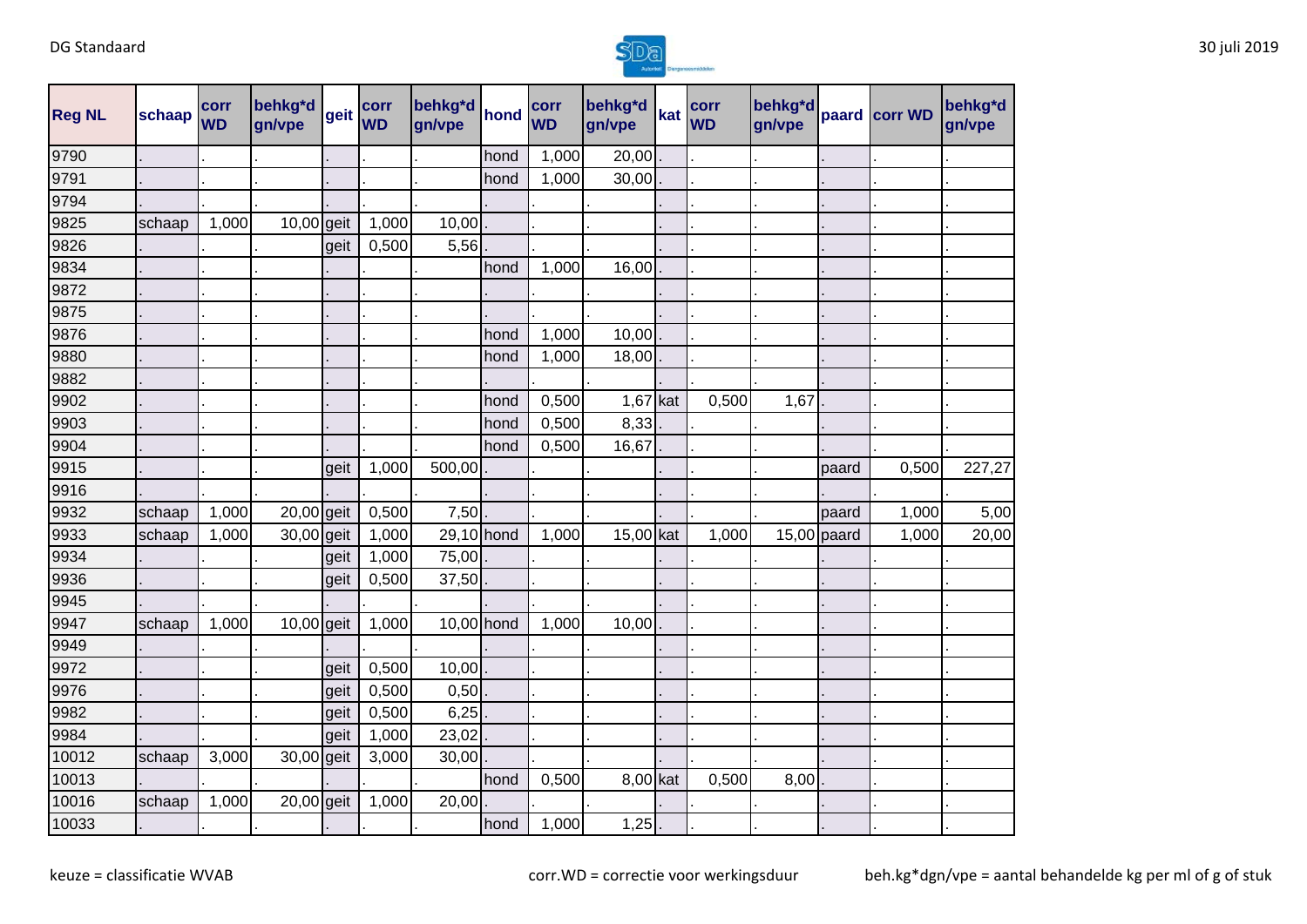

| <b>Reg NL</b> | schaap | corr<br><b>WD</b> | behkg*d<br>gn/vpe | geit | corr<br><b>WD</b> | behkg*d<br>gn/vpe | hond | corr<br><b>WD</b> | behkg*d<br>gn/vpe | kat | corr<br><b>WD</b> | behkg*d<br>gn/vpe |       | paard corr WD | behkg*d<br>gn/vpe |
|---------------|--------|-------------------|-------------------|------|-------------------|-------------------|------|-------------------|-------------------|-----|-------------------|-------------------|-------|---------------|-------------------|
| 10034         |        |                   |                   |      |                   |                   | hond | 1,000             | 5,00              |     |                   |                   |       |               |                   |
| 10035         |        |                   |                   |      |                   |                   | hond | 1,000             | 15,00             |     |                   |                   |       |               |                   |
| 10053         |        |                   |                   | geit | 1,000             | 15,00             |      |                   |                   |     |                   |                   |       |               |                   |
| 10055         |        |                   |                   | geit | 0,500             | 17,19             |      |                   |                   |     |                   |                   |       |               |                   |
| 10058         |        |                   |                   |      |                   |                   |      |                   |                   |     |                   |                   |       |               |                   |
| 10061         |        |                   |                   | geit | 1,000             | 25,00             |      |                   |                   |     |                   |                   | paard | 1,000         | 45,45             |
| 10085         |        |                   |                   |      |                   |                   | hond | 0,500             | 1,67              | kat | 0,500             | 1,67              |       |               |                   |
| 10086         |        |                   |                   |      |                   |                   | hond | 0,500             | 8,33              |     |                   |                   |       |               |                   |
| 10087         |        |                   |                   |      |                   |                   | hond | 0,500             | 16,67             |     |                   |                   |       |               |                   |
| 10100         |        |                   |                   | geit | 1,000             | 20,00             |      |                   |                   |     |                   |                   |       |               |                   |
| 10105         |        |                   |                   | geit | 3,000             | 30,00             |      |                   |                   |     |                   |                   |       |               |                   |
| 10112         |        |                   |                   | geit | 1,000             | 26,67             |      |                   |                   |     |                   |                   |       |               |                   |
| 10113         |        |                   |                   |      |                   |                   | hond | 0,500             | 25,00             |     |                   |                   |       |               |                   |
| 10114         |        |                   |                   |      |                   |                   |      |                   |                   |     |                   |                   |       |               |                   |
| 10123         |        |                   |                   | geit | 0,500             | 1,60              |      |                   |                   |     |                   |                   |       |               |                   |
| 10135         |        |                   |                   |      |                   |                   | hond | 0,500             | 10,00 kat         |     | 0,500             | 10,00             |       |               |                   |
| 10149         |        |                   |                   |      |                   |                   | hond | 1,000             | $2,00$ kat        |     | 1,000             | 2,00              |       |               |                   |
| 10150         |        |                   |                   |      |                   |                   | hond | 1,000             | 5,00              |     |                   |                   |       |               |                   |
| 10153         |        |                   |                   | geit | 1,000             | 75,00             |      |                   |                   |     |                   |                   |       |               |                   |
| 10173         |        |                   |                   |      |                   |                   | hond | 0,500             | 5,00 kat          |     | 0,500             | 5,00              |       |               |                   |
| 10175         |        |                   |                   |      |                   |                   |      |                   |                   |     |                   |                   |       |               |                   |
| 10176         |        |                   |                   | geit | 1,000             | 6,67              |      |                   |                   |     |                   |                   |       |               |                   |
| 10177         |        |                   |                   | geit | 1,000             | 2,50              |      |                   |                   |     |                   |                   |       |               |                   |
| 10177V        |        |                   |                   |      |                   |                   |      |                   |                   |     |                   |                   |       |               |                   |
| 10178         |        |                   |                   | geit | 1,000             | 12,50             |      |                   |                   |     |                   |                   |       |               |                   |
| 10183         | schaap | 8,000             | 320,00 geit       |      | 6,000             | 240,00            |      |                   |                   |     |                   |                   | paard | 7,000         | 280,00            |
| 10184         |        |                   |                   | geit | 0,500             | 19,26             |      |                   |                   |     |                   |                   |       |               |                   |
| 10186         |        |                   |                   | geit | 0,500             | 2,00              |      |                   |                   |     |                   |                   |       |               |                   |
| 10192         |        |                   |                   |      |                   |                   | hond | 0,500             | $2,00$ kat        |     | 0,500             | 2,00              |       |               |                   |
| 10193         |        |                   |                   |      |                   |                   | hond | 0,500             | 10,00             |     |                   |                   |       |               |                   |
| 10194         |        |                   |                   |      |                   |                   | hond | 0,500             | $2,00$ kat        |     | 0,500             | 2,00              |       |               |                   |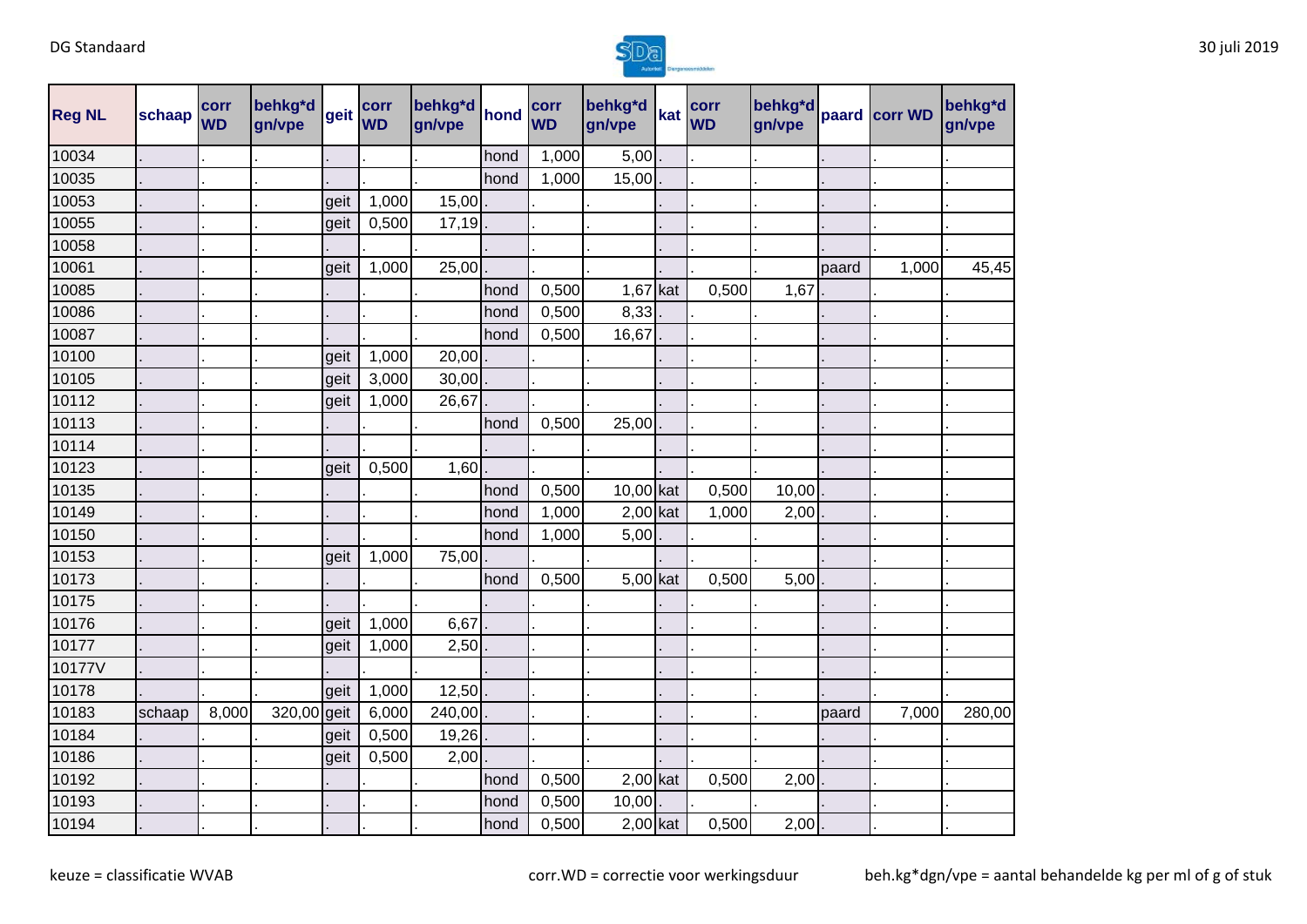

| <b>Reg NL</b> | schaap | corr<br><b>WD</b> | behkg*d<br>gn/vpe | geit | corr<br><b>WD</b> | behkg*d<br>gn/vpe | hond      | corr<br><b>WD</b> | behkg*d<br>gn/vpe | kat | corr<br><b>WD</b> | behkg*d<br>gn/vpe |       | paard corr WD | behkg*d<br>gn/vpe |
|---------------|--------|-------------------|-------------------|------|-------------------|-------------------|-----------|-------------------|-------------------|-----|-------------------|-------------------|-------|---------------|-------------------|
| 10195         |        |                   |                   |      |                   |                   | hond      | 0,500             | 10,00             |     |                   |                   |       |               |                   |
| 10196         |        |                   |                   |      |                   |                   | hond      | 0,500             | $2,00$ kat        |     | 0,500             | 2,00              |       |               |                   |
| 10197         |        |                   |                   |      |                   |                   | hond      | 0,500             | 10,00             |     |                   |                   |       |               |                   |
| 10206         |        |                   |                   |      |                   |                   | hond      | 0,400             | 10,00             |     |                   |                   |       |               |                   |
| 10212         |        |                   |                   | geit | 2,000             | 60,00             |           |                   |                   |     |                   |                   |       |               |                   |
| 10213         |        |                   |                   | geit | 0,500             | 23,00             |           |                   |                   |     |                   |                   |       |               |                   |
| 10236         |        |                   |                   |      |                   |                   | hond      | 1,000             | $2,50$ kat        |     | 1,000             | 2,50              |       |               |                   |
| 10237         |        |                   |                   |      |                   |                   | hond      | 1,000             | 10,00             |     |                   |                   |       |               |                   |
| 10238         |        |                   |                   |      |                   |                   | hond      | 1,000             | 40,00             |     |                   |                   |       |               |                   |
| 10242         | schaap | 1,000             | 10,00 geit        |      | 1,000             | 10,00             |           |                   |                   |     |                   |                   |       |               |                   |
| 10245         |        |                   |                   | geit | 0,500             | 16,67 hond        |           | 1,000             | 15,00             |     |                   |                   |       |               |                   |
| 10257         |        |                   |                   | geit | 1,000             | 10,00             |           |                   |                   |     |                   |                   |       |               |                   |
| 10266         |        |                   |                   |      |                   |                   |           |                   |                   |     |                   |                   |       |               |                   |
| 10275         |        |                   |                   | geit | 0,500             | 48,15             |           |                   |                   |     |                   |                   |       |               |                   |
| 10277         |        |                   |                   |      |                   |                   |           |                   |                   |     |                   |                   |       |               |                   |
| 10279         |        |                   |                   |      |                   |                   |           |                   |                   |     |                   |                   |       |               |                   |
| 10291         |        |                   |                   |      |                   |                   |           |                   |                   |     |                   |                   |       |               |                   |
| 10298         | schaap | 0,500             | $4,00$ geit       |      | 0,500             |                   | 4,00 hond | 0,500             | 8,00 kat          |     | 0,500             | 8,00              |       |               |                   |
| 10315         |        |                   |                   |      |                   |                   |           |                   |                   |     |                   |                   |       |               |                   |
| 10316         |        |                   |                   |      |                   |                   | hond      | 0,500             | $1,33$ kat        |     | 0,500             | 1,33              |       |               |                   |
| 10317         |        |                   |                   |      |                   |                   | hond      | 0,500             | 6,67              |     |                   |                   |       |               |                   |
| 10318         |        |                   |                   |      |                   |                   | hond      | 0,500             | 13,33             |     |                   |                   |       |               |                   |
| 10331         |        |                   |                   | geit | 1,000             | 10,00             |           |                   |                   |     |                   |                   |       |               |                   |
| 10333         |        |                   |                   | geit | 0,500             | 14,65             |           |                   |                   |     |                   |                   |       |               |                   |
| 10348         |        |                   |                   |      |                   |                   | hond      | 0,500             | $2,50$ kat        |     | 0,500             | 2,50              |       |               |                   |
| 10349         |        |                   |                   |      |                   |                   | hond      | 0,500             | 10,00             |     |                   |                   |       |               |                   |
| 10350         |        |                   |                   |      |                   |                   | hond      | 0,500             | 20,00             |     |                   |                   |       |               |                   |
| 10351         |        |                   |                   |      |                   |                   |           |                   |                   |     |                   |                   | paard | 1,000         | 600,00            |
| 10363         |        |                   |                   | geit | 1,000             | 45,00             |           |                   |                   |     |                   |                   | paard | 1,000         | 45,00             |
| 10367         |        |                   |                   | geit | 0,500             | 0,50              |           |                   |                   |     |                   |                   |       |               |                   |
| 10370         |        |                   |                   | geit | 1,000             | 9,30              |           |                   |                   |     |                   |                   |       |               |                   |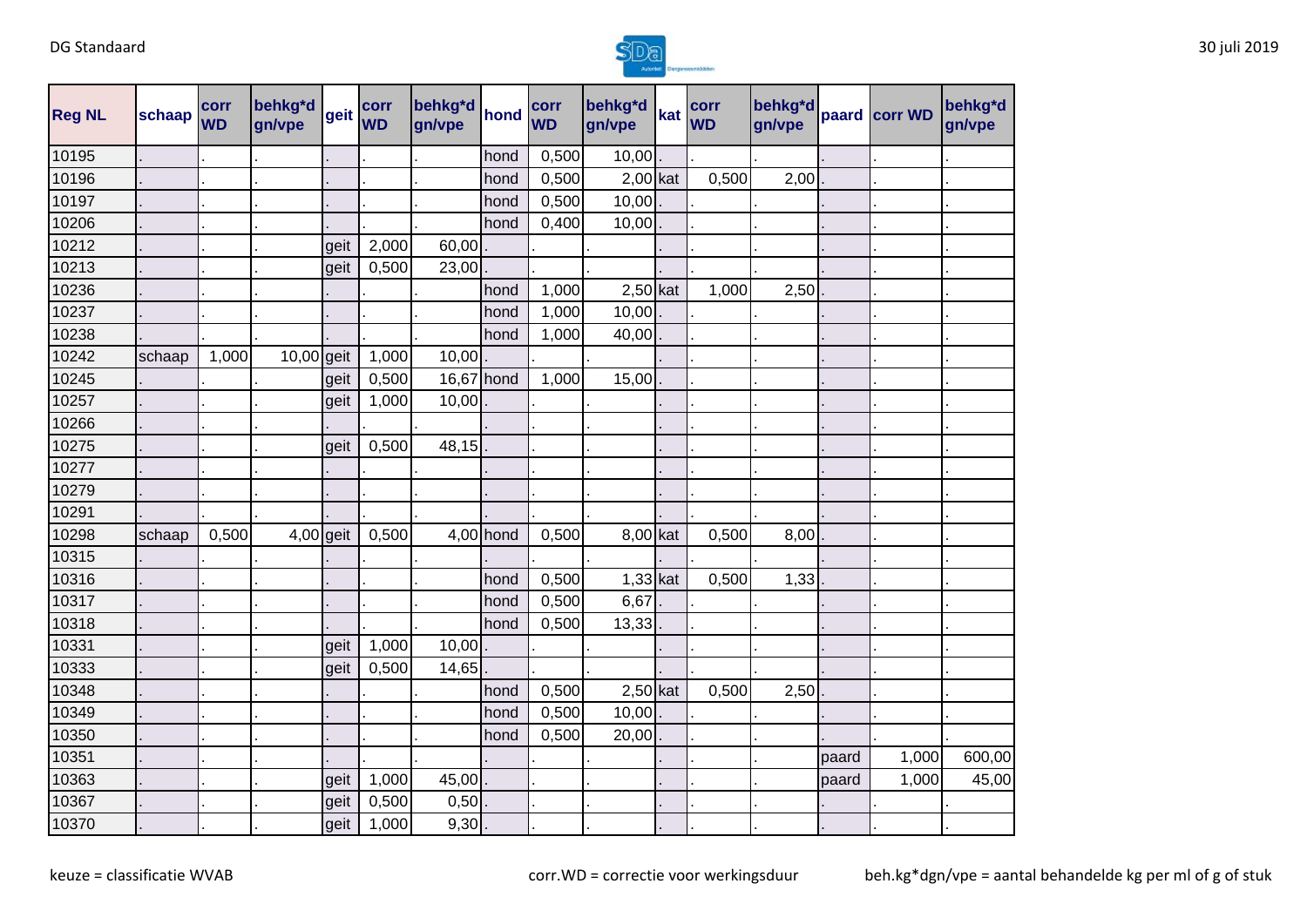

| <b>Reg NL</b> | schaap | corr<br><b>WD</b> | behkg*d<br>gn/vpe | Igeit | corr<br><b>WD</b> | behkg*d<br>gn/vpe | hond | corr<br><b>WD</b> | behkg*d<br>gn/vpe | kat | corr<br><b>WD</b> | behkg*d<br>gn/vpe |       | paard corr WD | behkg*d<br>gn/vpe |
|---------------|--------|-------------------|-------------------|-------|-------------------|-------------------|------|-------------------|-------------------|-----|-------------------|-------------------|-------|---------------|-------------------|
| 10371         | schaap | 0,500             | 2,22              | geit  | 0,500             | 2,22              |      |                   |                   |     |                   |                   | paard | 1,000         | 1,00              |
| 10372         |        |                   |                   |       |                   |                   |      |                   |                   |     |                   |                   |       |               |                   |
| 10405         |        |                   |                   |       |                   |                   | hond | 14,000            | 140,00 kat        |     | 14,000            | 140,00            |       |               |                   |
| 10409         |        |                   |                   | geit  | 1,000             | 20,00             |      |                   |                   |     |                   |                   |       |               |                   |
| 10417         |        |                   |                   | geit  | 2,000             | 60,00             |      |                   |                   |     |                   |                   |       |               |                   |
| 10421         |        |                   |                   |       |                   |                   |      |                   |                   |     |                   |                   |       |               |                   |
| 10430         |        |                   |                   |       |                   |                   |      |                   |                   |     |                   |                   |       |               |                   |
| 10436         |        |                   |                   | geit  | 3,000             | 37,50             |      |                   |                   |     |                   |                   |       |               |                   |
| 10437         |        |                   |                   |       |                   |                   |      |                   |                   |     |                   |                   | paard | 1,000         | 600,00            |
| 10452         |        |                   |                   |       |                   |                   |      |                   |                   |     |                   |                   |       |               |                   |
| 10467         |        |                   |                   | geit  | 1,000             | 15,00             |      |                   |                   |     |                   |                   |       |               |                   |
| 10473         |        |                   |                   |       |                   |                   |      |                   |                   |     |                   |                   |       |               |                   |
| 10487         | schaap | 1,000             | $10,00$ geit      |       | 1,000             | 10,00 hond        |      | 1,000             | 10,00             |     |                   |                   |       |               |                   |
| 10488         |        |                   |                   | geit  | 1,000             | 20,00             |      |                   |                   |     |                   |                   |       |               |                   |
| 10491         |        |                   |                   | geit  | 0,500             | 40,00             |      |                   |                   |     |                   |                   |       |               |                   |
| 10500         |        |                   |                   | geit  | 1,000             | 25,00             |      |                   |                   |     |                   |                   | paard | 1,000         | 45,45             |
| 10500P        |        |                   |                   | geit  | 1,000             | 500,00            |      |                   |                   |     |                   |                   | paard | 0,500         | 227,27            |
| 10502         |        |                   |                   | geit  | 1,000             | 20,00             |      |                   |                   |     |                   |                   |       |               |                   |
| 10503         |        |                   |                   | geit  | 1,000             | 20,00             |      |                   |                   |     |                   |                   |       |               |                   |
| 10539         | schaap | 1,000             | 15,00 geit        |       | 1,000             | 15,00             |      |                   |                   |     |                   |                   | paard | 4,000         | 30,00             |
| 10544         |        |                   |                   | geit  | 1,000             | 20,00             |      |                   |                   |     |                   |                   |       |               |                   |
| 10552         |        |                   |                   |       |                   |                   |      |                   |                   |     |                   |                   |       |               |                   |
| 10555         |        |                   |                   | geit  | 0,500             | 11,11             |      |                   |                   |     |                   |                   |       |               |                   |
| 10556         |        |                   |                   | geit  | 0,500             | 11,11             |      |                   |                   |     |                   |                   |       |               |                   |
| 10560         |        |                   |                   | geit  | 0,500             | 10,00             |      |                   |                   |     |                   |                   |       |               |                   |
| 10564         |        |                   |                   |       |                   |                   | hond | 0,500             | 20,00             |     |                   |                   |       |               |                   |
| 10565         |        |                   |                   |       |                   |                   | hond | 0,500             | 20,00             |     |                   |                   |       |               |                   |
| 10568         |        |                   |                   |       |                   |                   | hond | 0,500             | 20,00             |     |                   |                   |       |               |                   |
| 1616T1        |        |                   |                   |       |                   |                   | hond | 0,500             | $2,00$ kat        |     | 0,500             | 2,00              |       |               |                   |
| 1616T2        |        |                   |                   |       |                   |                   | hond | 0,500             | 10,00 kat         |     | 0,500             | 10,00             |       |               |                   |
| 20141         |        |                   |                   |       |                   |                   | hond | 1,000             | $4,00$ kat        |     | 1,000             | $4,00$ .          |       |               |                   |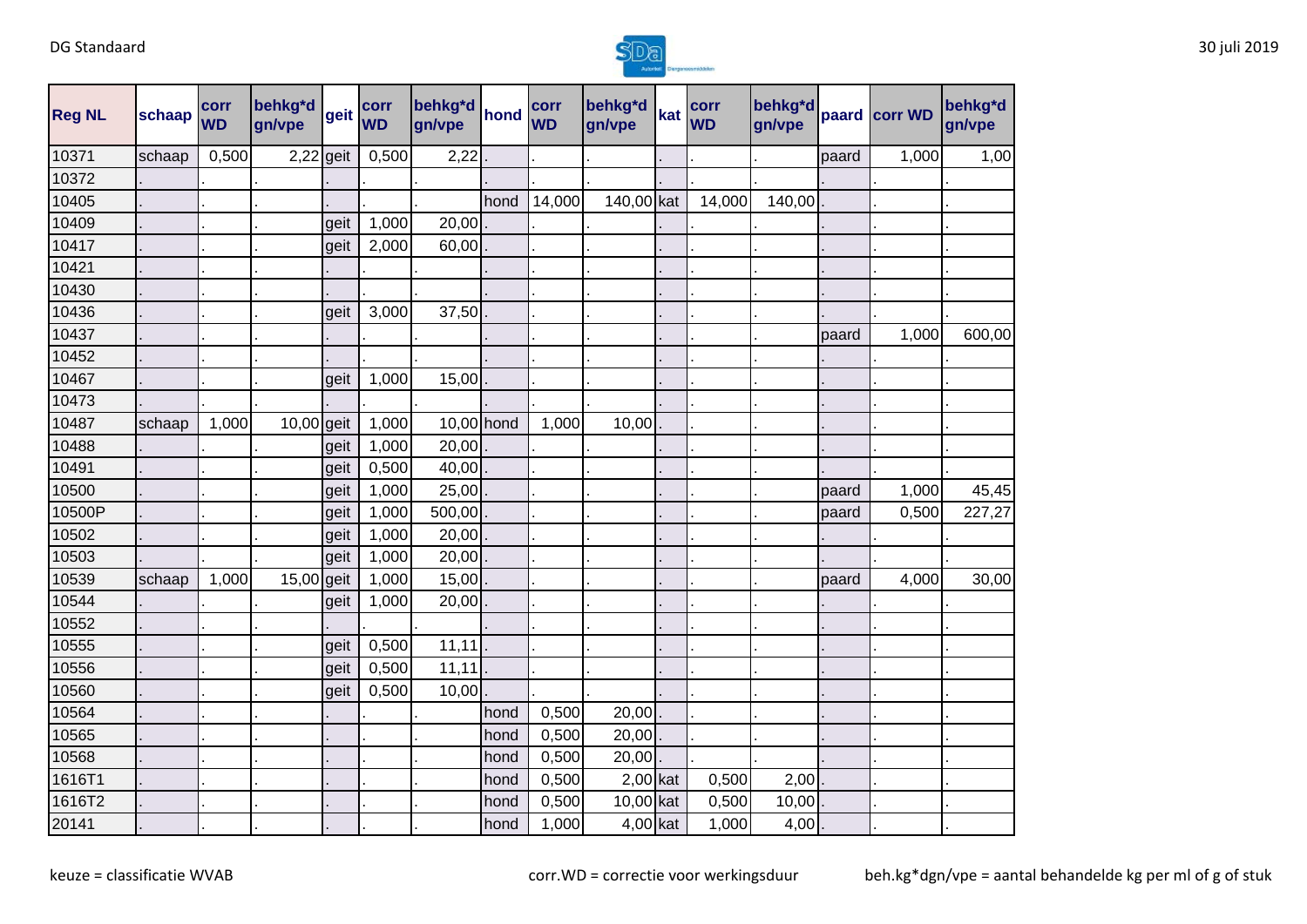

| <b>Reg NL</b> | schaap | corr<br><b>WD</b> | behkg*d<br>gn/vpe | geit | corr<br><b>WD</b> | behkg*d<br>gn/vpe | hond       | corr<br><b>WD</b> | behkg*d<br>gn/vpe |     | corr<br>kat WD | behkg*d<br>gn/vpe |       | paard corr WD | behkg*d<br>gn/vpe |
|---------------|--------|-------------------|-------------------|------|-------------------|-------------------|------------|-------------------|-------------------|-----|----------------|-------------------|-------|---------------|-------------------|
| 20142         |        |                   |                   |      |                   |                   | hond       | 1,000             | $4,00$ kat        |     | 1,000          | 4,00              |       |               |                   |
| 100195        |        |                   |                   | geit | 0,500             | 23,00             |            |                   |                   |     |                |                   |       |               |                   |
| 100210        |        |                   |                   | geit | 5,000             | 125,00            |            |                   |                   |     |                |                   |       |               |                   |
| 100424        |        |                   |                   | geit | 1,000             | 10,00 hond        |            | 1,000             | 10,00             |     |                |                   |       |               |                   |
| 100528        |        |                   |                   |      |                   |                   |            |                   |                   |     |                |                   |       |               |                   |
| 100566        |        |                   |                   |      |                   |                   |            |                   |                   | kat | 1,000          | 3,00              |       |               |                   |
| 100584        |        |                   |                   |      |                   |                   | hond       | 1,000             | 10,00             |     |                |                   |       |               |                   |
| 100585        |        |                   |                   |      |                   |                   | hond       | 1,000             | 30,00             |     |                |                   |       |               |                   |
| 100656        |        |                   |                   |      |                   |                   |            |                   |                   |     |                |                   |       |               |                   |
| 100663        |        |                   |                   |      |                   |                   | hond       | 1,000             | 3,00 kat          |     | 1,000          | 3,00              |       |               |                   |
| 100671        |        |                   |                   |      |                   |                   | hond       | 1,000             | 10,00             |     |                |                   |       |               |                   |
| 100673        |        |                   |                   |      |                   |                   | hond       | 1,000             | 30,00             |     |                |                   |       |               |                   |
| 100679        | schaap | 1,000             | $20,00$ geit      |      | 1,000             | 20,00 hond        |            | 1,000             | 10,00 kat         |     | 1,000          | 10,00             |       |               |                   |
| 100731        |        |                   |                   |      |                   |                   |            |                   |                   |     |                |                   |       |               |                   |
| 100739        |        |                   |                   | geit | 0,500             | 1,60              |            |                   |                   |     |                |                   |       |               |                   |
| 100742        |        |                   |                   | geit | 0,500             | 8,00              |            |                   |                   |     |                |                   |       |               |                   |
| 100762        |        |                   |                   | geit | 4,000             | 45,00             |            |                   |                   |     |                |                   |       |               |                   |
| 100764        |        |                   |                   |      |                   |                   |            |                   |                   |     |                |                   |       |               |                   |
| 100872        |        |                   |                   | geit | 0,500             | 7,50              |            |                   |                   |     |                |                   |       |               |                   |
| 101012        |        |                   |                   | geit | 0,500             | 0,50              |            |                   |                   |     |                |                   |       |               |                   |
| 101024        |        |                   |                   |      |                   |                   |            |                   |                   |     |                |                   |       |               |                   |
| 101027        |        |                   |                   | geit | 0,500             | 6,25              |            |                   |                   |     |                |                   |       |               |                   |
| 101166        |        |                   |                   | geit | 1,000             | 1,00              |            |                   |                   |     |                |                   |       |               |                   |
| 101171        |        |                   |                   | geit | 1,000             | 5,00              |            |                   |                   |     |                |                   |       |               |                   |
| 101174        |        |                   |                   | geit | 1,000             | 1,00              |            |                   |                   |     |                |                   |       |               |                   |
| 101211        |        |                   |                   | geit | 1,000             | 5,00              |            |                   |                   |     |                |                   |       |               |                   |
| 101337        |        |                   |                   |      |                   |                   |            |                   |                   |     |                |                   |       |               |                   |
| 101416        |        |                   |                   | geit | 1,000             | 45,00             |            |                   |                   |     |                |                   | paard | 1,000         | 45,00             |
| 101606        |        |                   |                   | geit | 1,000             |                   | 10,00 hond | 1,000             | 10,00 kat         |     | 1,000          | 10,00             |       |               |                   |
| 101612        |        |                   |                   | geit | 1,000             | 20,00             |            |                   |                   |     |                |                   |       |               |                   |
| 101616        |        |                   |                   | geit | 1,000             | 75,00             |            |                   |                   |     |                |                   |       |               |                   |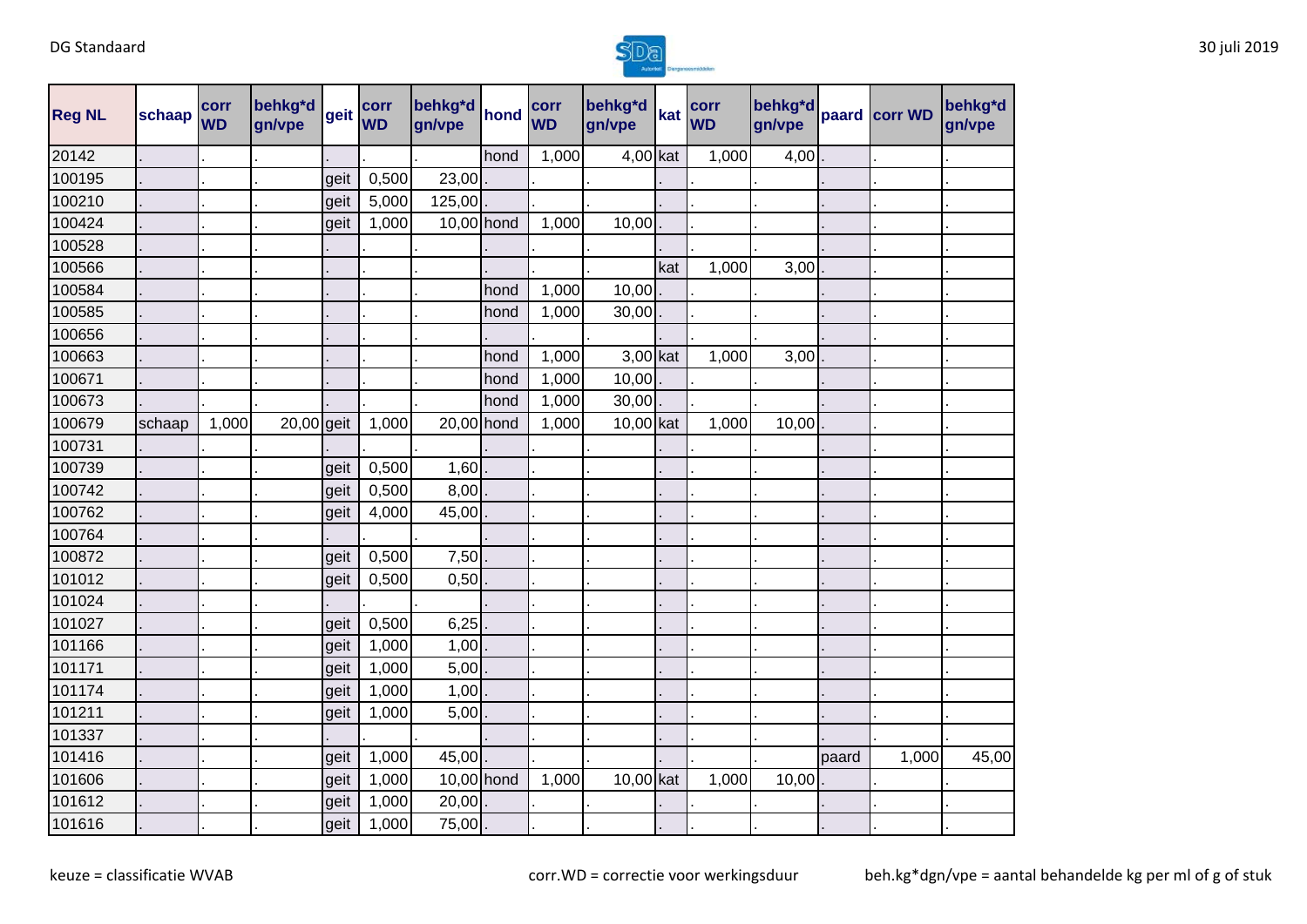

| <b>Reg NL</b> | schaap | corr<br><b>WD</b> | behkg*d<br>gn/vpe | geit | corr<br><b>WD</b> | behkg*d<br>gn/vpe | hond | corr<br><b>WD</b> | behkg*d<br>gn/vpe | kat | corr<br><b>WD</b> | behkg*d<br>gn/vpe |               | paard corr WD | behkg*d<br>gn/vpe |
|---------------|--------|-------------------|-------------------|------|-------------------|-------------------|------|-------------------|-------------------|-----|-------------------|-------------------|---------------|---------------|-------------------|
| 101862        |        |                   |                   |      |                   |                   |      |                   |                   |     |                   |                   |               |               |                   |
| 102023        |        |                   |                   | geit | 1,000             | 15,00             |      |                   |                   |     |                   |                   |               |               |                   |
| 102056        |        |                   |                   | geit | 1,000             | 15,00             |      |                   |                   |     |                   |                   |               |               |                   |
| 102072        |        |                   |                   | geit | 1,000             | 15,00             |      |                   |                   |     |                   |                   |               |               |                   |
| 102200        |        |                   |                   | geit | 1,000             | 5,00              |      |                   |                   |     |                   |                   |               |               |                   |
| 102260        |        |                   |                   |      |                   |                   |      |                   |                   |     |                   |                   |               |               |                   |
| 102277        |        |                   |                   | geit | 0,500             | 55,56             |      |                   |                   |     |                   |                   |               |               |                   |
| 102303        | schaap | 1,000             | 26,67 geit        |      | 0,500             | 16,67             |      |                   |                   |     |                   |                   |               |               |                   |
| 102306        | schaap | 1,000             | 75,00 geit        |      | 1,000             | 75,00             |      |                   |                   |     |                   |                   |               |               |                   |
| 102321        | schaap | 1,000             | 30,00 geit        |      | 1,000             | 30,00 hond        |      | 1,000             | 10,00 kat         |     | 1,000             |                   | $10,00$ paard | 1,000         | 20,00             |
| 102324        |        |                   |                   | geit | 1,000             | 500,00            |      |                   |                   |     |                   |                   | paard         | 0,500         | 227,27            |
| 102429        |        |                   |                   | geit | 1,000             | 15,00             |      |                   |                   |     |                   |                   |               |               |                   |
| 102466        |        |                   |                   | geit | 1,000             | 75,00             |      |                   |                   |     |                   |                   |               |               |                   |
| 102537        |        |                   |                   |      |                   |                   | hond | 1,000             | 50,00             |     |                   |                   |               |               |                   |
| 102670        |        |                   |                   |      |                   |                   |      |                   |                   |     |                   |                   |               |               |                   |
| 102814        |        |                   |                   |      |                   |                   |      |                   |                   |     |                   |                   |               |               |                   |
| 103063        |        |                   |                   | geit | 1,000             | $10,00$ hond      |      | 1,000             | 10,00 kat         |     | 1,000             | 10,00             |               |               |                   |
| 103064        |        |                   |                   | geit | 1,000             | 20,00             |      |                   |                   |     |                   |                   |               |               |                   |
| 103176        |        |                   |                   | geit | 1,000             | 25,00             |      |                   |                   |     |                   |                   |               |               |                   |
| 103297        | schaap | 1,000             | 16,67 geit        |      | 1,000             | 16,67             |      |                   |                   |     |                   |                   |               |               |                   |
| 103381        |        |                   |                   | geit | 7,000             | 212,12            |      |                   |                   |     |                   |                   |               |               |                   |
| 103487        |        |                   |                   |      |                   |                   |      |                   |                   |     |                   |                   |               |               |                   |
| 103626        | schaap | 2,000             | 13,33 geit        |      | 2,000             | 10,00 hond        |      | 2,000             | 10,00 kat         |     | 2,000             | 10,00             |               |               |                   |
| 103646        |        |                   |                   | geit | 0,500             | 4,00              |      |                   |                   |     |                   |                   |               |               |                   |
| 103748        |        |                   |                   |      |                   |                   | hond | 1,000             | $3,00$ kat        |     | 1,000             | 3,00              |               |               |                   |
| 103754        |        |                   |                   |      |                   |                   | hond | 1,000             | 10,00             |     |                   |                   |               |               |                   |
| 103755        |        |                   |                   |      |                   |                   | hond | 1,000             | 30,00             |     |                   |                   |               |               |                   |
| 103837        |        |                   |                   | geit | 1,000             | 23,02             |      |                   |                   |     |                   |                   |               |               |                   |
| 104075        |        |                   |                   |      |                   |                   |      |                   |                   |     |                   |                   | paard         | 1,000         | 40,00             |
| 104120        |        |                   |                   | geit | 3,000             | 45,00             |      |                   |                   |     |                   |                   |               |               |                   |
| 104148        |        |                   |                   | geit | 1,000             | 25,00             |      |                   |                   |     |                   |                   |               |               |                   |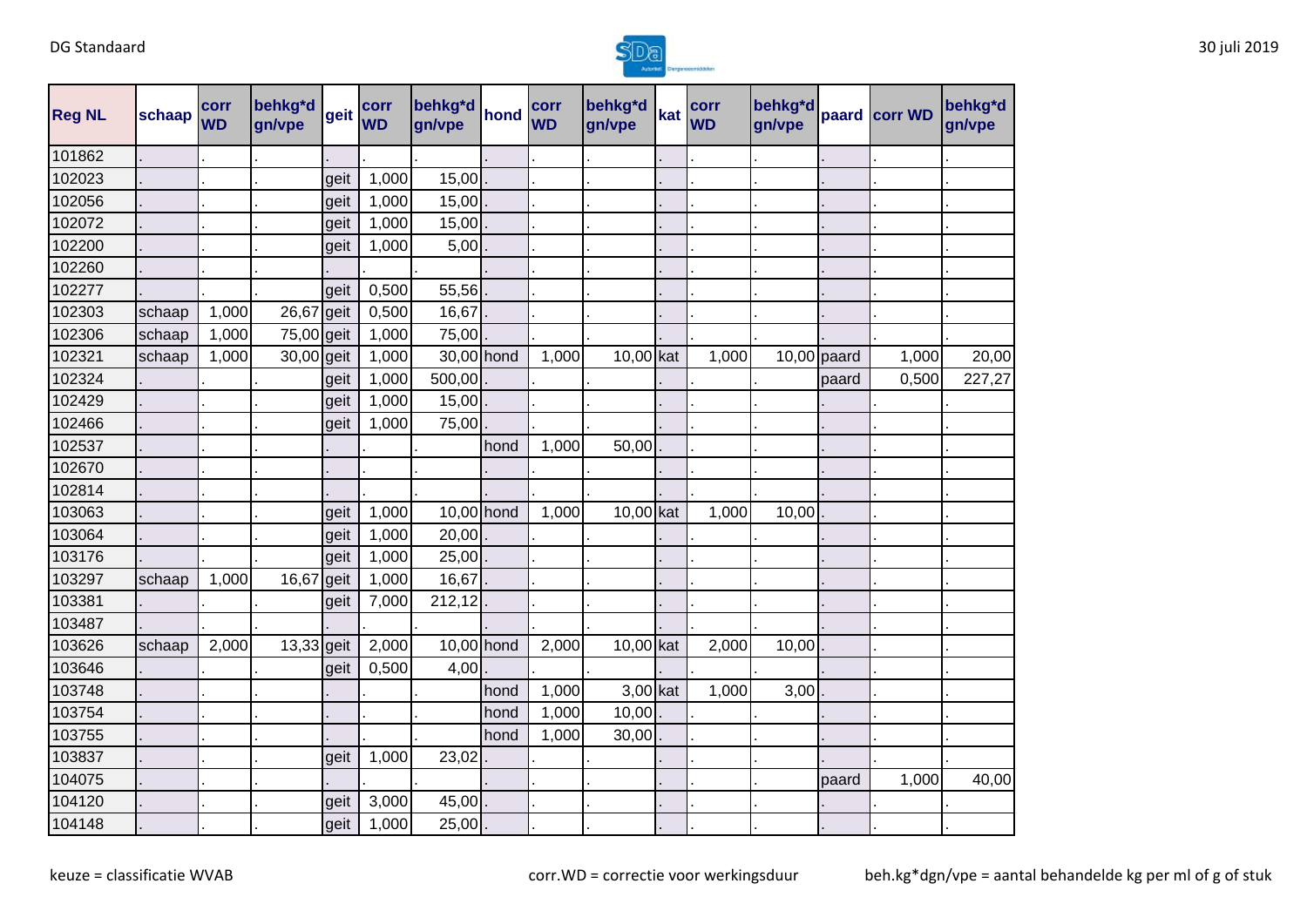

| <b>Reg NL</b> | schaap | corr<br><b>WD</b> | behkg*d<br>gn/vpe       | geit | corr<br><b>WD</b> | behkg*d<br>gn/vpe | hond      | corr<br><b>WD</b> | behkg*d<br>gn/vpe | kat | corr<br><b>WD</b> | behkg*d<br>gn/vpe | paard corr WD | behkg*d<br>gn/vpe |
|---------------|--------|-------------------|-------------------------|------|-------------------|-------------------|-----------|-------------------|-------------------|-----|-------------------|-------------------|---------------|-------------------|
| 104263        |        |                   |                         | geit | 1,000             | 15,00             |           |                   |                   |     |                   |                   |               |                   |
| 104266        |        |                   |                         | geit | 1,000             | 15,00             |           |                   |                   |     |                   |                   |               |                   |
| 104343        |        |                   |                         | geit | 0,500             | 116,67            |           |                   |                   |     |                   |                   |               |                   |
| 104351        |        |                   |                         | geit | 1,000             | 15,00             |           |                   |                   |     |                   |                   |               |                   |
| 104352        |        |                   |                         | geit | 1,000             |                   | 5,00 hond | 1,000             | 5,00 kat          |     | 1,000             | 5,00              |               |                   |
| 104353        |        |                   |                         | geit | 1,000             | 10,00 hond        |           | 1,000             | 10,00 kat         |     | 1,000             | 10,00             |               |                   |
| 104354        |        |                   |                         | geit | 1,000             | 20,00             |           |                   |                   |     |                   |                   |               |                   |
| 104388        |        |                   |                         |      |                   |                   |           |                   |                   |     |                   |                   |               |                   |
| 104595        |        |                   |                         |      |                   |                   | hond      | 1,000             | $3,00$ kat        |     | 1,000             | 3,00              |               |                   |
| 104596        |        |                   |                         |      |                   |                   | hond      | 1,000             | 10,00             |     |                   |                   |               |                   |
| 104597        |        |                   |                         |      |                   |                   | hond      | 1,000             | 30,00             |     |                   |                   |               |                   |
| 104599        |        |                   |                         |      |                   |                   | hond      | 1,000             | 3,00 kat          |     | 1,000             | 3,00              |               |                   |
| 104601        |        |                   |                         |      |                   |                   | hond      | 1,000             | 10,00             |     |                   |                   |               |                   |
| 104602        |        |                   |                         |      |                   |                   | hond      | 1,000             | 30,00             |     |                   |                   |               |                   |
| 104773        |        |                   |                         |      |                   |                   |           |                   |                   |     |                   |                   |               |                   |
| 104775        |        |                   |                         |      |                   |                   |           |                   |                   |     |                   |                   |               |                   |
| 104834        |        |                   |                         | geit | 1,000             | 75,00             |           |                   |                   |     |                   |                   |               |                   |
| 104880        |        |                   |                         |      |                   |                   |           |                   |                   |     |                   |                   |               |                   |
| 104899        |        |                   |                         | geit | 0,500             | 6,25              |           |                   |                   |     |                   |                   |               |                   |
| 105239        | schaap | 3,000             | $\overline{90,00}$ geit |      | 3,000             | 90,00             |           |                   |                   |     |                   |                   |               |                   |
| 105253        |        |                   |                         | geit | 1,000             | 20,00             |           |                   |                   |     |                   |                   |               |                   |
| 105256        |        |                   |                         |      |                   |                   |           |                   |                   |     |                   |                   |               |                   |
| 105318        |        |                   |                         | geit | 1,000             | 75,00             |           |                   |                   |     |                   |                   |               |                   |
| 105364        |        |                   |                         |      |                   |                   | hond      | 1,000             | 5,00 kat          |     | 1,000             | 5,00              |               |                   |
| 105377        |        |                   |                         |      |                   |                   | hond      | 1,000             | 20,00             |     |                   |                   |               |                   |
| 105378        |        |                   |                         |      |                   |                   | hond      | 1,000             | 40,00             |     |                   |                   |               |                   |
| 105379        |        |                   |                         |      |                   |                   |           |                   |                   | kat | 1,000             | 5,00              |               |                   |
| 105388        |        |                   |                         | geit | 1,000             | 75,00             |           |                   |                   |     |                   |                   |               |                   |
| 105505        |        |                   |                         | geit | 0,500             | 48,15             |           |                   |                   |     |                   |                   |               |                   |
| 105563        |        |                   |                         | geit | 0,500             | 96,30             |           |                   |                   |     |                   |                   |               |                   |
| 105578        |        |                   |                         | geit | 1,000             | 25,00             |           |                   |                   |     |                   |                   |               |                   |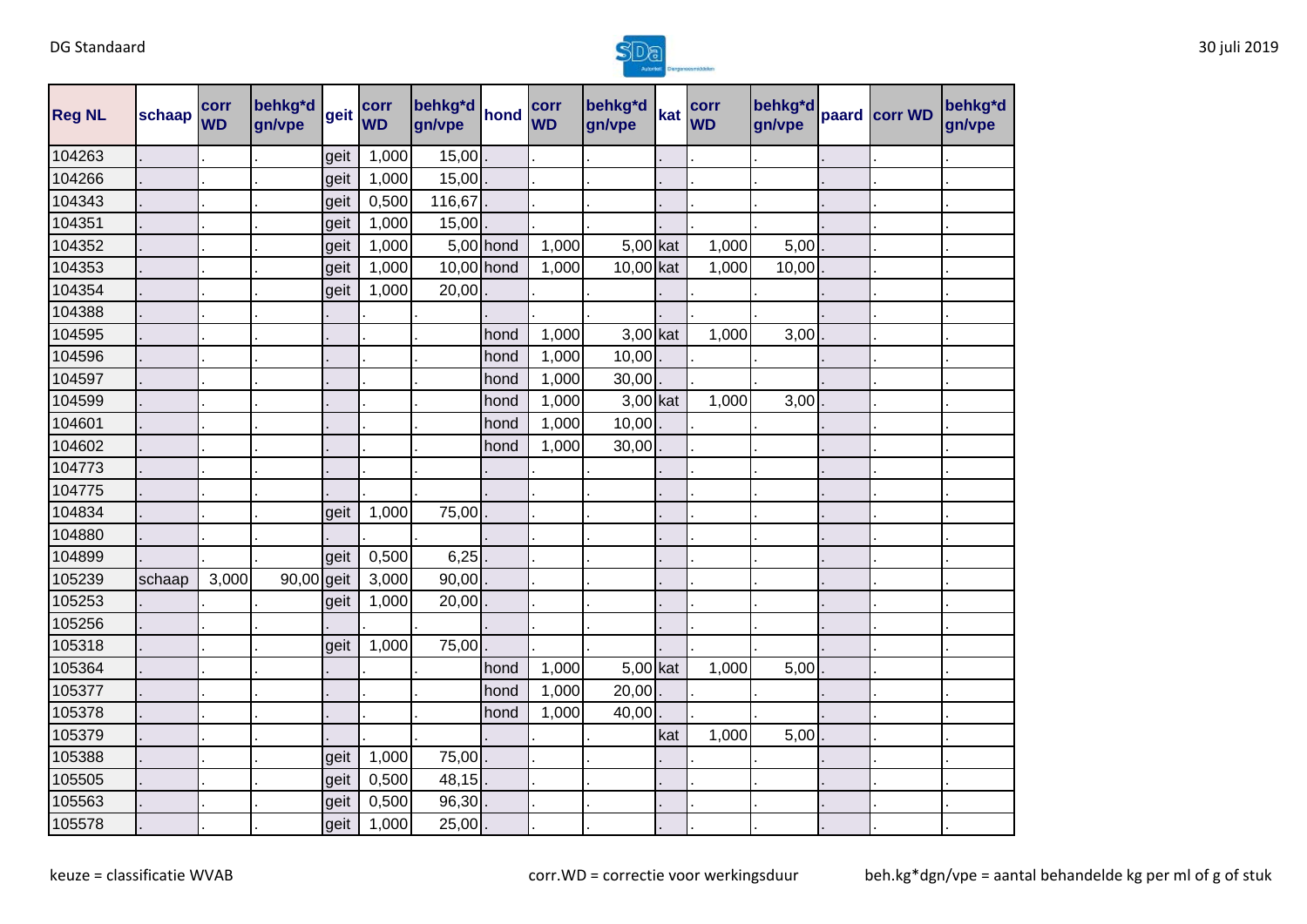

| <b>Reg NL</b> | schaap | corr<br><b>WD</b> | behkg*d<br>gn/vpe | geit | corr<br><b>WD</b> | behkg*d<br>gn/vpe | hond | corr<br><b>WD</b> | behkg*d<br>gn/vpe | kat | corr<br><b>WD</b> | behkg*d<br>gn/vpe |       | paard corr WD | behkg <sup>*</sup> d<br>gn/vpe |
|---------------|--------|-------------------|-------------------|------|-------------------|-------------------|------|-------------------|-------------------|-----|-------------------|-------------------|-------|---------------|--------------------------------|
| 105591        |        |                   |                   |      |                   |                   |      |                   |                   | kat | 0,500             | 2,50              |       |               |                                |
| 105787        |        |                   |                   |      |                   |                   | hond | 1,000             | 40,00             |     |                   |                   |       |               |                                |
| 105880        |        |                   |                   |      |                   |                   | hond | 0,500             | 10,00             |     |                   |                   |       |               |                                |
| 105881        |        |                   |                   |      |                   |                   | hond | 0,500             | 25,00             |     |                   |                   |       |               |                                |
| 105883        |        |                   |                   |      |                   |                   | hond | 1,000             | 2,00              |     |                   |                   |       |               |                                |
| 105884        |        |                   |                   |      |                   |                   | hond | 1,000             | 60,00             |     |                   |                   |       |               |                                |
| 105903        | schaap | 1,000             | 15,00 geit        |      | 1,000             | 15,00             |      |                   |                   |     |                   |                   |       |               |                                |
| 105904        |        |                   |                   | geit | 1,000             | 15,00             |      |                   |                   |     |                   |                   |       |               |                                |
| 106106        |        |                   |                   | geit | 1,000             | 20,00             |      |                   |                   |     |                   |                   |       |               |                                |
| 106126        |        |                   |                   |      |                   |                   | hond | 1,000             | 10,00             |     |                   |                   |       |               |                                |
| 106127        |        |                   |                   |      |                   |                   | hond | 1,000             | 30,00             |     |                   |                   |       |               |                                |
| 106128        |        |                   |                   |      |                   |                   |      |                   |                   |     |                   |                   |       |               |                                |
| 106149        |        |                   |                   | geit | 1,000             | 15,00             |      |                   |                   |     |                   |                   |       |               |                                |
| 106159        |        |                   |                   |      |                   |                   |      |                   |                   |     |                   |                   |       |               |                                |
| 106259        |        |                   |                   | geit | 1,000             | 25,00             |      |                   |                   |     |                   |                   |       |               |                                |
| 106289        |        |                   |                   | geit | 1,000             | 15,00             |      |                   |                   |     |                   |                   |       |               |                                |
| 106747        |        |                   |                   |      |                   |                   | hond | 0,500             | 5,56              |     |                   |                   |       |               |                                |
| 106753        |        |                   |                   |      |                   |                   | hond | 0,500             | 11,11             |     |                   |                   |       |               |                                |
| 106754        | schaap | 3,000             | 90,00 geit        |      | 3,000             | 90,00             |      |                   |                   |     |                   |                   |       |               |                                |
| 106770        |        |                   |                   | geit | 1,000             | 25,00             |      |                   |                   |     |                   |                   |       |               |                                |
| 106876        |        |                   |                   | geit | 0,500             | 7,50              |      |                   |                   |     |                   |                   |       |               |                                |
| 106877        |        |                   |                   | geit | 0,500             | 7,50              |      |                   |                   |     |                   |                   |       |               |                                |
| 106878        | schaap | 1,000             | 75,00 geit        |      | 1,000             | 75,00             |      |                   |                   |     |                   |                   |       |               |                                |
| 107005        |        |                   |                   | geit | 1,000             | 20,00             |      |                   |                   |     |                   |                   |       |               |                                |
| 107007        |        |                   |                   | geit | 1,000             | 20,00             |      |                   |                   |     |                   |                   |       |               |                                |
| 107013        |        |                   |                   | geit | 1,000             | 20,00             |      |                   |                   |     |                   |                   |       |               |                                |
| 107047        |        |                   |                   | geit | 3,000             | 37,50             |      |                   |                   |     |                   |                   |       |               |                                |
| 107050        |        |                   |                   | geit | 3,000             | 37,50             |      |                   |                   |     |                   |                   |       |               |                                |
| 107101        |        |                   |                   | geit | 1,000             | 25,00             |      |                   |                   |     |                   |                   |       |               |                                |
| 107172        |        |                   |                   | geit | 3,000             | 60,00             |      |                   |                   |     |                   |                   | paard | 1,000         | 40,00                          |
| 107206        |        |                   |                   | geit | 1,000             | 15,00             |      |                   |                   |     |                   |                   |       |               |                                |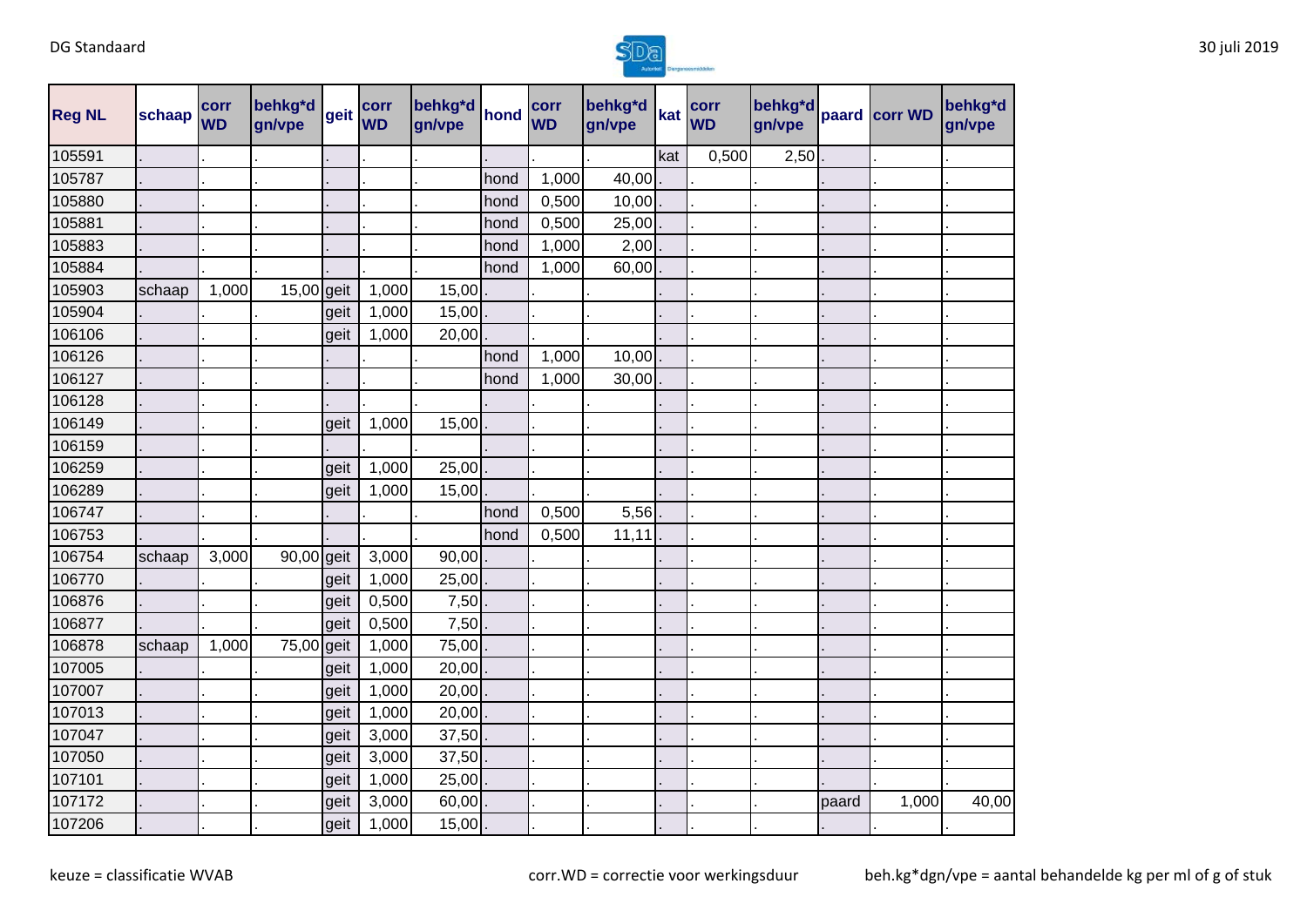

| <b>Reg NL</b> | schaap | corr<br><b>WD</b> | behkg*d<br>gn/vpe | geit | corr<br><b>WD</b> | behkg*d<br>gn/vpe | hond | corr<br><b>WD</b> | behkg*d<br>gn/vpe | kat | corr<br><b>WD</b> | behkg*d<br>gn/vpe | paard corr WD | behkg*d<br>gn/vpe |
|---------------|--------|-------------------|-------------------|------|-------------------|-------------------|------|-------------------|-------------------|-----|-------------------|-------------------|---------------|-------------------|
| 107207        |        |                   |                   | geit | 1,000             | 10,00             |      |                   |                   |     |                   |                   |               |                   |
| 107208        |        |                   |                   | geit | 3,000             | 7,50              |      |                   |                   |     |                   |                   |               |                   |
| 107209        |        |                   |                   | geit | #####             | 180,00            |      |                   |                   |     |                   |                   |               |                   |
| 107211        |        |                   |                   | geit | #####             | 810,00            |      |                   |                   |     |                   |                   |               |                   |
| 107262        |        |                   |                   | geit | 1,000             | 25,00             |      |                   |                   |     |                   |                   |               |                   |
| 107333        |        |                   |                   |      |                   |                   |      |                   |                   |     |                   |                   |               |                   |
| 107365        |        |                   |                   | geit | 0,500             | 23,00             |      |                   |                   |     |                   |                   |               |                   |
| 107417        |        |                   |                   | geit | 3,000             | 37,50             |      |                   |                   |     |                   |                   |               |                   |
| 107420        |        |                   |                   | geit | 3,000             | 37,50             |      |                   |                   |     |                   |                   |               |                   |
| 107421        |        |                   |                   | geit | 1,000             | 10,00             |      |                   |                   |     |                   |                   |               |                   |
| 107423        |        |                   |                   | geit | 1,000             | 10,00             |      |                   |                   |     |                   |                   |               |                   |
| 107424        |        |                   |                   | geit | 3,000             | 37,50             |      |                   |                   |     |                   |                   |               |                   |
| 107425        |        |                   |                   | geit | 3,000             | 37,50             |      |                   |                   |     |                   |                   |               |                   |
| 107597        |        |                   |                   | geit | 1,000             | 20,00             |      |                   |                   |     |                   |                   |               |                   |
| 107739        |        |                   |                   | geit | 0,500             | 22,15             |      |                   |                   |     |                   |                   |               |                   |
| 107845        |        |                   |                   |      |                   |                   |      |                   |                   | kat | 1,000             | 5,00              |               |                   |
| 107921        |        |                   |                   |      |                   |                   | hond | 0,500             | 1,33              | kat | 0,500             | 1,33              |               |                   |
| 107925        |        |                   |                   |      |                   |                   | hond | 0,500             | 6,67              |     |                   |                   |               |                   |
| 107927        |        |                   |                   |      |                   |                   | hond | 0,500             | 13,33             |     |                   |                   |               |                   |
| 108005        |        |                   |                   | geit | 1,000             | 20,00             |      |                   |                   |     |                   |                   |               |                   |
| 108006        |        |                   |                   | geit | 0,500             | 48,15             |      |                   |                   |     |                   |                   |               |                   |
| 108007        |        |                   |                   | geit | 0,500             | 48,15             |      |                   |                   |     |                   |                   |               |                   |
| 108011        |        |                   |                   | geit | 1,000             | 75,00             |      |                   |                   |     |                   |                   |               |                   |
| 108036        |        |                   |                   |      |                   |                   | hond | 0,500             | $1,33$ kat        |     | 0,500             | 1,33              |               |                   |
| 108037        |        |                   |                   |      |                   |                   | hond | 0,500             | 1,67 kat          |     | 0,500             | 1,67              |               |                   |
| 108038        |        |                   |                   |      |                   |                   | hond | 0,500             | 6,67              |     |                   |                   |               |                   |
| 108039        |        |                   |                   |      |                   |                   | hond | 0,500             | 13,33             |     |                   |                   |               |                   |
| 108130        | schaap | 1,000             | 15,00 geit        |      | 1,000             | 15,00             |      |                   |                   |     |                   |                   |               |                   |
| 108176        |        |                   |                   | geit | 1,000             | 15,00             |      |                   |                   |     |                   |                   |               |                   |
| 108181        |        |                   |                   | geit | 1,000             | 15,00             |      |                   |                   |     |                   |                   |               |                   |
| 108275        |        |                   |                   |      |                   |                   | hond | 1,000             | 3,00 kat          |     | 1,000             | $3,00$ .          |               |                   |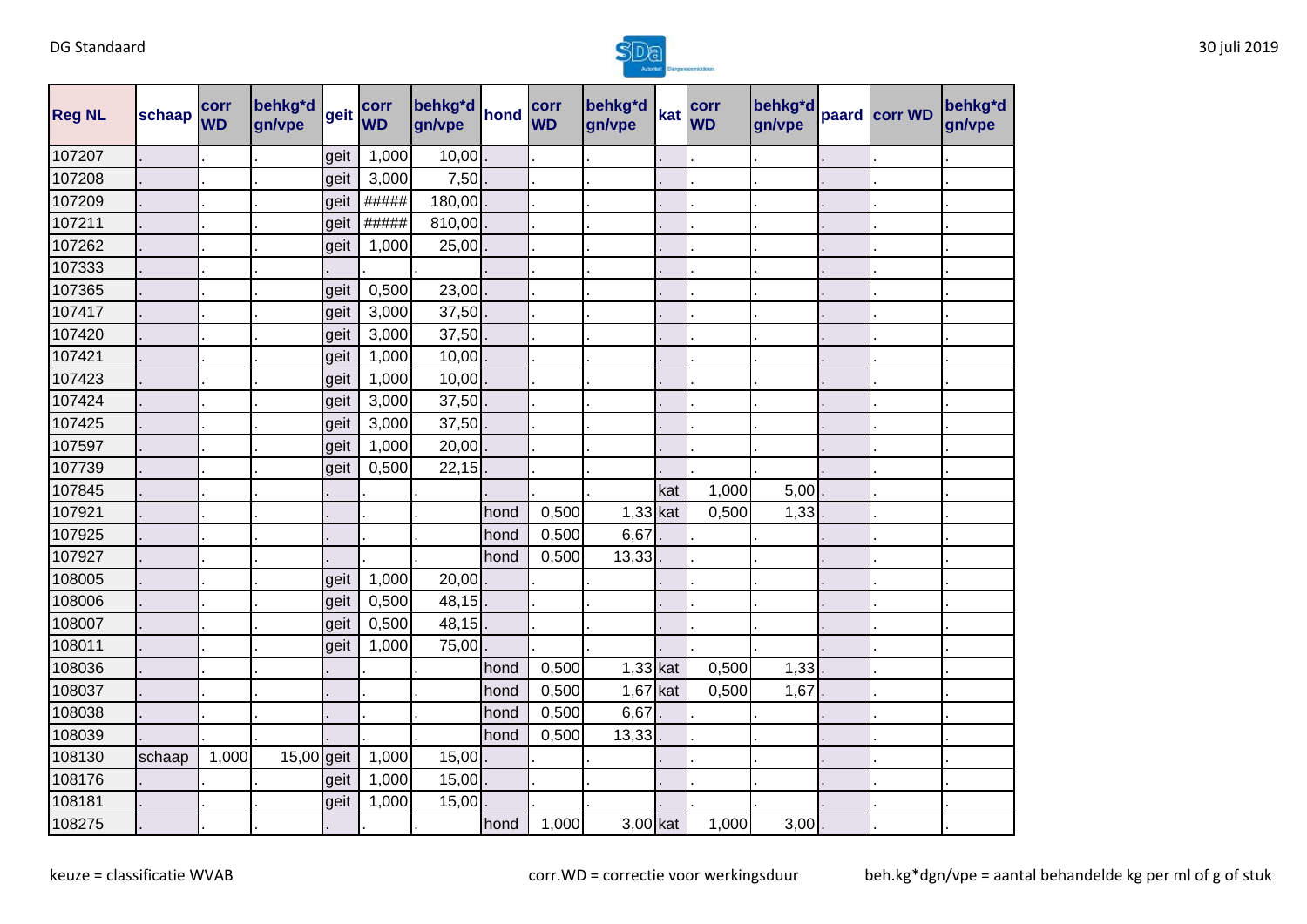

| <b>Reg NL</b> | schaap | corr<br><b>WD</b> | behkg*d<br>gn/vpe | geit | corr<br><b>WD</b> | behkg*d<br>gn/vpe | hond      | corr<br><b>WD</b> | behkg*d<br>gn/vpe | kat | corr<br><b>WD</b> | behkg*d<br>gn/vpe |       | paard corr WD | behkg*d<br>gn/vpe |
|---------------|--------|-------------------|-------------------|------|-------------------|-------------------|-----------|-------------------|-------------------|-----|-------------------|-------------------|-------|---------------|-------------------|
| 108276        |        |                   |                   |      |                   |                   | hond      | 1,000             | 10,00 kat         |     | 1,000             | 10,00             |       |               |                   |
| 108277        |        |                   |                   |      |                   |                   | hond      | 1,000             | 20,00             |     |                   |                   |       |               |                   |
| 108278        |        |                   |                   |      |                   |                   | hond      | 1,000             | 30,00             |     |                   |                   |       |               |                   |
| 108625        |        |                   |                   | geit | 1,000             | 15,00             |           |                   |                   |     |                   |                   |       |               |                   |
| 108640        |        |                   |                   | geit | 0,500             | 14,65             |           |                   |                   |     |                   |                   |       |               |                   |
| 108751        |        |                   |                   |      |                   |                   |           |                   |                   |     |                   |                   |       |               |                   |
| 108759        |        |                   |                   | geit | 3,000             | 37,50             |           |                   |                   |     |                   |                   | paard | 1,000         | 40,00             |
| 108828        |        |                   |                   | geit | 1,000             |                   | 5,00 hond | 1,000             | 5,00 kat          |     | 1,000             | 5,00              |       |               |                   |
| 108829        |        |                   |                   | geit | 1,000             | 10,00 hond        |           | 1,000             | 10,00 kat         |     | 1,000             | 10,00             |       |               |                   |
| 108830        |        |                   |                   | geit | 1,000             | 20,00             |           |                   |                   |     |                   |                   |       |               |                   |
| 108911        |        |                   |                   |      |                   |                   | hond      | 1,000             | $5,00$ kat        |     | 1,000             | 5,00              |       |               |                   |
| 108950        |        |                   |                   | geit | 1,000             | 15,00             |           |                   |                   |     |                   |                   |       |               |                   |
| 109195        |        |                   |                   | geit | 1,000             | 75,00             |           |                   |                   |     |                   |                   |       |               |                   |
| 109227        |        |                   |                   | geit | 1,000             | 10,00 hond        |           | 1,000             | 10,00 kat         |     | 1,000             | 10,00             |       |               |                   |
| 109232        |        |                   |                   | geit | 1,000             | 20,00             |           |                   |                   |     |                   |                   |       |               |                   |
| 109368        | schaap | 1,000             | 15,00 geit        |      | 1,000             | 15,00             |           |                   |                   |     |                   |                   |       |               |                   |
| 109383        |        |                   |                   |      |                   |                   | hond      | 0,500             | 2,00 kat          |     | 0,500             | 2,00              |       |               |                   |
| 109384        |        |                   |                   |      |                   |                   | hond      | 0,500             | 10,00 kat         |     | 0,500             | 10,00             |       |               |                   |
| 109385        |        |                   |                   |      |                   |                   | hond      | 0,500             | 20,00             |     |                   |                   |       |               |                   |
| 109428        |        |                   |                   |      |                   |                   | hond      | 0,500             | $1,33$ kat        |     | 0,500             | 1,33              |       |               |                   |
| 109432        |        |                   |                   |      |                   |                   | hond      | 0,500             | 6,67              |     |                   |                   |       |               |                   |
| 109434        |        |                   |                   |      |                   |                   | hond      | 0,500             | 13,33             |     |                   |                   |       |               |                   |
| 109520        |        |                   |                   | geit | 0,500             | 55,56             |           |                   |                   |     |                   |                   |       |               |                   |
| 109540        |        |                   |                   |      |                   |                   | hond      | 0,500             | $1,52$ kat        |     | 0,500             | 2,27              |       |               |                   |
| 109546        |        |                   |                   | geit | 0,500             | 55,56             |           |                   |                   |     |                   |                   |       |               |                   |
| 109720        |        |                   |                   |      |                   |                   |           |                   |                   |     |                   |                   |       |               |                   |
| 109966        |        |                   |                   |      |                   |                   | hond      | 1,000             | 5,00 kat          |     | 1,000             | 5,00              |       |               |                   |
| 109968        |        |                   |                   | geit | 1,000             | 25,00             |           |                   |                   |     |                   |                   |       |               |                   |
| 109972        |        |                   |                   | geit | 2,000             | 60,00             |           |                   |                   |     |                   |                   |       |               |                   |
| 110209        |        |                   |                   |      |                   |                   | hond      | 0,500             | 11,11             |     |                   |                   |       |               |                   |
| 110212        |        |                   |                   |      |                   |                   | hond      | 0,500             | 22,22             |     |                   |                   |       |               |                   |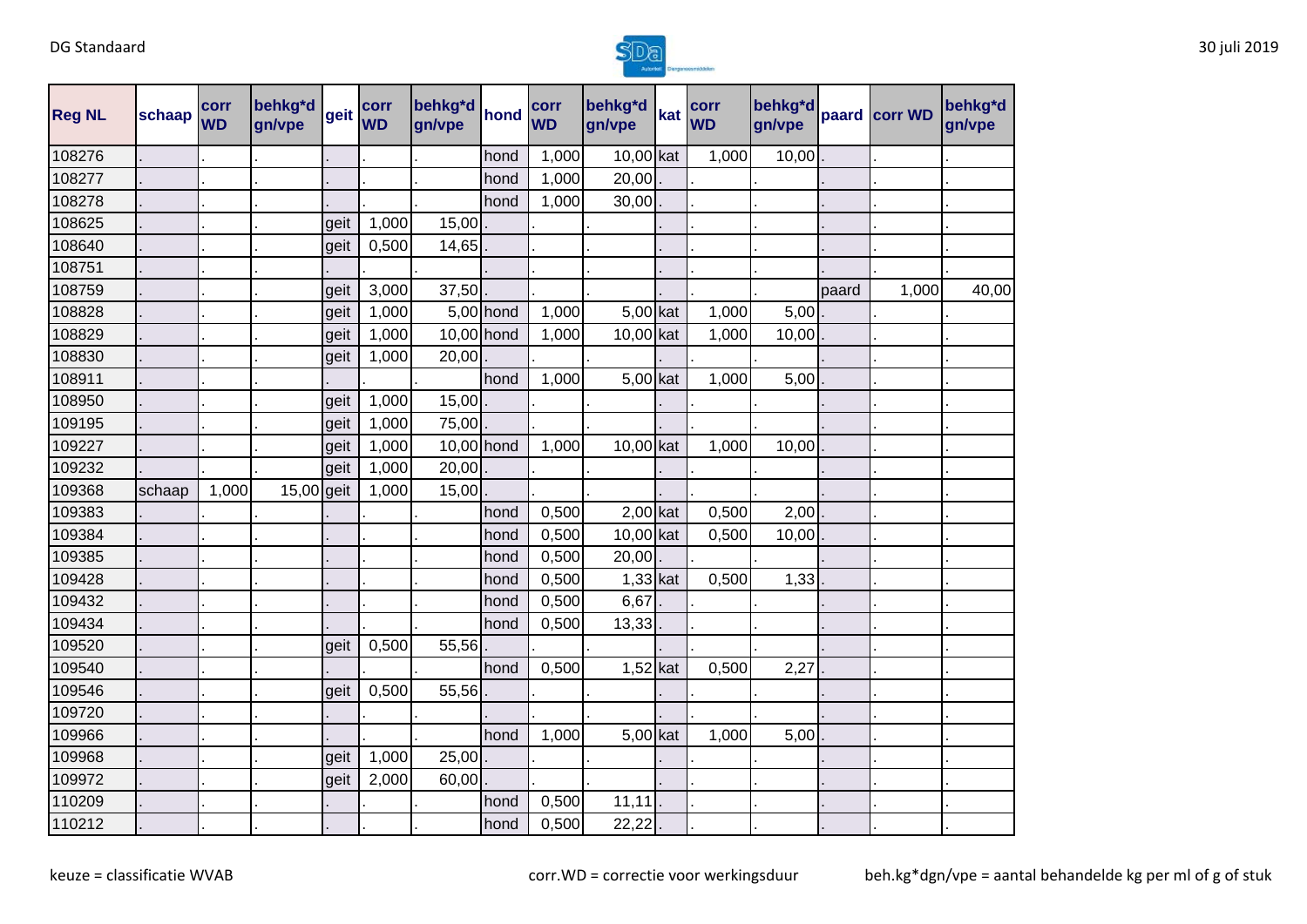

| <b>Reg NL</b> | schaap | corr<br><b>WD</b> | behkg*d<br>gn/vpe | geit | corr<br><b>WD</b> | behkg*d<br>gn/vpe | hond | corr<br><b>WD</b> | behkg*d<br>gn/vpe | kat | corr<br><b>WD</b> | behkg*d<br>gn/vpe |       | paard corr WD | behkg*d<br>gn/vpe |
|---------------|--------|-------------------|-------------------|------|-------------------|-------------------|------|-------------------|-------------------|-----|-------------------|-------------------|-------|---------------|-------------------|
| 110261        |        |                   |                   | geit | 3,000             | 60,00             |      |                   |                   |     |                   |                   |       |               |                   |
| 110427        |        |                   |                   | geit | 3,000             | 37,50             |      |                   |                   |     |                   |                   | paard | 1,000         | 40,00             |
| 110428        |        |                   |                   | geit | 1,000             | 10,00             |      |                   |                   |     |                   |                   |       |               |                   |
| 110648        |        |                   |                   |      |                   |                   |      |                   |                   |     |                   |                   |       |               |                   |
| 110655        |        |                   |                   |      |                   |                   |      |                   |                   |     |                   |                   |       |               |                   |
| 110658        |        |                   |                   |      |                   |                   |      |                   |                   |     |                   |                   |       |               |                   |
| 110669        |        |                   |                   |      |                   |                   |      |                   |                   |     |                   |                   |       |               |                   |
| 110781        |        |                   |                   |      |                   |                   |      |                   |                   |     |                   |                   |       |               |                   |
| 110783        |        |                   |                   |      |                   |                   |      |                   |                   |     |                   |                   |       |               |                   |
| 110814        |        |                   |                   |      |                   |                   |      |                   |                   |     |                   |                   |       |               |                   |
| 110817        |        |                   |                   | geit | 0,500             | 96,30             |      |                   |                   |     |                   |                   |       |               |                   |
| 110905        |        |                   |                   | geit | 1,000             | 12,50             |      |                   |                   |     |                   |                   |       |               |                   |
| 110979        |        |                   |                   | geit | 1,000             | 1,00              |      |                   |                   |     |                   |                   |       |               |                   |
| 110980        |        |                   |                   | geit | 1,000             | 5,00              |      |                   |                   |     |                   |                   |       |               |                   |
| 110981        |        |                   |                   | geit | 1,000             | 20,00             |      |                   |                   |     |                   |                   |       |               |                   |
| 111053        |        |                   |                   | geit | 0,500             | 48,15             |      |                   |                   |     |                   |                   |       |               |                   |
| 111107        |        |                   |                   |      |                   |                   | hond | 1,000             | $2,50$ kat        |     | 1,000             | 2,50              |       |               |                   |
| 111114        |        |                   |                   |      |                   |                   | hond | 1,000             | 10,00             |     |                   |                   |       |               |                   |
| 111118        |        |                   |                   |      |                   |                   | hond | 1,000             | 40,00             |     |                   |                   |       |               |                   |
| 111188        |        |                   |                   | geit | 3,000             | 37,50             |      |                   |                   |     |                   |                   |       |               |                   |
| 111189        |        |                   |                   | geit | 3,000             | 7,50              |      |                   |                   |     |                   |                   |       |               |                   |
| 111422        |        |                   |                   |      |                   |                   |      |                   |                   |     |                   |                   |       |               |                   |
| 111471        |        |                   |                   |      |                   |                   | hond | 1,000             | $2,50$ kat        |     | 1,000             | 2,50              |       |               |                   |
| 111472        |        |                   |                   |      |                   |                   | hond | 1,000             | 10,00             |     |                   |                   |       |               |                   |
| 111473        |        |                   |                   |      |                   |                   | hond | 1,000             | 40,00             |     |                   |                   |       |               |                   |
| 111474        |        |                   |                   |      |                   |                   | hond | 1,000             | $2,50$ kat        |     | 1,000             | 2,50              |       |               |                   |
| 111475        |        |                   |                   |      |                   |                   | hond | 1,000             | 10,00             |     |                   |                   |       |               |                   |
| 111476        |        |                   |                   |      |                   |                   | hond | 1,000             | 40,00             |     |                   |                   |       |               |                   |
| 111480        |        |                   |                   |      |                   |                   | hond | 1,000             | $2,50$ kat        |     | 1,000             | 2,50              |       |               |                   |
| 111481        |        |                   |                   |      |                   |                   | hond | 1,000             | 10,00             |     |                   |                   |       |               |                   |
| 111482        |        |                   |                   |      |                   |                   | hond | 1,000             | 40,00             |     |                   |                   |       |               |                   |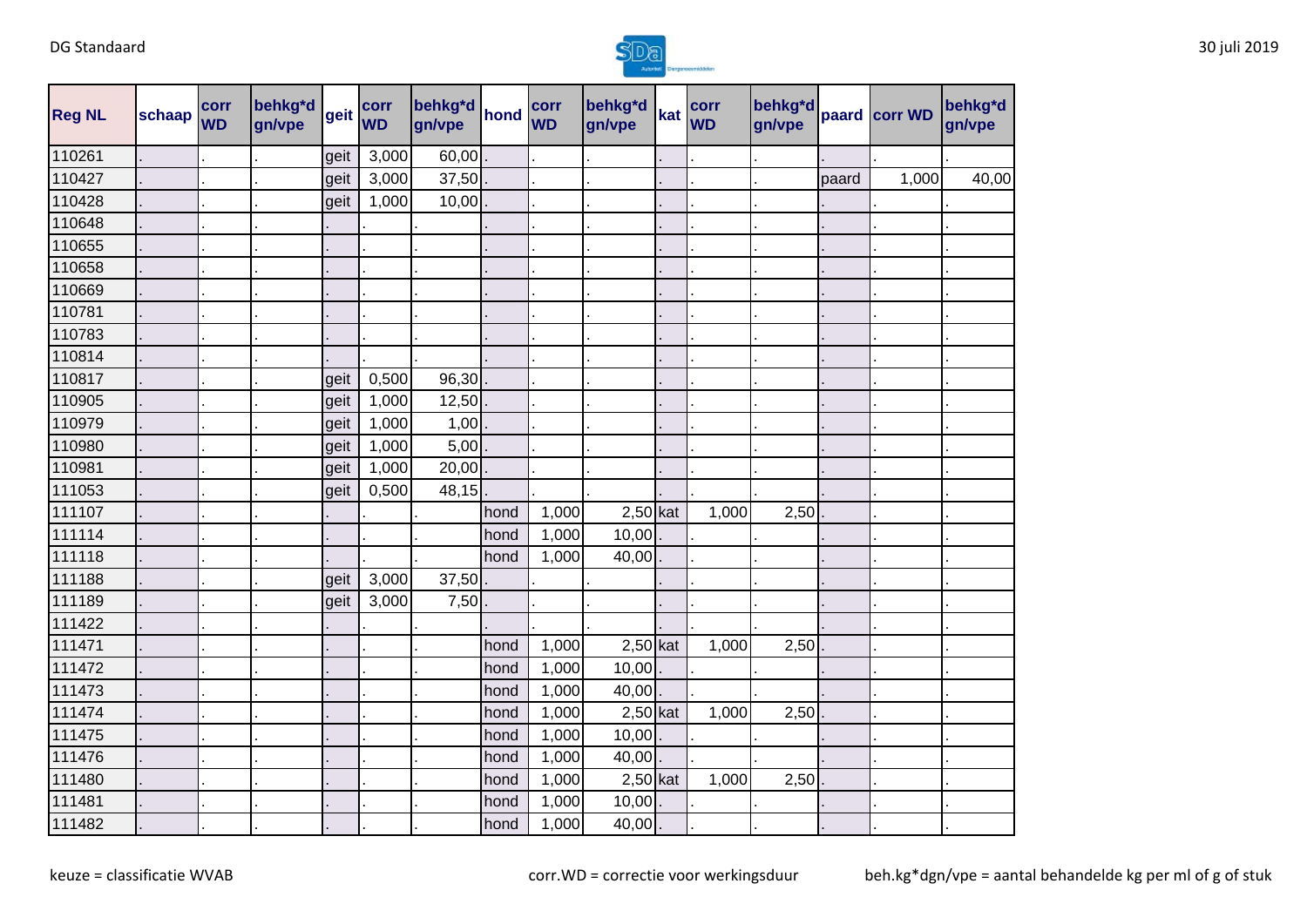

| <b>Reg NL</b> | schaap | corr<br><b>WD</b> | behkg*d<br>gn/vpe | geit | corr<br><b>WD</b> | behkg*d<br>gn/vpe | hond | corr<br><b>WD</b> | behkg*d<br>gn/vpe | kat | corr<br><b>WD</b> | behkg*d<br>gn/vpe |       | paard corr WD | behkg*d<br>gn/vpe |
|---------------|--------|-------------------|-------------------|------|-------------------|-------------------|------|-------------------|-------------------|-----|-------------------|-------------------|-------|---------------|-------------------|
| 111532        |        |                   |                   | geit | 3,000             | 37,50             |      |                   |                   |     |                   |                   |       |               |                   |
| 111556        |        |                   |                   | geit | 3,000             | 37,50             |      |                   |                   |     |                   |                   |       |               |                   |
| 111663        |        |                   |                   |      |                   |                   | hond | 1,000             | $5,00$ kat        |     | 1,000             | 5,00              |       |               |                   |
| 111664        |        |                   |                   |      |                   |                   | hond | 1,000             | 20,00             |     |                   |                   |       |               |                   |
| 111665        |        |                   |                   |      |                   |                   | hond | 1,000             | 50,00             |     |                   |                   |       |               |                   |
| 111741        |        |                   |                   |      |                   |                   |      |                   |                   |     |                   |                   |       |               |                   |
| 111869        |        |                   |                   |      |                   |                   | hond | 0,500             | $1,67$ kat        |     | 0,500             | 1,67              |       |               |                   |
| 111975        |        |                   |                   | geit | 1,000             | 25,00             |      |                   |                   |     |                   |                   |       |               |                   |
| 112045        |        |                   |                   | geit | 3,000             | 37,50             |      |                   |                   |     |                   |                   |       |               |                   |
| 112077        |        |                   |                   | geit | 1,000             | 12,50             |      |                   |                   |     |                   |                   |       |               |                   |
| 112223        |        |                   |                   | geit | 1,000             | 15,00             |      |                   |                   |     |                   |                   |       |               |                   |
| 112297        |        |                   |                   |      |                   |                   | hond | 0,500             | 16,67             |     |                   |                   |       |               |                   |
| 112391        |        |                   |                   |      |                   |                   | hond | 1,000             | $2,50$ kat        |     | 1,000             | 2,50              |       |               |                   |
| 112392        |        |                   |                   |      |                   |                   | hond | 1,000             | 10,00             |     |                   |                   |       |               |                   |
| 112393        |        |                   |                   |      |                   |                   | hond | 1,000             | 40,00             |     |                   |                   |       |               |                   |
| 112466        |        |                   |                   |      |                   |                   |      |                   |                   |     |                   |                   |       |               |                   |
| 112468        |        |                   |                   |      |                   |                   | hond | 1,000             | $2,50$ kat        |     | 1,000             | 2,50              |       |               |                   |
| 112469        |        |                   |                   |      |                   |                   | hond | 1,000             | 10,00             |     |                   |                   |       |               |                   |
| 112470        |        |                   |                   |      |                   |                   | hond | 1,000             | 40,00             |     |                   |                   |       |               |                   |
| 112471        |        |                   |                   |      |                   |                   | hond | 1,000             | $2,50$ kat        |     | 1,000             | 2,50              |       |               |                   |
| 112472        |        |                   |                   |      |                   |                   | hond | 1,000             | 10,00             |     |                   |                   |       |               |                   |
| 112473        |        |                   |                   |      |                   |                   | hond | 1,000             | 40,00             |     |                   |                   |       |               |                   |
| 112610        |        |                   |                   | geit | 3,000             | 60,00             |      |                   |                   |     |                   |                   | paard | 1,000         | 40,00             |
| 112820        |        |                   |                   |      |                   |                   |      |                   |                   |     |                   |                   |       |               |                   |
| 112940        |        |                   |                   |      |                   |                   |      |                   |                   |     |                   |                   |       |               |                   |
| 112951        |        |                   |                   | geit | 1,000             | 15,00             |      |                   |                   |     |                   |                   |       |               |                   |
| 112963        |        |                   |                   | geit | 1,000             | 20,00             |      |                   |                   |     |                   |                   |       |               |                   |
| 113407        |        |                   |                   | geit | 1,000             | 20,00             |      |                   |                   |     |                   |                   |       |               |                   |
| 113413        |        |                   |                   | geit | 0,500             | 37,50             |      |                   |                   |     |                   |                   |       |               |                   |
| 113446        |        |                   |                   |      |                   |                   | hond | 0,500             | $1,52$ kat        |     | 0,500             | 2,27              |       |               |                   |
| 113509        |        |                   |                   | geit | 1,000             | 15,00             |      |                   |                   |     |                   |                   |       |               |                   |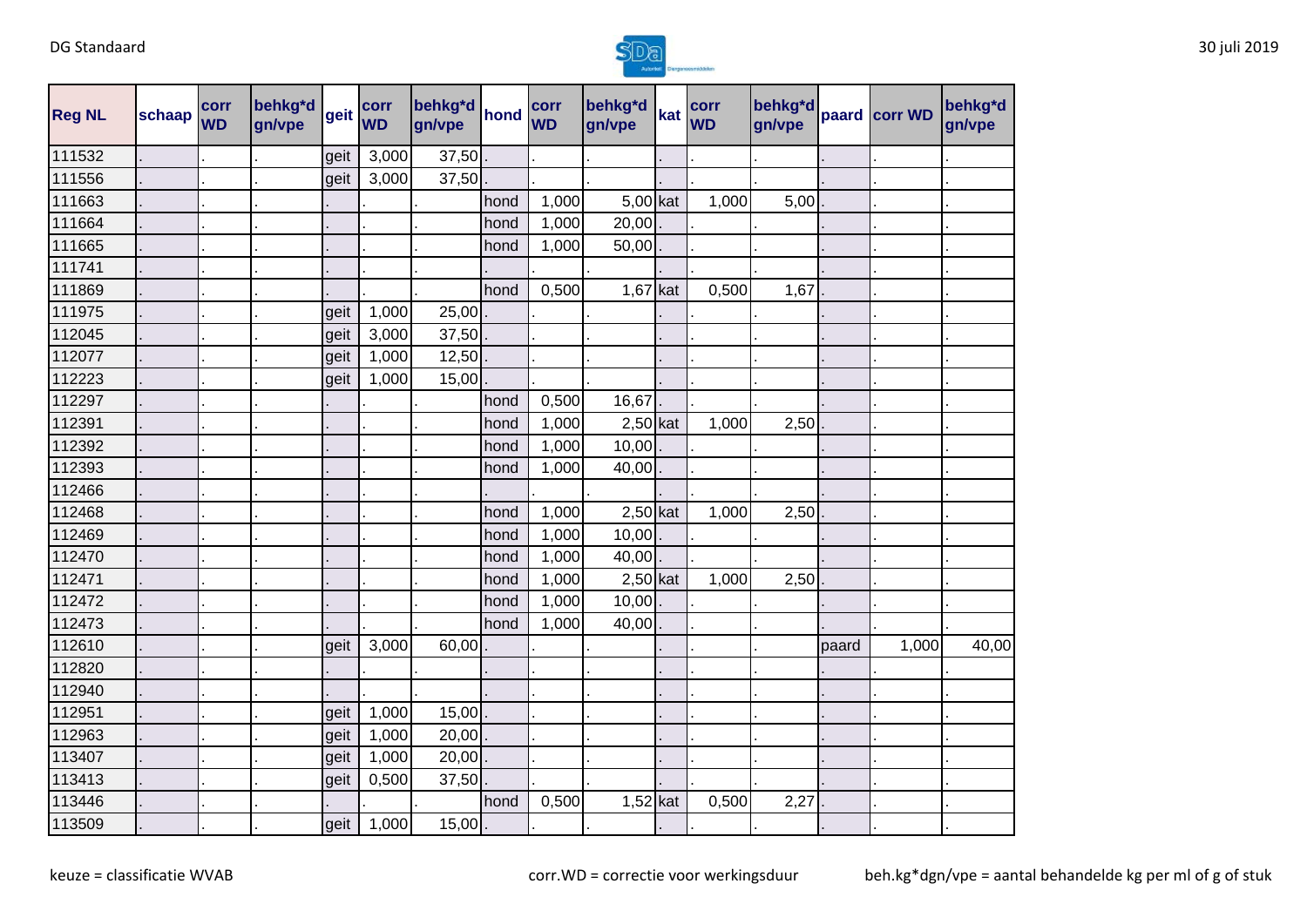

| <b>Reg NL</b> | schaap | corr<br><b>WD</b> | behkg*d<br>gn/vpe | geit | corr<br><b>WD</b> | behkg*d<br>gn/vpe | hond | corr<br><b>WD</b> | behkg*d<br>gn/vpe | kat | corr<br><b>WD</b> | behkg*d<br>gn/vpe | paard corr WD | behkg*d<br>gn/vpe |
|---------------|--------|-------------------|-------------------|------|-------------------|-------------------|------|-------------------|-------------------|-----|-------------------|-------------------|---------------|-------------------|
| 113511        |        |                   |                   |      |                   |                   |      |                   |                   |     |                   |                   |               |                   |
| 113526        |        |                   |                   |      |                   |                   | hond | 0,500             | 3,00 kat          |     | 0,500             | $3,00$ .          |               |                   |
| 113625        |        |                   |                   |      |                   |                   | hond | 0,500             | 10,00 kat         |     | 0,500             | 10,00             |               |                   |
| 113695        |        |                   |                   | geit | 0,500             | 34,85             |      |                   |                   |     |                   |                   |               |                   |
| 113790        |        |                   |                   |      |                   |                   | hond | 0,500             | 6,00              |     |                   |                   |               |                   |
| 113791        |        |                   |                   |      |                   |                   | hond | 0,500             | 10,23             |     |                   |                   |               |                   |
| 113792        |        |                   |                   |      |                   |                   | hond | 0,500             | 18,00             |     |                   |                   |               |                   |
| 113900        |        |                   |                   | geit | 0,500             | 38,00             |      |                   |                   |     |                   |                   |               |                   |
| 113915        | schaap | 1,000             | 26,67 geit        |      | 0,500             | 16,67             |      |                   |                   |     |                   |                   |               |                   |
| 113916        |        |                   |                   |      |                   |                   |      |                   |                   |     |                   |                   |               |                   |
| 113929        |        |                   |                   |      |                   |                   |      |                   |                   |     |                   |                   |               |                   |
| 114160        |        |                   |                   |      |                   |                   |      |                   |                   |     |                   |                   |               |                   |
| 114170        |        |                   |                   | geit | 0,500             | 37,50             |      |                   |                   |     |                   |                   |               |                   |
| 114171        |        |                   |                   | geit | 0,500             | 37,50             |      |                   |                   |     |                   |                   |               |                   |
| 114316        |        |                   |                   | geit | 1,000             | 20,00             |      |                   |                   |     |                   |                   |               |                   |
| 114510        |        |                   |                   |      |                   |                   | hond | 0,500             | $2,50$ kat        |     | 0,500             | 2,50              |               |                   |
| 114511        |        |                   |                   |      |                   |                   | hond | 0,500             | 12,50             |     |                   |                   |               |                   |
| 114513        |        |                   |                   |      |                   |                   | hond | 0,500             | 25,00             |     |                   |                   |               |                   |
| 114527        |        |                   |                   | geit | 1,000             | 75,00             |      |                   |                   |     |                   |                   |               |                   |
| 114662        |        |                   |                   |      |                   |                   |      |                   |                   |     |                   |                   |               |                   |
| 114677        |        |                   |                   | geit | 0,500             | 48,11             |      |                   |                   |     |                   |                   |               |                   |
| 114715        |        |                   |                   |      |                   |                   | hond | 1,000             | 10,00 kat         |     | 1,000             | 10,00             |               |                   |
| 115056        |        |                   |                   |      |                   |                   |      |                   |                   |     |                   |                   |               |                   |
| 115125        | schaap | 1,000             | 66,67 geit        |      | 0,500             | 41,67             |      |                   |                   |     |                   |                   |               |                   |
| 115238        |        |                   |                   |      |                   |                   |      |                   |                   |     |                   |                   |               |                   |
| 115257        |        |                   |                   |      |                   |                   | hond |                   |                   |     |                   |                   |               |                   |
| 115258        |        |                   |                   | geit | 6,000             | 60,00             |      |                   |                   |     |                   |                   |               |                   |
| 115259        |        |                   |                   |      |                   |                   | hond |                   |                   |     |                   |                   |               |                   |
| 115264        |        |                   |                   | geit | 1,000             | 15,00             |      |                   |                   |     |                   |                   |               |                   |
| 115298        |        |                   |                   |      |                   |                   | hond | 0,400             | $1,00$ kat        |     | 0,400             | 1,00              |               |                   |
| 115300        |        |                   |                   |      |                   |                   | hond | 0,400             | 5,00              |     |                   |                   |               |                   |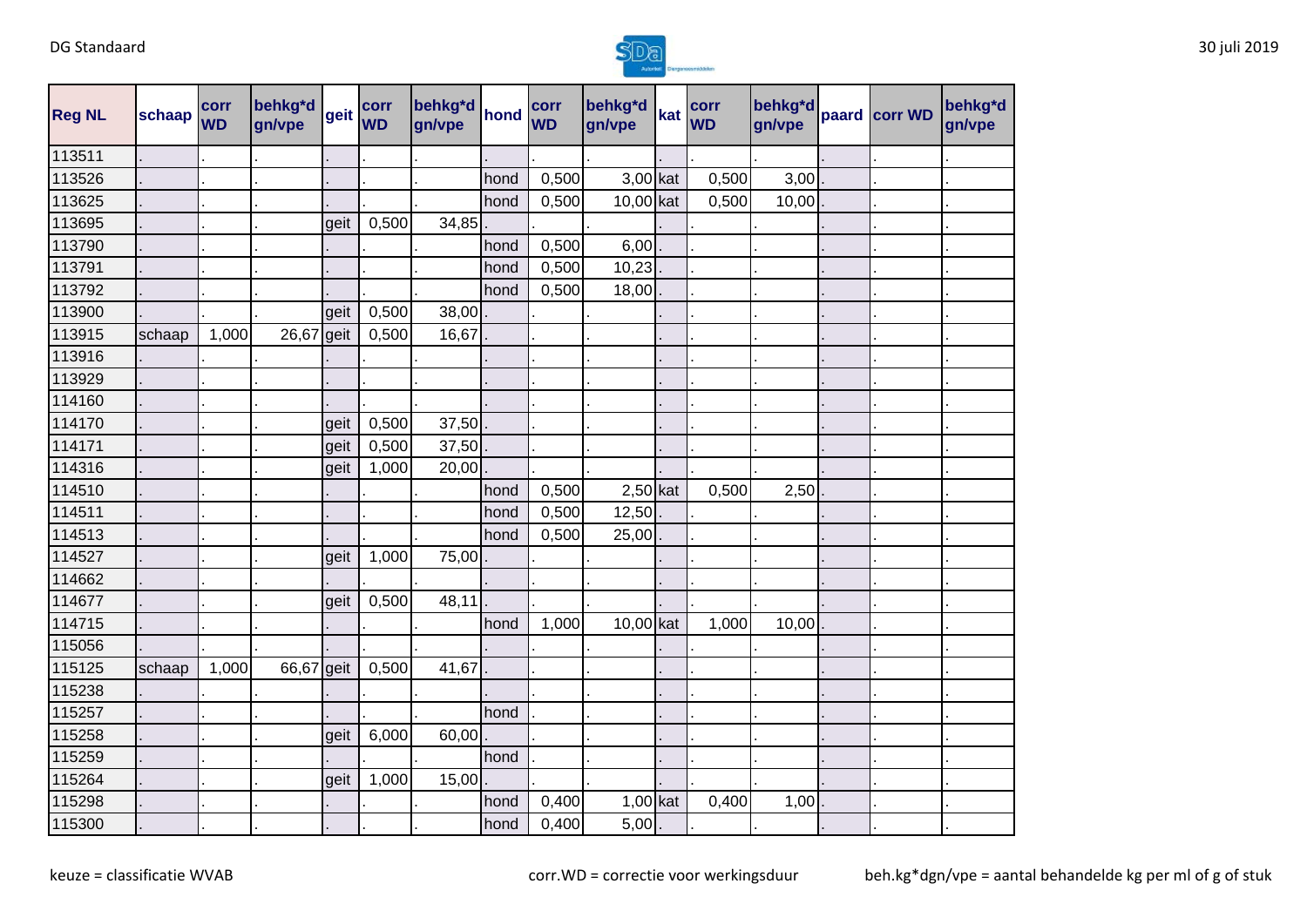

| <b>Reg NL</b> | schaap | corr<br><b>WD</b> | behkg*d<br>gn/vpe | geit | corr<br><b>WD</b> | behkg*d<br>gn/vpe | hond | corr<br><b>WD</b> | behkg*d<br>gn/vpe | kat | corr<br><b>WD</b> | behkg*d<br>gn/vpe | paard corr WD | behkg*d<br>gn/vpe |
|---------------|--------|-------------------|-------------------|------|-------------------|-------------------|------|-------------------|-------------------|-----|-------------------|-------------------|---------------|-------------------|
| 115301        |        |                   |                   |      |                   |                   | hond | 0,400             | 10,00             |     |                   |                   |               |                   |
| 115302        |        |                   |                   | geit | 0,500             | 48,14             |      |                   |                   |     |                   |                   |               |                   |
| 115413        |        |                   |                   | geit | 1,000             | 23,81             |      |                   |                   |     |                   |                   |               |                   |
| 115572        |        |                   |                   | geit | 1,000             | 100,00            |      |                   |                   |     |                   |                   |               |                   |
| 115706        |        |                   |                   |      |                   |                   |      |                   |                   |     |                   |                   |               |                   |
| 116011        |        |                   |                   |      |                   |                   |      |                   |                   |     |                   |                   |               |                   |
| 116166        |        |                   |                   |      |                   |                   | hond | 0,400             | 20,00             |     |                   |                   |               |                   |
| 116210        |        |                   |                   | geit | 1,000             | 75,00             |      |                   |                   |     |                   |                   |               |                   |
| 116221        |        |                   |                   |      |                   |                   |      |                   |                   |     |                   |                   |               |                   |
| 116227        |        |                   |                   |      |                   |                   | hond | 0,500             | 2,50              |     |                   |                   |               |                   |
| 116228        |        |                   |                   |      |                   |                   | hond | 0,500             | 10,00             |     |                   |                   |               |                   |
| 116229        |        |                   |                   |      |                   |                   | hond | 0,500             | 25,00             |     |                   |                   |               |                   |
| 116268        |        |                   |                   |      |                   |                   |      |                   |                   |     |                   |                   |               |                   |
| 116316        |        |                   |                   |      |                   |                   |      |                   |                   |     |                   |                   |               |                   |
| 116383        | schaap | 1,000             | 75,00 geit        |      | 1,000             | 75,00             |      |                   |                   |     |                   |                   |               |                   |
| 116425        |        |                   |                   |      |                   |                   | hond | 1,000             | 5,00 kat          |     | 1,000             | 5,00              |               |                   |
| 116428        |        |                   |                   |      |                   |                   | hond | 1,000             | 10,00 kat         |     | 1,000             | 10,00             |               |                   |
| 116592        |        |                   |                   |      |                   |                   |      |                   |                   |     |                   |                   |               |                   |
| 116640        |        |                   |                   | geit | 0,500             | 23,00             |      |                   |                   |     |                   |                   |               |                   |
| 116643        |        |                   |                   | geit | 0,500             | 37,50             |      |                   |                   |     |                   |                   |               |                   |
| 116806        |        |                   |                   |      |                   |                   |      |                   |                   |     |                   |                   |               |                   |
| 116826        |        |                   |                   | geit | 1,000             | 15,00             |      |                   |                   |     |                   |                   |               |                   |
| 116971        |        |                   |                   | geit | 0,500             | 14,44             |      |                   |                   |     |                   |                   |               |                   |
| 117064        |        |                   |                   |      |                   |                   |      |                   |                   |     |                   |                   |               |                   |
| 117118        |        |                   |                   |      |                   |                   |      |                   |                   |     |                   |                   |               |                   |
| 117121        |        |                   |                   | geit | 1,000             | 56,25             |      |                   |                   |     |                   |                   |               |                   |
| 117542        |        |                   |                   | geit | 0,500             | 168,35            |      |                   |                   |     |                   |                   |               |                   |
| 117571        |        |                   |                   |      |                   |                   |      |                   |                   |     |                   |                   |               |                   |
| 117600        |        |                   |                   |      |                   |                   | hond | 0,500             | $1,11$ kat        |     | 0,500             | 1,11              |               |                   |
| 117601        |        |                   |                   |      |                   |                   | hond | 0,500             | 5,56 kat          |     | 0,500             | 5,56              |               |                   |
| 117602        |        |                   |                   |      |                   |                   | hond | 0,500             | 11, 11            |     |                   |                   |               |                   |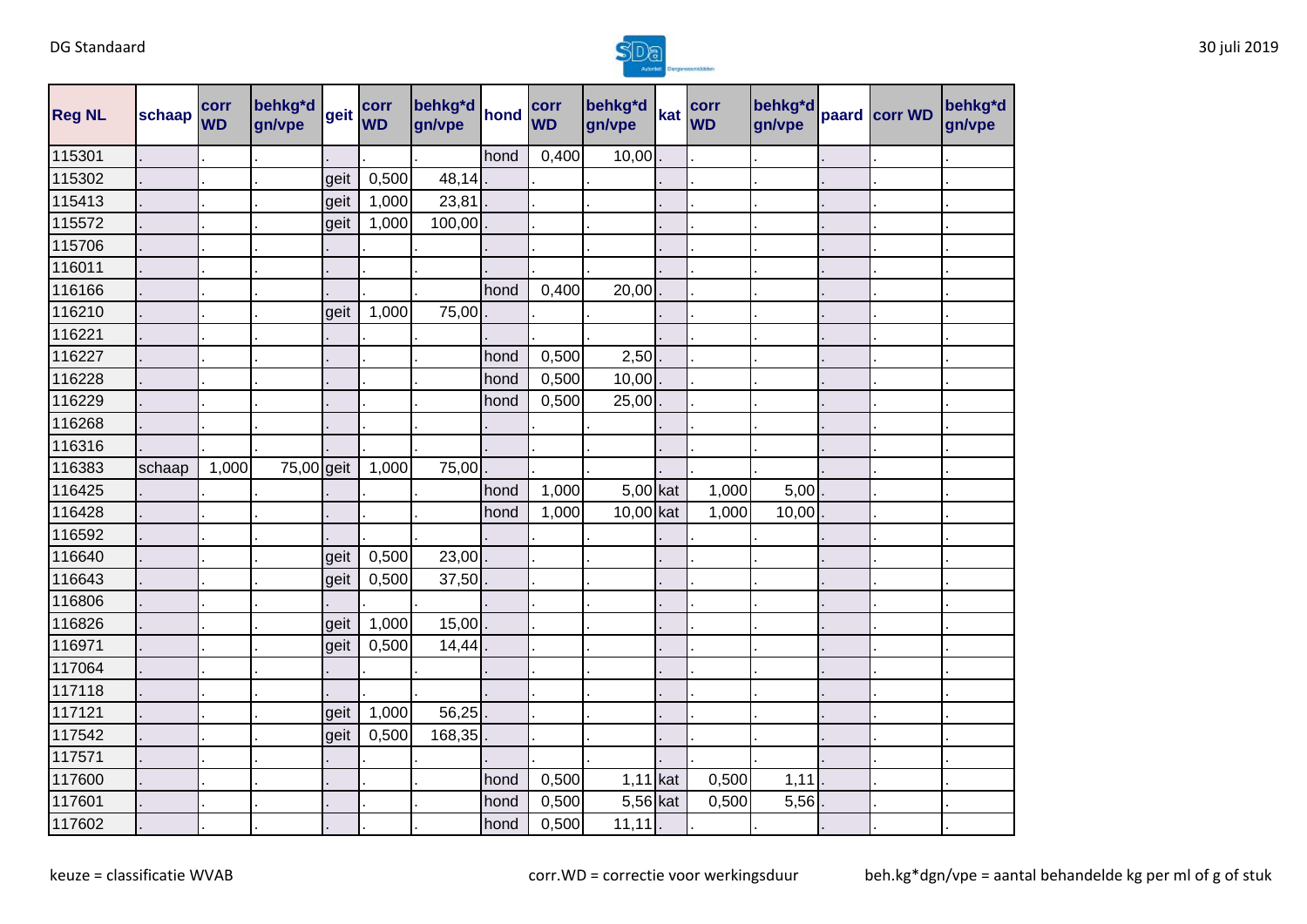

| <b>Reg NL</b> | schaap | corr<br><b>WD</b> | behkg*d<br>gn/vpe | geit | corr<br><b>WD</b> | behkg*d<br>gn/vpe | hond      | corr<br><b>WD</b> | behkg*d<br>gn/vpe | kat | corr<br><b>WD</b> | behkg*d<br>gn/vpe | paard corr WD | behkg*d<br>gn/vpe |
|---------------|--------|-------------------|-------------------|------|-------------------|-------------------|-----------|-------------------|-------------------|-----|-------------------|-------------------|---------------|-------------------|
| 117603        |        |                   |                   |      |                   |                   | hond      | 0,500             | 22,22             |     |                   |                   |               |                   |
| 117624        | schaap | 1,000             | 48,00 geit        |      | 0,500             | 40,00             |           |                   |                   |     |                   |                   |               |                   |
| 117636        |        |                   |                   |      |                   |                   |           |                   |                   |     |                   |                   |               |                   |
| 117805        |        |                   |                   |      |                   |                   |           |                   |                   |     |                   |                   |               |                   |
| 117880        |        |                   |                   |      |                   |                   |           |                   |                   |     |                   |                   |               |                   |
| 117891        |        |                   |                   |      |                   |                   | hond      | 0,500             | $2,50$ kat        |     | 0,500             | 2,50              |               |                   |
| 117892        |        |                   |                   |      |                   |                   | hond      | 0,500             | 12,50             |     |                   |                   |               |                   |
| 117893        |        |                   |                   |      |                   |                   | hond      | 0,500             | 25,00             |     |                   |                   |               |                   |
| 117947        | schaap | 3,000             | 90,00 geit        |      | 3,000             | 90,00             |           |                   |                   |     |                   |                   |               |                   |
| 117990        |        |                   |                   | geit | 0,500             | 48,11             |           |                   |                   |     |                   |                   |               |                   |
| 118060        |        |                   |                   |      |                   |                   | hond      |                   |                   |     |                   |                   |               |                   |
| 118085        |        |                   |                   | geit | 0,500             | 48,11             |           |                   |                   |     |                   |                   |               |                   |
| 118242        |        |                   |                   | geit | 1,000             | 20,00             |           |                   |                   |     |                   |                   |               |                   |
| 118275        |        |                   |                   |      |                   |                   |           |                   |                   |     |                   |                   |               |                   |
| 118484        |        |                   |                   | geit | 0,500             | 48,11             |           |                   |                   |     |                   |                   |               |                   |
| 118582        |        |                   |                   | geit | 0,500             | 17,19             |           |                   |                   |     |                   |                   |               |                   |
| 118680        | schaap | 3,500             | 35,00 geit        |      | 3,000             | 30,00             |           |                   |                   |     |                   |                   |               |                   |
| 118697        |        |                   |                   |      |                   |                   |           |                   |                   |     |                   |                   |               |                   |
| 118725        |        |                   |                   | geit | 1,000             | 20,00             |           |                   |                   |     |                   |                   |               |                   |
| 118795        |        |                   |                   |      |                   |                   |           |                   |                   |     |                   |                   |               |                   |
| 119058        |        |                   |                   | geit | 0,500             | 39,98             |           |                   |                   |     |                   |                   |               |                   |
| 119200        |        |                   |                   |      |                   |                   |           |                   |                   |     |                   |                   |               |                   |
| 119439        |        |                   |                   |      |                   |                   |           |                   |                   |     |                   |                   |               |                   |
| 119446        |        |                   |                   |      |                   |                   |           |                   |                   |     |                   |                   |               |                   |
| 119457        |        |                   |                   |      |                   |                   |           |                   |                   |     |                   |                   |               |                   |
| 119575        |        |                   |                   | geit | 1,000             | 40,00             |           |                   |                   |     |                   |                   |               |                   |
| 119661        |        |                   |                   |      |                   |                   |           |                   |                   |     |                   |                   |               |                   |
| 119711        |        |                   |                   | geit | 0,500             |                   | 5,56 hond | 1,000             | 5,00 kat          |     | 1,000             | 5,00              |               |                   |
| 119712        |        |                   |                   | geit | 0,500             | 22,22 hond        |           | 1,000             | 20,00             |     |                   |                   |               |                   |
| 119713        |        |                   |                   | geit | 0,500             | 44,44 hond        |           | 1,000             | 40,00             |     |                   |                   |               |                   |
| 119862        |        |                   |                   |      |                   |                   | hond      | 1,000             | 8,02              |     |                   |                   |               |                   |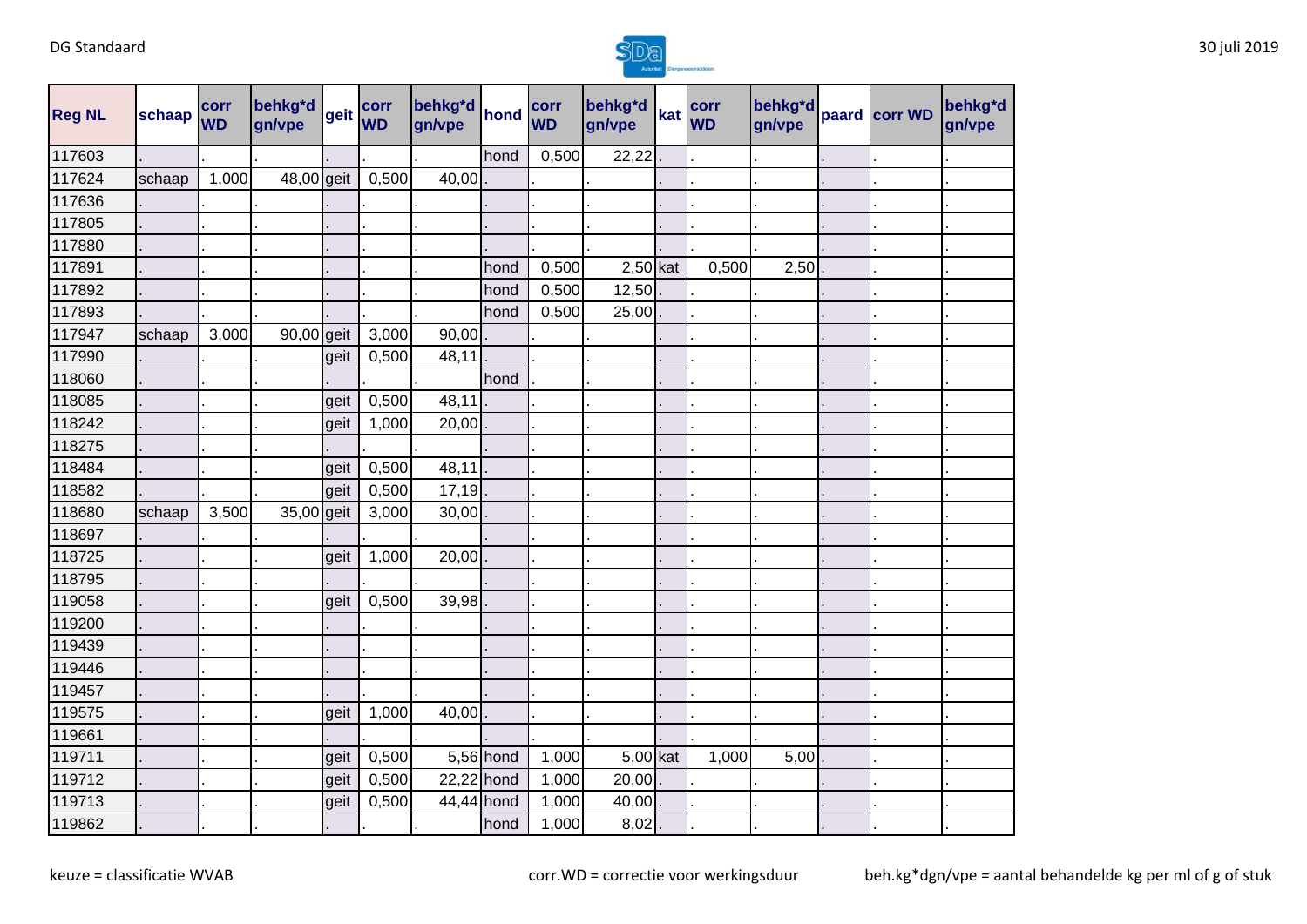

| <b>Reg NL</b> | schaap | corr<br><b>WD</b> | behkg*d<br>gn/vpe | geit | corr<br><b>WD</b> | behkg <sup>*d</sup> hond<br>gn/vpe |           | corr<br><b>WD</b> | behkg*d<br>gn/vpe | kat | corr<br><b>WD</b> | behkg*d<br>gn/vpe |       | paard corr WD | behkg*d<br>gn/vpe |
|---------------|--------|-------------------|-------------------|------|-------------------|------------------------------------|-----------|-------------------|-------------------|-----|-------------------|-------------------|-------|---------------|-------------------|
| 119864        |        |                   |                   |      |                   |                                    | hond      | 1,000             | 17,12             |     |                   |                   |       |               |                   |
| 119865        |        |                   |                   |      |                   |                                    | hond      | 1,000             | 32,09             |     |                   |                   |       |               |                   |
| 120186        |        |                   |                   | geit | 0,500             | 48,11                              |           |                   |                   |     |                   |                   |       |               |                   |
| 120334        |        |                   |                   | geit | 0,500             |                                    | 4,00 hond | 1,000             | 8,00 kat          |     | 1,000             | 8,00              |       |               |                   |
| 120440        |        |                   |                   |      |                   |                                    |           |                   |                   |     |                   |                   |       |               |                   |
| 120547        |        |                   |                   | geit | 0,500             | 37,50                              |           |                   |                   |     |                   |                   |       |               |                   |
| 120573        |        |                   |                   |      |                   |                                    |           |                   |                   |     |                   |                   |       |               |                   |
| 120633        |        |                   |                   |      |                   |                                    |           |                   |                   |     |                   |                   |       |               |                   |
| 120675        | schaap | 1,000             | 15,00 geit        |      | 1,000             | 15,00                              |           |                   |                   |     |                   |                   |       |               |                   |
| 120761        |        |                   |                   | geit | 1,000             | 40,00                              |           |                   |                   |     |                   |                   |       |               |                   |
| 120912        |        |                   |                   |      |                   |                                    | hond      | 1,000             | 2,50              |     |                   |                   |       |               |                   |
| 121032        |        |                   |                   |      |                   |                                    |           |                   |                   |     |                   |                   |       |               |                   |
| 121033        |        |                   |                   |      |                   |                                    |           |                   |                   |     |                   |                   |       |               |                   |
| 121381        |        |                   |                   | geit | 3,000             | 90,09                              |           |                   |                   |     |                   |                   |       |               |                   |
| 121629        |        |                   |                   | geit | 1,000             | 20,00                              |           |                   |                   |     |                   |                   |       |               |                   |
| 121809        |        |                   |                   |      |                   |                                    |           |                   |                   |     |                   |                   |       |               |                   |
| 121812        | schaap | 0,500             | 37,50 geit        |      | 0,500             | 37,50                              |           |                   |                   |     |                   |                   |       |               |                   |
| 122073        |        |                   |                   | geit | 1,000             | 15,00                              |           |                   |                   |     |                   |                   |       |               |                   |
| 122075        | schaap | 1,000             | 30,00 geit        |      | 1,000             | 30,00                              |           |                   |                   |     |                   |                   |       |               |                   |
| 122328        | schaap | 3,000             | 90,01 geit        |      | 3,000             | 90,00                              |           |                   |                   |     |                   |                   |       |               |                   |
| 122340        |        |                   |                   | geit | 1,000             | 20,00                              |           |                   |                   |     |                   |                   |       |               |                   |
| 122423        |        |                   |                   |      |                   |                                    |           |                   |                   |     |                   |                   |       |               |                   |
| 122429        | schaap | 8,000             | 320,00 geit       |      | 6,000             | 240,00                             |           |                   |                   |     |                   |                   | paard | 7,000         | 280,00            |
| 122430        | schaap | 8,000             | 320,00 geit       |      | 6,000             | 240,00                             |           |                   |                   |     |                   |                   | paard | 7,000         | 280,00            |
| 122531        |        |                   |                   |      |                   |                                    |           |                   |                   |     |                   |                   |       |               |                   |
| 122909        | schaap | 2,000             | 20,00             |      |                   |                                    | hond      | 2,000             | 20,00 kat         |     | 2,000             | 20,00             |       |               |                   |
| 123140        |        |                   |                   |      |                   |                                    | hond      | 0,500             | $2,00$ kat        |     | 0,500             | 2,00              |       |               |                   |
| 123141        |        |                   |                   |      |                   |                                    | hond      | 0,500             | 5,00 kat          |     | 0,500             | 5,00              |       |               |                   |
| 123142        |        |                   |                   |      |                   |                                    | hond      | 0,500             | 15,00             |     |                   |                   |       |               |                   |
| 123390        |        |                   |                   |      |                   |                                    | hond      | 0,500             | 5,00 kat          |     | 0,500             | 5,00              |       |               |                   |
| 123480        |        |                   |                   |      |                   |                                    | hond      | 1,000             | 8,00 kat          |     | 1,000             | 8,00              |       |               |                   |